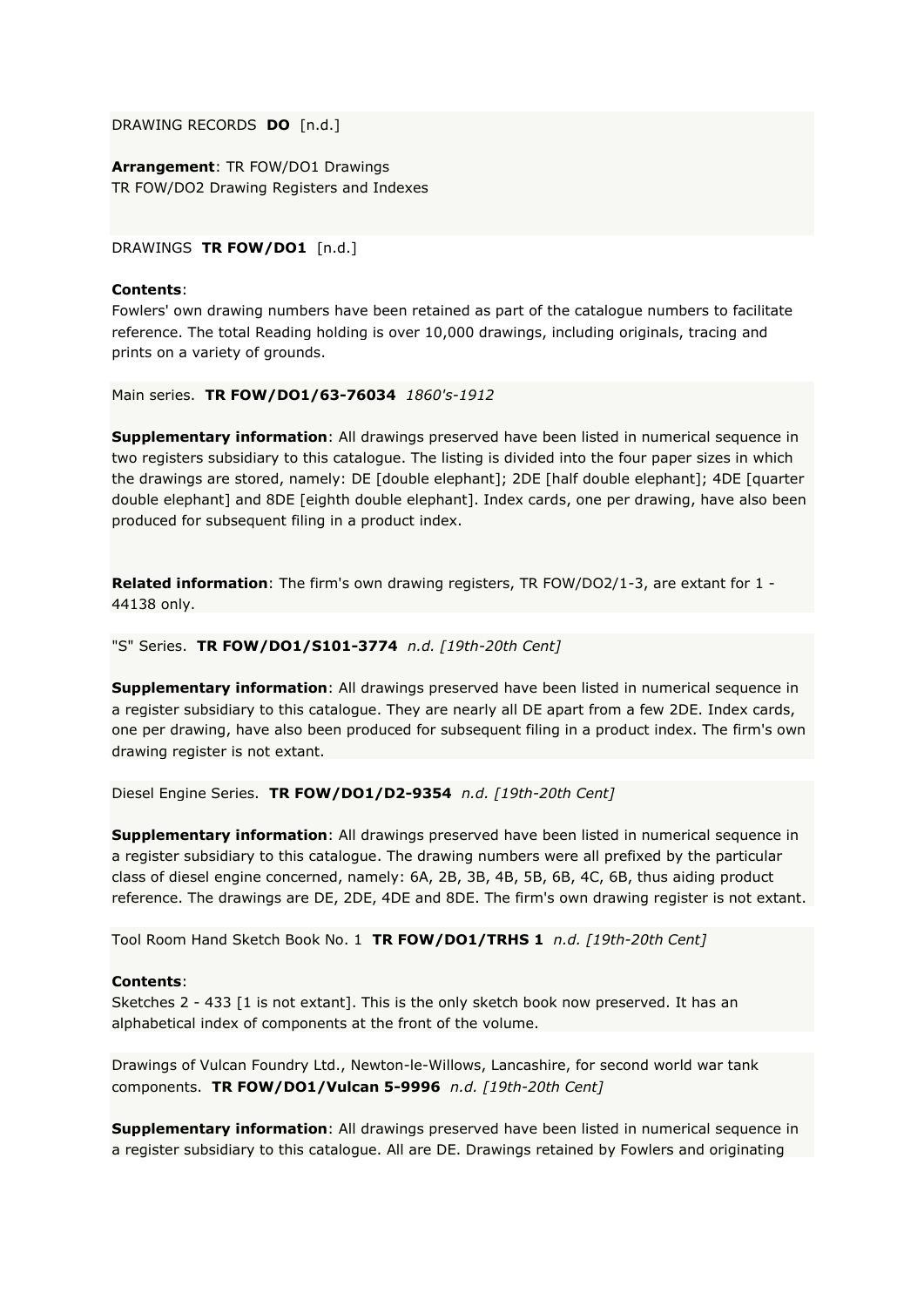from other firms are similarly catalogued using a firm identification (e.g. 'Leyland' for Leyland Motor Ltd.) and the respective firm's drawing number.

DRAWINGS REGISTERS AND INDEXES **TR FOW/DO2** [n.d.]

**Arrangement**: TR FOW/DO2/1-3 Register - Main Series Nos. 1 - 3 TR FOW/DO2/4 Register - L Series TR FOW/DO2/5 Register - Implement Drawings TR FOW/DO2/6-7 Minor Registers and Lists

DRAWINGS REGISTER Main Series No. 1. **TR FOW/DO2/1** *early 1860's - 1881(Oct)*

Bound volume

### **Contents**:

Drawing Nos. 1 - 18485. In order of drawing numbers, assigned chronologically. Format per entry is; drawing number, description, product number(s), drawer, casting number and remarks [usuall extended description]. The format has no provision for dates, which were added at monthly intervals on the page headings but only from 1875 (Aug) onwards.

DRAWINGS REGISTER Main Series No. 2. **TR FOW/DO2/2** *1881(Oct) - 1892(28 Jan)*

Bound volume

### **Contents**:

Drawings Nos. 18486 - 37883. As TR FOW/DO2/1 above except casting numbers are omitted. Dates are entered monthly up to 1882(Nov) and at more frequent, though irregular, intervals thereafter.

DRAWINGS REGISTER Main Series No. 2. **TR FOW/DO2/2/1** *1881(Oct) - 1893(16 May)*

Bound volume

### **Contents**:

Drawing Nos. 18486 - 39410. A transcript of TR FOW/DO2/2 with additional entries, for 37884 - 39410. The dates are now entered in an additional preliminary column on the register pages.

DRAWINGS REGISTER Main Series No. 3. **TR FOW/DO2/3** *1893(29 May) - 1912(26 Sep)*

Bound volume

### **Contents**:

Drawings Nos. 39411 - 57889. Format as TR FOW/DO2/2/1.

DRAWINGS REGISTER Main Series No. 3. **TR FOW/DO2/3/1** *1893(29 May) - 1897(26 Apr)*

Bound volume

#### **Contents**:

Drawings Nos. 39411 - 44138. A transcript of TR FOW/DO2/3 up to 44138 only.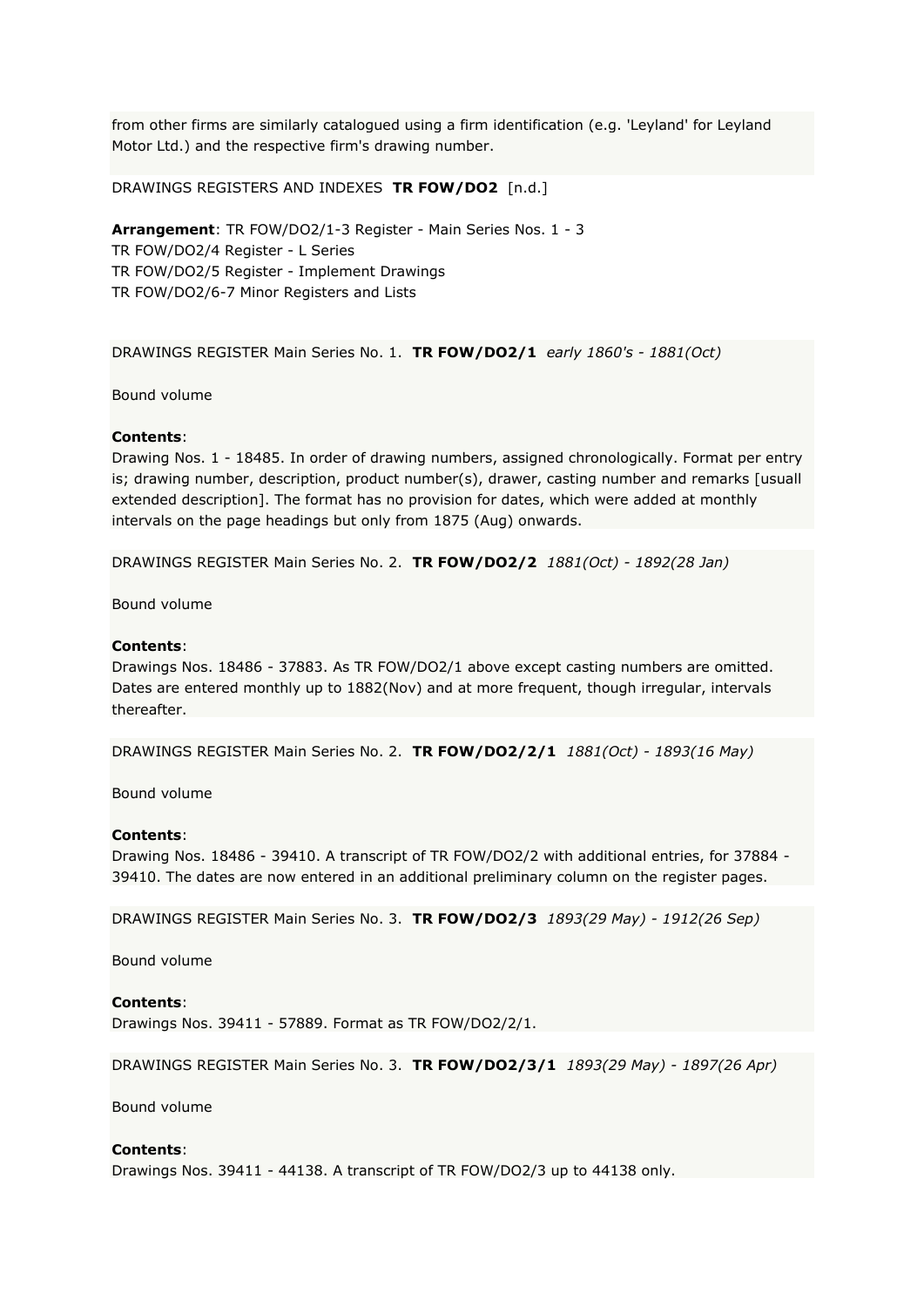### DRAWINGS REGISTER **TR FOW/DO2/4** *1946 - 1947*

#### Bound volume

### **Contents**:

Nos. L1 - 100, 201 - 380 and 501. Locomotive components. Format per entry is; drawing number, size, date and description.

DRAWINGS REGISTER. **TR FOW/DO2/5** *1926 - 1936*

Bound volume

#### **Contents**:

Various series. Implements. The drawings were registered chronologically with the series intermixed, though with each series in its own numerical sequence. Format per entry is; drawing number, description, date registered, date completed and remarks. The register is succeeded by: i. 1925 - 1929. Register of suggested new designs for implements, including subsequent product numbers if actually manufactured.

ii. 1925 - 1927. Notes on alterations to existing implement designs.

REGISTER of the contents of thirty four packets of locomotive drawings. **TR FOW/DO2/6** *1928 - 1953*

Bound volume

#### **Contents**:

The contents lists per packet state drawing description, drawing number and date. The drawings concern both locomotive components, including petrol and diesel engines, and associated goods. There is a list of the packets at the front of the register.

LIST **TR FOW/DO2/7** *c.1950 - 1965*

#### **Contents**:

Of principal drawings for Challenger diesel crawler tractors, namely Challenger 2, 2A, 2AL, 3, 4 and 3M2R, and also for TC8 diesel crawler tractors.

TECHNICAL RECORDS - EXPERIMENTAL AND GENERAL REFERENCE **ET** [n.d.]

**Arrangement**: TR FOW/ET1 Records of Experiments and Trials TR FOW/ET2 Technical Reference Records to Fowlers' Products TR FOW/ET3 General Technical Reference Records

RECORDS OF EXPERIMENTS AND TRIALS **TR FOW/ET1** [n.d.]

**Arrangement**: TR FOW/ET1/1 Track Marshall T.M. 70 Crawler Tractor TR FOW/ET1/2-4 Plough and Implements TR FOW/ET1/2 Fowlers' Draining Plough TR FOW/ET1/3 Motor Plough Wheels TR FOW/ET1/4 Stump Jumping and Pulling Implements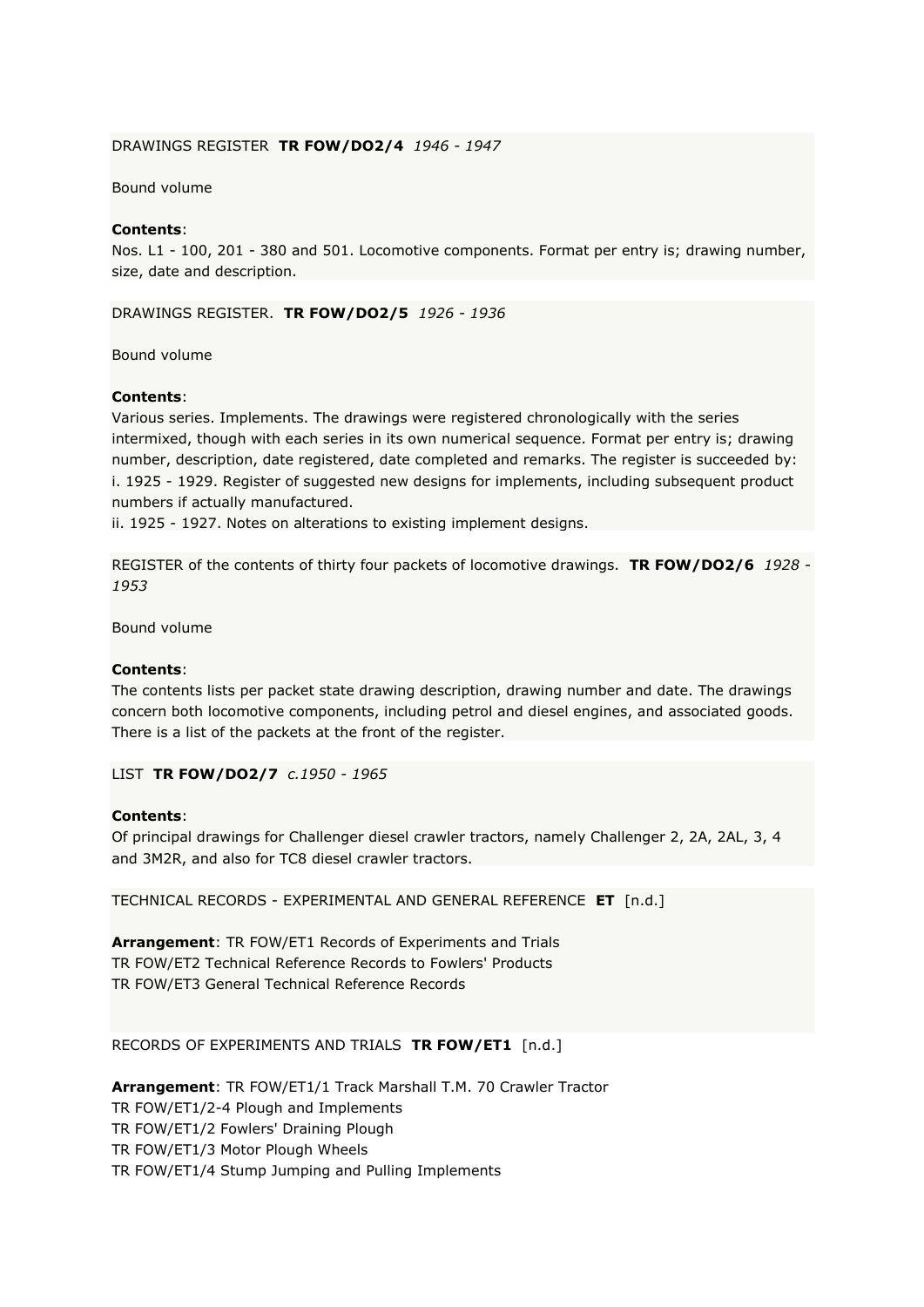### TEST REPORT **TR FOW/ET1/1** *1963(Sep)*

# **Contents**:

On Track Marshall T.M. 70 Crawler Tractor, manufactured by Marshall Sons & Co., Ltd., and John Fowler & Co., (Leeds) Ltd., and tested 1963(3 Apr - 10 Jun), Military Engineering Experimental Establishment, Christchurch, Hampshire. Pp 21

LETTER to The Honourable Colonel Greig [for Prince Albert] from General Dernyss Cumberland Lodge. **TR FOW/ET1/2** *1852(22 Nov)*

## **Contents**:

Says in 'compliance with His Royal Highness' commands', he reports that John Smith of the Royal Albert Iron Works, Uxbridge applied 1851(Oct) to be permitted to drain a field in Clay Hall Farm, [Windsor] occupied by Prince Albert with 'Fowlers Patent Draining Plough'. Permission was granted and work commenced 1852(Jan). Then describes draining process in detail - 'was done in the most perfect order'. Mentions Prince Albert's 'great interest in the plough'. Mr. Smith also has cost comparisons of this method of drainage with the more common system - 'an implement which... should be encouraged as much as possible... His Royal Highness may safely recommend it to the Duke of Mecklenburg'. Mr. Smith intending to go to Germany to introduce the plough there. Affixed is

i. 1852(24 Nov). Letter to John Smith, Uxbridge from Windsor Castle [on behalf of Prince Albert], remitting above letter to use as a recommendation from the Prince.

REPORT **TR FOW/ET1/3** *1914(8 May)*

### **Contents**:

On the mechanical spuds on driving wheels of motor ploughs, as patented and manufactured by Giulio Tolotti and Ugo Pavesi of Turin and Milan. The report is doubtful on the long term prospects of the invention due to the wear of the wheels. Five photographs are attached.

CORRESPONDENCE FILE [Copy] between John Fowler & Co., (Leeds) Ltd., Bombay and John Fowler & Co., (Leeds) Ltd., Leeds **TR FOW/ET1/4** *1920(5 Nov) - 1921(11 Jan)*

### **Contents**:

Concerning the technical requirements of the Deputy Conservator of Forests, Kurseong, India for experimental stump jumping implements and stump pulling machinery. Nine photographs were attached, now lost.

TECHNICAL REFERENCE RECORDS TO FOWLERS' PRODUCTS **TR FOW/ET2** [n.d.]

**Arrangement**: TR FOW/ET2/1-4 Steam Engineering TR FOW/ET2/1-3 Particulars and Dimensions Books TR FOW/ET2/4 Engineering Correspondence TR FOW/ET2/5 Diesel Crawler Tractors TR FOW/ET2/6-7 Ploughs TR FOW/ET2/6 Design Register TR FOW/ET2/7 Technical Notes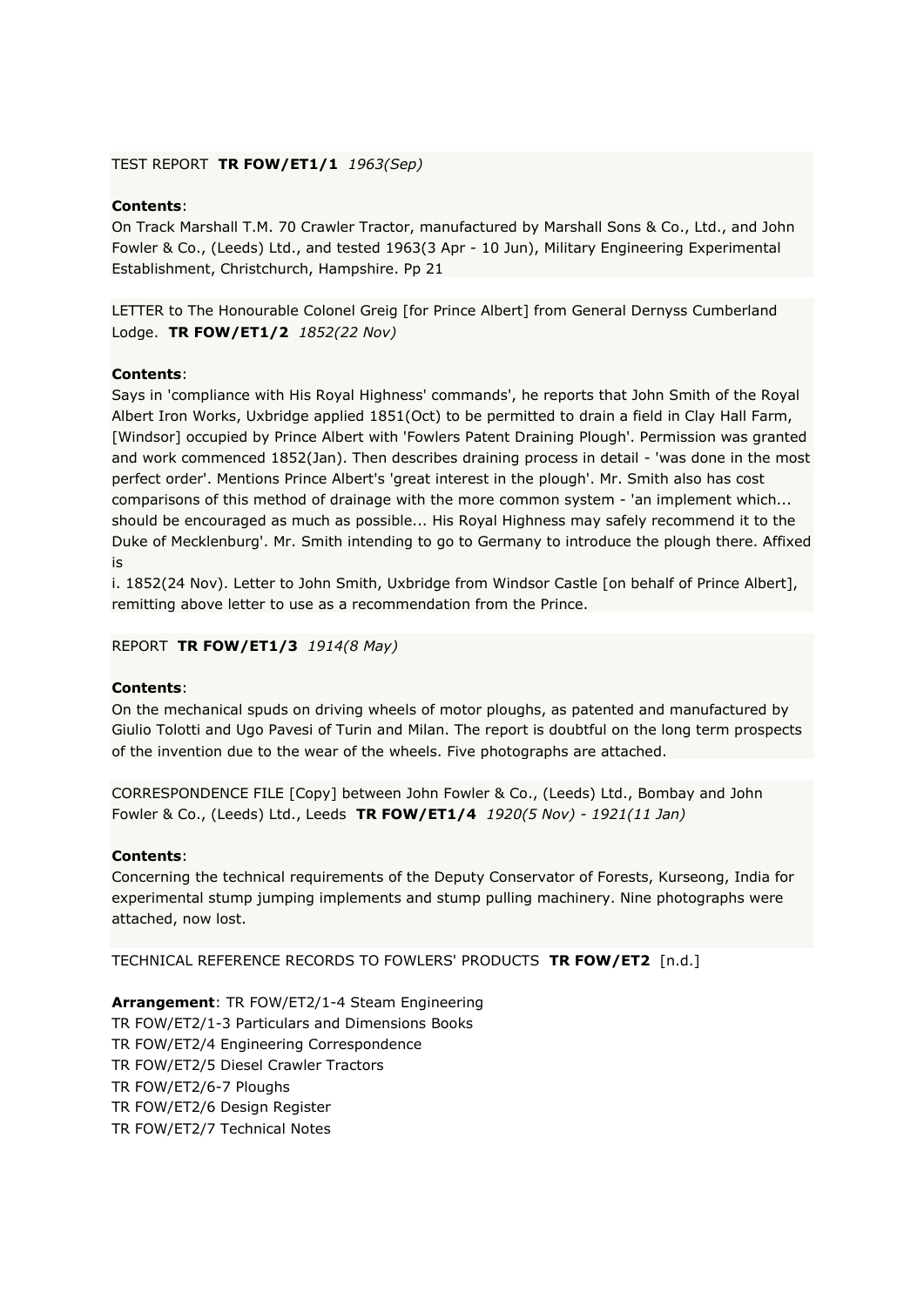# PARTICULARS BOOK. **TR FOW/ET2/1** *1885 - c.1890's*

### Bound volume

### **Contents**:

This is John Fowler & Co.'s 1885(1 Jul) printed dimension book of engineering products for private distribution to agents only, with added MSS technical details. The printed book is divided into; ploughing engines, implements, traction wagons and water carts, traction engines, boilers, semiportable and stationary steam engines, drums, winding engines, underground hauling engines, air compressors, underground geared pumping engines, clip pulleys, steel wire ropes, railway wagons, sleepers, rails, steam locomotives. The particulars also include retail prices. The MSS details comprise the following [all are undated, c.1885-1890's]: price list of wire ropes; costings of different systems of railway line; particulars of steam road rollers and combined traction engines/locomotives; particulars of standard steam locomotives; particulars of horizontal geared winding engines.

PARTICULARS BOOK. **TR FOW/ET2/2** *1885 - 1890's*

Bound volume

### **Contents**:

This is the same printed publication, as in TR FOW/ET2/1 above, but with different additional MSS and printed details, namely

i. [c.1890]. Particulars and prices for light railway steam locomotives, permanent and semipermanent steel railways, portable steel railways.

ii. 1893(11 Nov). Code list to traction engine, road locomotive, road roller and ploughing engine class types, divided into John Fowler & Co., (Leeds) Ltd., and John Fowler & Co., Magdeburg, with a note of traction engine cylinder dimensions attached. Alfred Fowler's copy.

iii. [c.1890]. Rules for calculating: coals burnt per h.p. per hour; engine power from a diagram; duty given out upon a friction dynamometer.

DIMENSION BOOK. **TR FOW/ET2/3** *1891(Jan)*

Bound volume

### **Contents**:

Particulars of Fowlers' engineering products, printed as technical reference for the use of agents only. 'The particulars given herein must be taken as approximate only'. Divided into: ploughing engines; water carts; traction wagons; traction engines; portable steam engines; combined portable steam engines and centrifugal pumps; semi-portable and stationary steam engines; winding engines; hauling engines; pumping engines; drums; clip pulleys; pit-head gear; Cornish pumps; deck cages; stamp mills; water heaters; air-compressing engines; boilers; steel wire ropes; railway and rolling stock, including various systems; street tramways; sleepers; rails; wagons; tram and passenger cars; luggage and brake vans; steam locomotives. A. Fowler's copy. John Fowler & Co., (Leeds) Ltd. Pp 69

LETTER to Robert Fowler, from William Daniel, Leeds **TR FOW/ET2/4** *1888(16 Aug)*

### **Contents**: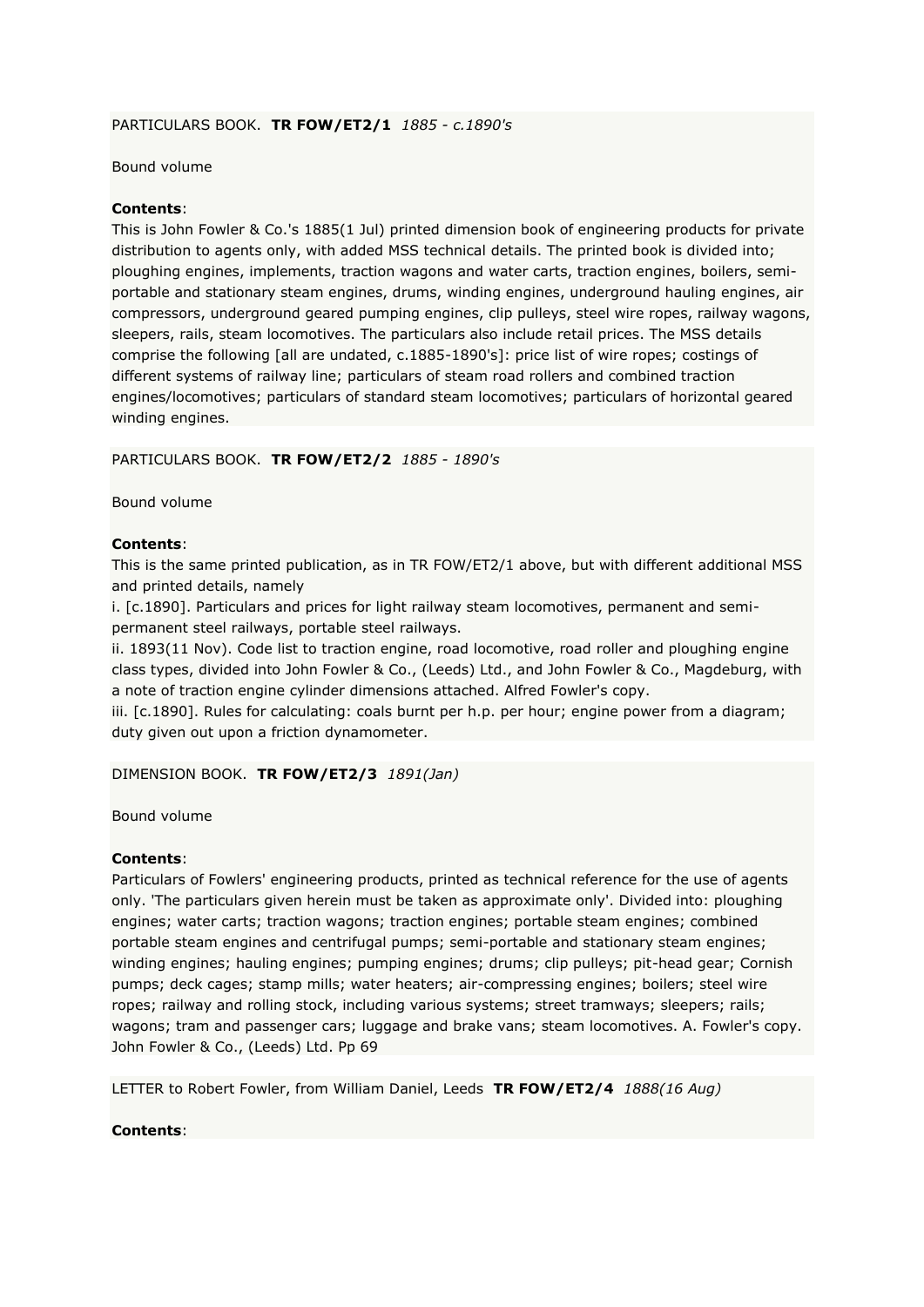Concerning the five inch stroke locomotive for Pease & Co. No detailed estimate of the cost was taken out, the calculation being made by the weight given in Pease's enquiry. Comments in detail on the particulars provided, especially pumping details and calculations.

REGISTER of modifications to the design of Challenger TC. and related diesel crawler tractors. **TR FOW/ET2/5** *1953 - 1963*

### **Contents**:

Modification Nos. 3076 - 6253. Format per entry is: modification number; specification(s) concerned; initials of whom originated by and date.

REGISTER OF PLOUGH DESIGNS. **TR FOW/ET2/6** *1833 - 1914*

Bound volume. Two copies

#### **Contents**:

Arranged in sections according to principal types. For each type the entries are in order of delivery dates. Format per entry is: delivery date; implement number; description; where used; design number; clearances between skifes; width of furrow and nominal depth; class of work; frame sections, including front and back beams; skifes; weight; type number; report and remarks, including details of obsolescence. The plough types are: single furrow; 2 furrow; 3 furrow bevel frame; 3 furrow zig-zag frame; 3 furrow subsoil; 3/4 furrow bevel frame; 4 furrow bevel frame; 4 furrow zig-zag; 4 furrow subsoil; 4/5 furrow bevel frame; 5 furrow bevel frame; 5 furrow zig-zag; 5/6 furrow bevel frame; 6 furrow bevel frame; 6 furrow zig-zag; 6/7 furrow bevel frame; 7 furrow bevel frame; 7/8 furrow bevel frame; 9/10 furrow; disc; turnwrest; gang; special. Between the disc and turnwrest sections are particulars of the largest ploughs designed including:

date, description; design numbers; depth underskife beam; gross length; width over wheels; width over sand caps; clearance from skife to skife; total weight and remarks. Compiled 1912(Sep) with additions thereafter.

LIST of subsoil ploughs designed during 1900 - 1926. **TR FOW/ET2/6/1** *1900 - 1926*

### **Contents**:

Implement Nos. only for 3763 - 14130, but description and customer for 14191 - 14618.

TECHNICAL NOTES **TR FOW/ET2/7** *1920(Nov - Dec)*

#### **Contents**:

On the problems of cleaning plough mould board in the Hawaiian Islands. A photograph and a sketch are attached.

GENERAL TECHNICAL REFERENCE RECORDS **TR FOW/ET3** [n.d.]

PARTICULARS BOOK. **TR FOW/ET3/1** *1908*

Bound volume

### **Contents**:

Traction engines, road locomotives and steam tractors. Thirteen manufacturers, including John Fowler & Co., (Leeds) Ltd. The other manufacturers are: 'Marshall, Sons & Co.; Clayton & Shuttleworth; Ransomes, Sims & Jefferies; Ruston Procter; J. & H. McLaren; Robey & Co.; Davey,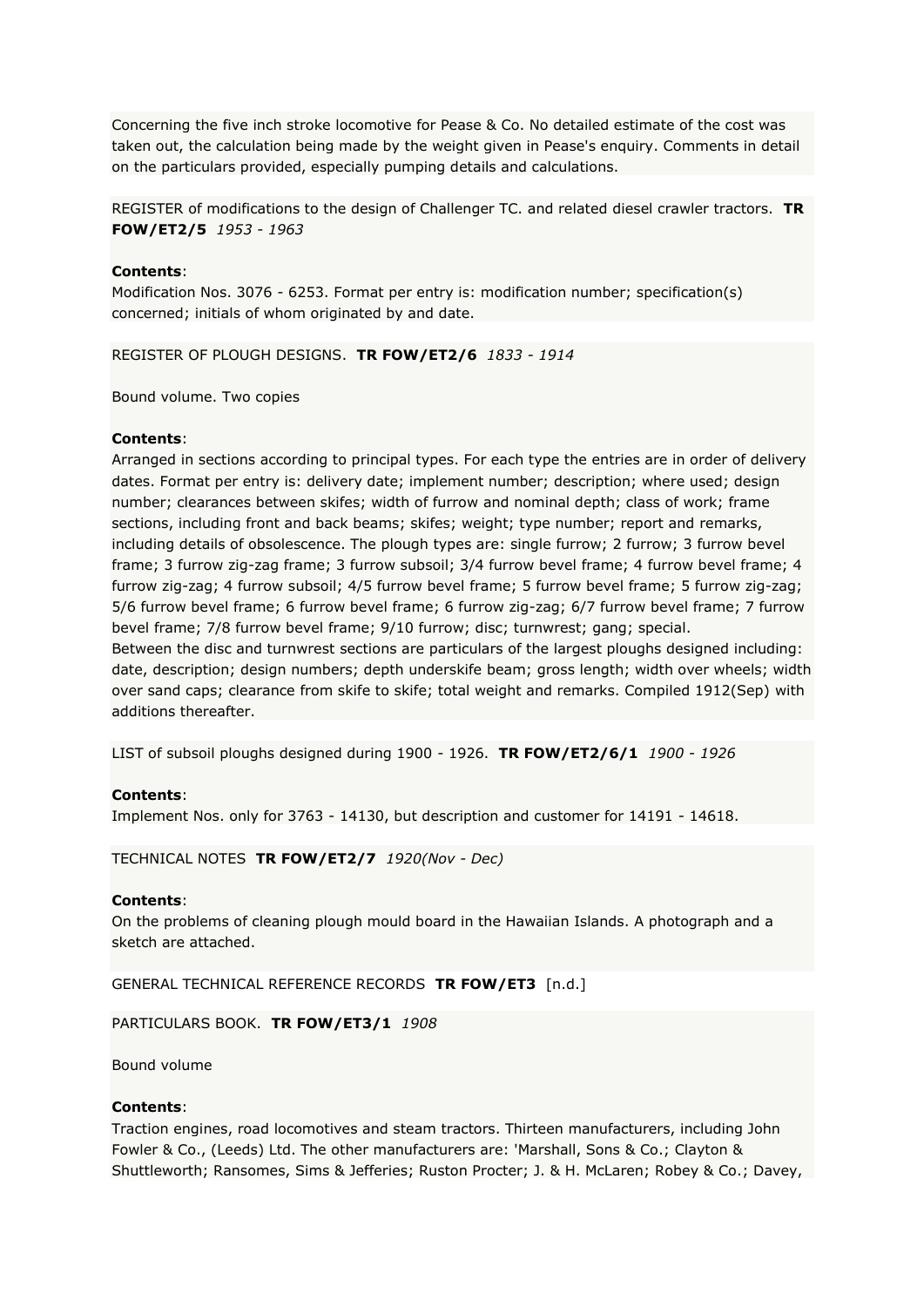Paxman & Co.; Aveling & Porter; Wallis & Stevens; Charles Burrell & Sons; Tasker & Co.; Foden & Co.'. The particulars also include the retail price of the engines, according to h.p. for 1908. In six sections

i. Single cylinder agricultural traction engines.

- ii. Compound agricultural traction engines.
- iii. Single cylinder heavy haulage traction engines.
- iv. Compound heavy haulage traction engines.
- v. Road locomotives.
- vi. Steam tractors.

This is followed by separate particulars and prices of fuel tanks for Fowler traction engines and road locomotives.

PARTICULARS of single cylinder and compound traction engines. **TR FOW/ET3/1/1** *1909*

#### **Contents**:

John Fowler & Co., (Leeds) Ltd. Pp 2

PARTICULARS BOOK. **TR FOW/ET3/2** *1908 and 1926 - 1930*

Bound volume

### **Contents**:

A copy of TR FOW/ET3/1 above, minus the fuel tank particulars and prices, and succeeded by the following printed items, all John Fowler & Co., (Leeds) Ltd.

Price list of petrol and paraffin motor road rollers. **TR FOW/ET3/2/i** *1930(Aug)*

Price list of diesel motor road rollers. **TR FOW/ET3/2/ii** *1930(Aug)*

Price list as TR FOW/ET3/2/i. for carpeting work. **TR FOW/ET3/2/iii** *1928(Jan)*

Price list as TR FOW/ET3/2/ii. for carpeting work. **TR FOW/ET3/2/iv** *1928(Jan)*

Price list as TR FOW/ET3/2/i. **TR FOW/ET3/2/v** *1928(Jan)*

Price list as TR FOW/ET3/2/ii. **TR FOW/ET3/2/vi** *1928(Jan)*

Particulars as TR FOW/ET3/2/ii. **TR FOW/ET3/2/vii** *1928(Jan)*

Particulars as TR FOW/ET3/2/iii. **TR FOW/ET3/2/viii** *1928(Jan)*

Particulars as TR FOW/ET3/2/iv. **TR FOW/ET3/2/ix** *1928(Jan)*

Price list of complete road making plant. **TR FOW/ET3/2/x** *1928(Jan)*

Two copies

Price list of complete road making machines. **TR FOW/ET3/2/xi** *1928(Jan)*

Two copies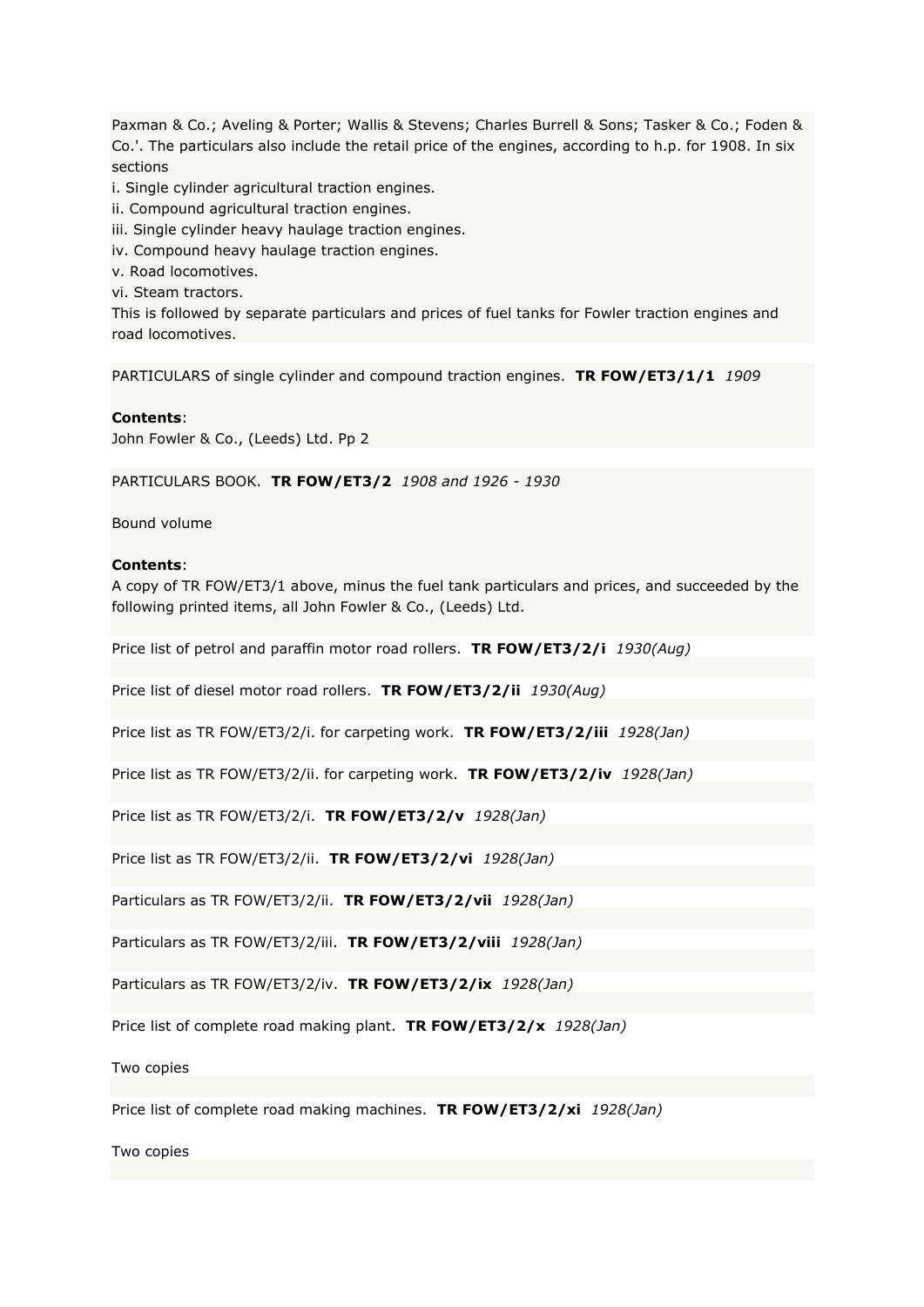Price list as TR FOW/ET3/2/x. minus code words **TR FOW/ET3/2/xii** *1928(Jan)*

Price list of road scarifiers. **TR FOW/ET3/2/xiii** *1927(1 Jun)*

Price list of living vans. **TR FOW/ET3/2/xiv** *1927(1 Jun)*

Price list of sprinkling carts and sleeping vans. **TR FOW/ET3/2/xv** *1926(1 Jan)*

Particulars and price list of convertible traction engines/road rollers. **TR FOW/ET3/2/xvi** *1927(1 Jun)*

Particulars and price list as TR FOW/ET3/2/xvi. **TR FOW/ET3/2/xvii** *1926(1 Jan)*

Price list of standard traction engines. **TR FOW/ET3/2/xviii** *1927(1 Jun)*

Particulars of standard traction engines. **TR FOW/ET3/2/xix** *1928(Jan)*

Price list of special compound steam haulage engines and road locomotives. **TR FOW/ET3/2/xx** *1927(1 Jun)*

Particulars of steam road lcomotives. **TR FOW/ET3/2/xxi** *1928(Jan)*

Price list of traction wagons and trailers. **TR FOW/ET3/2/xxii** *1926(1 Jan)*

Price list of agricultural traction engines. **TR FOW/ET3/2/xxiii** *1926(1 Jan)*

Price list of agricultural traction engines. **TR FOW/ET3/2/xxiv** *1926(1 Jun)*

Price list of wagons and trailers. **TR FOW/ET3/2/xxv** *1926(1 Aug)*

Price list of steam wagons. **TR FOW/ET3/2/xxvi** *1927(1 Jan)*

PARTICULARS **TR FOW/ET3/2/1** *1909*

#### **Contents**:

Of single cylinder and compound traction engines. John Fowler & Co., (Leeds) Ltd. Pp 2

MANUFACTURING AND PRODUCTION RECORDS **MP** [n.d.]

**Arrangement**: TR FOW/MP1 Registers and List of Production TR FOW/MP2 Manufacturing Working Papers and Details

REGISTERS AND LISTS OF PRODUCTION **TR FOW/MP1** [n.d.]

**Arrangement**: TR FOW/MP1/1-2 General Product Registers Nos. 3 and 4 TR FOW/MP1/3 Engine Register TR FOW/MP1/4 Traction Engine Register TR FOW/MP1/5-6 Locomotive Registers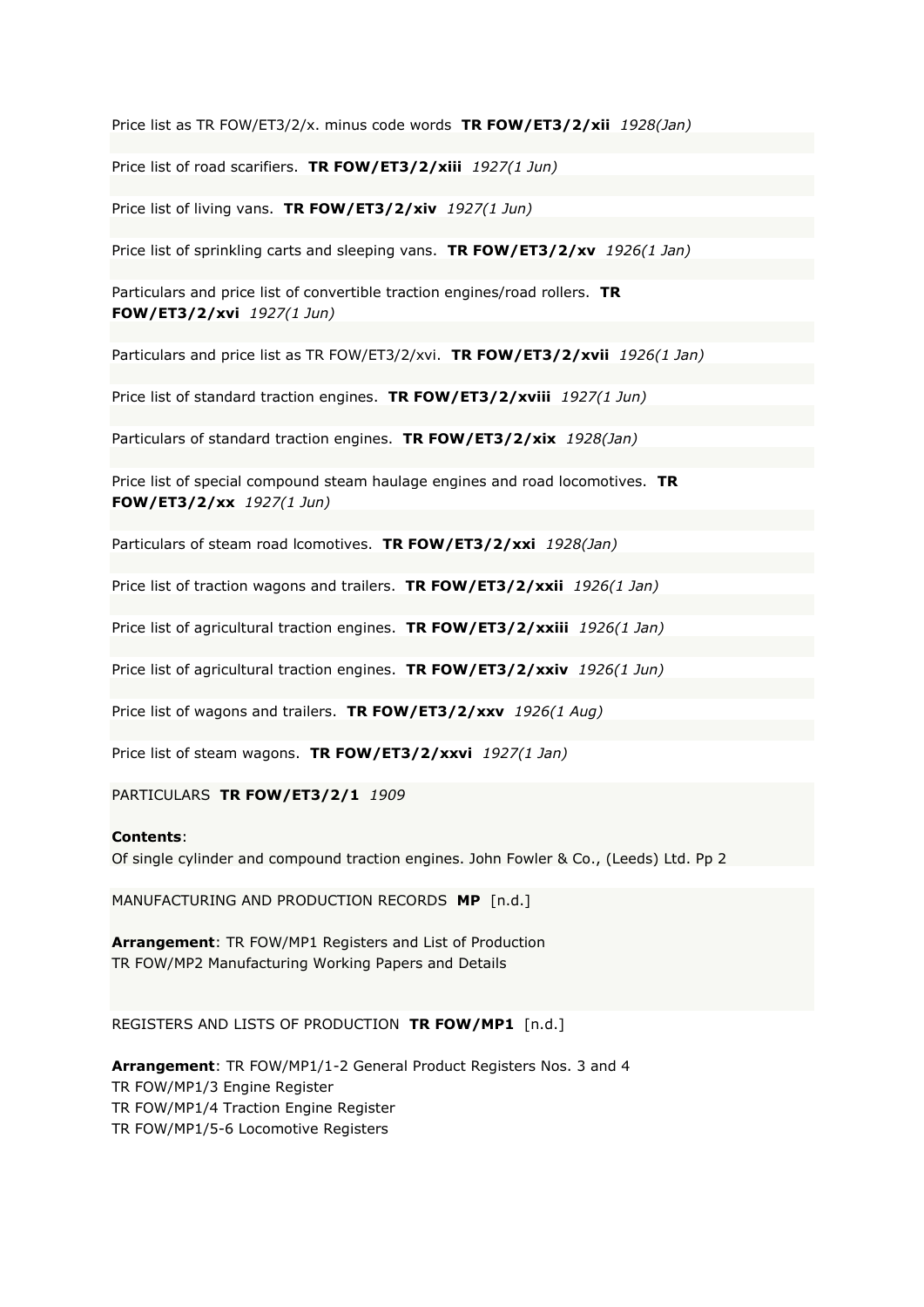GENERAL PRODUCT REGISTER No. 3. **TR FOW/MP1/1** *1909 - 1928*

Bound volume

# **Contents**:

Arranged in sections according to product type, occasionally subdivided into classes or sub-types and then arranged in order of product numbers. The format per entry is; date, product number, description, weight, order date, order book reference, purchaser and delivery date. The sections are

i. 1909 - 1928. Steam traction engines. Engine Nos. 12100 - 18063. Subdivided into classes, namely; T; N; D, DH and DH; A and TE; R and TE; Band BAA.

Includes road locomotives, road rollers, tractors and showmans' engines.

ii. 1912 - 1928. Self moving engines powered by oil, petrol, diesel, electricity or internal

combustion. Engine Nos. 13424 - 18035. Includes road locomotives, road rollers, wagons,

ploughing engines, tractors, ploughing punts and gyrotillers.

iii. 1909 - 1928. Steam ploughing engines. Engine Nos. 12193 - 18033. Subdivided into classes,

namely: DD, K and T; B, BKS, BB and BBS; AA, ZAA and ZHS; Z; EE.

iv. 1910 - 1912. Steam hauling engines. Engine Nos. 12412 - 13378.

v. 1909 - 1928. Steam boilers. Engine Nos. 12133 - 18096.

vi. 1909 - 1928. Locomotives. Engine Nos. 12271 - 18095.

vii. 1909 - 1914. Stationary steam engines. Engine Nos. 12191 - 14439.

viii. 1909 - 1928. Ploughs. Implement Nos. 8912 - 15106. Subdivided into different types, namely: 1 and 2 furrow; 3 furrow; 4 furrow; 5 furrow; 6-10 furrow.

ix. 1909 - 1928. Cultivators. Implement Nos. 8931 - 15109. Subdivided into: 5, 7 and 7/9 tyne; 9, 9/11 and 11/13 tyne; special and medium cultivators.

x. 1909 - 1928. Harvesters, beetroot lifters, knifers, scarifiers and ridgers.

Implement Nos. 8923 - 15099.

xi. 1909 - 1928. Harrows. Implement Nos. 8941 - 15071. Subdivided into: flat; turning; disc.

xii. 1909 - 1928. Planters, rollers, combined implements and land presses. Implement Nos. 9022 - 15013.

xiii. 1909 - 1928. Mole ploughs and drainers. Implement Nos. 9190 - 15075.

xiv. 1909 - 1928. Ditching ploughs. Implement Nos. 9015 - 15108.

xv. 1910 - 1928. Scoops and land levellers. Implement Nos. 9213 - 15074.

xvi. 1909 - 1928. Water carts, oilcarts and tar boilers. Implement Nos. 8943 - 15104. Subdivided into: 2 wheeled; 4 wheeled.

xvii. 1909 - 1928. Wagons and gritters. Implement Nos. 8924 - 15101.

xviii. 1910 - 1928. Trailers. Implement Nos. 9450 - 15060.

xix. 1910 - 1928. Sleeping vans. Implement Nos. 9181 - 15034. Subdivided into large and small.

xx. 1913 - 1924. Anchors, rope porters and snatch blocks. Implement Nos. 11114 - 14392.

xxi. 1910 - 1927. Clip pulleys. Clip Pulley Nos. 939 - 956.

xxii. 1909 - 1928. Repair and alteration work. 'X' Nos. X2287 - 4505.

xxiii. 1909 - 1923. General expenses work, premises extensions and experimental work. 'GE' Nos. GE741 - 969.

xxiv. 1915 - 1918. Military accessories. 'VK' Nos. VK101 - 532.

xxv. 1915 - 1918. Ministry of Munitions orders. 'MNS' Nos. MNS101 - 561.

xxvi. 1923 - 1928. Concrete making machinery. Engine Nos. 16035 - 18108.

xxvii. 1923 - 1928. Stone crushers. Implement Nos. 14260 - 14695.

xxviii. 1924 - 1928. Steam wagons. Engine Nos. 16252 - 17926.

GENERAL PRODUCT REGISTER No. 4. **TR FOW/MP1/2** *1928 - 1936*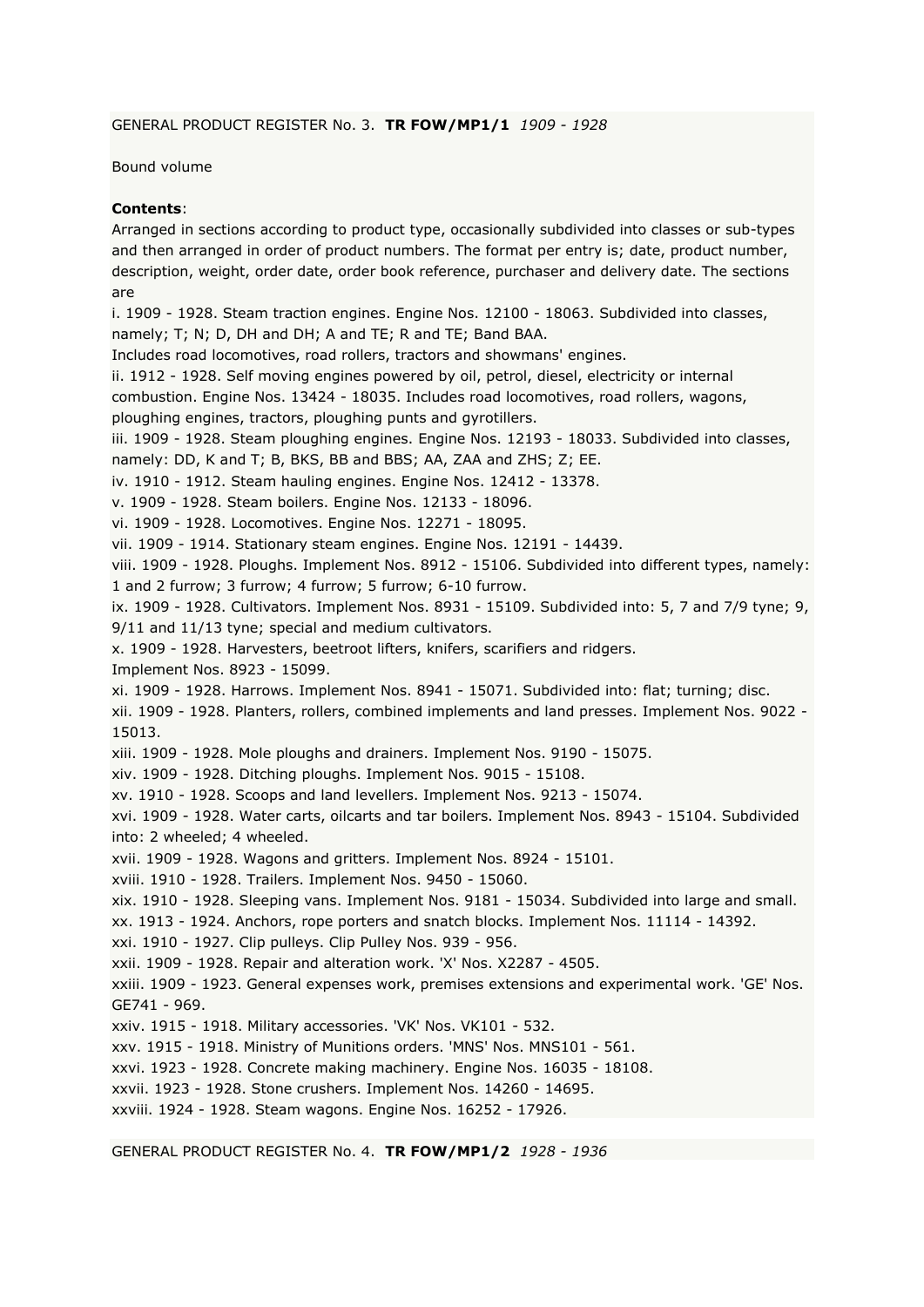Bound volume

### **Contents**:

Arrangement and format as TR FOW/MP1/1 above. The sections are:

i. 1928 - 1936. Traction engines. Engine Nos. 18140 - 21626. Subdivided into classes and types, namely: Class T; Classes D and DN; Class A; Class TE; Class R; Class B; motor and diesel road rollers; duplicate boilers; diesel and oil lorries.

ii. 1928 - 1935. Ploughing engines. Engine Nos. 17791 - 20938. Subdivided into classes and types, namely: Class DD; Class K; Class BB; Class AA; Class Z; motor and diesel ploughing engines; duplicate boilers; large gyrotillers; 80 h.p. gyrotillers; track type tractors. Also gyrotiller attachments. Implement Nos. 15437 - 15557.

iii. 1928 - 1936. Steam wagons. Engine Nos. 18180 - 21454. Subdivided into: wagons; gully emptiers; duplicate boilers.

iv. 1928 - 1935. Locomotives. Engine Nos. 18219 - 20765. Subdivided into: steam; motor; duplicate boilers.

v. 1928 - 1935. Concrete making machinery. 'X' Nos. X4507 - 7388, Engine Nos. 18109 - 20947. Subdivided into: mixers [Eng. Nos.]; winches and hoists [Eng. Nos]; elevators ['X' Nos.]; flip carts and barrows ['X' Nos.]; contractors locomotives [Eng. Nos.]; brick and stone breakers ['X' Nos.]; crosswise axles and batch hoppers ['X' Nos.]; pumps ['X' Nos.]

vi. 1929 - 1934. Wagons and trailers. Implement Nos. 15160 - 15497.

vii. 1928 - 1935. Gritting machines. Implement Nos. 15118 - 15581.

viii. 1928 - 1935. Tar boilers. 'X' Nos. X4510 - 7298.

ix. 1928 - 1936. Scarifiers. Implement Nos. 15110 - 15606.

x. 1928 - 1931. Water carts. Implement Nos. 15116 - 15232. Subdivided into: 2 wheeled; 4 wheeled; barrow pumps; fuel and water tenders.

xi. 1928 - 1935. Sleeping vans. Implement Nos. 15135 - 15582. Subdivided into large and small. xii. 1928 - 1935. Register of 'X' Nos. X4506 - 7396.

xiii. 1928 - 1935. Ploughs. Implement Nos. 15121 - 15500. Subdivided into: 1 furrow; 2 furrow; 3 furrow; 4 furrow; 5 furrow.

xiv. 1929 - 1931. Bevel frame ploughs. Implement Nos. 15158 - 15415. Subdivided into: 3/4/5 furrow; 4/5/6 furrow; 5/6/7 furrow.

xv. 1928 - 1934. Cultivators. Implement Nos. 15133 - 15599. Subdivided into: 7/9/11 tyne; 9/11/13 tyne; medium; cane row.

xvi. 1928 - 1930. Harrows. Implement Nos. 15120 - 15260. Subdivided into: flat; reversible; trailing.

xvii. 1928 - 1934. Other implements. Implement Nos. 15120 - 15547. Subdivided into: knifers; ridgers; scoops; rollers and land levellers; mole drainers; combined implements, planters and levellers; mole drainers; combined implements; planters and graders; ditching machines. xviii. 1928 - 1931. Anchors, rope porters and snatch blocks. 'X' Nos. X4605 - 5879. xix. 1928 - 1935. Diesel engines. Various series. X4596 - 5170; CI 105 - 196; M 197 - 408.

### ENGINE REGISTER. **TR FOW/MP1/3** *1896 - 1920's*

Bound volume

### **Contents**:

Engine Nos. 7670 - 15202. Traction engines; road locomotives; road rollers; tractors; showmans' engines; steam diggers; ploughing engines; locomotives; portable and semi-portable and stationary steam engines; hauling and winding engines; rock drilling engines; pumping engines; mill engines; boilers. In order of engine numbers. The format per entry is; engine number,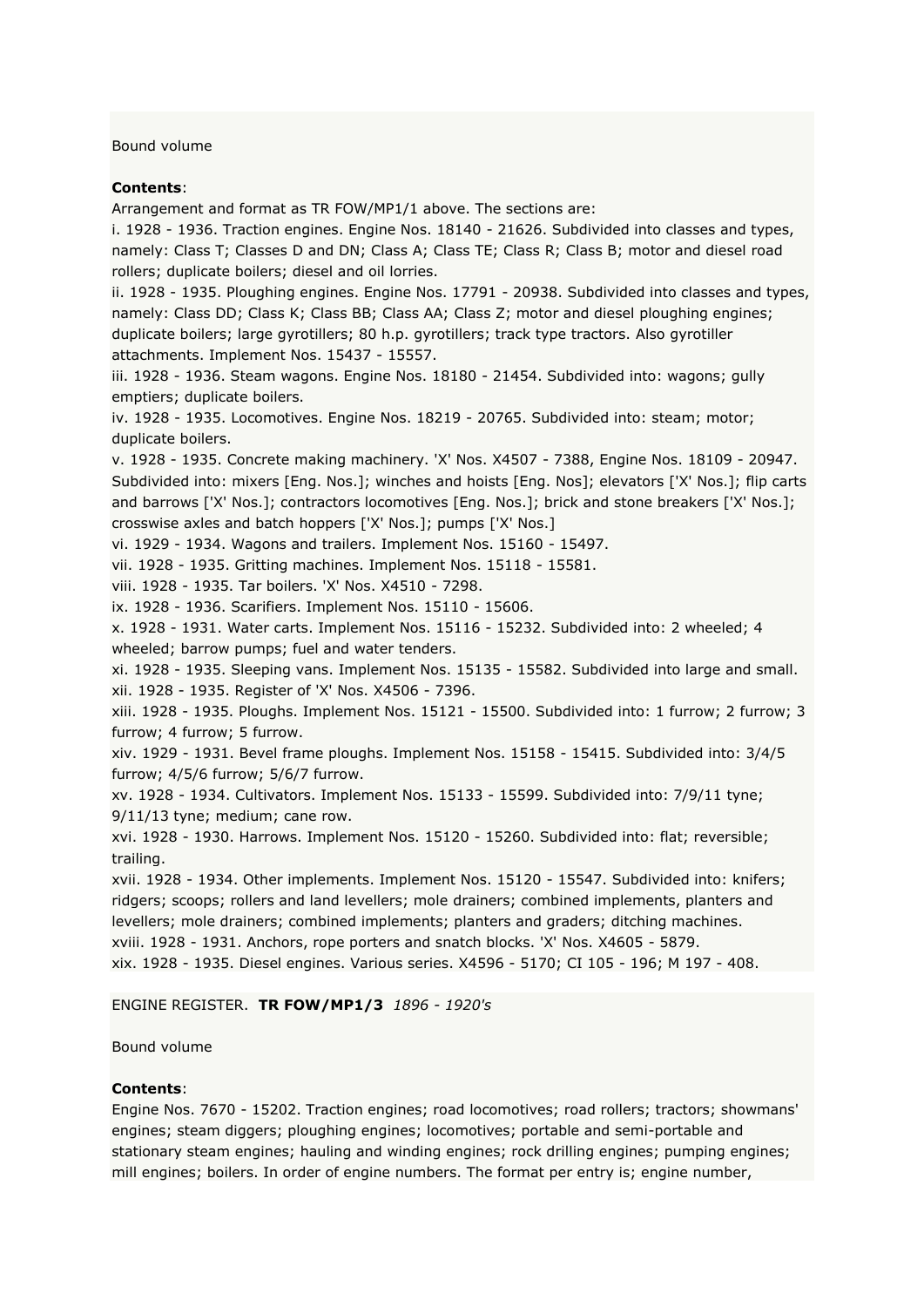description, remarks, customer, delivery date, 'K' order number, engine building book reference and shop order book reference.

TRACTION ENGINE REGISTER. **TR FOW/MP1/4** *1895 - 1938*

Bound volume

### **Contents**:

Engine Nos. 7482 - 22053. Traction engines, road locomotives, road rollers, showmans' engines, tractors, road making machinery, steam wagons, gully emptiers and re-sealers, concrete mixers and stone crushers. Arranged in sections according to class of engine or machine and in order of engine numbers within sections. The format per entry is; order date, engine number, 'K' order number, engine type, purchaser, shop order book reference, engine building book reference, date of issue of specification and delivery date. The sections are:

i. Class N.

- ii. Classes T and E.
- iii. Classes D, DH and DN.
- iv. Class O.
- v. Concrete mixers and stone crushers.
- vi. Classes A, R and TE.
- vii. Classes B and BAA.

LOCOMOTIVE REGISTER. **TR FOW/MP1/5** *1923 - 1947*

Bound volume

### **Contents**:

Petrol and diesel locomotives. Engine Nos. 16038 - 23012; also early entries in 39, 41 and 42 series. After No. 23012 in 1945 subsequent engines were registered officially in a different register, TR FOW/MP1/6 below. However certain entries continued to be made in this volume up to 1947. Entries up to No. 23012 are in order of engine number. Those in the 39, 40, 41 and 42 series are arranged with the series intermingled, though each series is in its own numerical order. Format per entry is; engine number, h.p. and method of powering, type, gauge, approximate weight, special fittings, customer, delivery date and remarks. There is a customer index at the rear of the register for entries up to 23012.

LOCOMOTIVE REGISTER. **TR FOW/MP1/6** *1945 - 1968*

Bound volume

### **Contents**:

Diesel locomotives. Locomotive Nos. 39, 41 and 42 series. Arranged with each series in its own numerical order but with the series intermingled. Format per entry is; locomotive number, h.p. type, gauge, weight, delivery date, customer and customer to whom locomotive allocated.

MANUFACTURING WORKING PAPERS AND DETAILS **TR FOW/MP2** [n.d.]

**Arrangement**: TR FOW/MP2/1-15 Engine Details Books Nos. 9, 10, 11, 14, 15, 17, 20, 23, 49, 86-91

TR FOW/MP2/16-18 Locomotive Building Books Nos. 2-4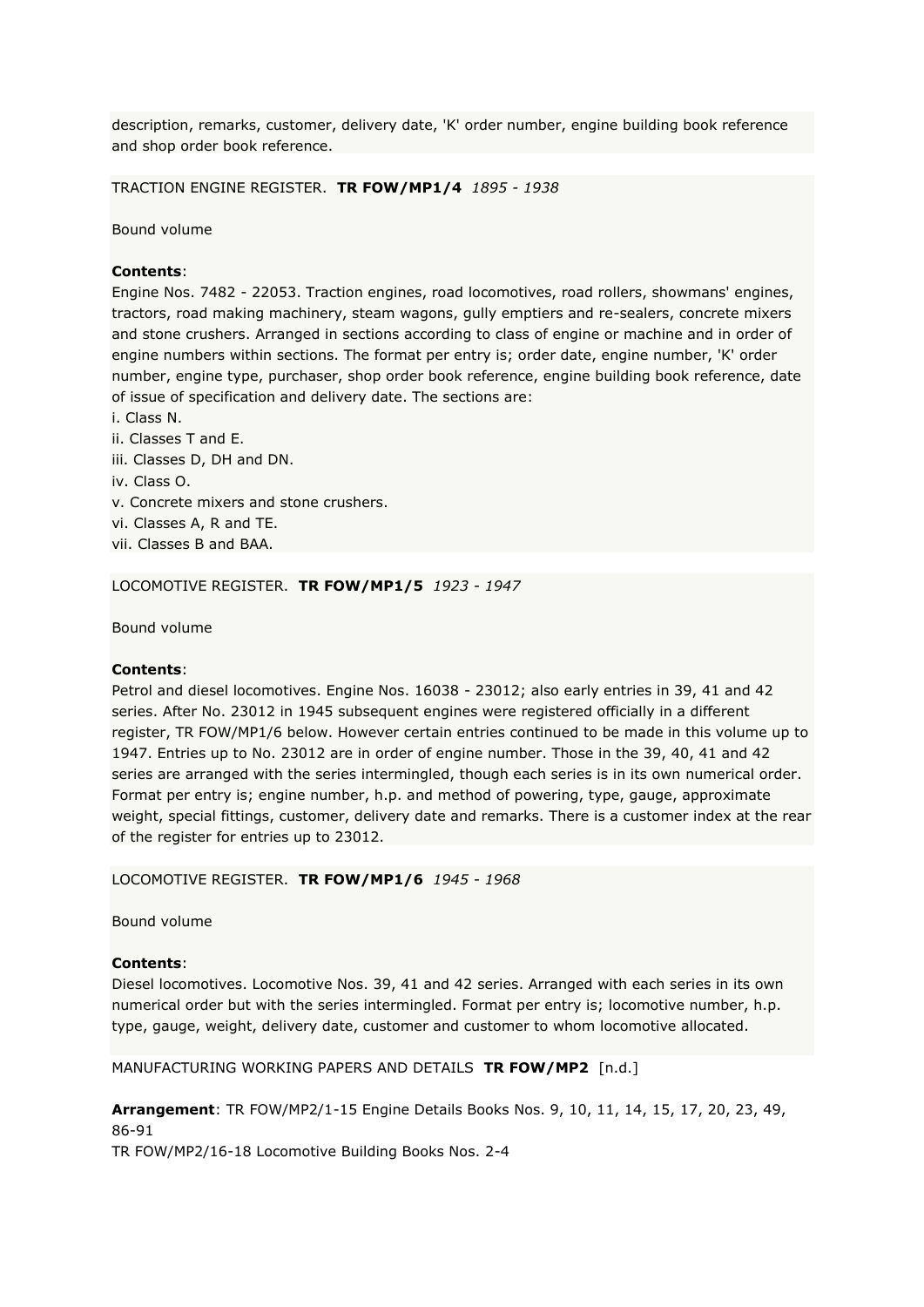Engine Details Books **TR FOW/MP2/1-15** [n.d.]

# **Contents**:

The following is a reconstructed sequence of engine details books, Nos. 9 - 91, compiled from TR FOW/MP1/3-4. Abbreviations used are: TE = Traction Engines PE = Ploughing Engines L = Locomotives SE(P & SP) = Portable and Semi-Portable Steam Engines 9. TE, PE, L, SE(P & SP) 37. TE 65. PE 10. TE, PE, L, SE(P & SP) 38. TE 66. PE 11. TE 39. TE 67. PE 12. PE 40. TE 68. TE 13. SE(P & SP) 41. TE 69. TE 14. TE 32. TE 70. TE 15. PE 43. ? 71. TE 16. ? 44. TE 72. TE 17. TE 45. TE 73. TE 18. ? 46. TE 74. TE 19. ? 47. TE 75. TE 20. TE 48. TE 76. TE 21. PE 49. TE 77. TE 22. ? 50. PE 78. TE 23. L 51. PE 79. TE 24. ? 52. PE 80. PE 25. ? 53. PE 81. PE 26. TE 54. PE 82. PE 27. TE 55. PE 83. ? 28. PE 56. TE 84. ? 29. PE 57. TE 85. ? 30. ? 58. TE 86. TE 31. TE 59. TE 87. TE 32. TE 60. TE 88. TE 33. 61. TE 89. TE 34. TE 62. PE 90. TE 35. ? 63. PE 91. TE

ENGINE DETAILS BOOK No. [9]. **TR FOW/MP2/1** *1893 - 1895*

Bound volume

36. ? 64. PE

#### **Contents**:

General. Includes traction engines, road locomotives, road rollers, ploughing engines, locomotives, portable and semi-portable steam engines. Engine Nos. 7076 - 7470. The book is in sequence of engine numbers arranged by orders. The orders, either to stock or customer's requirements, often include two engines or multiples thereof, as the engines were usually manufactured in batches. The information per order includes a heading giving the order date, engine number(s), 'K' order number, engine type and customer (if applicable), followed by details and specifications. These include a general description, a list of relevant drawings, painting details and outfit details, with dates of completion of the various stages of manufacture. This information is presented in a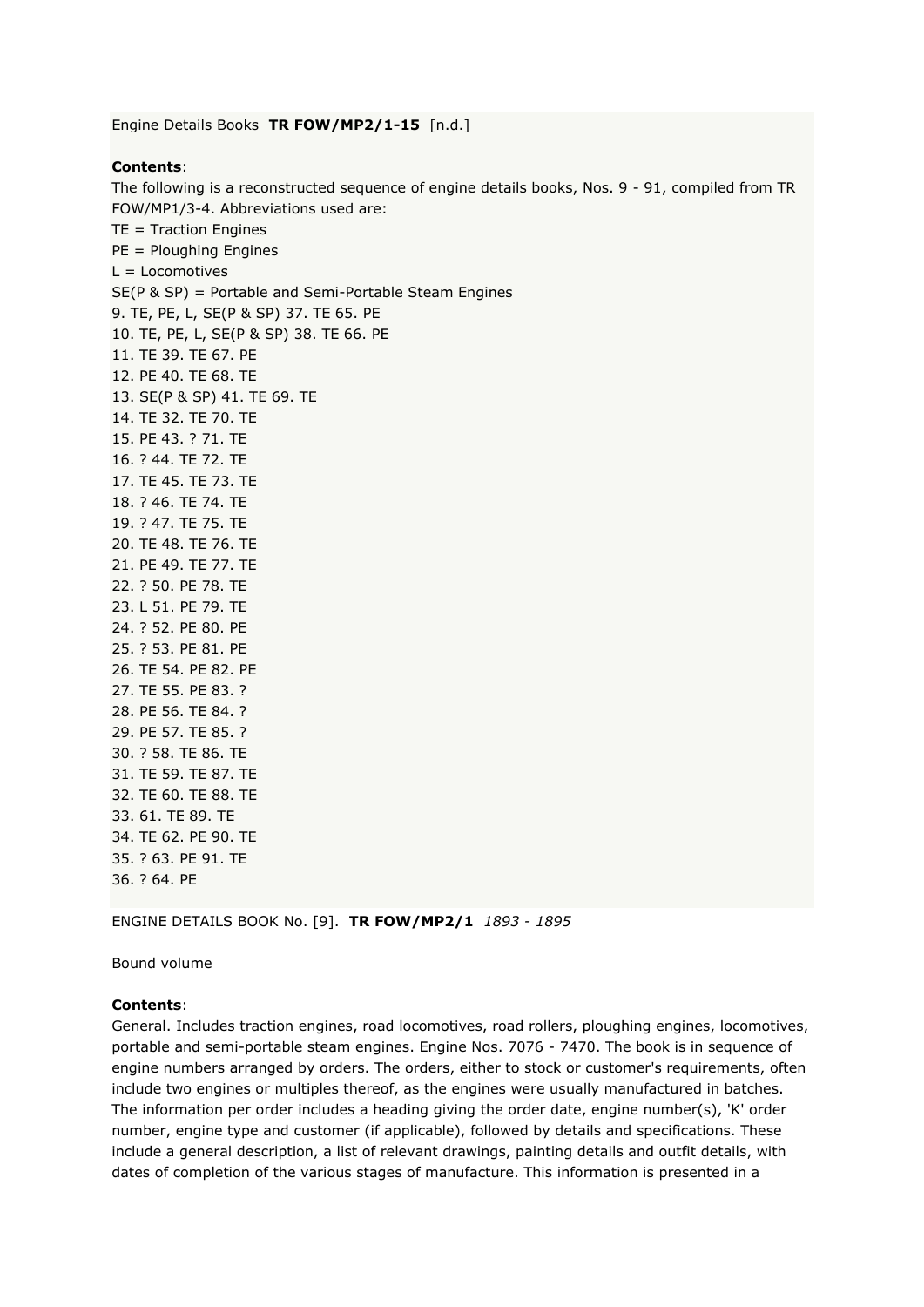variable style with additional documents inserted at various points. These include supplementary orders, general and specific technical memoranda, sketches, photographs, engineering correspondence, testimonials, particulars and publicity extracts relating to other manufacturers [namely William Hepton & Son; Ruston, Proctor & Co.; R. Hornsby & Sons Ltd.; Clayton & Shuttleworth.] The rear of the book also contains entries for a few 'X' product numbers, [repairs and alterations work] and details of stock orders for components as opposed to complete engines and boilers. The front of the book contains two indexes:

i. Customers. Includes engine numbers and page references.

ii. Engines. Subdivided into traction engines; road rollers; ploughing engines; locomotives; semiportable and portable steam engines. The divisions are in order of engine numbers and include engine type, customer and page references.

There are also various technical papers in the end papers of the volume, including:

i. 1893(24 Nov). Outfit list for general purpose traction engines.

ii. [1893]. Principal dimensions of agricultural traction engines.

iii. 1894. List of engines and implements on order for the Berlin show, and show implements already at hand in Magdeburg stores.

iv. 1895(13 Mar). List of suggested names for engines, extracted from the Admiralty list in 'The Engineer', 1895(8 Mar).

v. 1895(25 Nov). Code list to traction engine, road locomotive, road roller and ploughing engine class types, divided into John Fowler & Co., (Leeds) Ltd., and John Fowler & Co., Magdeburg.

ENGINE DETAILS BOOK No. [10]. **TR FOW/MP2/2** *1895 - 1896*

Bound volume

### **Contents**:

General. Includes traction engines, road locomotives, road rollers, showmans' engines, steam diggers, ploughing engines, locomotives, portable and semi-portable steam engines. Engine Nos. 7471 - 7985. Arrangement and format as TR FOW/MP2/1 above, though the amount of inserted matter is much less. Traction engine, road roller and road locomotives entries ceased to be made in the book after early 1896, due to the commencement of book No. 11, TR FOW/MP2/3 below. There are no miscellaneous orders in the rear of the book. The indexes are as in TR FOW/MP1/1 above. At the front of the book is:

i. [1895]. Application form [blank specimen] for a licence for the use of a locomotive. Count of Worcester.

ENGINE DETAILS BOOK No. [11]. **TR FOW/MP2/3** *1896 - 1897*

Bound volume

### **Contents**:

Traction engines. Includes road locomotives and road rollers. Engine Nos. 7622 - 7910. After engine book No. 10, the practice of entering various types of engine in the same book ceased. Thereafter the series of books was continued with each volume being devoted to one of five specific engine type, namely: traction engines; ploughing engines; locomotives; portable and semi-portable steam engines; stationary steam engines. The arrangement of the book also became standard using six printed duplicates of the shop specification sheets for the information per order, to comprise six hundred and forty foolscap pages per book. The six specification sheets comprise a front sheet describing the engine(s), four erecting shop specification sheets giving the drawing details and a paint shop specification sheet including name plate details. The front sheet is headed by the order details, namely; 'K' order number, building book reference, order date, engine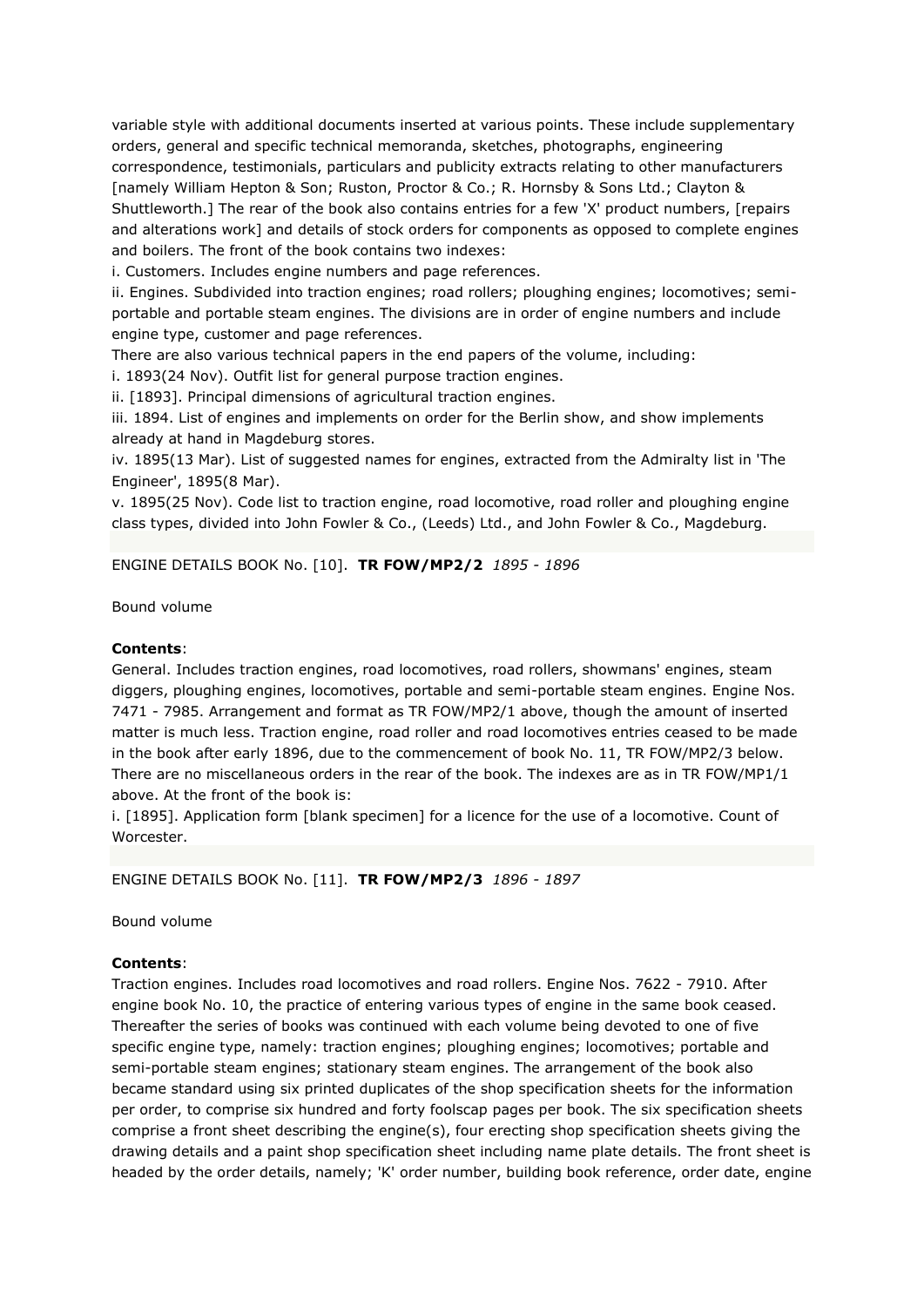type, issue date of shop specification, customer and address and engine number. There is also an issue date on the paint shop specification sheet. The specification sheets are then filed in order of engine numbers. There are two indexes at the front of the book:

i. Customers. Includes engine numbers and page references.

ii. Engines. In order of engine numbers. Includes page reference, engine type, customer and address.

ENGINE DETAILS BOOK No. [14]. **TR FOW/MP2/4** *1896 - 1899*

Bound volume

### **Contents**:

Traction engines. Includes road locomotives and road rollers. Engine Nos. 7911 - 8198 and 8708. Arrangement, format and indexes as TR FOW/MP2/3 above.

ENGINE DETAILS BOOK No. [15]. **TR FOW/MP2/5** *1898 - 1901*

Bound volume

#### **Contents**:

Ploughing Engines. Engine Nos. 8298 - 8539. Arrangement, format and indexes as TR FOW/MP2/3 above.

ENGINE DETAILS BOOK No. 17. **TR FOW/MP2/6** *1897 - 1899*

Bound volume

#### **Contents**:

Traction engines. Includes road locomotives. Engine Nos. 8095 - 8277. Arrangement, format and indexes as TR FOW/MP2/3 above.

ENGINE DETAILS BOOK No. [20]. **TR FOW/MP2/7** *1898 - 1900*

Bound volume

### **Contents**:

Traction engines. Includes road locomotives, showmans' engines and road rollers. Engine Nos. 8282 - 8563. Arrangement, format and indexes as TR FOW/MP2/3 above.

ENGINE DETAILS BOOK No. [23]. **TR FOW/MP2/8** *1896 - 1912*

Bound volume

#### **Contents**:

Locomotives. Engine Nos. 7979 - 13545 and 15995. Arrangement and format as TR FOW/MP2/3 above, except there is also an outfit list per entry, from 1905 onwards. There are various related items affixed. Indexes as TR FOW/MP2/3.

ENGINE DETAILS BOOK No. 49. **TR FOW/MP2/9** *1907 - 1913*

Bound volume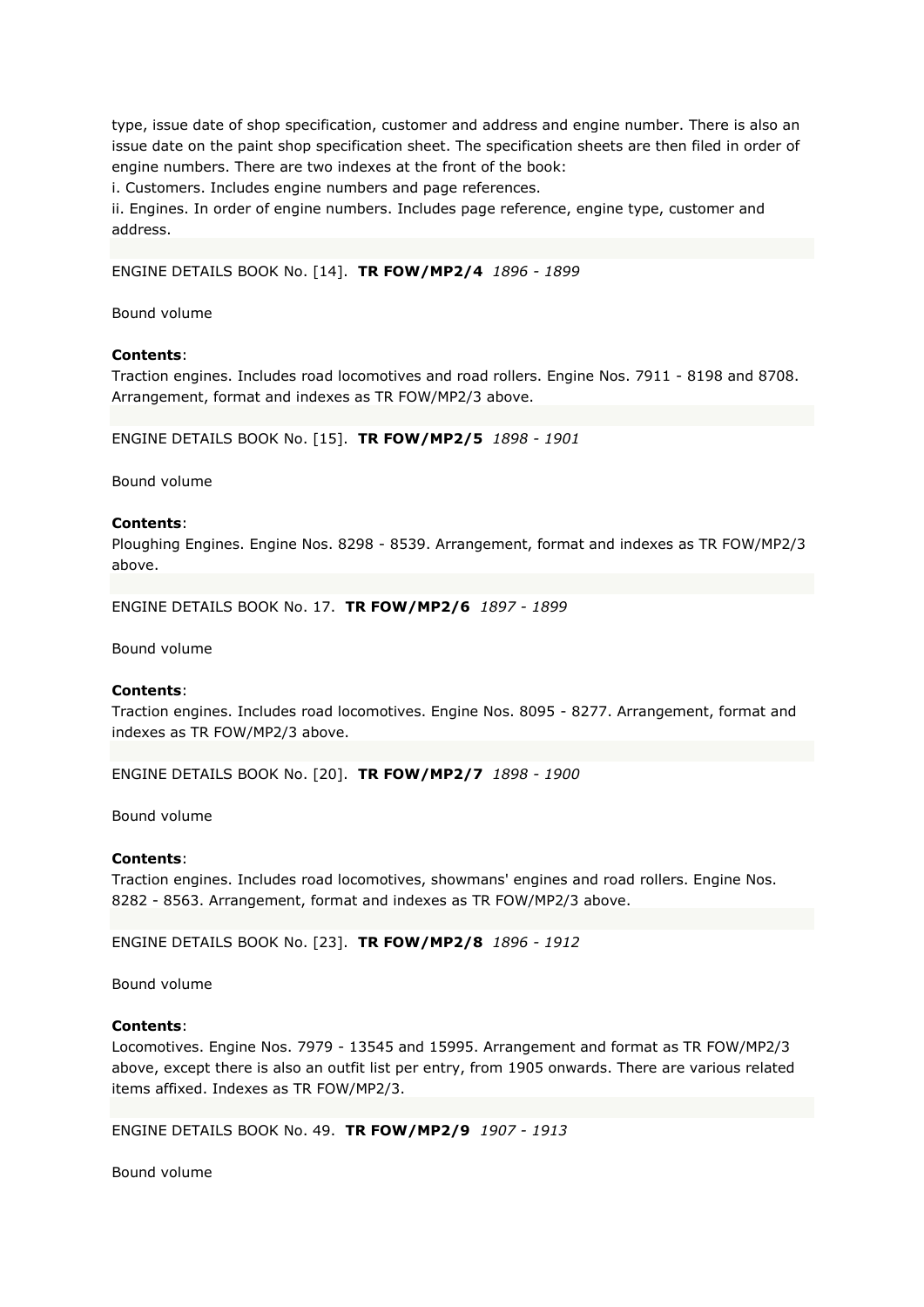Traction engines. Includes road locomotives, showmans' engines and road rollers. Engine Nos. 11106 - 11309. Arrangement, format and indexes as TR FOW/MP2/3 above, plus an outfit list per entry.

ENGINE DETAILS BOOK No. 86. **TR FOW/MP2/10** *1913 - 1916*

Bound volume

#### **Contents**:

Traction engines. Includes road locomotives, steam tractors and road rollers. Engine Nos. 14331 - 14481. Arrangement, format and indexes as TR FOW/MP2/3 above, plus an outfit list per entry.

ENGINE DETAILS BOOK No. 87. **TR FOW/MP2/11** *1915 amd 1923*

Bound volume

#### **Contents**:

Traction engines. Includes road locomotives. Engine Nos. 14482 - 14565. Arrangement, format and indexes as TR FOW/MP2/3 above plus an outfit list per entry.

ENGINE DETAILS BOOK No. 88. **TR FOW/MP2/12** *1915 - 1922*

Bound volume

#### **Contents**:

Traction engines. Includes road locomotives, and road rollers. Engine Nos. 14566 - 14680. Arrangement, format and indexes as TR FOW/MP2/3 above plus an outfit list per entry.

ENGINE DETAILS BOOK No. 89. **TR FOW/MP2/13** *1916 - 1920*

Bound volume

#### **Contents**:

Traction engines. Includes road locomotives, showmans' engines and steam tractors. Engine Nos. 14747 - 14854. Arrangement, format and indexes as TR FOW/MP2/3 above, plus an outfit list per entry.

ENGINE DETAILS BOOK No. 90. **TR FOW/MP2/14** *1916 - 1917*

Bound volume

### **Contents**:

Traction engines. Includes road locomotives. Engine Nos. 14858 - 14941. Arrangement, format and indexes as TR FOW/MP2/3 above, plus an outfit list per entry.

ENGINE DETAILS BOOK No. 91. **TR FOW/MP2/15** *1916-1919*

Bound volume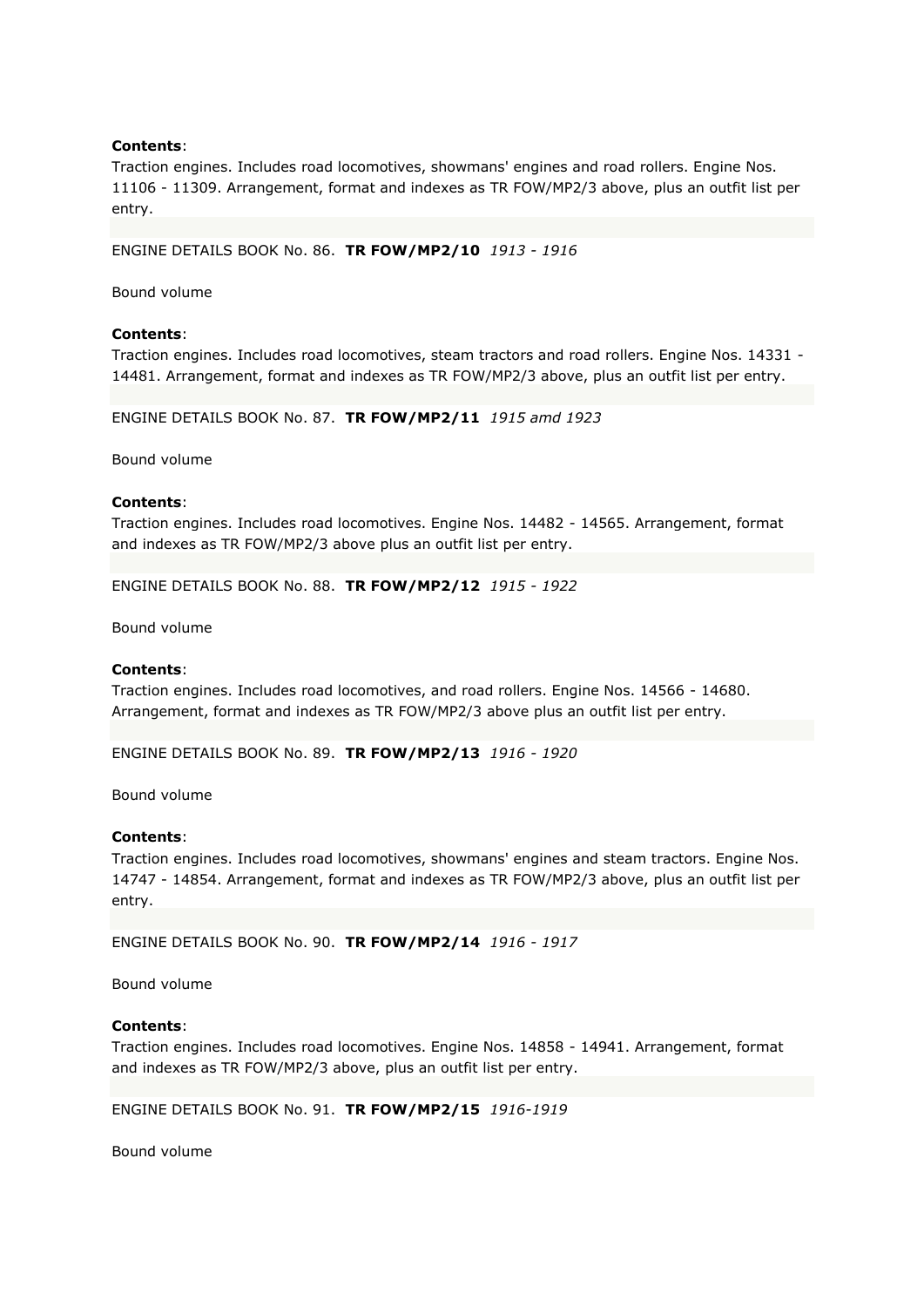Traction engines. Includes road locomotives and steam tractors. Engine Nos. 14942 - 15308. Arrangement, format and indexes as TR FOW/MP2/3 above, plus an outfit list per entry.

LOCOMOTIVE BUILDING BOOK No. 2. **TR FOW/MP2/16** *1928 - 1937*

Bound volume

### **Contents**:

Diesel, petrol and steam locomotives. Engine Nos. 18095 - 21843. A record of the individual stages in the erection of particular locomotives. Arranged in order of engine numbers. The format per engine number is a heading, stating engine type, power and customer, followed by details of the different components in order of assembly, giving assembly dates and drawing number references. There is a contents list of engine numbers at the front of the book, including page references, locomotive types and customers.

LOCOMOTIVE BUILDING BOOK No. 3. **TR FOW/MP2/17** *1936 - 1941*

Bound volume

# **Contents**:

Diesel locomotives. Engine Nos. 21908 - 22897. Arrangement, format and contents list as TR FOW/MP2/16 above.

LOCOMOTIVE BUILDING BOOK No. 4. **TR FOW/MP2/18** *1939 - 1943*

Bound volume

### **Contents**:

Diesel locomotives. Engine Nos. 22898 - 22942. Arrangement, format and contents list as TR FOW/MP2/16 above.

PUBLICATIONS, PROMOTIONS AND ADVERTISING RECORDS **P** [n.d.]

**Arrangement**: TR FOW/P1 General Compilations TR FOW/P2 Individual Advertising and Servicing Publications TR FOW/P4 House Journals TR FOW/P7 Records of Special Advertising and Promoting TR FOW/P8 Printing Proofs and Artwork TR FOW/P9 Registers and Indexes

GENERAL COMPILATIONS OF PUBLICATIONS - FOWLERS **TR FOW/P1/A** [n.d.]

**Arrangement**: TR FOW/P1/A/1-9 Principal Series of Reference Volumes to Advertising Material, Nos. 2-8, 10, 11. TR FOW/P1/A/10 Volume of General Parts Lists, No. 13.

VOLUME OF PUBLICATIONS, No. 2. **TR FOW/P1/A1** *1874 - 1878*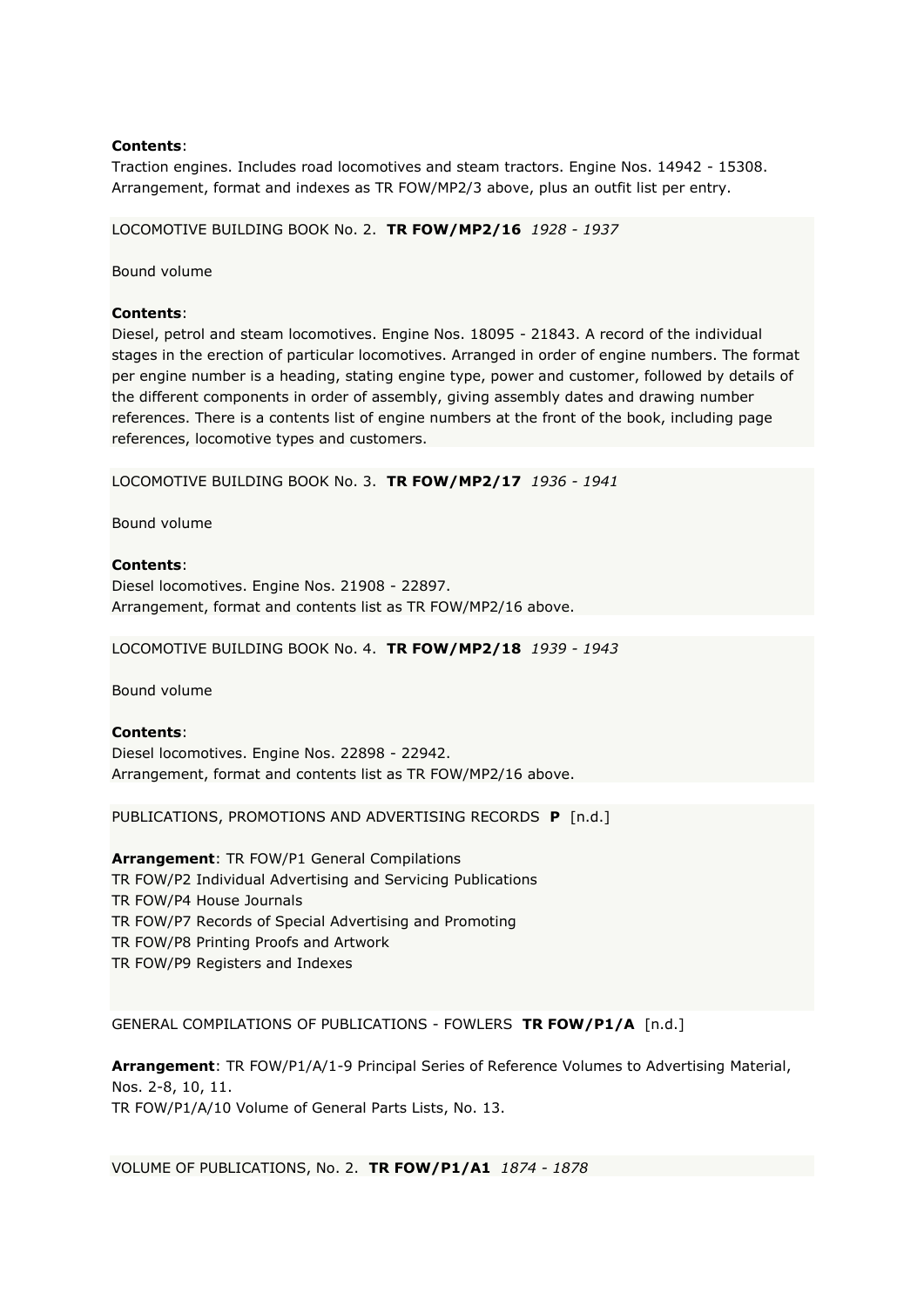# Bound volume

# **Contents**:

John Fowler & Co., Leeds. All comprise advertising material for steam cultivating machinery and are bound together in chronological order.

### CATALOGUE **TR FOW/P1/A1/i** *1874 (Jan)*

## **Contents**:

Of steam cultivating machinery (double engine system, single engine systems - clip drum and winding drums, and portable engine system) including ploughing engines, ploughs, cultivators, harrows, grubbers, knifers, ditching machines, drills, rollers, water carts and sleeping vans and accessories. Also saw benches, draining engines, draining ploughs and pumping engines and portable engine. Pp 34. PN 22.

## CATALOGUE **TR FOW/P1/A1/ii** *1874 (Jul)*

### **Contents**:

Of steam cultivating machinery (double engine system, single engine systems - clip drum and winding drums and portable engine system) including ploughing engines, ploughs, cultivators, harrows, grubbers, knifers, ditching machines, drills, rollers, water carts and sleeping vans and accessories. Also saw bench, draining engines, draining ploughs, portable and pumping engines. Pp 40. PN 23.

### CATALOGUE **TR FOW/P1/A1/iii** *1874 (Aug)*

### **Contents**:

Of steam cultivating machinery (double engine system, single engine systems - clip drum and winding drums and portable engine system) including ploughing engines, ploughs, cultivators, harrows, grubbers, knifers, ditching machines, drills, rollers, water carts, sleeping vans and accessories. Also saw bench, draining engines, draining ploughs, portable and pumping engines. Pp 40. PN 24.

### CATALOGUE **TR FOW/P1/A1/iv** *1875 (Dec)*

### **Contents**:

Of steam cultivating machinery (double engine system, single engine systems - clip drum and winding drums, and portable engine system) including ploughing engines, ploughs, cultivators, harrows, grubbers, knifers, ditching machines, drills, rollers, water carts, sleeping vans and accessories. Also saw bench, draining engine, draining plough, portable engine and pumping engine. Pp 44. PN 25.

### CATALOGUE **TR FOW/P1/A1/v** *1876 (Jan)*

#### **Contents**:

Of steam cultivating machinery (double engine system, single engine systems - clip drum and winding drums, and portable engine system) including ploughing engines, ploughs, cultivators, harrows, grubbers, knifers, drills, rollers, ditching machine, water carts, sleeping vans and accessories. Also saw bench, draining engine, draining plough, portable engine and pumping engine. Pp 44. PN 26.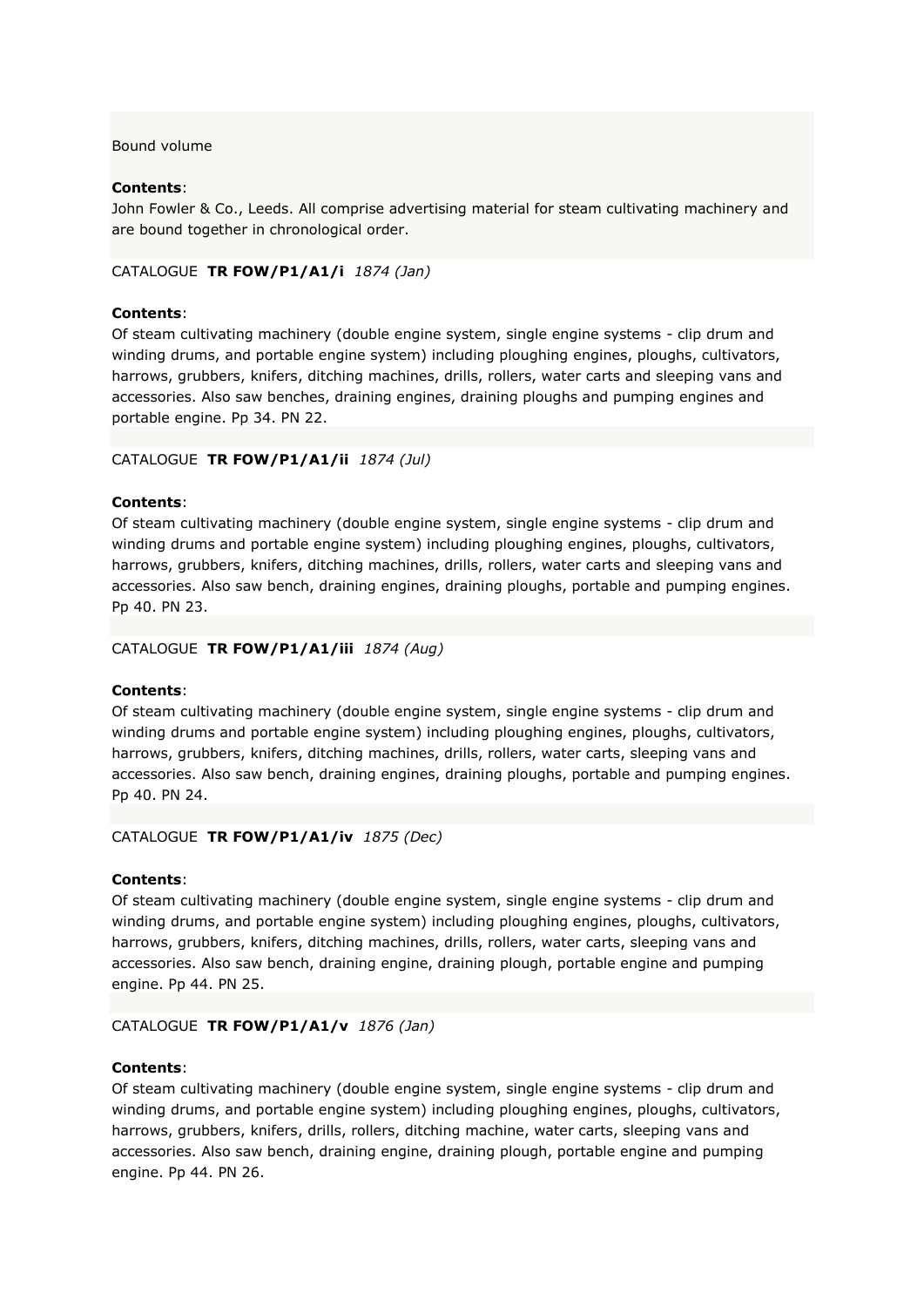# CATALOGUE **TR FOW/P1/A1/vi** *1876 (Jul)*

## **Contents**:

Of steam cultivating machinery (double engine system, single engine system - winding drums and portable engine system) including ploughing engine, ploughs, cultivators, harrows, grubbers, knifers, drills, rollers, ditching machine, water carts, sleeping vans and accessories. Also saw bench, draining engine, draining plough, portable engine and pumping engine. Pp 38. PN 27

# CATALOGUE **TR FOW/P1/A1/vii** *1877 (Jan)*

Two copies

### **Contents**:

Of steam cultivating machinery (double engine system, single engine system - winding drums, and portable engine system) including ploughing engines, ploughs, cultivators, harrows, grubbers, knifers, ditching machine, drills, rollers, water carts, sleeping vans and accessories. Also saw bench, draining engine, draining plough, portable engine and pumping engine. Pp 38. PN 28.

## CATALOGUE **TR FOW/P1/A1/viii** *1877 (Jul)*

### **Contents**:

Of steam cultivating machinery (double engine system, single engine system - winding drums, and portable engine system) including ploughing engines, ploughs, cultivators, harrows, roller, consolidator, drill, ditching machine, discer, grubber, knifer, sleeping van and water carts and accessories. Also saw bench, draining plough and portable engine. Pp 40. PN 29.

### CATALOGUE **TR FOW/P1/A1/ix** *1877 (Sep)*

### **Contents**:

Of steam cultivating machinery (double engine system, single engine system - winding drums, and portable engine system) including ploughing engines, ploughs, cultivators, harrows, roller, drill, consolidator, ditching machine, discer, grubber, knifer, sleeping van, water carts and accessories. Also saw bench, portable engine and draining plough. Pp 40. PN 30. [Also reprint 1877 (Dec)]

### CATALOGUE **TR FOW/P1/A1/x** *1878 (Jul)*

### **Contents**:

Of steam cultivating machinery (double engine system, single engine system - winding drums and portable engine system) including ploughing engines, cultivators, harrows, roller, consolidator, drill, ploughs, ditching machine, discer, grubber, knifer, sleeping van, water carts and accessories. Also saw bench, portable engine and draining plough. Pp 40. PN 31.

# CATALOGUE **TR FOW/P1/A1/xi** *1878 (Dec)*

### **Contents**:

Of steam cultivating machinery (double engine system and single engine system - winding drums) including ploughing engines, ploughs, cultivators, harrows, roller, consolidator, drill, ditching machine, discer, grubber, knifer, sleeping van, water carts and accessories. Also draining plough and excavating scoop, traction engines, road locomotives and traction wagons. Pp 53. PN 32.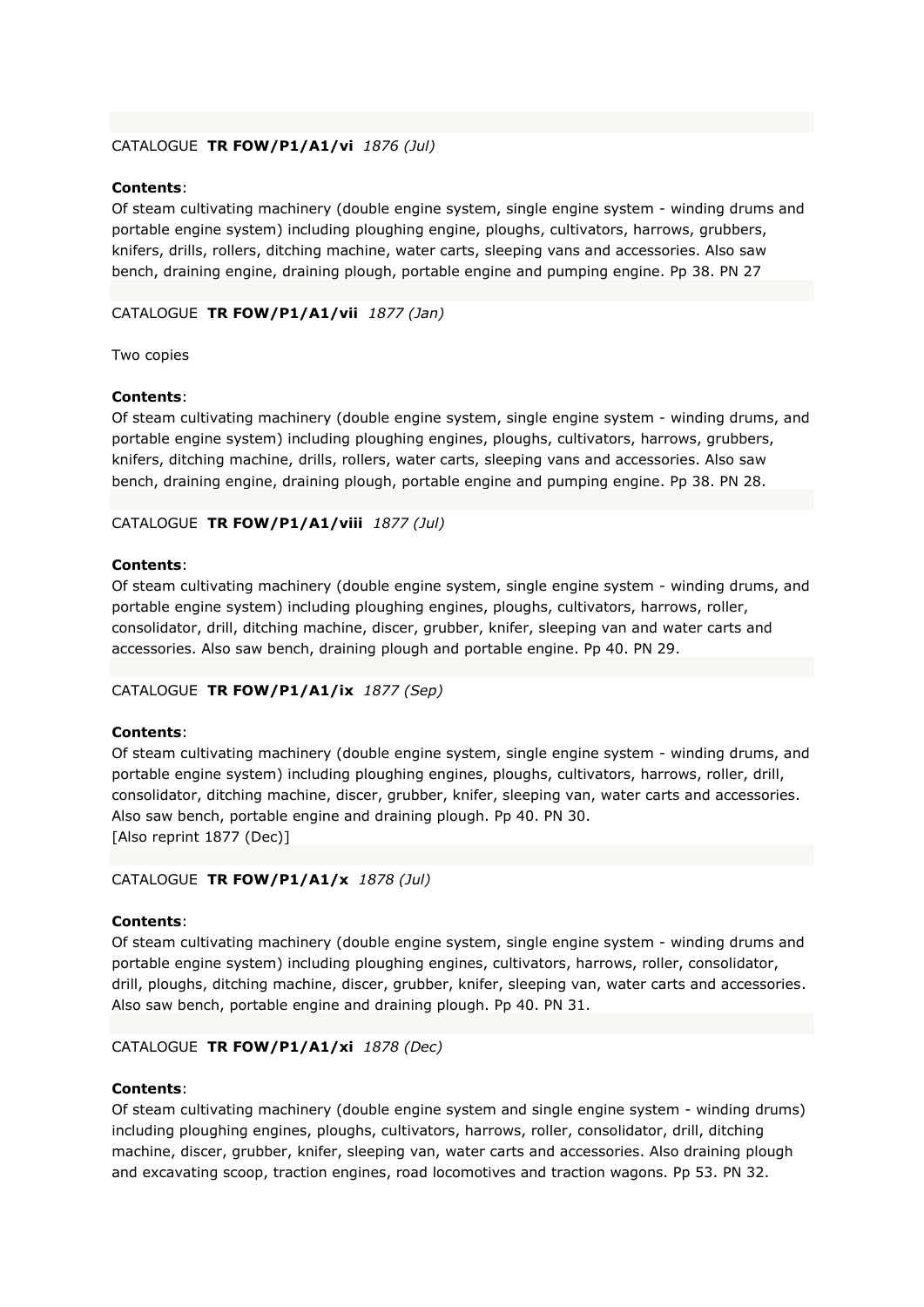## VOLUME OF PUBLICATIONS, No. 3. **TR FOW/P1/A2** *1874 - 1880*

Bound volume

# **Contents**:

John Fowler & Co., Leeds. Arranged in four sections; steam cultivating [1879 - 1880 only, following on from TR FOW/P1/A1 above], steam traction machinery [1874 - 1880], steam engines for mining and general purposes [1879 - 1880] and steam railway machinery and materials [1876 - 1880]. Advertising material only.

## CATALOGUE **TR FOW/P1/A2/i** *[1879]*

## **Contents**:

Of steam cultivating machinery (double engine system and single engine system - winding drums) including ploughing engines, ploughs, cultivator, harrows, consolidator, roller, drill, ditching machine, discer, grubber, knifer, sleeping van, water carts and accessories. Also draining plough and excavating scoop. Pp 36. PN 33.

## CATALOGUE **TR FOW/P1/A2/ii** *1879 (Jul)*

### **Contents**:

Of steam cultivating machinery (double engine system and single engine system - winding drums) including ploughing engines, ploughs, cultivator, harrows, consolidator, roller, drill, ditching machine, discer, grubber, knifer, sleeping van, water carts and accessories. Also draining plough and excavating scoop. Pp 38. PN 33A

### CATALOGUE **TR FOW/P1/A2/iii** *1879 (Oct)*

### **Contents**:

Of steam cultivating machinery (double engine system and single engine system - winding drums) including ploughing engines, ploughs, cultivators, harrows, consolidator, roller, drill, ditching machine, discer, knifer, grubber, sleeping van, water carts and accessories. Also draining plough and excavating scoop. Pp 38. PN 33B.

### CATALOGUE **TR FOW/P1/A2/iv** *1880 (Jul)*

### **Contents**:

Of steam cultivating machinery (double engine system and single engine system - winding drums) including ploughing engines, ploughs, cultivator, harrows, consolidator, roller, drill, ditching machine, discer, grubber, knifer, sleeping van, water carts and accessories. Also draining plough and excavating scoop. Pp 38. PN 34.

### LEAFLET **TR FOW/P1/A2/v** *1874 (May)*

### **Contents**:

For steam traction machinery, including traction engine, traction wagon and agricultural wagon. Pp 7. PN 22. [Also reprint 1874 (Dec)]

LEAFLET **TR FOW/P1/A2/vi** *1875 (May)*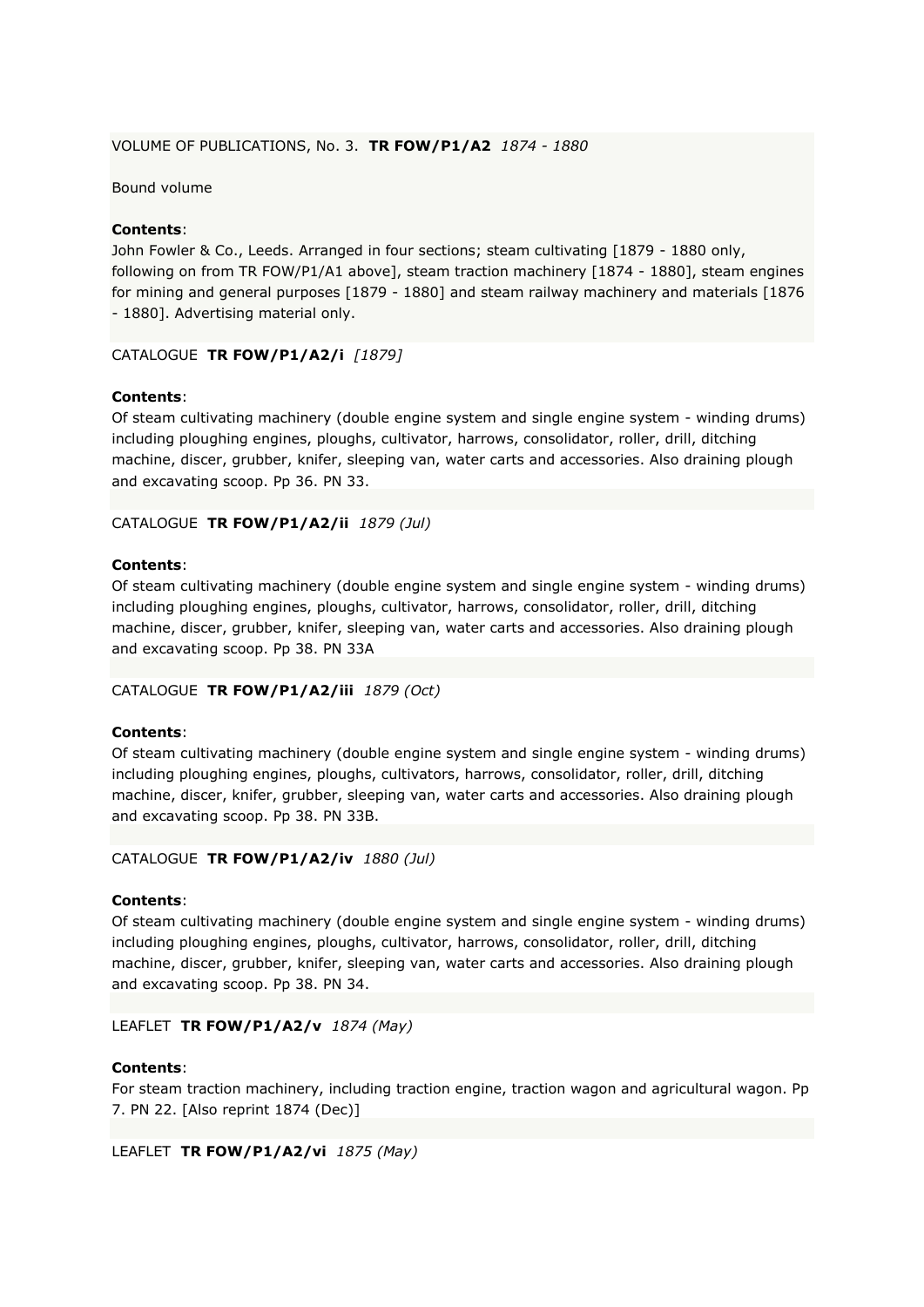For steam traction machinery, including traction engine, traction wagon and agricultural wagon. Pp 7 [Pp 1-2 missing]. PN 23. [Also reprint 1875 (Dec), same content, but different prices, and prices of portable engines given]

### LEAFLET **TR FOW/P1/A2/vii** *1876 (May)*

### **Contents**:

For steam traction machinery, including traction engine and traction wagon. Also portable engines. Pp 8. PN 26.

CATALOGUE **TR FOW/P1/A2/viii** *1876 (Jul)*

### **Contents**:

Of steam traction machinery, including traction engines and traction wagons. Also portable engines. Pp 9. PN 27.

CATALOGUE **TR FOW/P1/A2/ix** *1876 (Dec)*

### **Contents**:

Of steam traction machinery, including traction engines and traction wagons. Also portable engines. Pp 9. PN 28.

CATALOGUE **TR FOW/P1/A2/x** *1877 (Jun)*

### **Contents**:

Of steam traction machinery, including traction engines and traction wagons. Also portable engines. Pp 9. PN. 29. Attached is: a. 1877 (Jun). PRICE LIST for the above engines and wagons. Pp 1.

# CATALOGUE **TR FOW/P1/A2/xi** *1877 (Jul)*

### **Contents**:

Of steam traction machinery, including traction engines and traction wagons. Also ploughing engine (double engine system). Pp 10. PN. 30. [Also two reprints 1877 (Dec), one with price list 1877 (Dec)]. Attached is:

a. 1877 (Jul). PRICE LIST for the above machinery. Pp 1.

# CATALOGUE **TR FOW/P1/A2/xii** *1878 (Jul)*

### **Contents**:

Of steam traction machinery, including traction engines and traction wagons. Also ploughing engine (double engine system). Pp 10. PN 31. Attached is: a. 1878 (Jul). PRICE LIST for the above machinery. Pp 1.

### CATALOGUE **TR FOW/P1/A2/xiii** *1878 (Jul)*

# **Contents**:

Of steam traction machinery, including traction engines and traction wagons. Also ploughing engine (double engine system). Pp 10. PN 32.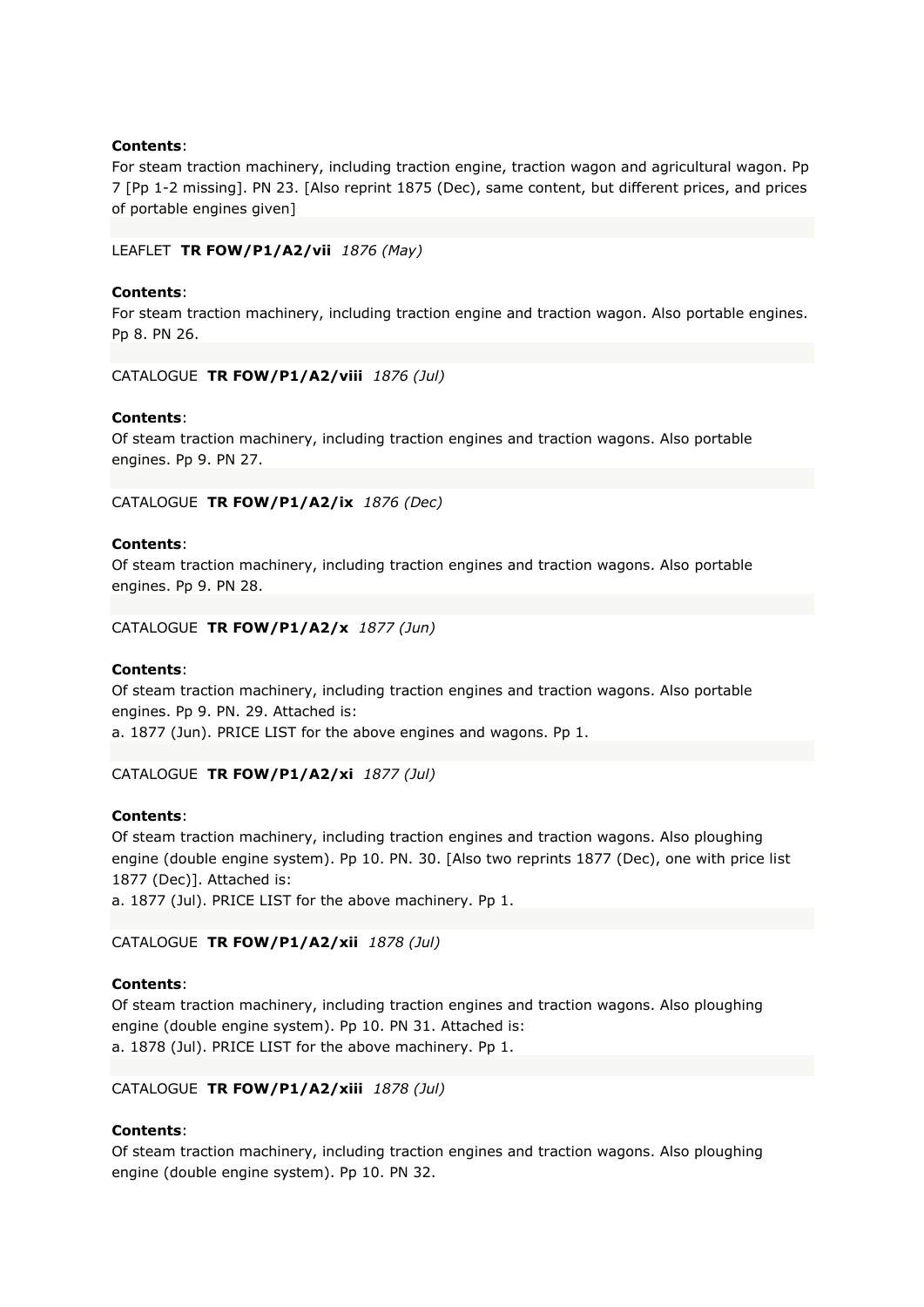# CATALOGUE **TR FOW/P1/A2/xiv** *[1879]*

### **Contents**:

Of steam traction machinery, including road locomotives, traction engines and traction wagons. Also ploughing engine (double engine system). Pp 19. PN 33.

### CATALOGUE **TR FOW/P1/A2/xv** *[1879]*

## **Contents**:

Of steam traction machinery, including road locomotives, traction engines and traction wagons. Also ploughing engine (double engine system). Pp 20. PN 33A.

### CATALOGUE **TR FOW/P1/A2/xvi** *1879 (Jul)*

### **Contents**:

Of steam traction machinery, including road locomotives, traction engines and traction wagons. Also ploughing engine (double engine system). Pp 20. PN 33A. Attached is: a. 1880 (Feb). PRICE LIST for the above machinery. Pp 1. PN 33B.

### CATALOGUE **TR FOW/P1/A2/xvii** *[1879]*

## **Contents**:

Of steam traction machinery, including road locomotives, traction engines and traction wagons. Also ploughing engines (double engine system). Pp 20. PN 33B. [Two copies] Attached is: a. 1880 (Feb). PRICE LIST for the above machinery. Pp 1. PN 33B.

### CATALOGUE **TR FOW/P1/A2/xviii** *[c.1880]*

### **Contents**:

Of steam traction machinery, including road locomotives, traction engines and traction wagons. Also ploughing engine (double engine system). Pp 20. PN 34.

### CATALOGUE **TR FOW/P1/A2/xix** *1880 (Jul)*

### **Contents**:

Of steam traction machinery, including traction engines, road locomotives and traction wagons. Pp 20. PN 35. Attached is:

a. [c.1880]. LEAFLET for ploughing and traction engine (double engine system). Pp 2

### CATALOGUE **TR FOW/P1/A2/xx** *1880 (Dec)*

### **Contents**:

Of steam traction machinery, including traction engines, road locomotives and traction wagons. Pp 20. PN 36. Attached is:

a. [c.1880]. LEAFLET for ploughing and traction engine (double engine system). Pp 2

### CATALOGUE **TR FOW/P1/A2/xxi** *1879 (Jul)*

# **Contents**: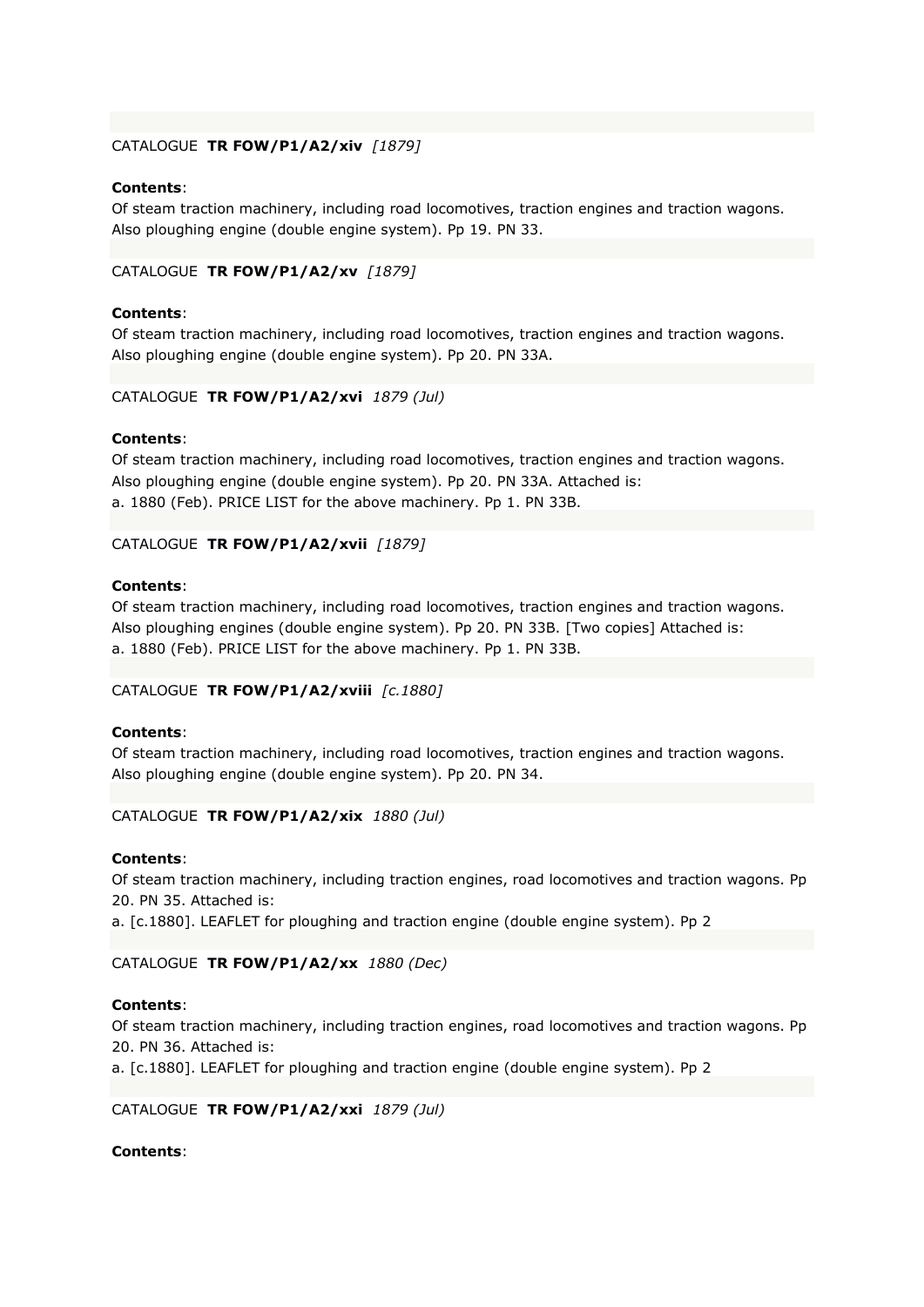Of steam engines for mining and general purposes, including portable, semi-portable and stationary general engines; hauling and winding engines; air compressing engines; pumping engine; boilers. Also clip pulleys and tank locomotives. Pp 40. PN 33. Attached is: a. [c.1879]. LEAFLET, including price list, for semi-portable engines. Pp 2.

# CATALOGUE **TR FOW/P1/A2/xxii** *1880 (May)*

### **Contents**:

Of steam engines for mining and general purposes, including portable, semi-portable and stationary general engines; hauling and winding engines; air compressing engines; pumping engines; boilers. Also clip pulleys and tank locomotives. Pp 42. PN 34.

CATALOGUE **TR FOW/P1/A2/xxiii** *1880 (Jul)*

### **Contents**:

Of steam engines for mining and general purposes, including portable, semi-portable and stationary general engines; hauling and winding engines; air compressing engines; pumping engines; boilers. Also clip pulleys and tank locomotives. Pp 42. PN 35.

CATALOGUE **TR FOW/P1/A2/xxiv** *1878 (Oct)*

### **Contents**:

Of Decauville's portable steam railway machinery, including locomotive, rolling stock and railway materials. Pp 16. PN 1.

### PRICE LIST **TR FOW/P1/A2/xxv** *1878 (Oct)*

### **Contents**:

For Decauville's portable steam railway machinery, including rolling stock and railway materials. Pp 7.

CATALOGUE **TR FOW/P1/A2/xxvi** *1879 (Jul)*

### **Contents**:

Of Decauville's portable steam railway machinery, including locomotives, rolling stock and railway materials. Pp 16. PN 33.

CATALOGUE **TR FOW/P1/A2/xxvii** *1879 (Nov)*

#### **Contents**:

Of portable steam railway machinery, including locomotives, rolling stock and railway materials. Ppm18. PN 34A. [Two copies, one undated and with extra price list affixed]. Attached is: a. [1880 (Feb)]. PRICE LIST of rails and fittings for the above portable railway. Pp 1. PN 34B.

PRICE LIST **TR FOW/P1/A2/xxviii** *1879 (Jan)*

### **Contents**:

Of portable steam railway materials. Pp 2.

CATALOGUE **TR FOW/P1/A2/xxix** *1880 (Feb)*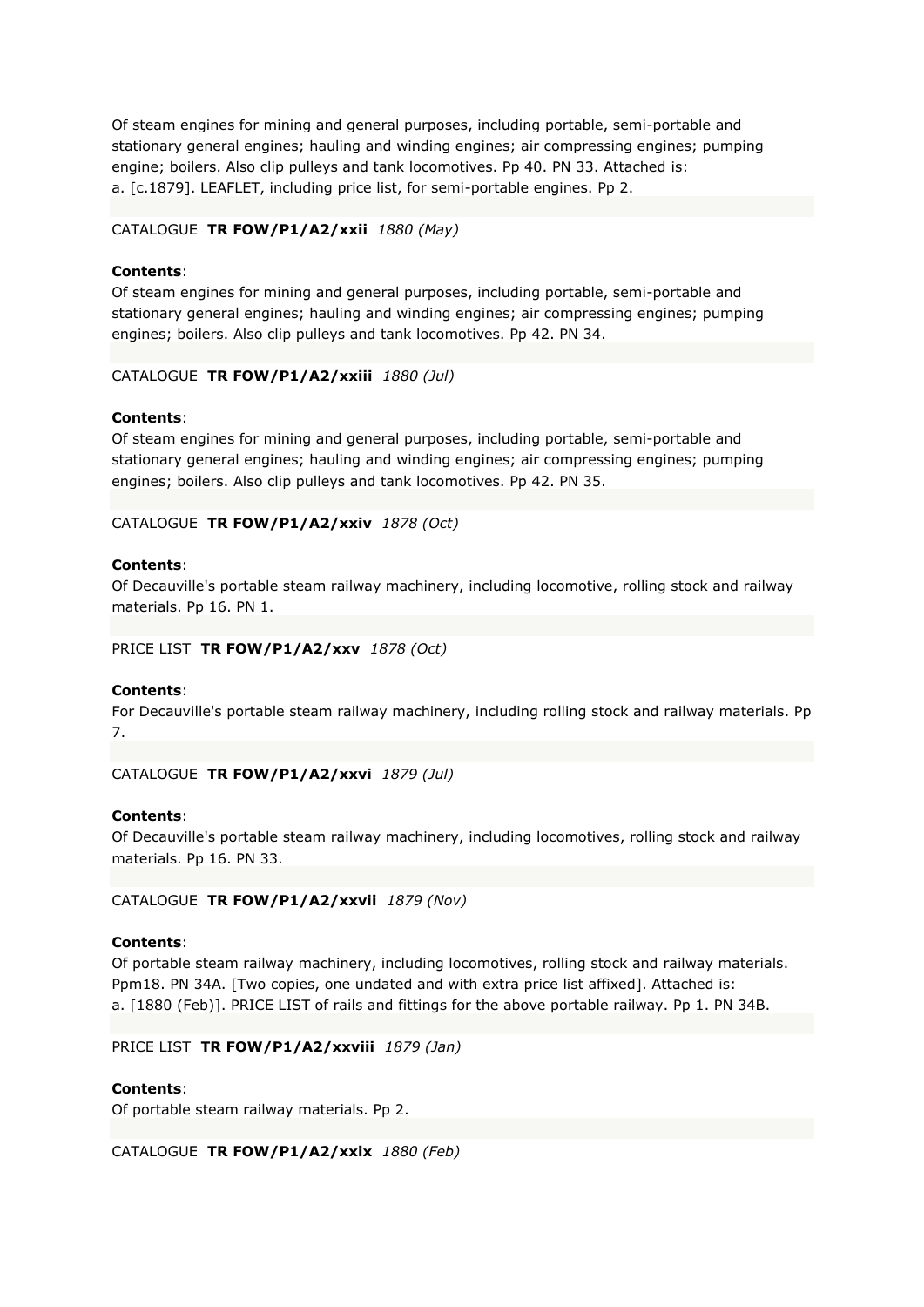Of portable steam railway machinery, including locomotives, rolling stock and railway materials. Pp 18. PN 34B.

### CATALOGUE **TR FOW/P1/A2/xxx** *1880 (Apr)*

### **Contents**:

Of portable steam railway machinery, including locomotives, rolling stock and railway materials. Pp 18. PN 34C.

CATALOGUE **TR FOW/P1/A2/xxxi** *1880 (Jul)*

#### **Contents**:

Of portable steam railway machinery, including locomotives, rolling stock and railway materials. Pp 20. PN 35.

#### CATALOGUE **TR FOW/P1/A2/xxxii** *1880 (Dec)*

#### **Contents**:

Of portable steam railway machinery, including locomotives, rolling stock and railway materials. Pp 20. PN 36.

#### LEAFLET **TR FOW/P1/A2/xxxiii** *1877 (Nov)*

### **Contents**:

Including price list, for Decauville's portable steam railway machinery, including rolling stock, railway materials and iron carrier. Pp 3. PN 1.

### LEAFLET **TR FOW/P1/A2/xxxiv** *1876*

### **Contents**:

Including price list, for Decauville's portable steam railway machinery, including iron carrier, locomotives, rolling stock and railway materials. Firm: Decauville Ainé, Agricultural and Industrial Establishment of Petit-Bourg (Seine-et-Oise). Pp 4

#### CATALOGUE **TR FOW/P1/A2/xxxv** *1878(May)*

#### **Contents**:

Of Decauville's portable steam railway machinery, including rolling stock and railway materials. For the Universal Exhibtion, 1878. Firm: Établissement Agricole et Industriel de Petit-Bourg (Seine-et-Oise). Pp 28.

VOLUME OF PUBLICATIONS, No. 4. **TR FOW/P1/A3** *1881 - 1885*

Bound volume

### **Contents**:

John Fowler & Co., Leeds. Arranged in four sections as TR FOW/P1/A2 above. Advertising material only.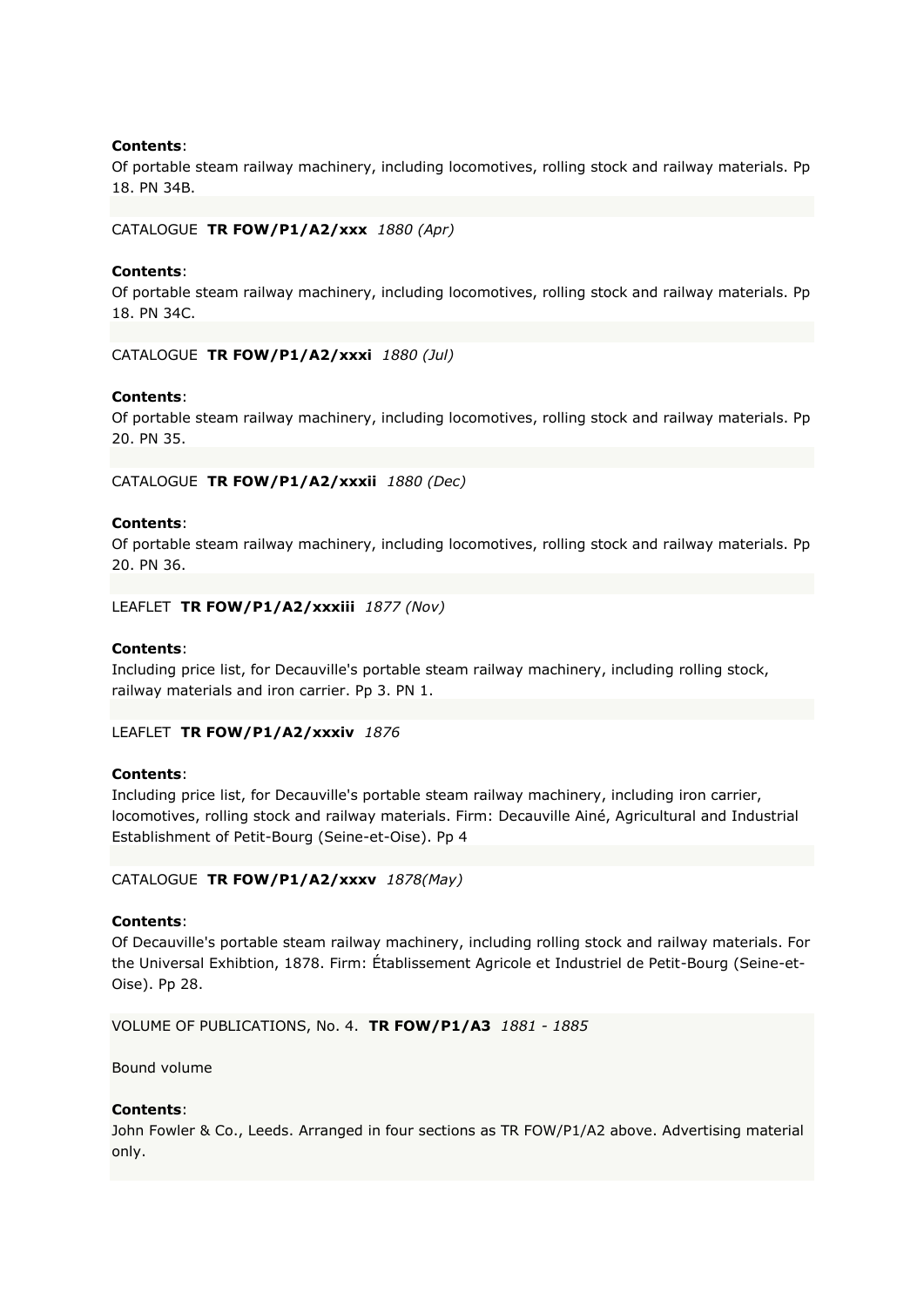# CATALOGUE **TR FOW/P1/A3/i** *1881(Jul)*

# **Contents**:

Of steam cultivating machinery (double engine system and single engine system - winding drums) including ploughing engines, ploughs, cultivators, harrows, roller, consolidator, drill, ditching machine, sleeping van, water carts, discer, grubber, knifer and accessories. Also excavating scoop and draining plough. Pp 46. PN 35. Attached is:

a. 1881(Jun). PRICE LIST for steam ploughing engines, ploughs, cultivators, water carts and accessories. Pp 1.

# CATALOGUE **TR FOW/P1/A3/ii** *1882(Jul)*

## **Contents**:

Of steam cultivating machinery (double engine system and single engine system - winding drums) including ploughing engines, ploughs, cultivators, harrows, rollers, consolidators, drill, ditching machine, discer, grubber, knifer, sleeping van, water carts and accessories. Also excavating scoop and draining plough. Pp 46. PN 37. Attached is:

a. 1883(Oct). PRICE LIST for straw-burning ploughing engine. Pp 1

## CATALOGUE **TR FOW/P1/A3/iii** *1883(Jul)*

## **Contents**:

Of steam cultivating machinery (double engine system and single engine system - winding drums) including ploughing engines, ploughs, cultivators, harrows, rollers, consolidator, drill, ditching machine, discer, grubber, knifer, sleeping van, water carts and accessories. Also excavating scoop and draining plough. Pp 46. PN 38. Attached is:

a. [c.1883]. PRICE LIST for drums, coiling gear and fittings for the above machinery. Pp 1.

### CATALOGUE **TR FOW/P1/A3/iv** *1884*

### **Contents**:

Of steam cultivating machinery (double engine system and single engine system - winding drums) including ploughing engines, ploughs, cultivators, harrows, rollers, consolidator, drill, ditching machine, discer, grubber, knifer, sleeping van, water carts and accessories. Excavating scoop and draining plough. Pp 46. PN 39.

### CATALOGUE **TR FOW/P1/A3/v** *1881(Jul)*

### **Contents**:

Of steam traction machinery, including traction engines, road locomotives and traction wagons. Pp 22. PN 37. Attached are:

a. 1881(Jul). LEAFLET, including press extract [reprint] from 'Engineering' 1881(Jul), concerning the horse power of traction engines. Pp 2.

b. [c.1881]. LEAFLET for ploughing and traction engine (double engine system). Pp 2

# CATALOGUE **TR FOW/P1/A3/vi** *1881(Dec)*

### **Contents**:

Of steam traction machinery, including traction engines, road locomotives and traction wagons. Also ploughing engine (double engine system). Pp 26. PN 38. [Also reprint, 1882, same content, but some price amendments]. Attached are: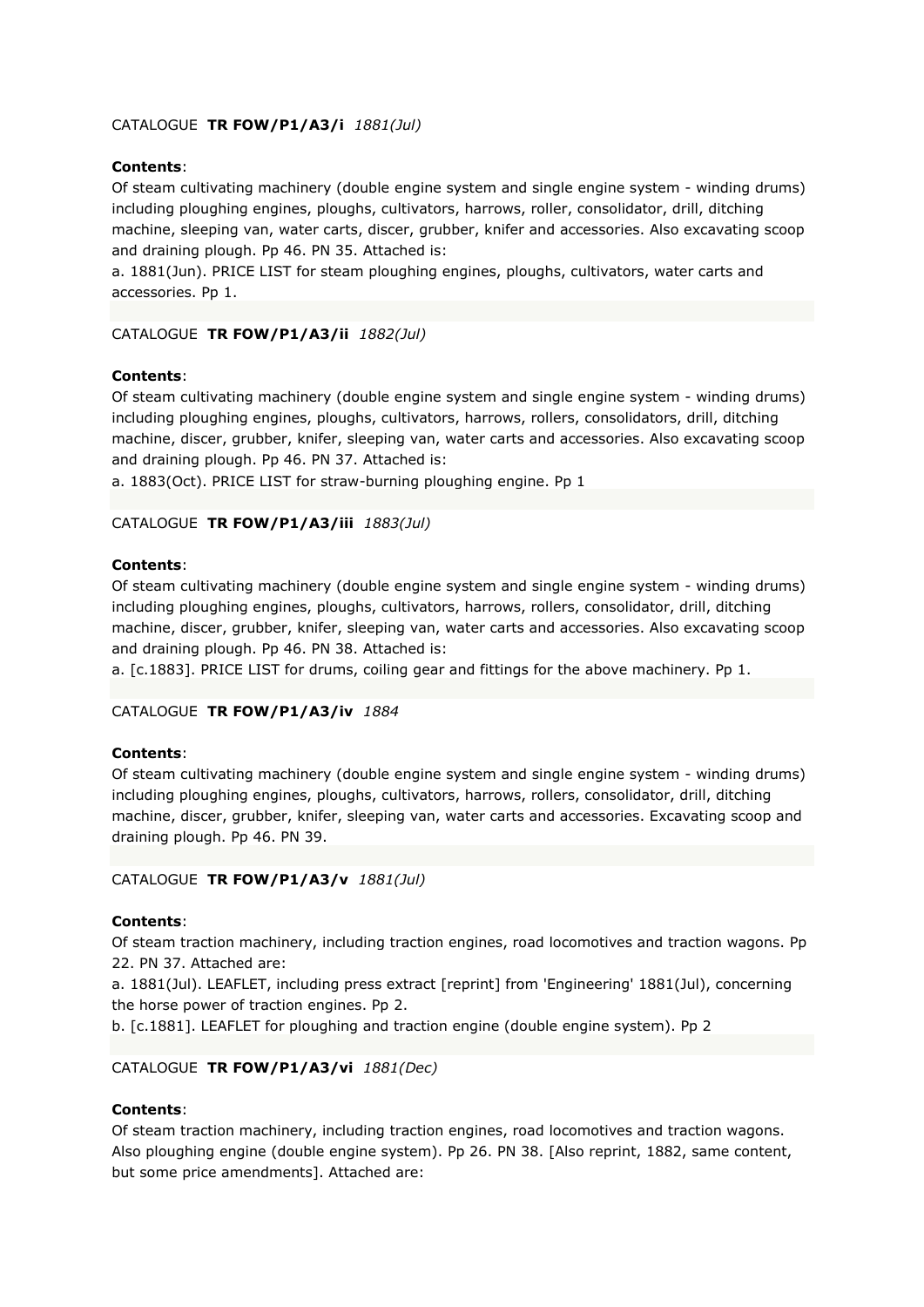a. [1881]. LEAFLET OF TESTIMONIALS for traction engines. Pp 8.

b. 1881(Jul). LEAFLET, including press extract [reprint], 'Engineering' 1881(Jul), concerning the horse power of traction engines. Pp 2. [Attached to reprint]

CATALOGUE **TR FOW/P1/A3/vii** *1882(Jul)*

# **Contents**:

Of steam traction machinery, including traction engines, road locomotives and traction wagons. Also ploughing engine (double engine system). Pp 26. PN 39

CATALOGUE **TR FOW/P1/A3/viii** *[c.1882]*

# **Contents**:

Of steam traction machinery, including traction engines and wagons and road locomotives. Pp 25. PN 40. Attached is:

a. 1881(Jul). LEAFLET, including press extract [reprint] from 'Engineering' 1881(Jul), concerning the horse power of traction engines. Pp 2

# LEAFLET OF TESTIMONIALS **TR FOW/P1/A3/ix** *[c.1885]*

Two copies

**Contents**:

For steam traction engines. Pp 6.

```
CATALOGUE TR FOW/P1/A3/x 1881(Jul)
```
# **Contents**:

Of steam engines for mining and general purposes, including portable, semi-portable and stationary general engines; hauling and winding engines; air compressing engines, pumping engines; boilers. Also clip pulleys and tank locomotives. Pp 44. PN 36. Attached is: a. [c.1881]. LEAFLET, including price list, for semi-portable engines, general, winding and air compressing types. Pp 4.

```
CATALOGUE TR FOW/P1/A3/xi 1881(Dec)
```
# **Contents**:

Of steam engines for mining and general purposes, including portable, semi-portable and stationary general engines; hauling and winding engines; air compressing engines; pumping engines; boilers. Also clip pulleys and tank locomotives. Pp 44. PN 37.

CATALOGUE **TR FOW/P1/A3/xii** *1882(Jul)*

# **Contents**:

Of steam engines for mining and general purposes, including portable, semi-portable and stationary general engines; hauling and winding engines; air compressing engines; pumping engines; boilers. Also clip pulleys and tank locomotives. Pp 44. PN 38.

```
CATALOGUE TR FOW/P1/A3/xiii 1883(Jan)
```
# **Contents**: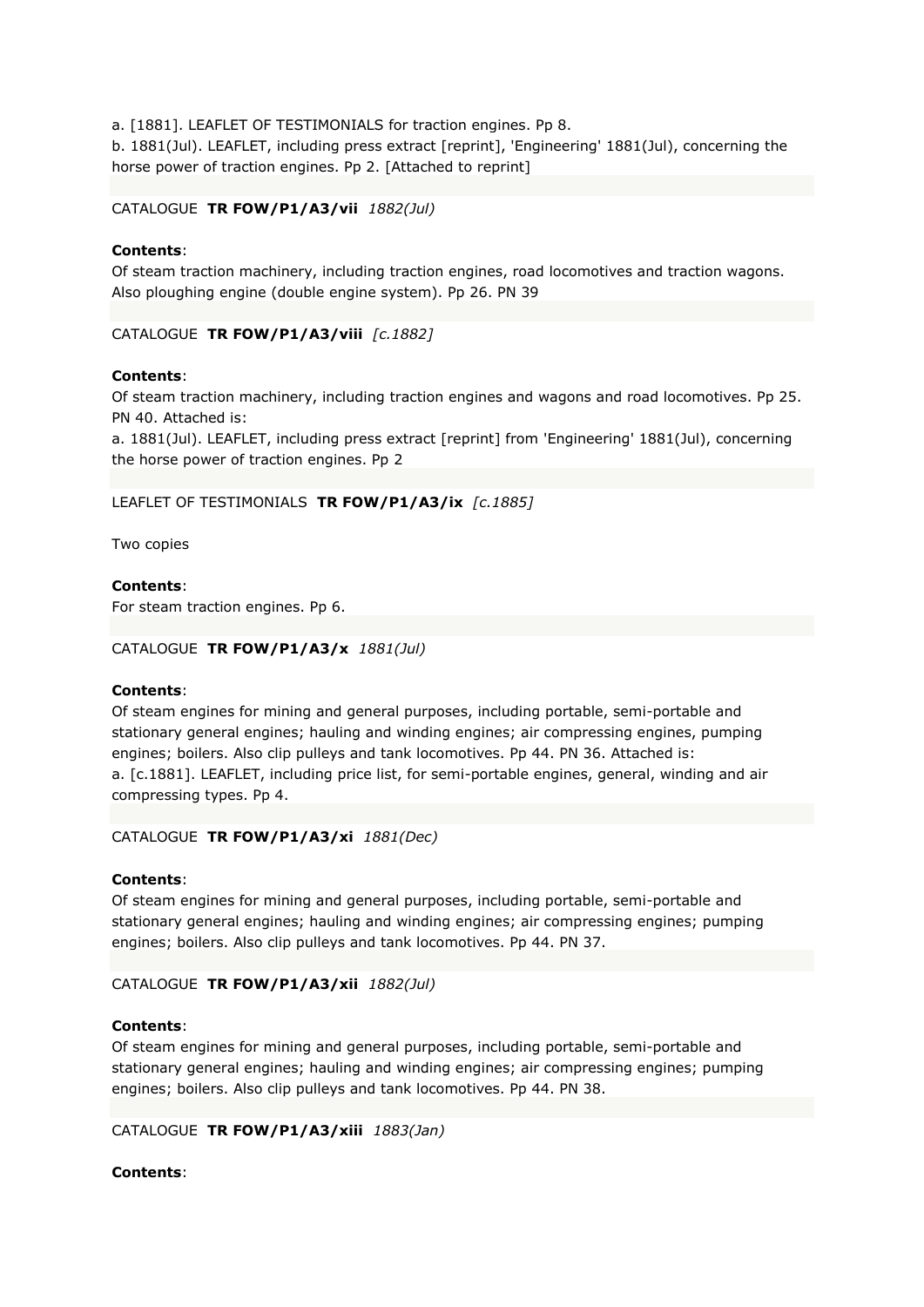Of steam engines for mining and general purposes, including portable, semi-portable and stationary general engines; hauling and winding engines; air compressing engines; pumping engines; boilers. Also clip pulleys and tank locomotives. Pp 44. PN 39.

LEAFLET **TR FOW/P1/A3/xiv** *[early 1880's]*

# **Contents**:

Including price list, for semi-portable and stationary general steam engines. Pp 4.

LEAFLET **TR FOW/P1/A3/xv** *[early 1880's]*

## **Contents**:

Including price list, for semi-portable winding steam engine. Pp 4.

## LEAFLET **TR FOW/P1/A3/xvi** *[early 1880's]*

## **Contents**:

For clip pulleys and steel wire ropes, for use with steam engines. Pp 4.

LEAFLET **TR FOW/P1/A3/xvii** *[early 1880's]*

### **Contents**:

Including price list, for high-pressure horizontal general steam engines and Lancashire and Cornish boilers. Pp 4.

### LEAFLET **TR FOW/P1/A3/xviii** *[early 1880's]*

### **Contents**:

Including price list, for portable and semi-portable air compressing steam engines. Pp 4.

LEAFLET **TR FOW/P1/A3/xix** *[early 1880's]*

### **Contents**:

Including price list, for underground hauling and pumping steam engines. Pp 4.

LEAFLET **TR FOW/P1/A3/xx** *[early 1880's]*

### **Contents**:

Including price list, for multitubular Cornish, Lancashire and Scotts' boilers. Pp 6.

# CATALOGUE **TR FOW/P1/A3/xxi** *1885(Sep)*

# **Contents**:

Of steam engines for mining and general purposes, including portable, semi-portable and stationary engines; hauling and winding engines; air compressing engines; pumping engines; boilers. Also clip pulleys, wire ropes and tank locomotive and narrow gauge locomotive engines. Pp 58. PN 40.

### CATALOGUE **TR FOW/P1/A3/xxii** *1881(Jul)*

# **Contents**: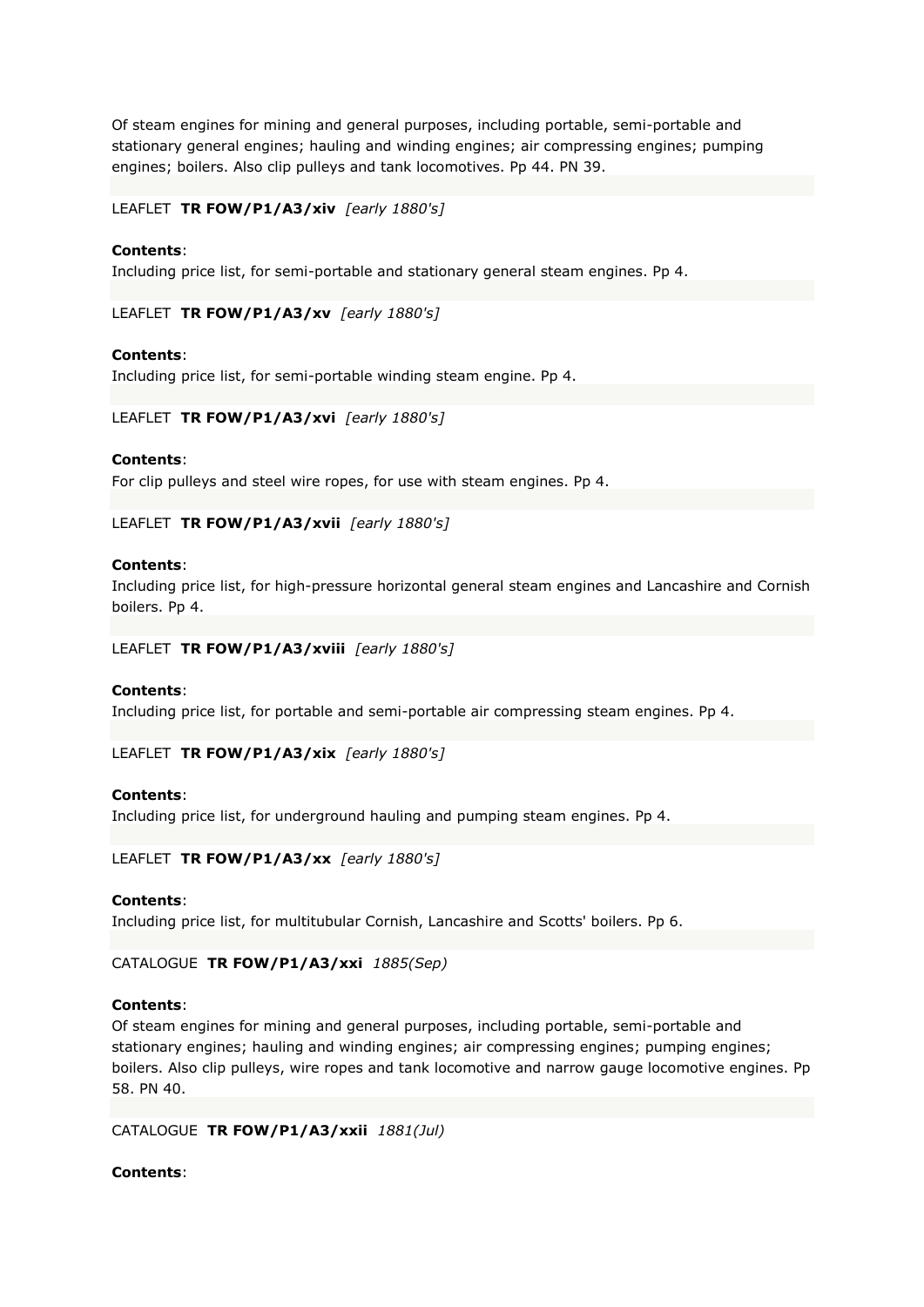Of portable steam railway machinery, including locomotives, rolling stock and railway materials. Pp 21. PN 37. Attached are:

a. 1881(Oct). PRICE LIST for steam railway materials. Pp 3.

b. 1881(Jul). PRICE LIST for steam railway materials. Pp 3.

### CATALOGUE **TR FOW/P1/A3/xxiii** *1882(Jan)*

### **Contents**:

Of portable steam railway machinery, including locomotives, rolling stock and railway materials. Pp 21. PN 38. Attached are:

a. 1882(Jan). LEAFLET, including price list, for Greig's patent sleepers, for use with portable steam railway. Pp 3.

b. 1882(Jan). PRICE LIST for portable steam railway materials. Pp 3.

### CATALOGUE **TR FOW/P1/A3/xxiv** *1882(Jul)*

## **Contents**:

Of portable and semi-portable steam railway machinery, including locomotives, rolling stock and railway materials. Pp 66. PN 39. Attached is:

a. 1882(Jul). PRICE LIST for the above railway machinery. Pp 12.

### CATALOGUE **TR FOW/P1/A3/xxv** *1883(Jan)*

### **Contents**:

Of portable and semi-portable steam railway machinery, including locomotives, rolling stock and railway materials. Pp 66 and 12 pages inserted. PN 40. Attached is: a. 1883(Jan). PRICE LIST for the above railway machinery. Pp 12

### CATALOGUE **TR FOW/P1/A3/xxvi** *[c.1883]*

### **Contents**:

Of portable and semi-portable steam railway machinery, including locomotives, rolling stock and railway materials. Pp 66. PN, 41. Attached is: a. [c.1883]. PRICE LIST for the above railway machinery. Pp 12.

VOLUME OF PUBLICATIONS, No. 5. **TR FOW/P1/A4** *1886 - 1889*

Bound volume

### **Contents**:

John Fowler & Co., and John Fowler & Co., (Leeds) Ltd., Leeds. Arranged in four sections as TR FOW/P1/A2 above, plus a section for electrical machinery. Advertising material only.

### CATALOGUE **TR FOW/P1/A4/i** *1888*

### **Contents**:

Of steam cultivating machinery (double engine system and single engine system - winding drums) including ploughing engines, ploughs, grubber, knifer, cultivators, drill, harrows, ditching machine, rollers, consolidator, discer, sleeping van, water carts and accessories. Also excavating scoop and draining plough. John Fowler & Co., (Leeds) Ltd., Leeds. Pp 61 PN 40 [Two copies] Attached is: a. 1888(Apr). PRICE LIST for steam ploughing ropes. Pp 3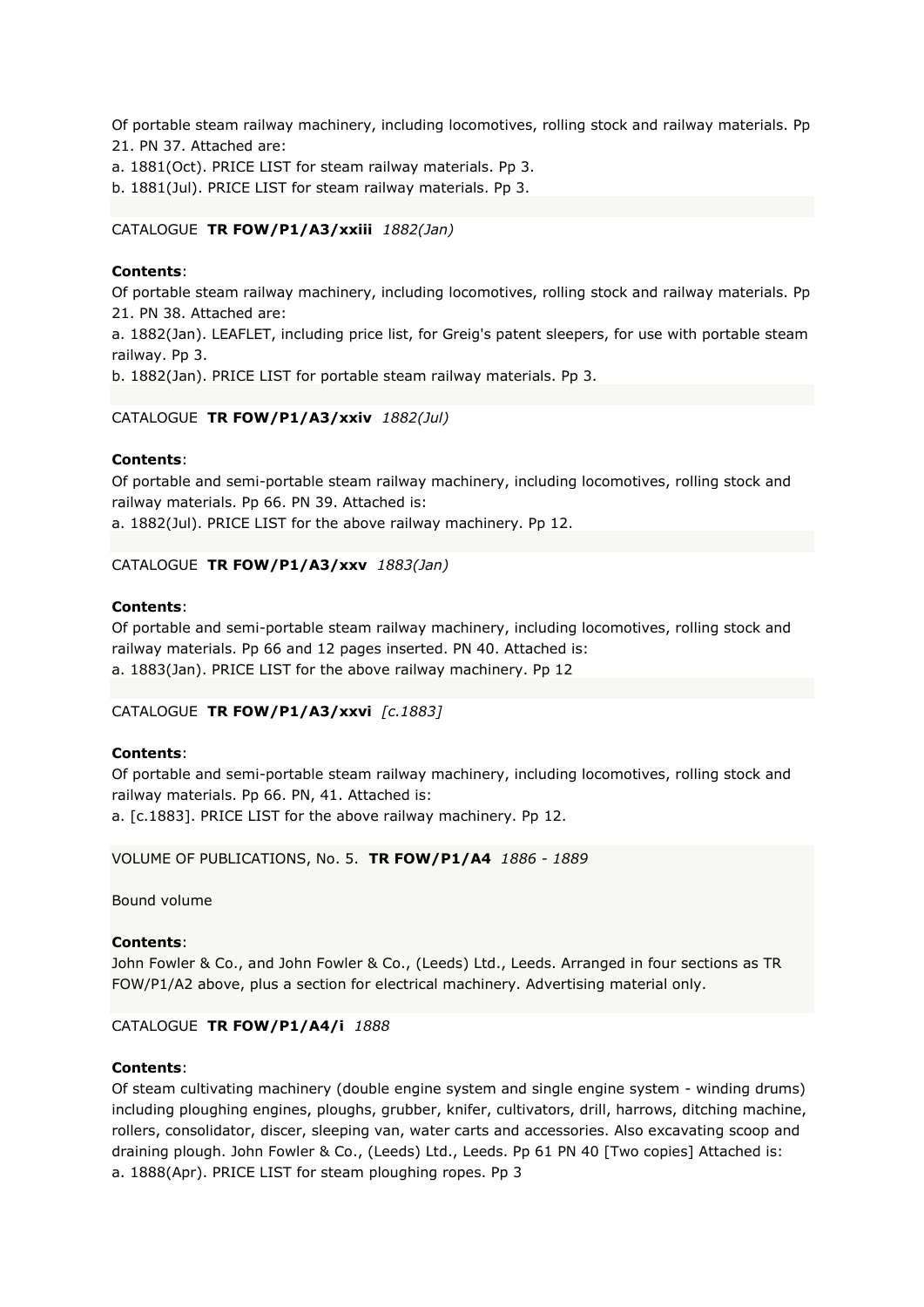## LEAFLET **TR FOW/P1/A4/ii** *[early 1880's]*

## **Contents**:

Including price list, for straw burning ploughing engines and traction engines. John Fowler & Co., Leeds. Pp 3.

LEAFLET **TR FOW/P1/A4/iii** *[early 1880's]*

### **Contents**:

For steam cultivating machinery (single engine system - winding drums) including ploughing engine and accessories. Pp 2.

### LEAFLET **TR FOW/P1/A4/iv** *1886(Jan)*

### **Contents**:

For patent combined implement for cultivating, rolling and harrowing, or finishing implement. John Fowler & Co., Leeds. Pp 1.

### CIRCULAR LETTER **TR FOW/P1/A4/v** *1886(Oct)*

### **Contents**:

[Specimen] concerning anti-balance gear for steam ploughs. For Kiev agency. Pp 1. John Fowler & Co., (Leeds) Ltd., Leeds. Attached is:

a. [1886]. LITHO DRAWING of the above.

### LEAFLET **TR FOW/P1/A4/vi** *1885*

### **Contents**:

Including testimonials, for Hitchcock's combined implement for preparing land for crops. John Fowler & Co., Leeds. Pp 8.

### CATALOGUE **TR FOW/P1/A4/vii** *1883(Dec)*

### **Contents**:

Of steam traction machinery, including road locomotives, traction engines and wagons. John Fowler & Co., Leeds. Pp 25. PN 40. Attached is:

a. 1890(Jan). LEAFLET of specifications and prices of steam road rollers, single cylinder and compound types. Pp 1

### CATALOGUE **TR FOW/P1/A4/viii** *[c.1888]*

### **Contents**:

Of steam traction machinery, including road locomotives, road rollers, traction engines and wagons. Also ploughing engine (double engine system) and portable engines. John Fowler & Co., (Leeds) Ltd., Leeds. Pp 34. PN 41. Attached is:

a. 1888(Mar). LEAFLET of specifications and prices of combined road rollers and traction engines, single cylinder and compound types. Pp 1.

CATALOGUE **TR FOW/P1/A4/ix** *[late 1880's]*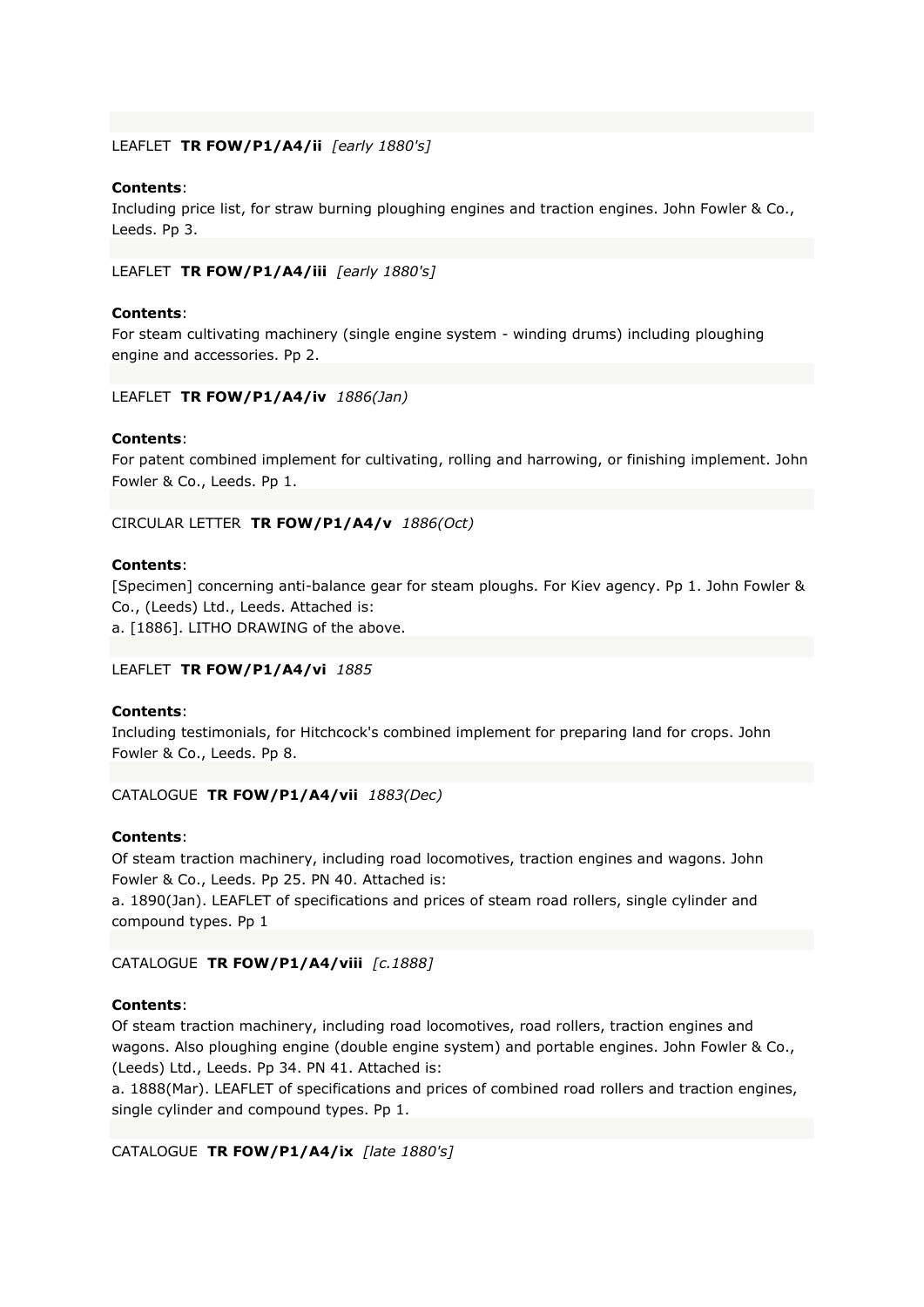Of steam traction machinery, including road locomotives, traction engines and wagons, road rollers. Also ploughing engine (double engine system) and portable engines. John Fowler & Co., (Leeds) Ltd., Leeds. Pp 34. PN 42.

LEAFLET **TR FOW/P1/A4/x** *[c.1885]*

# **Contents**:

For combined steam locomotive and traction engine. John Fowler & Co., Leeds. Pp 1.

LEAFLET **TR FOW/P1/A4/xi** *[mid 1880's]*

## **Contents**:

For steam traction engine for general purposes, four wheel drive model. John Fowler & Co., Leeds. Pp 1.

LEAFLET **TR FOW/P1/A4/xii** *[early 1880's]*

## **Contents**:

For combined steam traction engine and road roller. John Fowler & Co., Leeds. Pp 1.

LEAFLET **TR FOW/P1/A4/xiii** *[early 1880's]*

## **Contents**:

For 'Universal' steam traction engine for general purposes. John Fowler & Co., Leeds. Pp 2.

### LEAFLET **TR FOW/P1/A4/xiv** *1886(Oct)*

# **Contents**:

Of specifications and prices for combined road rollers and traction engines, single cylinder and compound types. John Fowler & Co., (Leeds) Ltd., Leeds. Pp 1.

### CATALOGUE **TR FOW/P1/A4/xv** *[late 1880's]*

# **Contents**:

Of steam engines for mining and general purposes, including portable, semi-portable and stationary general engines; winding and hauling engines; air compressing engines; pumping engines; boilers. Also clip pulleys, wire ropes and tank and narrow gauge locomotive engines. John Fowler & Co., (Leeds) Ltd., Leeds. Pp 58. PN 41. Attached is:

a. [late 1880's]. SET OF LEAFLETS of specifications and prices for the above machinery.

# CATALOGUE **TR FOW/P1/A4/xvi** *[late 1880's]*

# **Contents**:

Of steam engines for mining and general purposes, including portable, semi-portable and stationary general engines; winding and hauling engines; air compressing engines; pumping engines; boilers. Also clip pulleys, pit head and pumping gear, wire ropes, tank and narrow gauge locomotives. Pp 68. PN 42. Attached are: John Fowler & Co., (Leeds) Ltd., Leeds.

a. 1887(Apr).- 1889(Apr). SET OF LEAFLETS giving specifications and prices for air compressing engines, tight pit head gears, Cornish mine pumps, Hartnell's patent automatic governors, semi-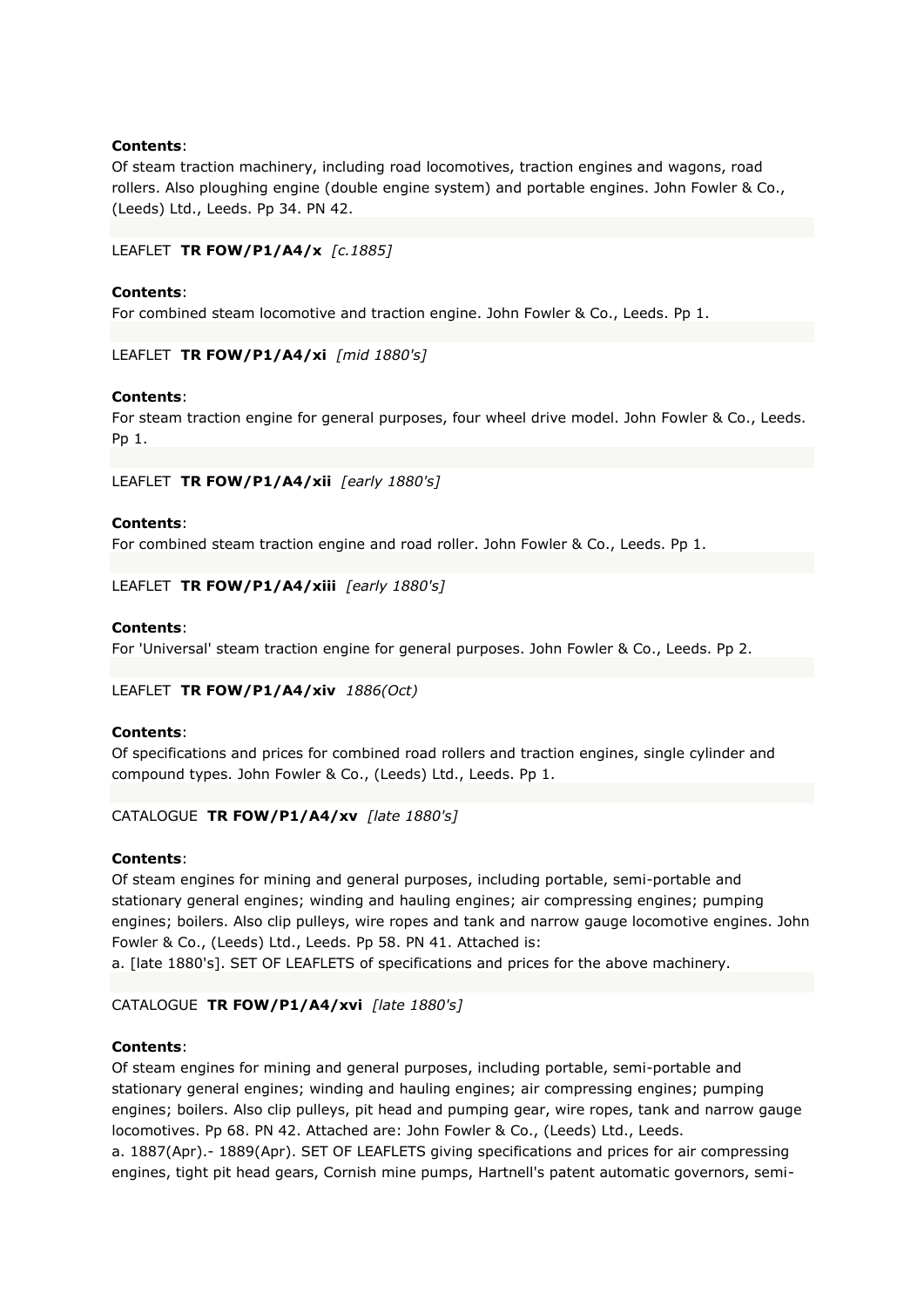portable engines for electric driving, Scott's patent compound high speed engine and water feed heaters.

b. 1889(Feb). PRICE LIST for 'Colonial' fire boxes for portable and semi-portable engines. Pp 1

### CATALOGUE **TR FOW/P1/A4/xvii** *[c.1889]*

### **Contents**:

Of steam engines for mining and general purposes, including portable, semi-portable and stationary general engines; winding and hauling engines; air compressing engines; pumping engines; boilers. Also pit head and pumping gear, clip pulleys, wire ropes, tank and narrow gauge locomotives. John Fowler & Co., (Leeds) Ltd., Leeds. Pp 68. PN 43. Attached is: a. [late 1880's]. LEAFLET for Hartnell's patent steam engine governor. Pp 1.

### CATALOGUE **TR FOW/P1/A4/xviii** *[late 1880's]*

### **Contents**:

Of steam engines for mining and general purposes, including portable, semi-portable and stationary general engines; winding and hauling engines; air compressing engines; pumping engines; boilers. Also pit head and pumping gear, clip pulleys, wire ropes, tank and narrow gauge locomotives. John Fowler & Co., (Leeds) Ltd., Leeds. Pp 68. PN 43. Attached are:

a. [late 1880's]. PRICE LIST for the above machinery. Pp 20.

b. [late 1880's]. LEAFLET for Hartnell's patent steam engine governor. Pp 1

## LEAFLET **TR FOW/P1/A4/xix** *[early 1880's]*

### **Contents**:

For combined portable steam engine and centrifugal pump. John Fowler & Co., Leeds. Pp 1

#### PRICE LIST **TR FOW/P1/A4/xx** *1887(Aug)*

#### **Contents**:

For combined single cylinder portable steam engines and centrifugal pump 'Behar' type and accessories. John Fowler & Co., (Leeds) Ltd., Leeds. Pp 1

#### LEAFLET **TR FOW/P1/A4/xxi** *1887(Jun)*

#### **Contents**:

Of specifications and prices for single cylinder portable steam engines. John Fowler & Co., (Leeds) Ltd., Leeds. Pp 1

LEAFLET **TR FOW/P1/A4/xxii** *1887(Jun)*

#### **Contents**:

Of specifications and prices for compound portable steam engines. John Fowler & Co., (Leeds) Ltd., Leeds. Pp 1.

#### LEAFLET **TR FOW/P1/A4/xxiii** *[1887(Apr)]*

# **Contents**:

Of specifications and prices for cylindrical multitubular steam boilers. John Fowler & Co., [(Leeds) Ltd., Leeds]. Pp 1.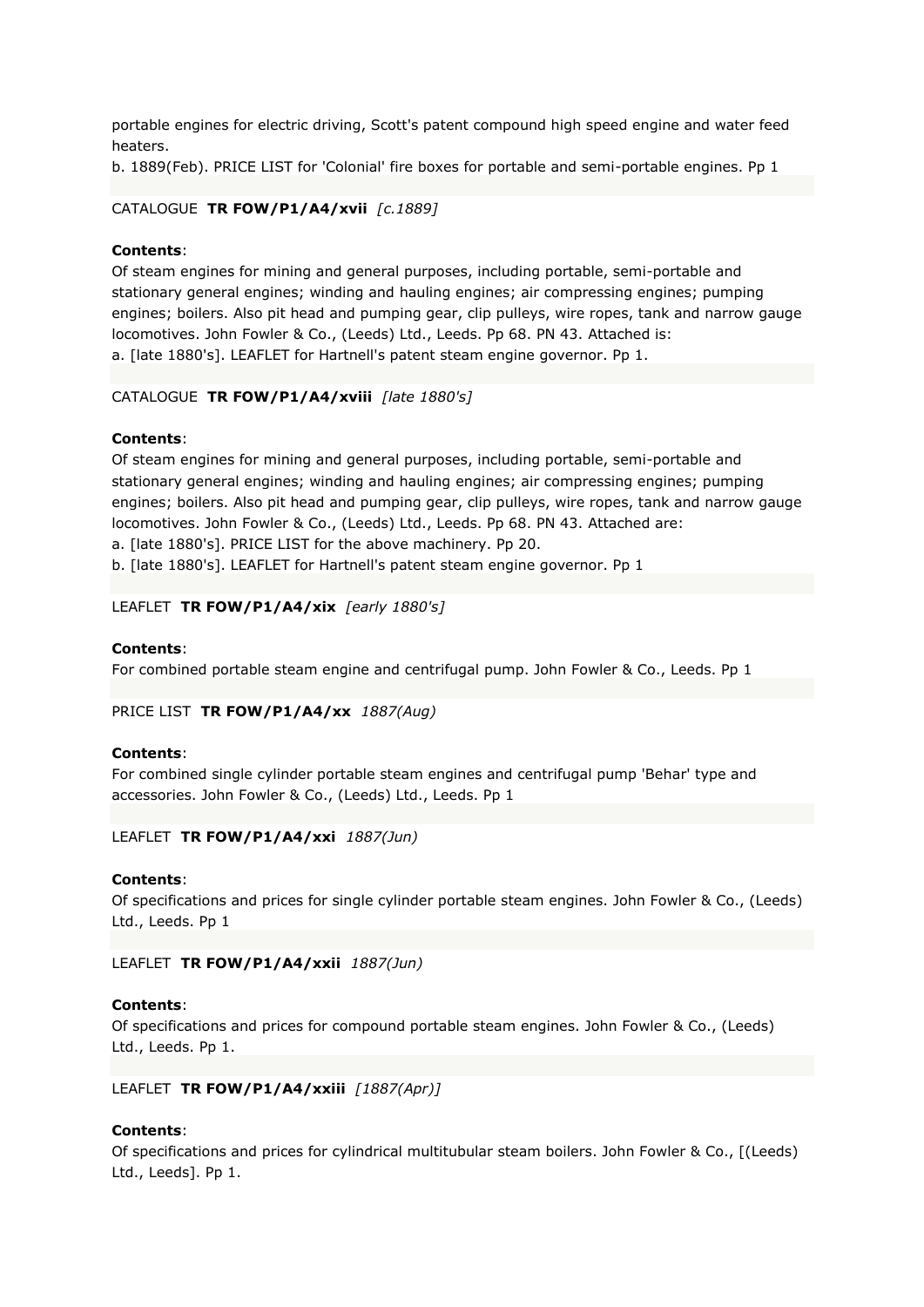# LEAFLET **TR FOW/P1/A4/xxiv** *[c.1887]*

## **Contents**:

Of specifications and prices for cylindrical multitubular steam boilers. John Fowler & Co., [(Leeds) Ltd., Leeds.] Pp 1.

### LEAFLET **TR FOW/P1/A4/xxv** *[c.1887]*

### **Contents**:

Of specifications and prices for horizontal 'Colonial' steam engines and multitubular boilers. John Fowler & Co., (Leeds) Ltd., Leeds. Pp 1.

### LEAFLET **TR FOW/P1/A4/xxvi** *[c.1887]*

### **Contents**:

Of specifications and prices for horizontal 'Colonial' steam engines and multitubular boilers. John Fowler & Co., [(Leeds) Ltd., Leeds.] Pp 1.

## LEAFLET **TR FOW/P1/A4/xxvii** *1886(Oct)*

### **Contents**:

Of specifications and prices for standard [steam] locomotive engines. John Fowler & Co., (Leeds) Ltd., Leeds. Pp 1.

### PRICE LIST **TR FOW/P1/A4/xxviii** *1887(Apr)*

### **Contents**:

For the Hartnell's patent automatic governors. John Fowler & Co., (Leeds) Ltd., Leeds. Pp 1.

PRICE LIST **TR FOW/P1/A4/xxix** *1887(Oct)*

### **Contents**:

For single cylinder geared steam winding engines. John Fowler & Co., (Leeds) Ltd., Leeds and John Fowler & Co., (Leeds) Ltd., Leeds. Sydney. Pp 1.

LEAFLET **TR FOW/P1/A4/xxx** *[c.1886]*

### **Contents**:

Of specifications and prices for horizontal geared steam winding engines. John Fowler & Co., [(Leeds) Ltd., Leeds.] Pp 1.

### LEAFLET **TR FOW/P1/A4/xxxi** *1886(Feb)*

### **Contents**:

Of specifications and prices for compound and double cylinder semi-fixed steam engines, and portable steam engines. John Fowler & Co., Leeds. Pp 1.

### LEAFLET **TR FOW/P1/A4/xxxii** *[c.1886]*

### **Contents**: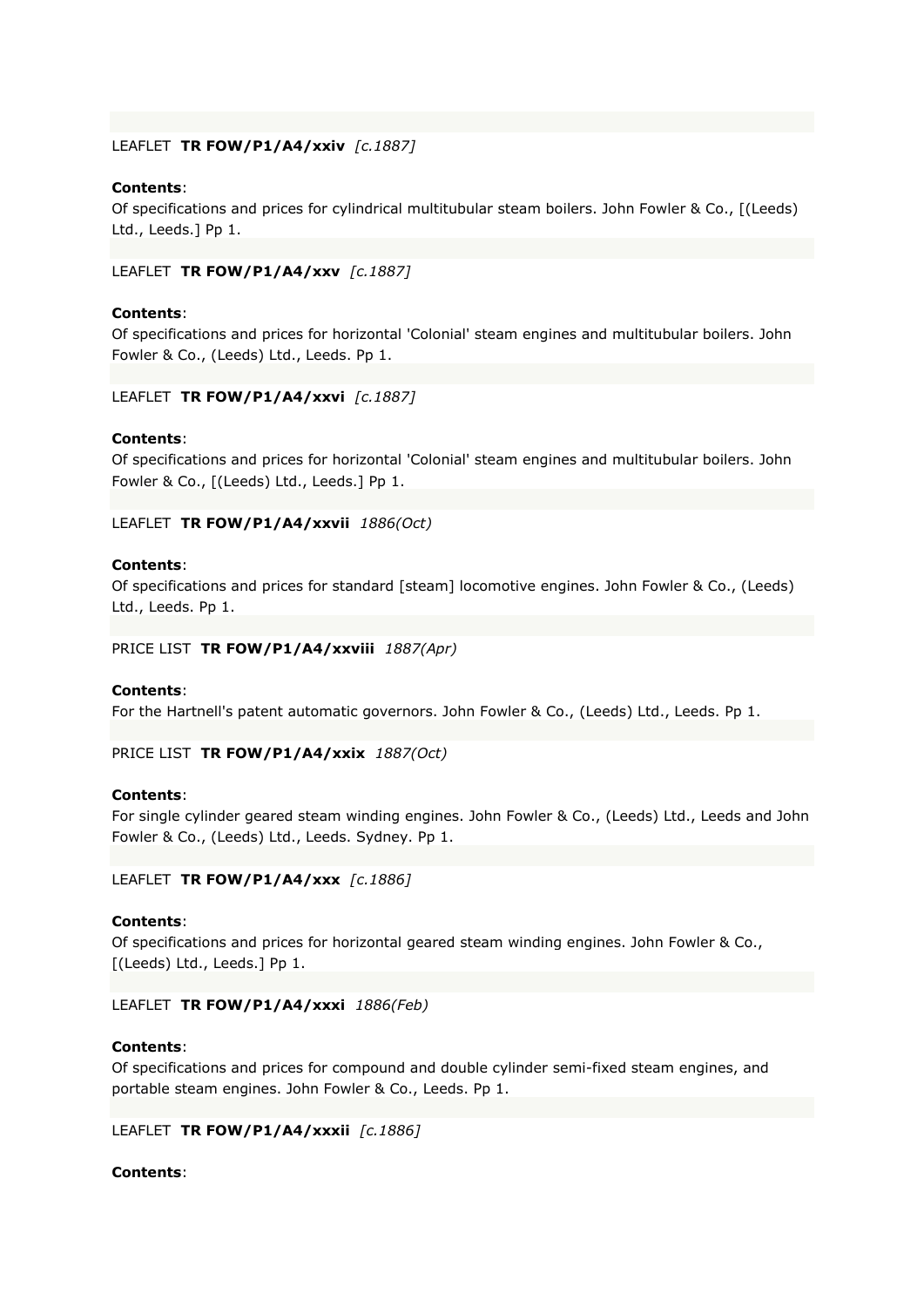Of specifications and prices for single and coupled horizontal high pressure steam engines. John Fowler & Co., Leeds. Pp 1.

## LEAFLET **TR FOW/P1/A4/xxxiii** *1885(Jul)*

#### **Contents**:

Including price list, for fixed and semi-fixed steam engines. John Fowler & Co., Leeds. Pp 4. PN 2.

CATALOGUE INSERT **TR FOW/P1/A4/xxxiv** *[1886]*

#### **Contents**:

Including price list, for Cornish and Lancashire boilers. John Fowler & Co., Leeds. Pp 2.

PRICE LIST **TR FOW/P1/A4/xxxv** *1886(Feb)*

#### **Contents**:

For multitubular boilers, and Cornish and Lancashire boilers. [John Fowler & Co., Leeds]. Pp 1.

### LEAFLET **TR FOW/P1/A4/xxxvi** *[c.1885]*

#### **Contents**:

Including price list, for multitubular boilers, Cornish and Lancashire and Scott's patent boilers. John Fowler & Co., Leeds. Pp 6.

LEAFLET **TR FOW/P1/A4/xxxvii** *[c.1885]*

#### **Contents**:

Including price list and specifications, for Lancashire and Cornish boilers. John Fowler & Co., Leeds. Pp 2.

LEAFLET **TR FOW/P1/A4/xxxviii** *[c.1885]*

#### **Contents**:

For high pressure horizontal steam engines. John Fowler & Co., Leeds. Pp 2.

# CATALOGUE **TR FOW/P1/A4/xxxix** *[c.1887]*

#### **Contents**:

Of portable, semi-portable and permanent steam railway machinery, including locomotives, rolling stock, railway materials, bridges, iron roofing and buildings. John Fowler & Co., (Leeds) Ltd., Leeds. Pp 58. PN 42.

#### CATALOGUE **TR FOW/P1/A4/xl** *[c.1887]*

### **Contents**:

Of portable, semi-portable and permanent steam railway machinery, including locomotives, rolling stock, railway materials, bridges, iron roofing and buildings. John Fowler & Co., (Leeds) Ltd., Leeds. Pp 58. PN 43.

PRICE LIST **TR FOW/P1/A4/xli** *1887(May)*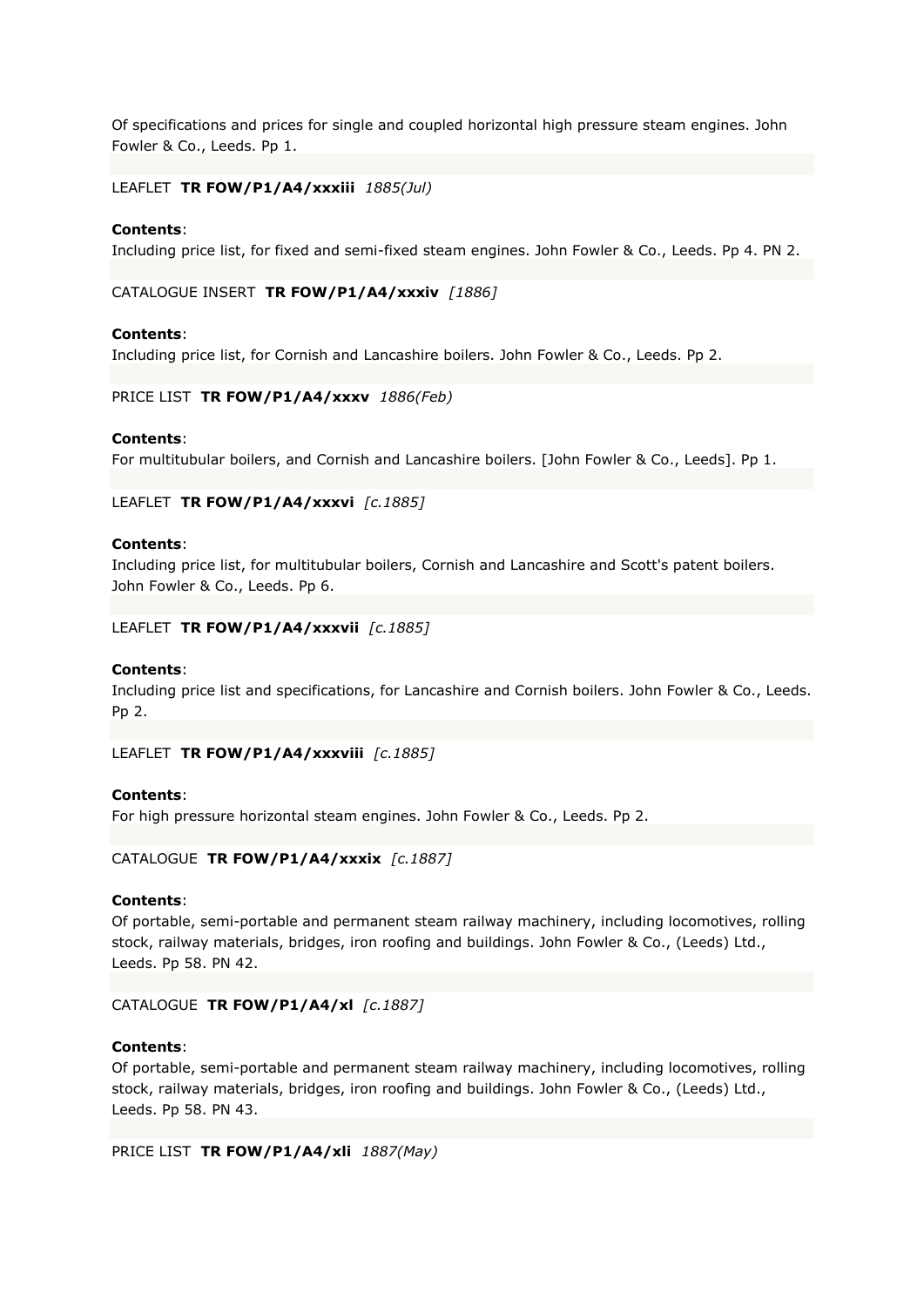For portable, semi-portable and permanent light steam railway machinery, including locomotives, rolling stock and railway materials. For agents only. John Fowler & Co., (Leeds) Ltd., Leeds. Pp 16. PN 43. Attached is:

a. [c.1887]. SET OF LEAFLETS of specifications for steam railway locomotives, rolling stock and railway materials. Pp 2.

PRICE LIST **TR FOW/P1/A4/xlii** *1889(Nov)*

### **Contents**:

For portable, semi-portable and permanent steam railway machinery, including locomotives, rolling stock and railway materials. John Fowler & Co., (Leeds) Ltd., Leeds. Pp 16. PN 44.

### LEAFLET **TR FOW/P1/A4/xliii** *1888(Mar)*

## **Contents**:

Including prices and weights, for steel sleepers and fastenings for light steam railways. John Fowler & Co., Leeds. Pp 1.

ADVERTISING MEMORANDUM **TR FOW/P1/A4/xliv** *[c.1887]*

Three copies

### **Contents**:

For light steam railway machinery, including locomotives, rolling stock and railway materials. John Fowler & Co., (Leeds) Ltd., Leeds. Pp 4.

LEAFLET **TR FOW/P1/A4/xlv** *[c.1887]*

### **Contents**:

Of prices and weights for portable steam railway machinery. John Fowler & Co., Leeds. Pp 1.

LEAFLET **TR FOW/P1/A4/xlvi** *1886(Jul)*

### **Contents**:

Of prices and weights for light steam railway machinery. John Fowler & Co., Leeds. Pp 1.

PRICE LIST **TR FOW/P1/A4/xlvii** *[c.1888]*

Foldout.

### **Contents**:

Including specifications, for Tatham's patent lead-covered electric light leads and cables. John Fowler & Co., (Leeds) Ltd., Leeds. PN 1.

PRICE LIST **TR FOW/P1/A4/xlviii** *1889(May)*

### **Contents**: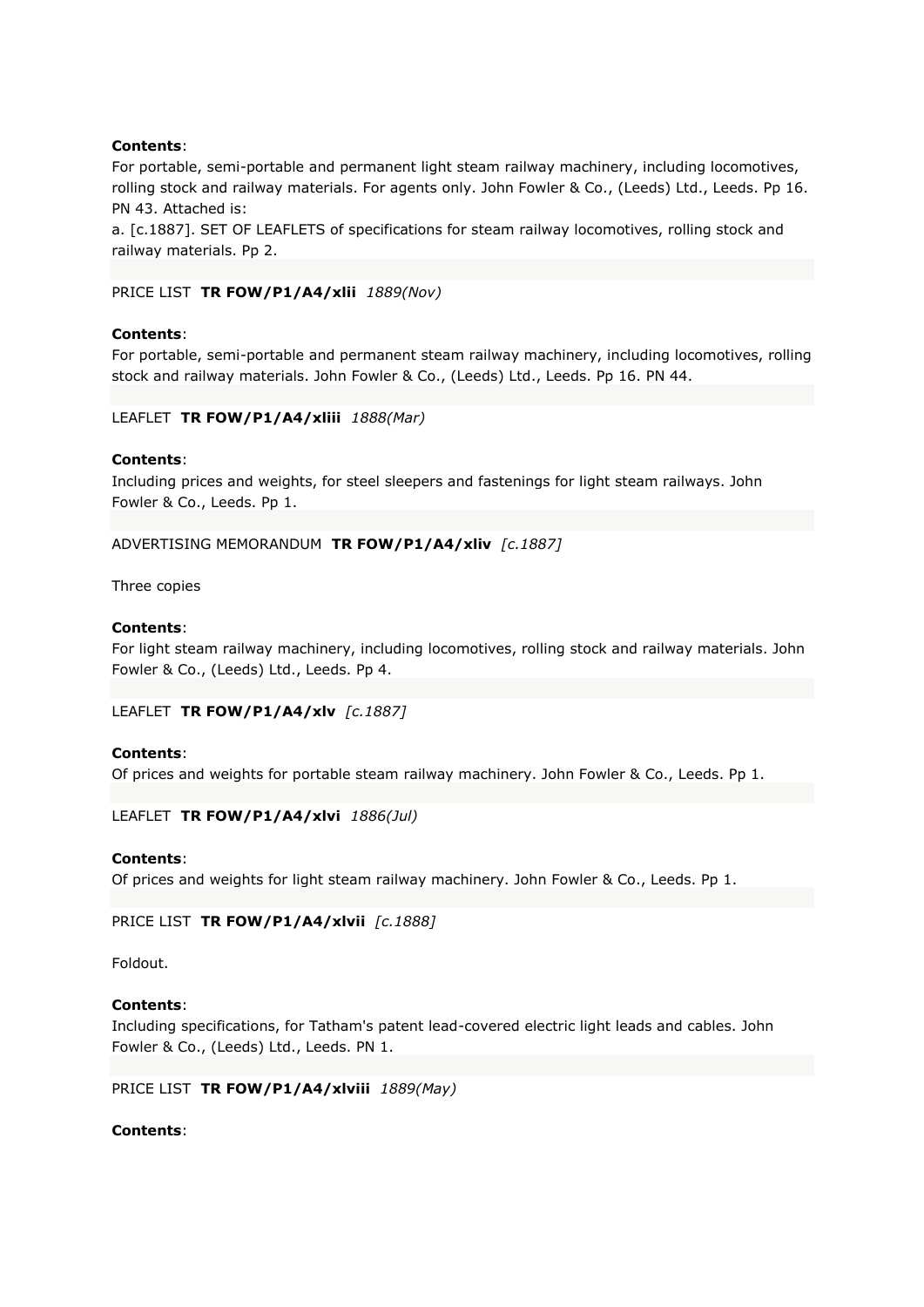Including specifications, for Tatham's patent lead covered electric light wires and cables. John Fowler & Co., (Leeds) Ltd., Leeds. Pp 3. [Also reprint 1889(Sep), with The Fowler-Waring Cables Co., Ltd., London as agents].

VOLUME OF PUBLICATIONS, No. 6. **TR FOW/P1/A5** *1890 - 1893*

Bound volume

# **Contents**:

John Fowler & Co., (Leeds) Ltd., Leeds. Arranged in four sections as TR FOW/P1/A2 above. Advertising material only.

## CATALOGUE **TR FOW/P1/A5/i** *1890*

## **Contents**:

Of steam cultivating machinery, (double engine system and single engine system - winding drums) including ploughing engines, ploughs, grubber, knifer, cultivators, drill, harrows, ditching machine, rollers, consolidator, discer, water carts, sleeping van and accessories. Also excavating scoop and draining plough. Pp 61. PN 41.

## CATALOGUE **TR FOW/P1/A5/ii** *1890*

## **Contents**:

Of steam cultivating machinery (double engine system and single engine system - winding drums) including ploughing engines, ploughs, grubber, knifer, cultivators, harrows, drill, ditching machine, rollers, consolidator, discer, water carts, sleeping van and accessories. Also excavating scoop and draining plough. Pp 61. PN 42. [Also reprint 1891]

# CATALOGUE **TR FOW/P1/A5/iii** *[c.1890]*

### **Contents**:

Of steam traction machinery, including road locomotives and rollers, traction engines and wagons. Also ploughing engine (double engine system) and portable engines and pump. Pp 31. PN 43. Attached are:

a. 1890(Apr). PRICE LIST for steam traction engines and wagons, and portable engines and pumps. Pp 4.

b. 1890(Jan). PRICE LIST for steam traction engines and wagons and portable engines and pumps. Pp 4.

c. 1890(Mar). PRICE LIST for road rollers. Pp 2.

# CATALOGUE **TR FOW/P1/A5/iv** *[c.1890]*

# **Contents**:

Of steam traction machinery, including road locomotives and road rollers, traction engines and wagons. Also ploughing engine (double engine system) and portable engines and pump. Pp 32. PN 44. Attached is:

a. 1890(Apr). PRICE LIST for steam traction engines and wagons and portable engines and pumps. Pp 4.

CATALOGUE **TR FOW/P1/A5/v** *1891*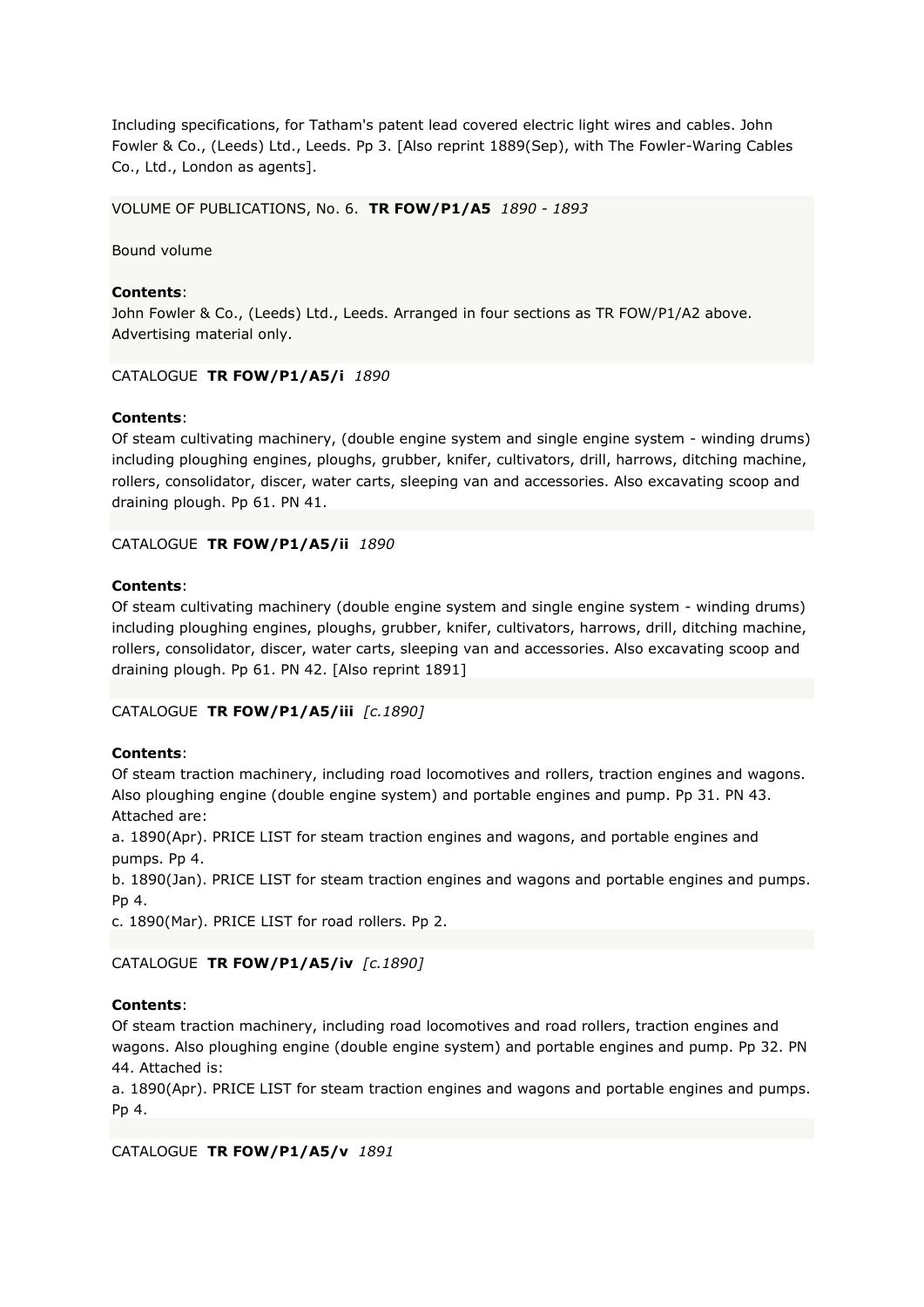Of steam traction machinery, including road locomotives, road rollers, traction engines and wagons. Also portable engines, railway locomotive and pumping engines. Pp 50. PN 45.

## CATALOGUE **TR FOW/P1/A5/vi** *1892*

# **Contents**:

Of steam traction machinery, including road locomotives and rollers, traction engines and wagons. Also portable engines, pumping engines and railway locomotive. Pp 50. PN 46. Attached are:

a. [c.1892]. PRICE LIST for the above machinery. Pp 4.

b. 1892(Jan). SPECIFICATION AND ESTIMATE for 10-12-15 tons single and compound steam road rollers. Pp 6.

## CATALOGUE **TR FOW/P1/A5/vii** *1891(May)*

## **Contents**:

Of steam traction machinery, including combined road roller and traction engine, road rollers and traction wagons. Pp 26. PN 1.

CATALOGUE **TR FOW/P1/A5/viii** *[c.1891]*

## **Contents**:

Of steam traction machinery including road rollers, combined road roller and traction engine, sleeping van and watering carts. Pp 27. PN 2. Attached are:

a. [c.1893]. LEAFLET of testimonials for steam road rollers and combined roller and traction engine. Pp 2.

b. 1891 (Jan). PRICE LIST for compound road rollers. For Magdeburg, and for other customers. Pp 1.

### CATALOGUE **TR FOW/P1/A5/ix** *[c.1889]*

One copy only.

### **Contents**:

Of steam engines for mining and general purposes, including portable, semi-portable and stationary general engines, hauling and winding engines; pumping engines; air compressing engines; boilers. Also clip pulleys, wire ropes, steam railway locomotives, pit head and pumping gear. Pp 68. PN 43. [Three copies] Attached are:

a. [c.1889]. LEAFLET for Hartnell's patent governor. Pp 1.

b. [c.1889]. PRICE LIST for the above machinery. Pp 20.

# PRICE LIST **TR FOW/P1/A5/x** *1890(Jan)*

### **Contents**:

For steam engines for mining and general purposes, including portable, semi-portable and stationary general engines, hauling and winding engines; pumping engines; boilers. Also clip pulleys, pit head and pumping gear. Pp 20.

```
PRICE LIST TR FOW/P1/A5/xi 1890(Jan)
```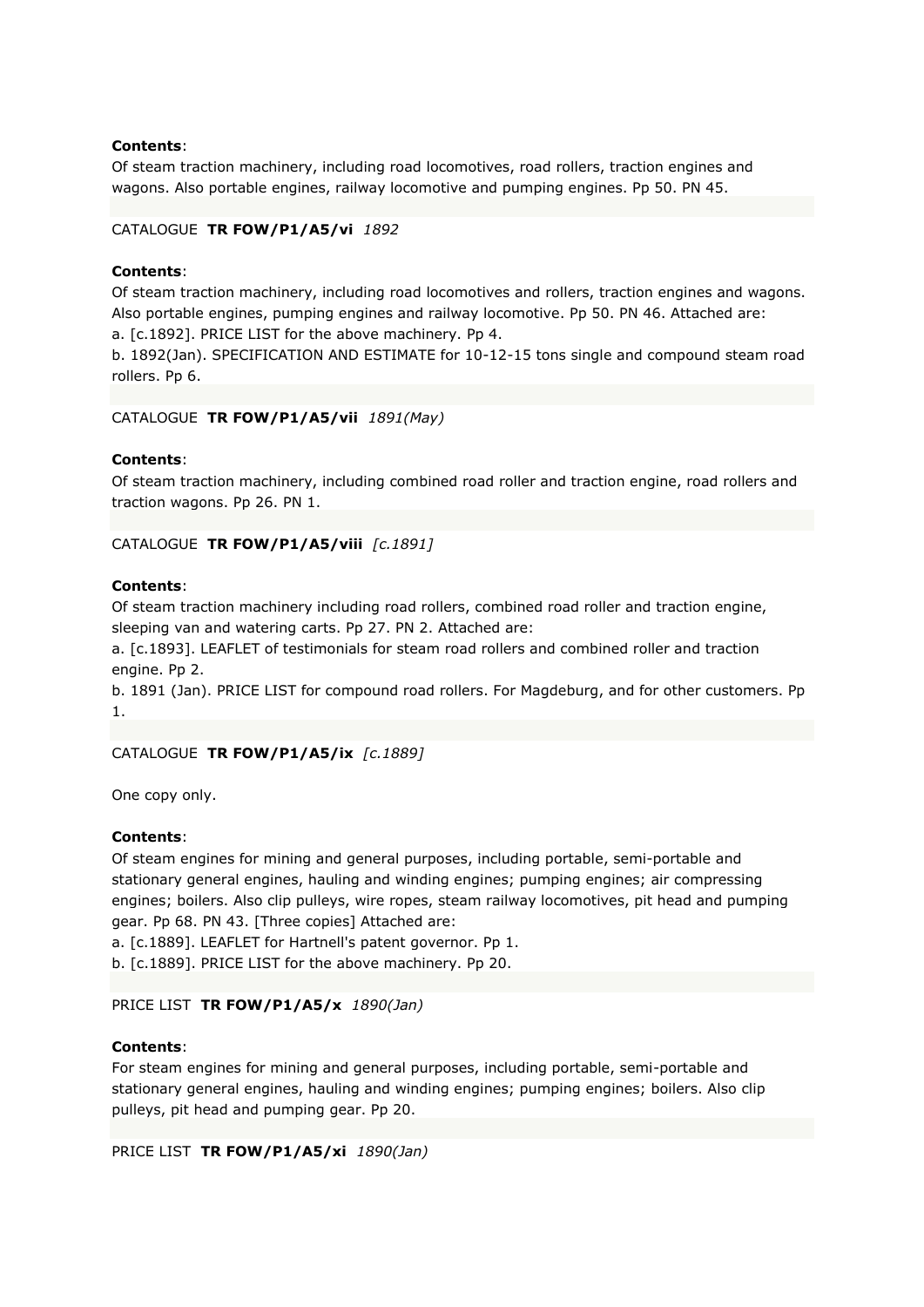For steam engines for mining and general purposes, including portable, semi-portable and stationary general engines, winding and hauling engines; pumping engines; boilers. Also clip pulleys, pit head and pumping gear. Pp 20

# PRICE LIST **TR FOW/P1/A5/xii** *1890(Apr)*

# **Contents**:

For steam engines for mining and general purposes, including portable, semi-portable and stationary general engines, winding and hauling engines; pumping engines; boilers. Also clip pulleys, pit head and pumping gear. Pp 20. [Three copies plus one reprint 1891(Sep)]. Attached are:

a. 1890(Feb). MINUTES of meeting of members of the Engine Manufacturers' Syndicate, in London, including list of revised prices for link motion reversing gear for single cylinder, double cylinder and compound steam engines. Pp 2.

b. 1891 (May). LETTER [Copy] sent to Calcutta concerning prices of double cylinder 8H, 9H and 10H hauling engines. Pp 1.

# CATALOGUE **TR FOW/P1/A5/xiii** *[c.1890]*

# **Contents**:

Of steam engines for mining and general purposes, including portable, semi-portable and stationary general engines; winding and hauling engines; pumping engines; air compressing engines; boilers. Also clip pulleys, wire rope, pit head and pumping gear, railway locomotives. Pp 68. PN 44. Attached are:

a. 1890(Jan). PRICE LIST for the above. Pp 20.

b. [c.1890]. LEAFLET for Hartnell's patent governor. Pp 1.

# CATALOGUE **TR FOW/P1/A5/xiv** *[c.1891]*

# **Contents**:

Of steam engines for mining and general purposes, including portable, semi-portable and stationary general engines; pumping engines; winding and hauling engines; air compressing engines; boilers. Also clip pulleys, wire ropes, pit head gear and pumping gear. Pp 70. PN 44. [Also: two reprints [c.1891] content same but includes railway locomotives, Pp i-viii; 1-78, and Pp 1-78; and duplicate pages 71-78]. Attached are:

a. [c.1891]. LEAFLET for Marshall and Wigram's patent balanced slide valves. Pp 1.

b. [c.1891]. PRICE LIST for portable, semi-portable and stationary steam engines, pumping engines; winding and hauling engines; boilers. Also pit head gear, pumping gear and clip pulleys. Pp 18.

# PRICE LIST **TR FOW/P1/A5/xv** *1892(Oct)*

# **Contents**:

[Manuscript copy] for 'Fowler Special', 'Best Plough', 'Plough', 'Best Patent', 'Patent', soft steel and homogeneous steel wire rope, sent to John Fowler & Co., Calcutta and to John Fowler & Co., Sydney. Pp 7.

LEAFLET **TR FOW/P1/A5/xvi** *[c.1890]*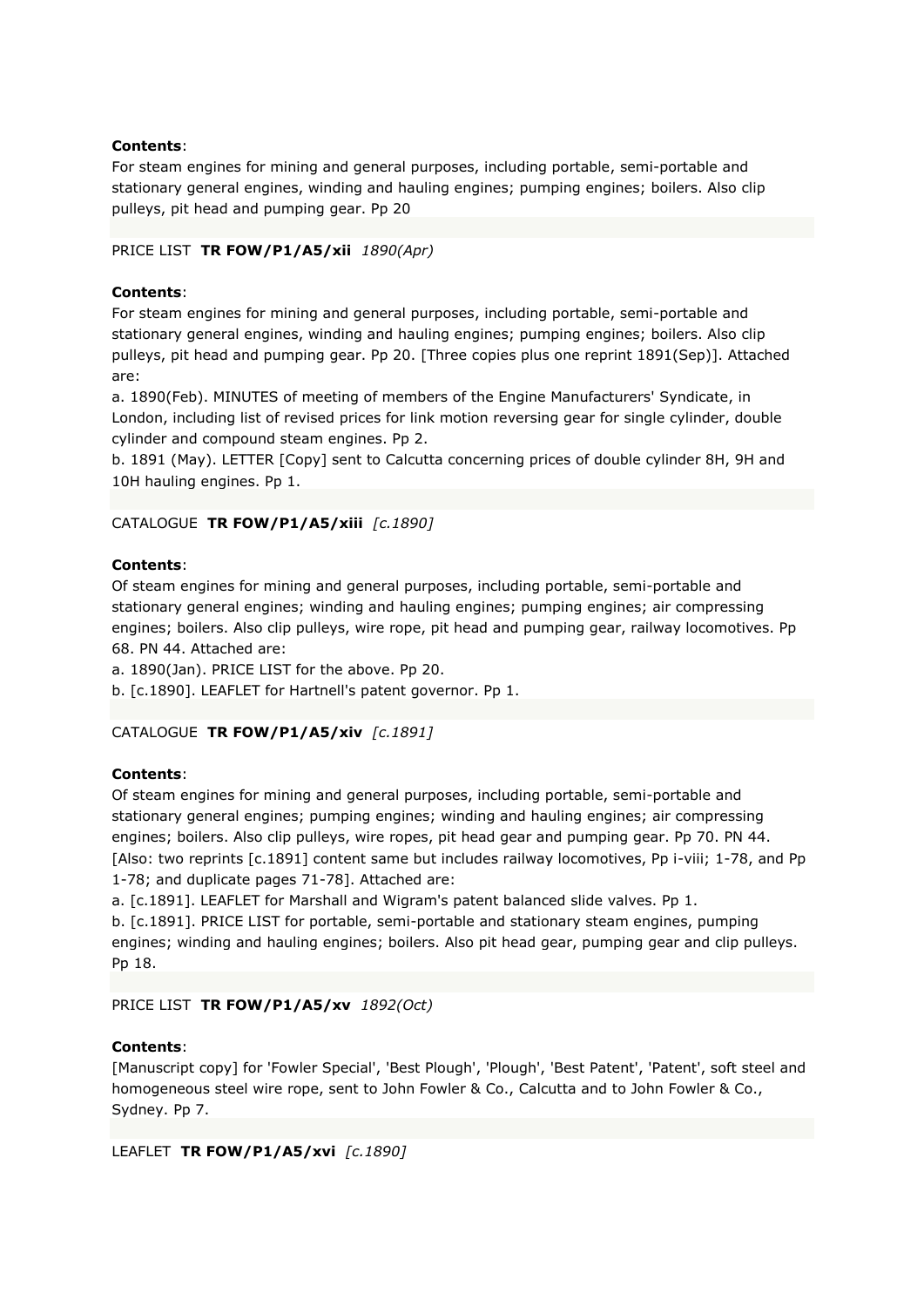Of weights and prices of steel sleepers and fastenings for light steam railways. Pp 1.

# CATALOGUE **TR FOW/P1/A5/xvii** *1893(Mar)*

One copy only.

## **Contents**:

Of light steam railway machinery, including locomotives, rolling stock, railway materials, bridges, iron roofings and buildings. Pp 52. PN 34. [Two copies]. Attached are:

a. [c.1893]. LEAFLET, including testimonials and an extract from The Planters' Monthly 1886(Sep), for portable steam railways and rolling stock. Pp 8.

b. [c.1893]. CATALOGUE INSERT for steam railway wheels, axles and springs. Pp 1.

c. 1893(Jan). PRICE LIST for portable steam railway machinery, including locomotives, rolling stock and railway materials. Pp 16.

d. 1893(Dec). PRICE LIST for light permanent steam railway lines. For Calcutta. Pp 1.

## VOLUME OF PUBLICATIONS, No.7. **TR FOW/P1/A6** *1894 - 1899*

Bound volume

## **Contents**:

John Fowler & Co., (Leeds) Ltd., Leeds. Arranged in five sections as P1/A4 above. The electrical machinery items, xxx.-xxxv., were issued as by The Leeds & London Electrical Engineering Co., Ltd., though xxxv. is jointly with John Fowler & Co., (Leeds) Ltd. Advertising and some servicing material.

# CATALOGUE **TR FOW/P1/A6/i** *1894*

#### **Contents**:

Of steam cultivating machinery (double engine system and single engine system - winding drums) including ploughing engines, ploughs, grubber, knifer, cultivators, drill, harrows, ditching machine, roller, consolidator, discer, sleeping van, water carts and accessories. Also excavating scoop and draining plough. Pp 61. PN 43. Attached are:

a. [c.1894]. CATALOGUE INSERTS for patent turn-round steam plough, combined implement for cultivating seed drilling, rolling and harrowing, ditching and draining machine and high frame steam harrow. Pp 5.

b. 1896(Jan). PRICE LIST for steam ploughing wire ropes. Pp 3.

c. 1894(Jan). PRICE LIST for steam ploughing wire ropes. Pp 3.

d. 1895(Feb). PRICE LIST for steam ploughing wire ropes. Pp 1.

# CATALOGUE **TR FOW/P1/A6/ii** *1895*

#### **Contents**:

Of steam cultivating machinery (double engine system and single system - winding drums) including ploughing engines, ploughs, grubber, knifer, cultivators, ditching machine, harrows, rollers, consolidator, discer, sleeping van, water carts, portable hand pump and accessories. Also excavating scoop, excavating scoop dredgers and pond cleaners and draining plough. Pp 57. PN 44. Attached are:

a. [c.1895]. LEAFLET, including testimonials, for Morecroft's patent turn-wrest plough. Pp 1.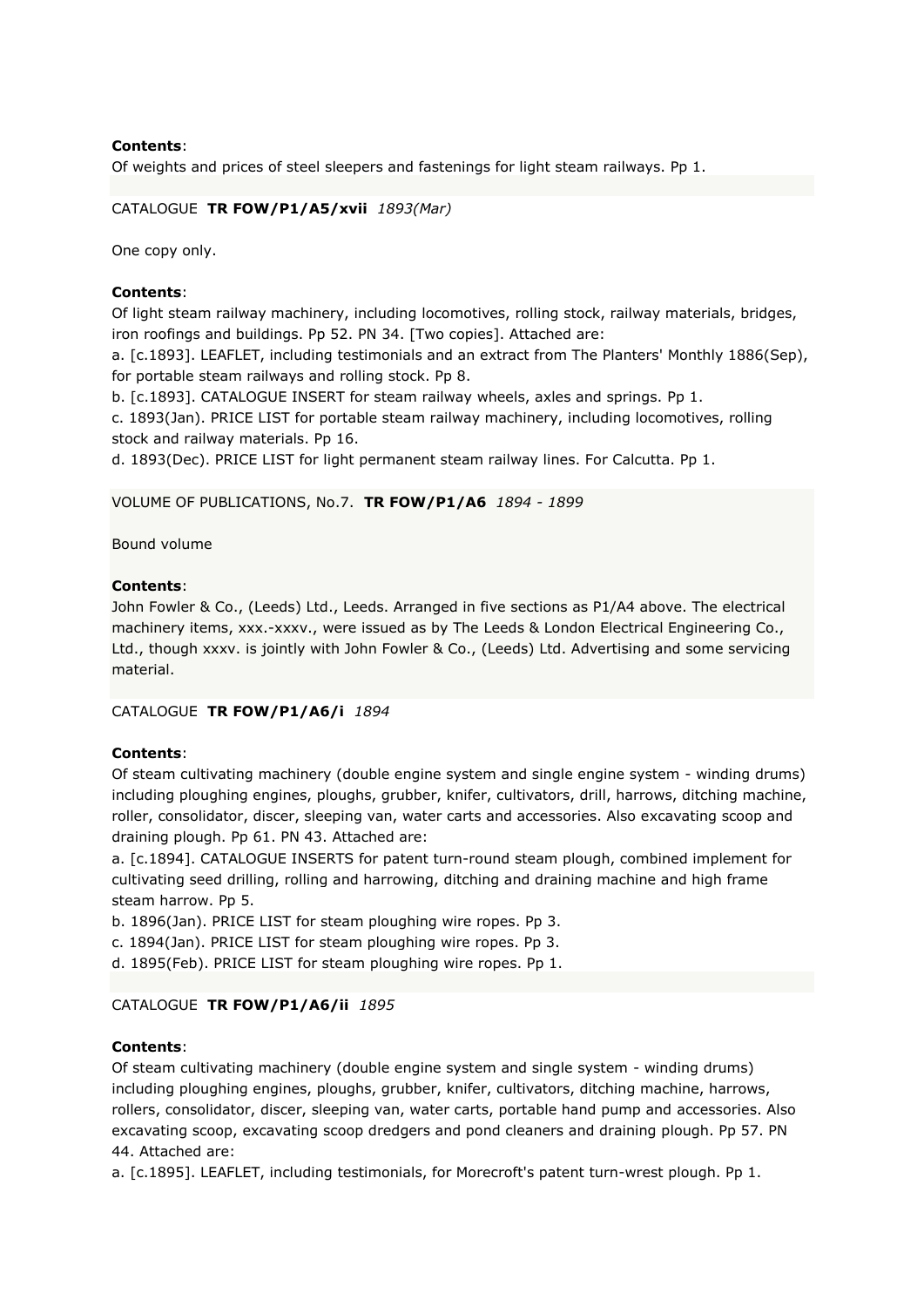b. [c.1895]. PRICE LIST for the above steam cultivating machinery. Pp 11. c. 1899(Jul). CIRCULAR LETTER, including price list, for points and shares and fire bars. Pp 2.

PARTS LIST **TR FOW/P1/A6/iii** *1895(Jun)*

# **Contents**:

For turn-round ploughs. Pp 10.

CATALOGUE **TR FOW/P1/A6/iv** *1899*

# **Contents**:

Of steam cultivating machinery (double engine system and single engine system - winding drums) including ploughing engines, ploughs, grubber, knifer, ditching machine, cultivators, harrows, rollers, consolidator, discer, sleeping van, water carts and accessories. Also draining plough, excavating scoop and excavating scoop dredgers and pond cleaners. Pp 57. PN 45. Attached is: a. [late 1890's]. LEAFLET, including testimonials, for Morecroft's patent turn-wrest plough. Pp 1.

## CIRCULAR LETTER **TR FOW/P1/A6/v** *1899(Jul)*

## **Contents**:

Including price list, for points and shares, and fire bars. Pp 2.

LEAFLET **TR FOW/P1/A6/vi** *1899(Jul)*

## **Contents**:

Concerning wages and hours of engine drivers. Pp 1.

# LEAFLET **TR FOW/P1/A6/vii** *[c.1899]*

# **Contents**:

For portable boiler cleaning pump. Pp 1.

# PARTS LIST **TR FOW/P1/A6/viii** *1892*

#### **Contents**:

For steam cultivating machinery, including ploughing engines, ploughs, cultivators, harrows and water carts. Pp 71. Attached is:

a. 1893(Jan). PARTS LIST for compound ploughing engines, anti-balance gear on steam ploughs, steerage gear for balance ploughs, and coiling gear with double pinions, for ploughing engines. Pp 12.

# CATALOGUE **TR FOW/P1/A6/ix** *1894*

Two copies

# **Contents**:

Of steam traction machinery, including road locomotives, traction engines and wagons, combined traction and railway locomotive engine. Also portable engines and pumping engine. Pp 50. PN 47. Attached are:

a. [c.1894]. PRICE LIST for the above machinery. Pp 4.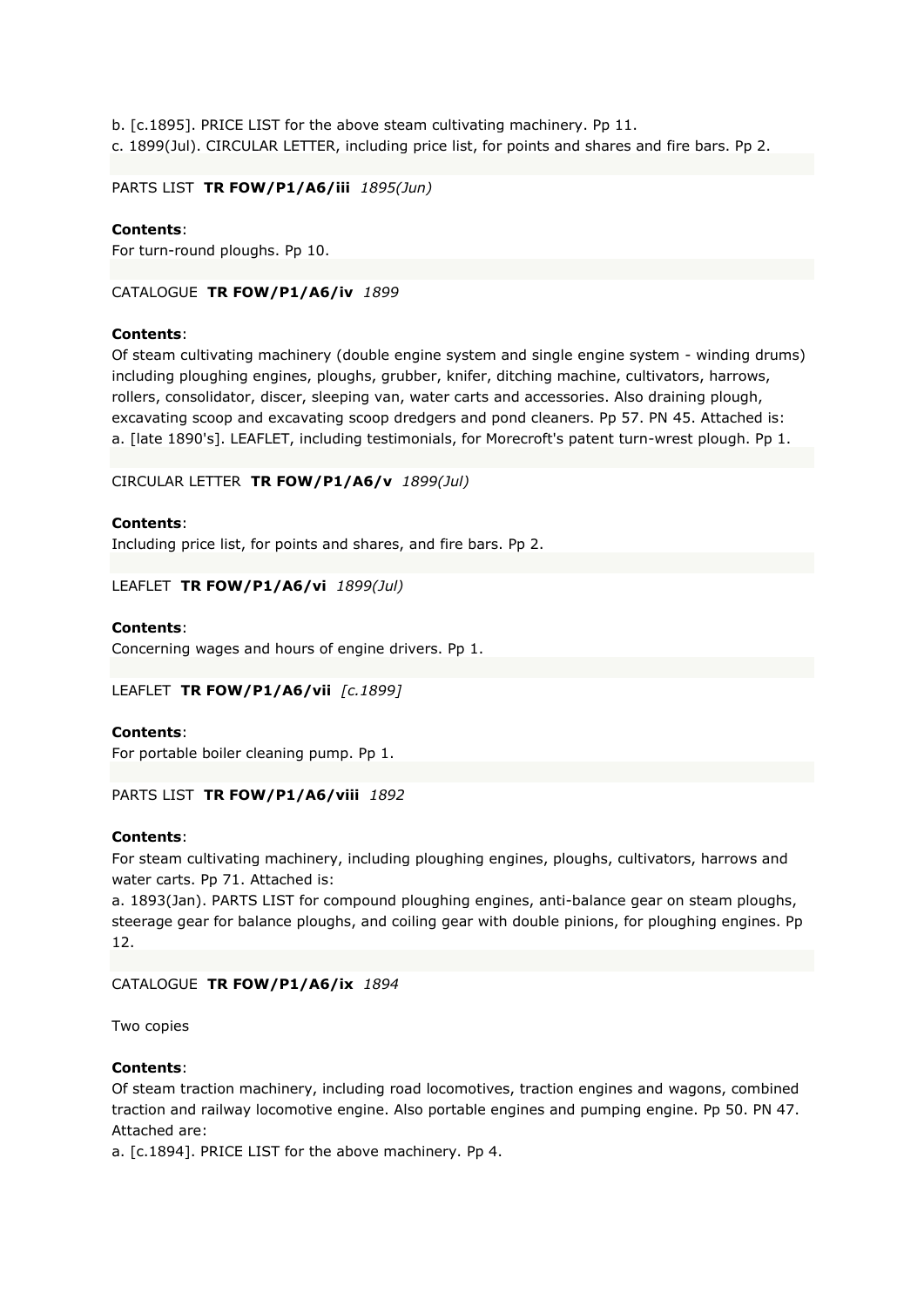b. 1893(Oct). PRICE LIST for steam road rollers; traction wagons, sleeping vans, water carts and accessories. Pp 1

# CATALOGUE **TR FOW/P1/A6/x** *1895*

#### **Contents**:

Of steam traction machinery, including road locomotives, traction engines and wagons, combined traction and railway locomotive engine. Also pumping engine and portable engines. Pp 56. PN 48. Attached are:

a. [c.1895]. PRICE LIST for the above machinery. Pp 4.

b. 1895(Nov). LEAFLET for 'single crank' and 'three crank' thrashing machines, and straw elevator attachment. Pp 8.

#### CATALOGUE **TR FOW/P1/A6/xi** *1896*

#### **Contents**:

Of steam traction machinery including traction engines and wagons, road locomotives, road rollers, combined traction and railway locomotive engine. Also portable engines and pumping engine. Pp 56. PN 49. [Two copies] Attached are:

a. 1896(Sep). LEAFLET, including testimonial, for crane traction engines. Pp 4.

b. [c.1896]. PRICE LIST for the above machinery, shown in catalogue. Pp 4. [One copy only].

c. 1896(Jun). LEAFLET for 'single crank' and 'three crank' thrashing machines, and straw elevator attachment. Pp 8.

d. 1897(Jul). PRICE LIST for machinery shown in catalogue. For agents. Pp 4. [One copy only]. e. 1896(Jan). PRICE LIST for 'Class O' single cylinder straw burning traction engine and special Argentine type. Firm: G. C. Leisse, Buenos Ayres. Pp 2

#### LEAFLET **TR FOW/P1/A6/xii** *[c.1896]*

#### **Contents**:

Including testimonials, for compound steam road locomotives. Pp 2.

#### CATALOGUE **TR FOW/P1/A6/xiii** *1898*

#### **Contents**:

Of steam traction machinery, including traction engines and wagons, road locomotives and road rollers, combined traction and railway locomotive engine. Also portable engines, pumping engine and threshing machine and straw elevator attachment. Pp 38. PN 50. Attached is: a. [c.1898]. PRICE LIST for the above machinery. Pp 4.

#### EXTRACT **TR FOW/P1/A6/xiv** *[c.1898]*

#### **Contents**:

From letter from J. Robinson, Koffyfontein to John Fowler & Co., (Leeds) Ltd., containing an estimate, for a 10 h.p. compound road locomotive, made up for E. Chester and Co., Johannesburg. J. Robinson, Koffyfontein. Pp 2.

#### CATALOGUE **TR FOW/P1/A6/xv** *1899*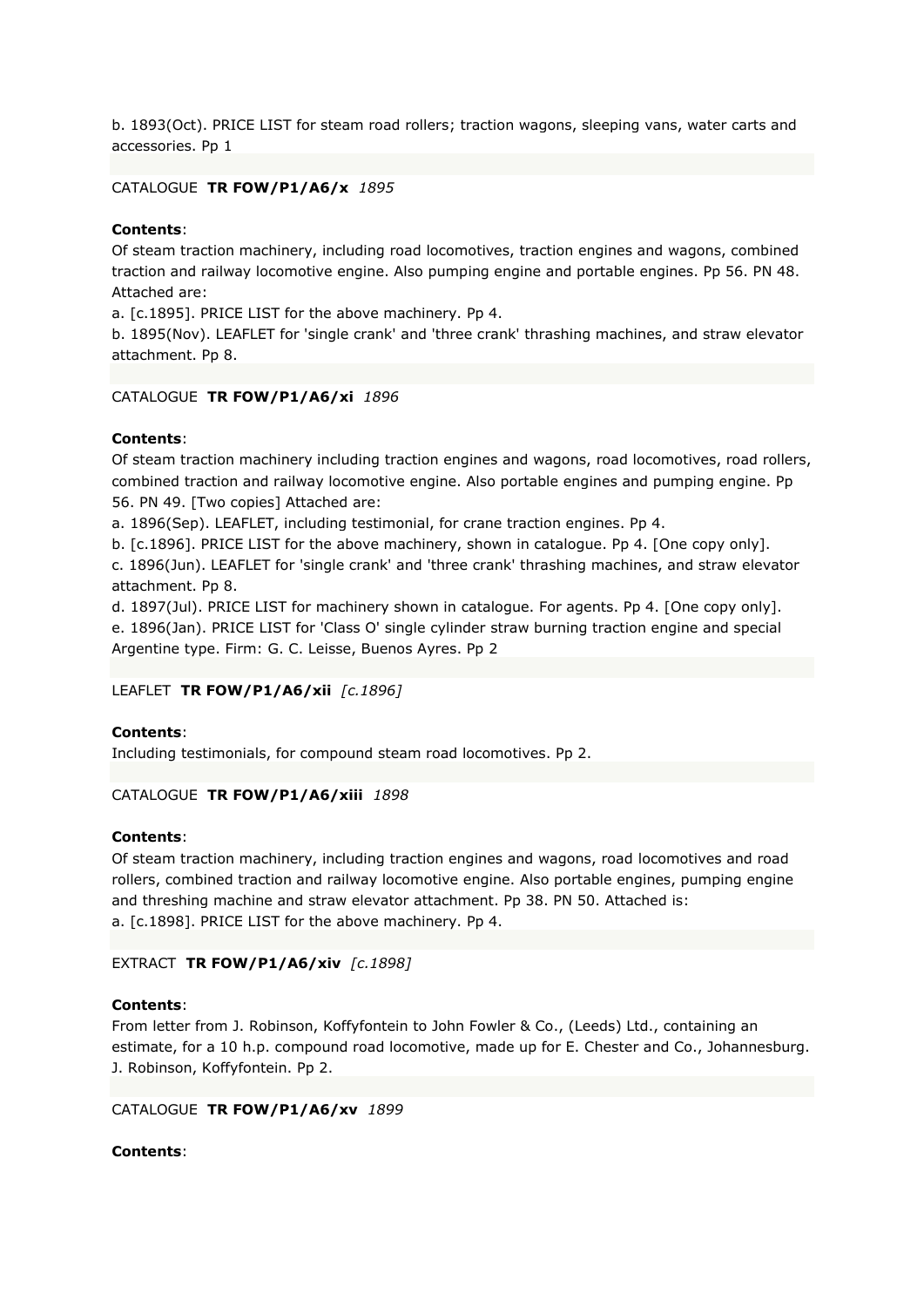Of steam traction machinery, including road locomotives, road rollers, combined traction and railway locomotive engine, traction engines and wagons. Also portable engines, pumping engine and threshing machine. Pp 38. PN 51. [Two copies]. Attached is: a. 1899(May). PRICE LIST for the above machinery. Pp 4.

#### PRICE LIST **TR FOW/P1/A6/xvi** *1899(Nov)*

## **Contents**:

For steam traction machinery, including road locomotives, road rollers, traction engines and wagons. Also portable engines and pumping engine. Pp 4. PN 52.

PRICE LIST **TR FOW/P1/A6/xvii** *1900(Jan)*

#### **Contents**:

For steam traction machinery, including traction engines and wagons, road locomotives. Also portable engines and pumping engine. Pp 4. PN 53.

#### CATALOGUE **TR FOW/P1/A6/xviii** *1894*

#### **Contents**:

Of steam traction machinery, including road rollers, traction wagons, sleeping vans and water carts. Pp 28. PN 3.

## CATALOGUE **TR FOW/P1/A6/xix** *1895*

## **Contents**:

Of steam traction machinery, including road rollers, traction wagons, sleeping vans and water carts. Pp 28. PN 4.

# CATALOGUE **TR FOW/P1/A6/xx** *1896*

#### **Contents**:

Of steam traction machinery, including road rollers, traction wagons, sleeping vans and water carts. Pp 28. PN 5.

LEAFLET **TR FOW/P1/A6/xxi** *1896(Jul)*

#### **Contents**:

Including, testimonials, for steam road scarifiers. Pp 4. PN 1.

# CATALOGUE **TR FOW/P1/A6/xxii** *1897*

#### **Contents**:

Of steam traction machinery, including road rollers, road scarifiers, traction wagons, sleeping vans and water carts. Pp 30. PN 6.

#### CATALOGUE **TR FOW/P1/A6/xxiii** *1898*

#### **Contents**:

Of steam traction machinery, including road rollers, road scarifiers, traction wagons, sleeping vans and water carts. Pp 30. PN 7.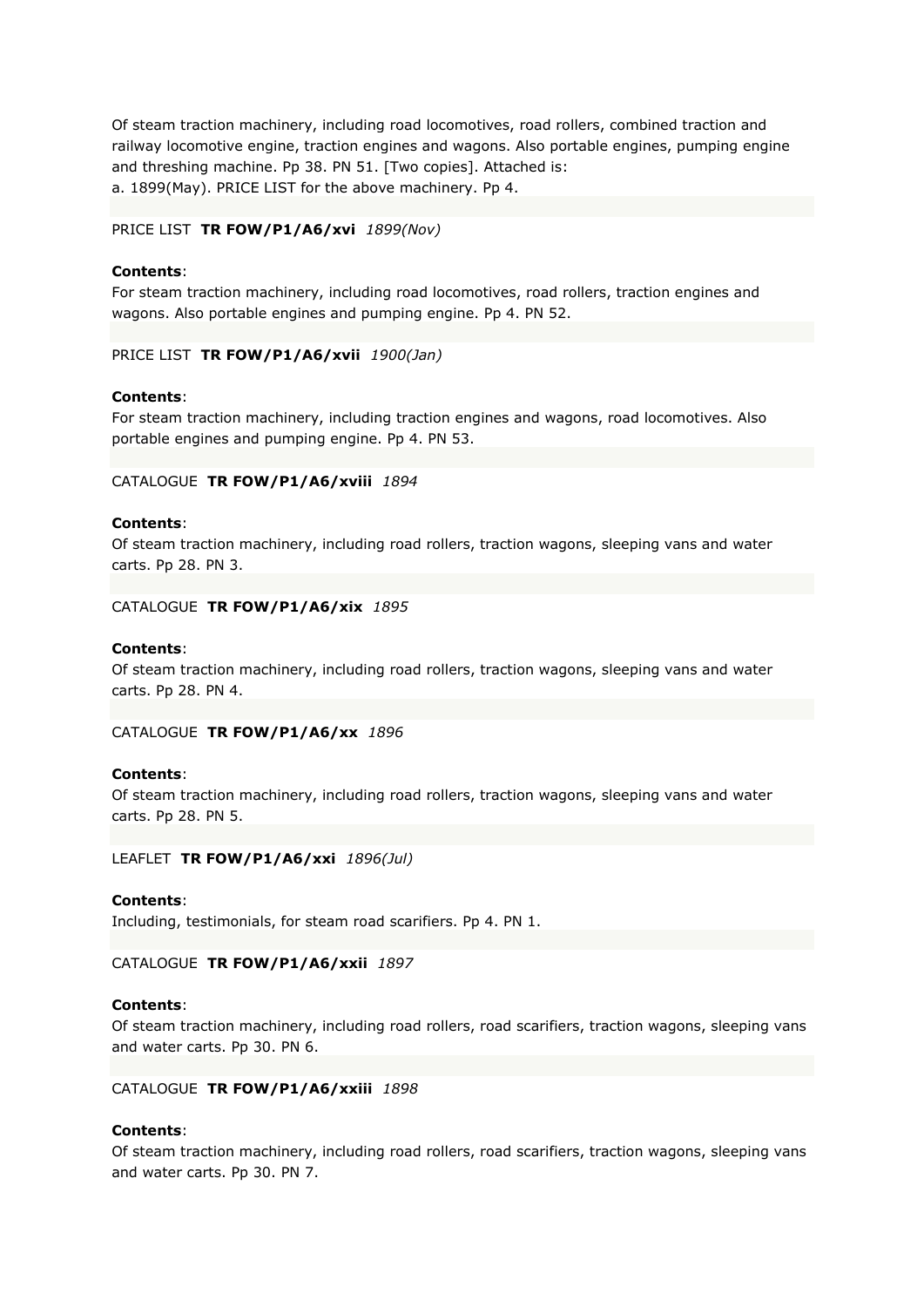#### PRICE LIST **TR FOW/P1/A6/xxiv** *[c.1899]*

## **Contents**:

For steam road rollers, water carts, traction wagons, sleeping vans and accessories. Pp 1. PN 3.

## PRICE LIST **TR FOW/P1/A6/xxv** *[c.1899]*

## **Contents**:

For steam road rollers, water carts, traction wagons, sleeping vans and accessories. Pp 1. PN 4.

CATALOGUE **TR FOW/P1/A6/xxvi** *[c.1890]*

## **Contents**:

Of steam engines for mining and general purposes, including portable, semi-portable and stationary general engines; pumping engine; boilers. Pp 78 [missing Pp. 29-60]. PN -

## CATALOGUE **TR FOW/P1/A6/xxvii** *[c.1890]*

## **Contents**:

Of steam engines for mining and general purposes, including portable, semi-portable and stationary general engines; pumping engines; winding and hauling engines; air compressing engines. Also pit head and pumping gear, clip pulleys, wire rope and railway locomotives. Pp 78. [missing Pp. 61-70]. PN 44. Attached is:

a. [c.1890]. PRICE LIST for the above engines and boilers. Pp 18. [missing Pp. 17-18].

# CATALOGUE **TR FOW/P1/A6/xxviii** *1899*

#### **Contents**:

Of light and narrow gauge steam railway machinery, including locomotives, rolling stock and railway materials. Pp 44. PN. 46. Attached is: a. 1895(Jan). PRICE LIST for the above machinery. Pp 16.

LEAFLET **TR FOW/P1/A6/xxix** *[c.1890]*

# **Contents**:

For circular tunnel steam railway. Pp,4.

LEAFLET **TR FOW/P1/A6/xxx** *1892(Jun)*

#### **Contents**:

Including price list, for the Lowrie-Hall electric converter. Leeds & London Electrical Engineering Co., Ltd., London (Office) and Leeds (Works). Pp 3.

# CATALOGUE **TR FOW/P1/A6/xxxi** *1893(Jul)*

# **Contents**:

Of electrical generating machinery and equipment. The Leeds & London Electrical Engineering Co., Ltd., London (Office) and Leeds (Works). Pp 32.

CATALOGUE **TR FOW/P1/A6/xxxii** *1893(Jul)*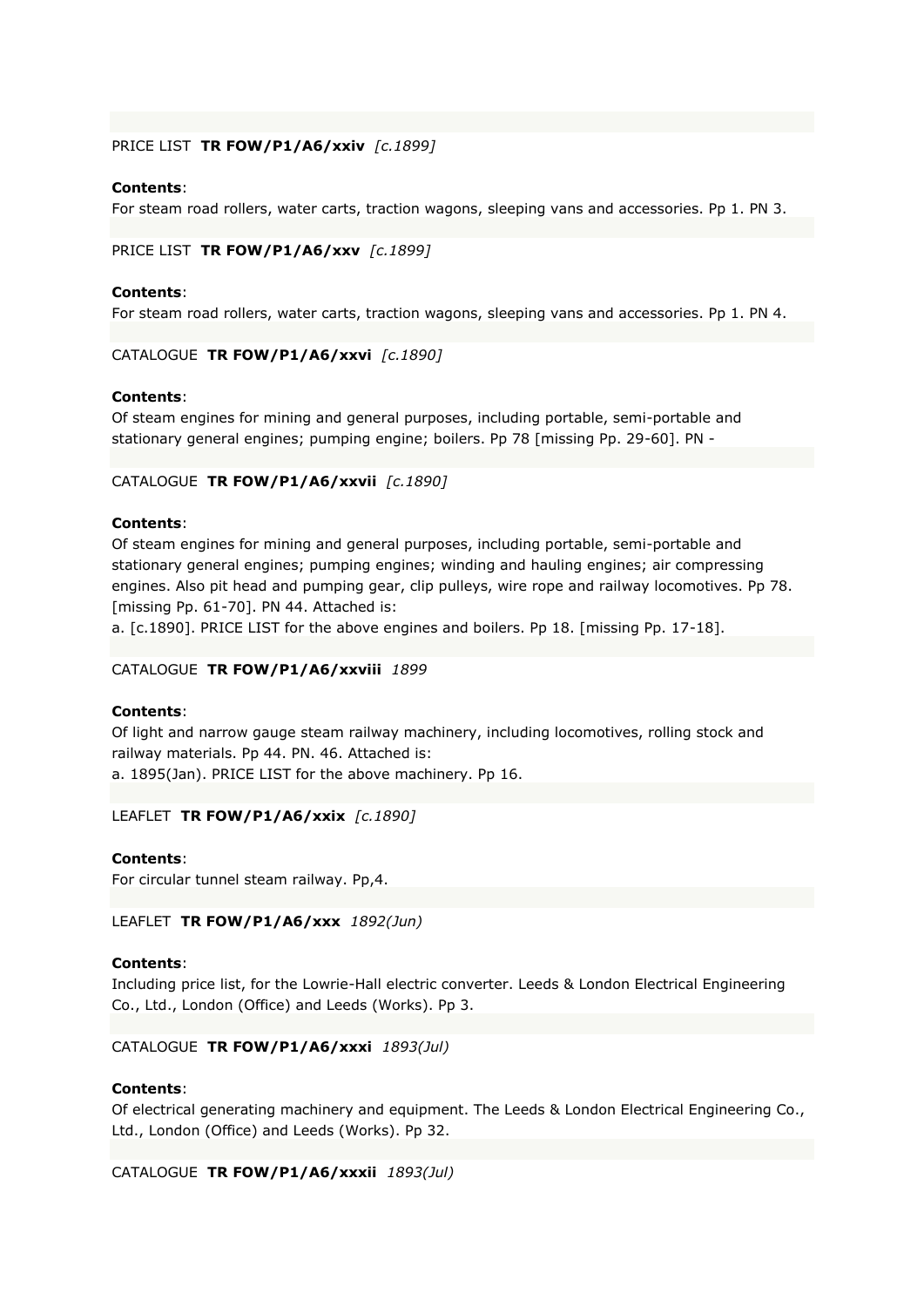Of electrical generating machinery and equipment. The Leeds & London Electrical Engineering Co., Ltd., London (Office) and Leeds (Works). Pp. 46. Attached is: a. 1894(Jul). PRICE LIST for the above machinery. Pp 1.

## CATALOGUE **TR FOW/P1/A6/xxxiii** *1895(Sep)*

## **Contents**:

Of electrical generating machinery and equipment. The Leeds & London Electrical Engineering Co., Ltd., London (Office) and Leeds (Works). Pp 49.

CATALOGUE **TR FOW/P1/A6/xxxiv** *1894(Jul)*

## **Contents**:

Of electrical generating machinery and equipment, supplementary to price list 1893(Jul), xxxi. The Leeds & London Electrical Engineering Co., Ltd., London (Office) and Leeds (Works). Pp 16.

## CATALOGUE **TR FOW/P1/A6/xxxv** *1895(Sep)*

#### **Contents**:

Of electrical generating machinery and equipment. John Fowler & Co., (Leeds) Ltd., and The Leeds & London Electrical Engineering Co., Ltd., London (Office) and Leeds (Works). Pp 57.

VOLUME OF PUBLICATIONS, No. 8 **TR FOW/P1/A7** *1900 - 1903*

#### **Contents**:

John Fowler & Co., (Leeds) Ltd., Leeds. Arranged in five sections as TR FOW/P1/A4 above. Advertising and some servicing material.

CATALOGUE **TR FOW/P1/A7/i** *1903*

#### **Contents**:

Of steam cultivating machinery, (double engine system) including ploughing engine, ploughs, cultivators and diggers, steam traction machinery, including road locomotives and rollers and traction engines and light steam railway plant and rolling stock, as exhibited at the Royal Agricultural Show, London, 1903(Jun). Pp 10.

#### CATALOGUE **TR FOW/P1/A7/ii** *1902*

#### **Contents**:

Of steam cultivating machinery (double engine system) and single engine system - winding drums) including ploughing engines, ploughs, grubber, knifer, cultivators, ditching machine, harrows, rollers, discer, consolidator, drills, sleeping vans, water carts and accessories. Also draining plough, excavating scoop, excavating scoop dredgers and pond cleaners. Pp 60. Pn 46. Attached is:

a. [c.1895]. LEAFLET, including testimonials, for Morecroft's patent turn-wrest plough. Pp 1.

PRICE LIST **TR FOW/P1/A7/iii** *1901(Aug)*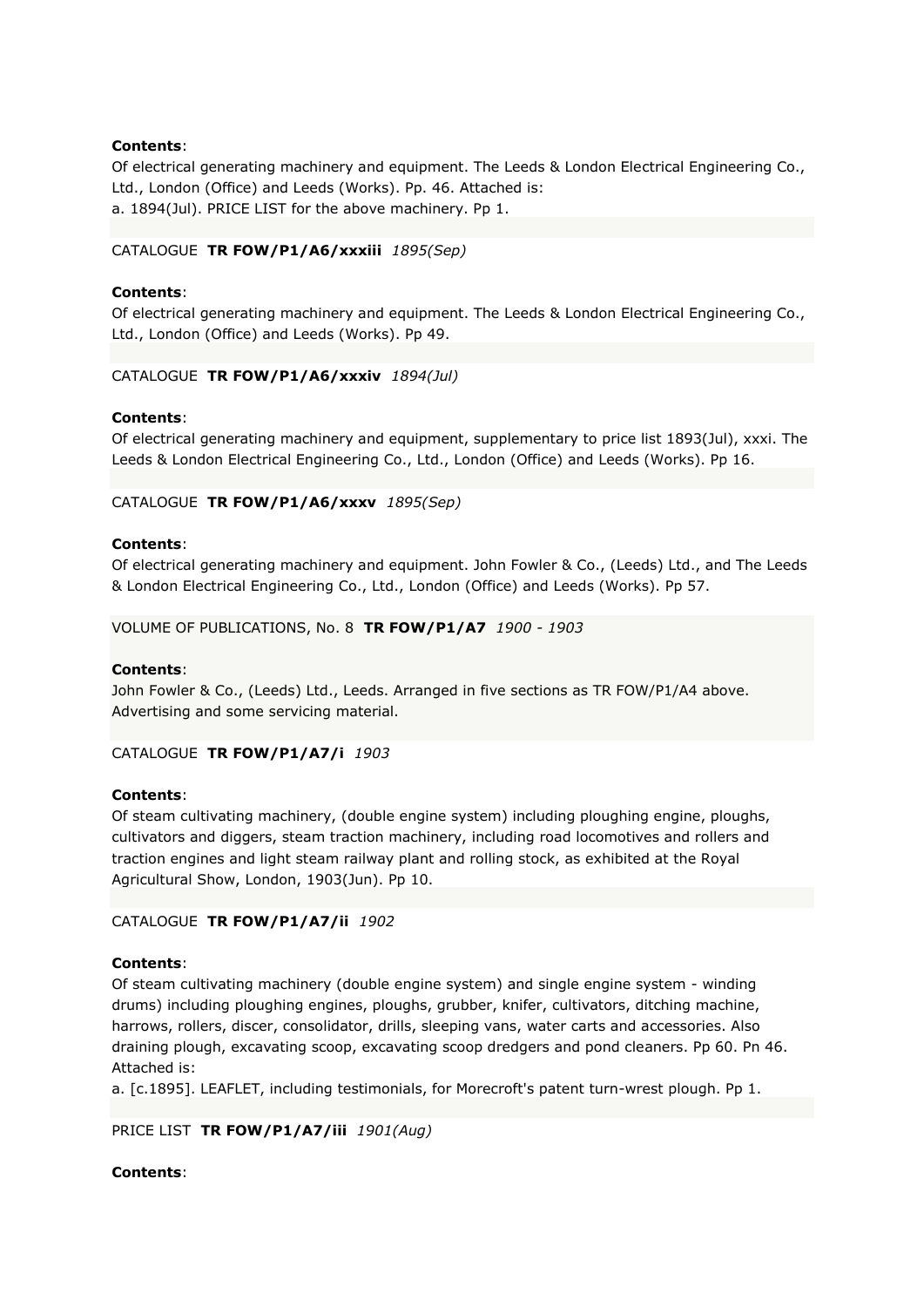For steam ploughing wire ropes. Pp 3.

## PRICE LIST **TR FOW/P1/A7/iv** *1900(jan)*

## **Contents**:

For steam cultivating machinery, (double engine system and single engine system - winding drums) including ploughing engines, ploughs, grubber, knifer, ditching machine, cultivators, harrows, rollers, drills, land pressers, sleeping van, water carts and accessories. Also draining ploughs and excavating scoop. Pp 4. PN 45.

LEAFLET **TR FOW/P1/A7/v** *[c.1901]*

## **Contents**:

Including testimonial, concerning steam cultivating machinery. Pp 4.

## CATALOGUE **TR FOW/P1/A7/vi** *1903(Oct)*

#### **Contents**:

Including testimonials and an extract from 'Steam Power for Mechanical Cultivation of the Soil' by Dr. C. J. Eisbein, of the applications of steam cultivating machinery, (double engine and single engine systems) including ploughing engine, ploughs, rollers, harrows, cultivators and knifer. Pp 20.

## CATALOGUE **TR FOW/P1/A7/vii** *1900*

Two copies

#### **Contents**:

Of steam traction machinery, including road locomotives, traction engines and wagons, combined traction and railway locomotive engine and road rollers. Also portable engines, pumping engines, cranes, threshing machine and straw elevator attachment. Pp 38. PN 53. Attached are:

a. [c.1900]. CATALOGUE INSERT for 'Anglo-Argentine' straw burning traction engine and military transport train, drawn by steam road locomotive. Pp 2.

b. 1900(Jan). PRICE LIST for steam traction machinery, including road locomotives and rollers, traction engines and wagons. Also portable engines, pumping engines and crane engines. Pp 4.

#### CATALOGUE **TR FOW/P1/A7/viii** *1901*

#### **Contents**:

Of steam traction machinery, including road locomotives and rollers, traction engines and wagons, combined traction and railway locomotive engine. Also portable engines, pumping engines, threshing machine and straw elevator attachment, and cranes. Pp 38. PN 54. Attached are: a. 1900(Jan). PRICE LIST for the above machinery. Pp 4.

b. [c.1901]. CATALOGUE INSERTS for road locomotives, traction engines, crane engines, straw burning traction engine, traction wagons, sleeping vans and wagons. Pp 12.

#### PRICE LIST **TR FOW/P1/A7/ix** *1901(Nov)*

# **Contents**:

For steam traction machinery, including traction engines and wagons, road locomotives and rollers. Also portable engine, pumping engines and crane engines. Pp 4. PN 54.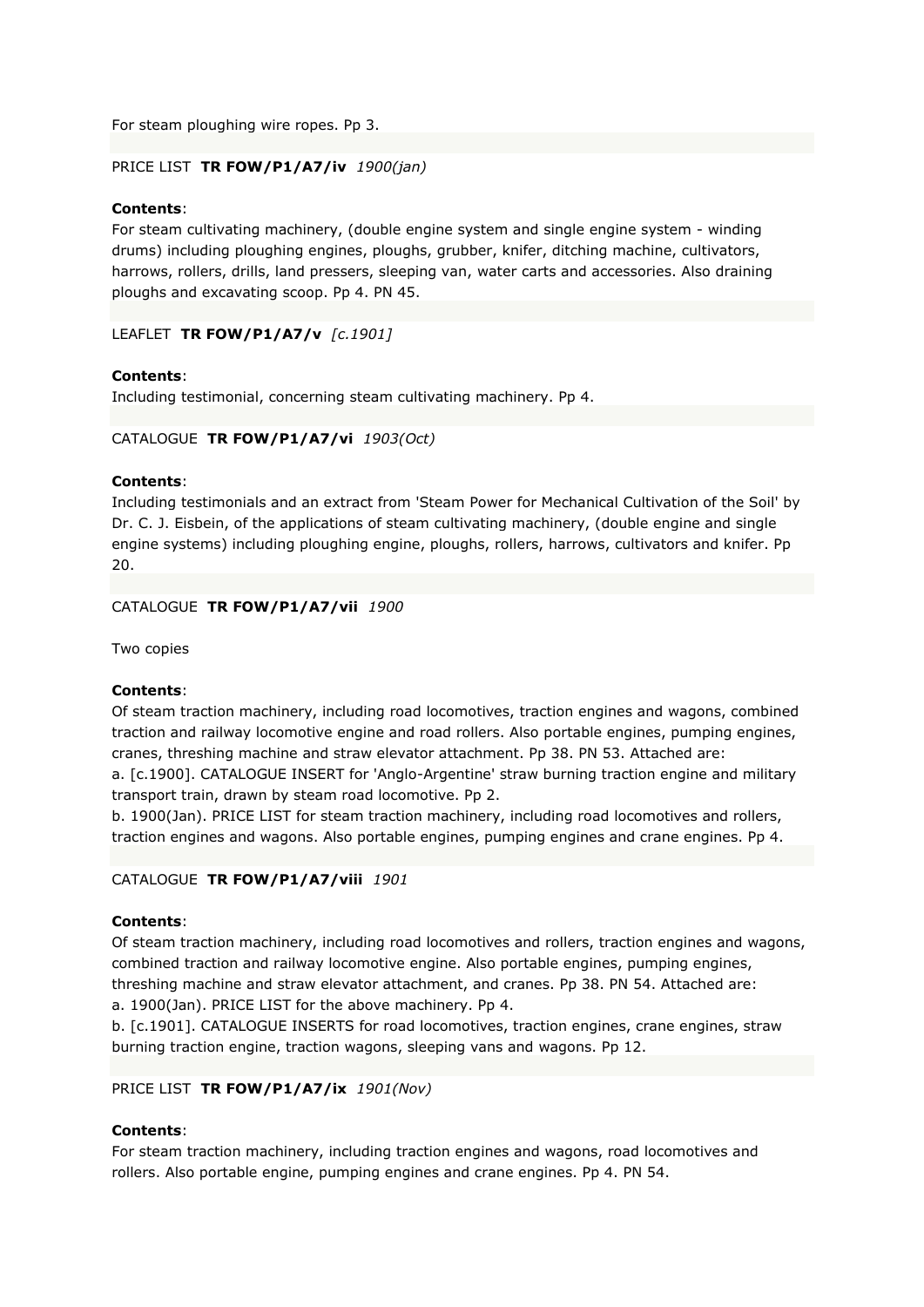# CATALOGUE **TR FOW/P1/A7/x** *1902*

# **Contents**:

Of steam traction machinery, including road locomotives and rollers, traction engines and wagons, combined traction and railway locomotive engine. Also portable engines, pumping engines, threshing machine, straw elevator attachment and cranes. Pp 38. PN 55. Attached are:

a. 1901(Nov). PRICE LIST for the above machinery. Pp 4. b. [c.1902]. CATALOGUE INSERTS for road locomotives, traction engines and wagons, sleeping

and transport vans. Pp 15.

# CATALOGUE **TR FOW/P1/A7/xi** *1903*

# **Contents**:

Of steam traction machinery, including road locomotives and rollers, traction engines and wagons, combined traction and railway locomotive engine. Also crane engines, portable engines, pumping engines, sleeping and transport vans, water tank wagons, threshing machine and straw elevator attachment. Pp 58. PN 56. Attached is:

a. 1901(Nov). PRICE LIST for the above machinery. Pp 4.

# CATALOGUE **TR FOW/P1/A7/xii** *1903*

# **Contents**:

Including testimonials and extracts, of the applications of steam traction machinery, including traction engines, road locomotives, traction and water tank wagons, combined traction engine/road roller and railway locomotive engine. Pp 24.

# INSTRUCTION BOOKLET **TR FOW/P1/A7/xiii** *1902(May)*

# **Contents**:

Including useful memoranda and data, for traction engines and road rollers. Pp 63. Attached are: a. [c.1898]. BOOKLET concerning traction engine laws coming into force in England and Wales 1899(1 Jan). Pp 28.

# BOOKLET **TR FOW/P1/A7/xiv** *1902(Feb)*

# **Contents**:

Of testimonials for steam traction engines and road locomotives. Pp 16.

CATALOGUE **TR FOW/P1/A7/xv** *1896*

# **Contents**:

Of steam traction machinery, including road locomotives, road rollers, traction engines, combined traction and railway locomotive engine, wagons. Also portable engines, pumping engines, cranes. Pp 38. Attached is:

a. [c.1896]. PRICE LIST for steam road locomotives and traction engines. Pp 1.

# LEAFLET **TR FOW/P1/A7/xvi** *[c.1900]*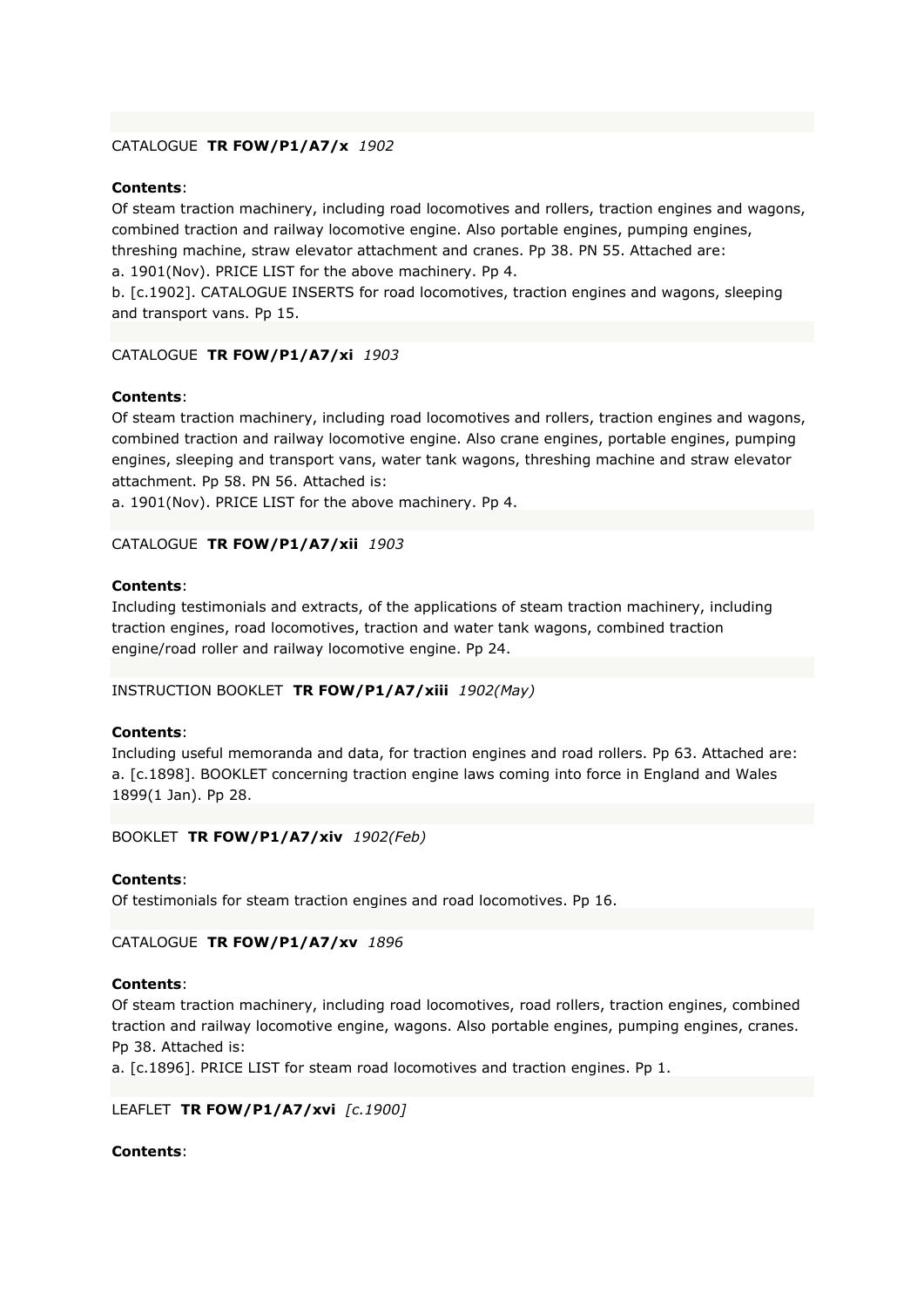For general purpose steam road roller and traction engine combined. T. Cosser & Co., Karachi. Pp 2.

INSTRUCTION LEAFLET **TR FOW/P1/A7/xvii** *1901(Jul)*

#### **Contents**:

For cylinder lubricator for traction and ploughing engines. Pp 1.

CIRCULAR LETTER **TR FOW/P1/A7/xviii** *[c.1901]*

#### **Contents**:

Concerning special steam traction engines designed for pioneer work in West and Central Africa. Pp 1.

#### EXTRACT **TR FOW/P1/A7/xix** *[1901]*

#### **Contents**:

From 'West Africa', 1901(Mar) concerning steam traction engines. Pp 4.

LEAFLET **TR FOW/P1/A7/xx** *[c.1901]*

#### **Contents**:

Including testimonials, for crane steam traction engine and road locomotives. Pp 4.

PARTS LIST **TR FOW/P1/A7/xxi** *1903(Feb)*

#### **Contents**:

For steam traction engines, road locomotives and rollers, and portable engines. Pp 21. Attached are:

a. 1903(Sep). PARTS LIST for 'Class 0' 'Anglo-Argentine' straw burning traction engines. Pp 2. b. 1903(Oct). PARTS LIST for 'Marsh' pump. Pp 1.

#### CATALOGUE **TR FOW/P1/A7/xxii** *[c.1900]*

#### **Contents**:

Of steam engines for mining and general purposes, including portable, semi-portable and stationary general engines; pumping engines; boilers. Pp 70 [missing Pp. 1-16, 29-60]. Attached is:

a. [c.1900]. PRICE LIST for portable, semi-portable and stationary general engines; pumping engines; winding and hauling engines; boilers. Also pit head gear, pumping gear and clip pulleys. Pp 18.

#### CATALOGUE **TR FOW/P1/A7/xxiii** *1903*

## **Contents**:

Of light steam railway machinery, including railway materials, rolling stock and locomotives. Pp 44. PN 47.

#### PRICE LIST **TR FOW/P1/A7/xxiv** *1901 (Nov)*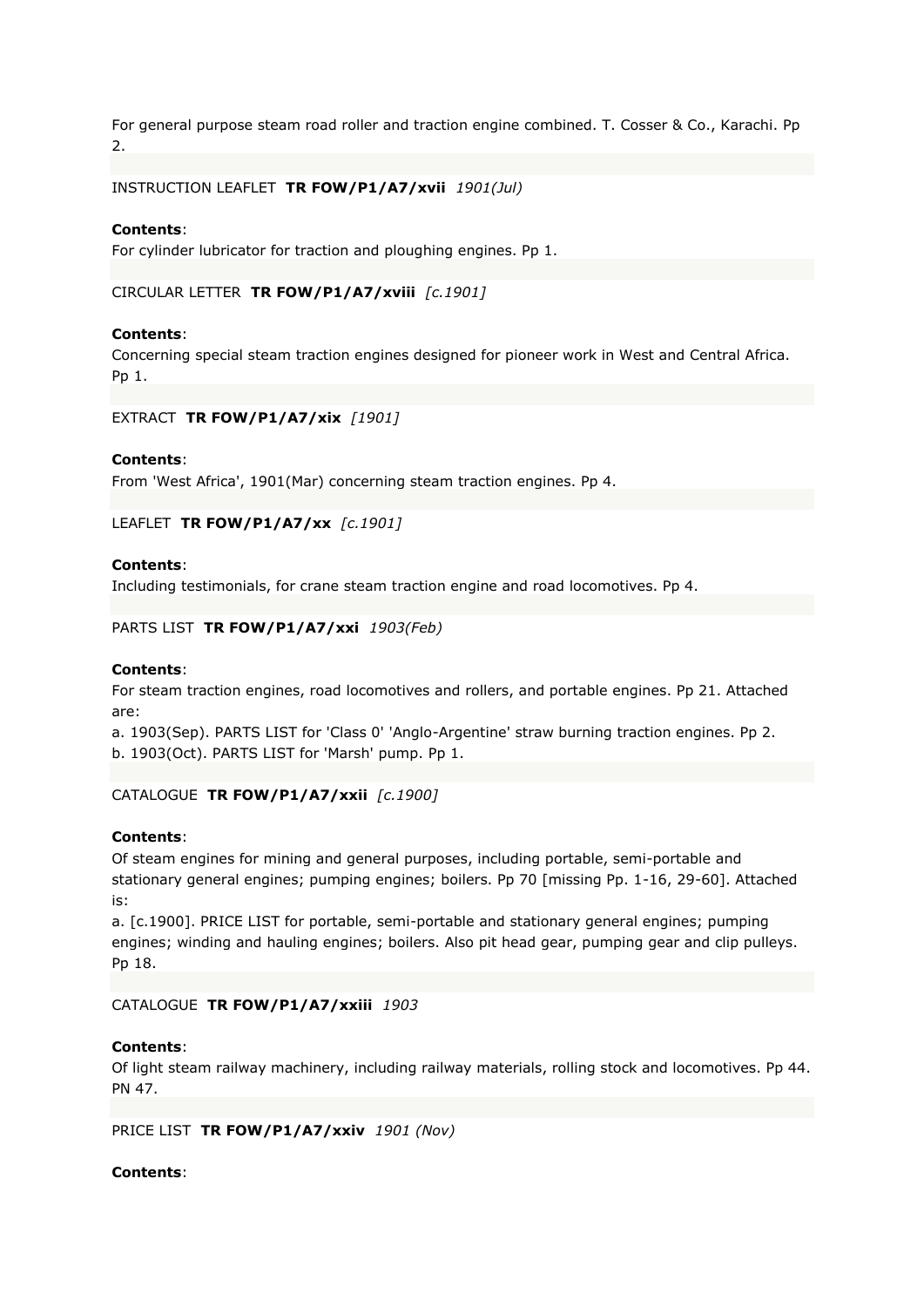For light steam railway machinery, including railway materials, rolling stock and locomotives. Also clip pulleys and portable hand cranes. Pp 16. PN 47.

# CATALOGUE **TR FOW/P1/A7/xxv** *1900*

#### **Contents**:

Of steam traction machinery, including road rollers, road scarifiers, traction wagons, water carts, sleeping vans and road roller converted into a traction engine. Pp 30. PN 8.

#### CATALOGUE **TR FOW/P1/A7/xxvi** *1902*

#### **Contents**:

Of steam traction machinery, including road rollers, road scarifiers, road roller converted into a traction engine, water carts, sleeping vans and traction wagons, and Hogg's patent road-paring machine. Pp 36. PN 9.

Attached is:

a. 1903(Sep). PRICE LIST for the above machinery. Pp 1.

#### PRICE LIST **TR FOW/P1/A7/xxvii** *1900(Jan)*

#### **Contents**:

For steam traction machinery, including road rollers and wagons, water carts, sleeping vans and accessories. Pp 1. PN 4.

#### PRICE LIST **TR FOW/P1/A7/xxviii** *1903(Sep)*

#### **Contents**:

For steam traction machinery, including road rollers, scarifiers, Hogg's patent road-paring machines, water carts, sleeping vans and traction wagons, and accessories. Pp 1. PN 9.

LEAFLET **TR FOW/P1/A7/xxix** *[c.1902]*

#### **Contents**:

Including testimonials, for Hogg's patent road-paring machine. Pp 4.

LEAFLET **TR FOW/P1/A7/xxx** *[c.1900]*

#### **Contents**:

Including testimonials, for steam road rollers. Pp 6.

CATALOGUE **TR FOW/P1/A7/xxxi** *1900*

#### **Contents**:

Of electrical generating machinery and equipment, and electric locomotives. Pp 43.

VOLUME OF PUBLICATIONS, No. 10. **TR FOW/P1/A8** *1904 - 1907*

Bound volume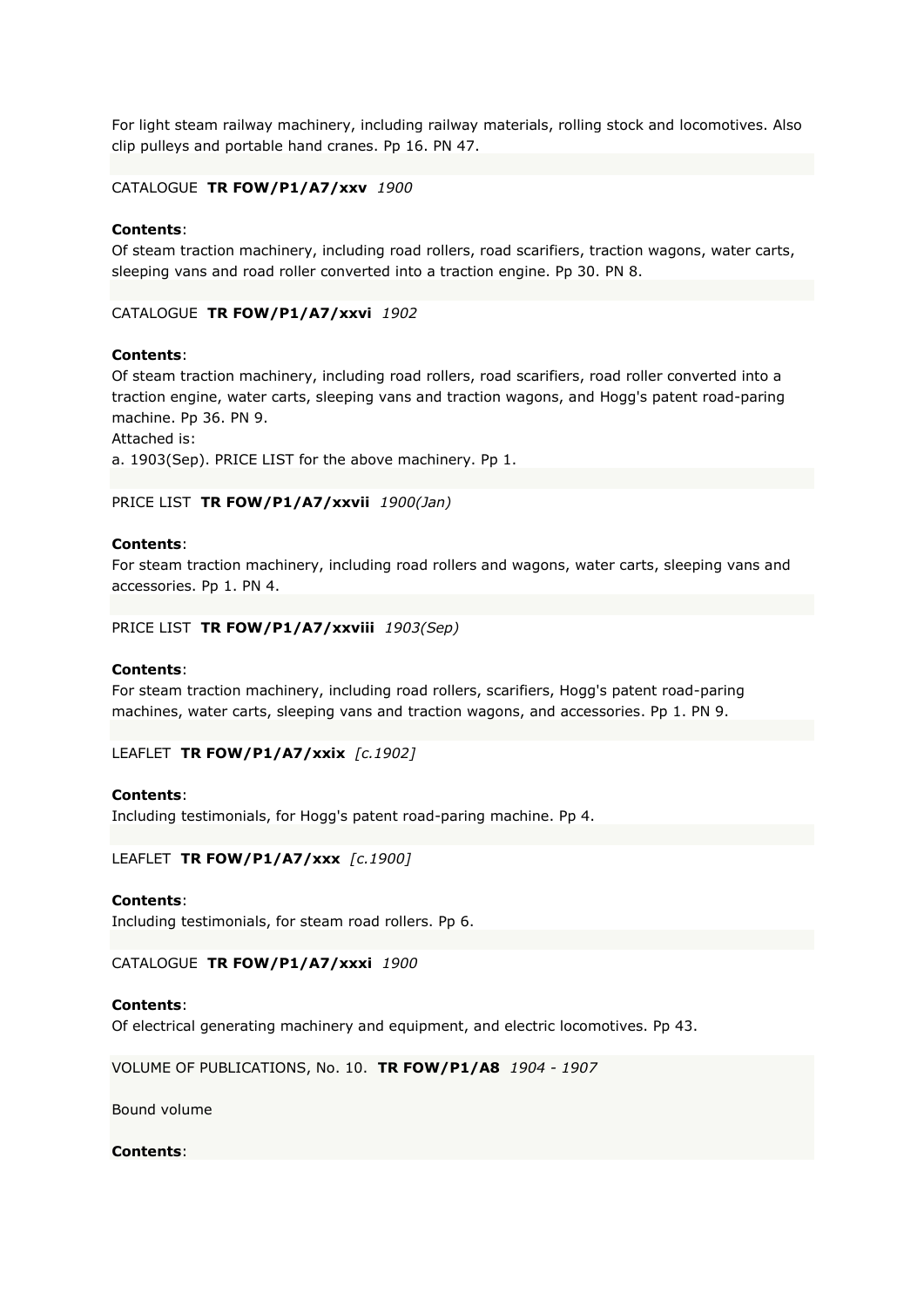John Fowler & Co., (Leeds) Ltd., Leeds. Arranged in three sections; steam cultivating machinery, steam traction machinery and electrical machinery. Advertising and some servicing material. Contents:

## LEAFLET **TR FOW/P1/A8/i** *1904*

## **Contents**:

Of steam cultivating machinery, (double engine system) including ploughing engine, steam traction machinery, including road locomotives and traction engine, and light steam railway plant and rolling stock, as exhibited at the Smithfield Club Show, Islington, London, 1904(Dec). Pp 6.

## CATALOGUE **TR FOW/P1/A8/ii** *1904*

## **Contents**:

Of steam cultivating and steam traction machinery, including traction engines and wagons, road rollers, ploughing engines (double engine system) and plough, as distributed at the Louisiana Purchase Exhibition, St. Louis, U.S.A., 1904. Pp 12.

## PRESS EXTRACT **TR FOW/P1/A8/iii** *1904*

## **Contents**:

[Reprint] concerning defective American steam ploughs. 'British South African Export Gazette', 1904(Mar). Pp 1.

# LEAFLET **TR FOW/P1/A8/iv** *1904*

Language: French

#### **Contents**:

For agricultural traction engine as used for powering threshing machines. Pp 4. For John Fowler & Co., Magdeburg, etc. Pp 4.

# CATALOGUE **TR FOW/P1/A8/v** *1904(Jun)*

#### **Contents**:

Of steam cultivating machinery (double engine system and single engine system - winding drums) including ploughing engines, ploughs, knifers, ditching machine, cultivators, digger, harrows, rollers, consolidator, discer, sleeping van, water carts and accessories. Also mole draining plough, excavating scoop, excavating scoop dredgers and pond cleaners, and portable hand pump. Pp 66. PN 47.

#### CATALOGUE **TR FOW/P1/A8/vi** *1907(Jun)*

# **Contents**:

Of steam cultivating machinery (double engine system and single engine system - winding drums) including ploughing engines, ploughs, knifers, ditching machine, traction engine for use in direct ploughing, cultivators, beetroot lifter, harrows, rollers, planters, consolidator, discer, sleeping van, water carts and accessories. Also mole draining plough, excavating scoop, excavating scoop dredgers and pond cleaners and portable hand pump. Pp 66. PN 48.

PRICE LIST **TR FOW/P1/A8/vii** *1907(Jan)*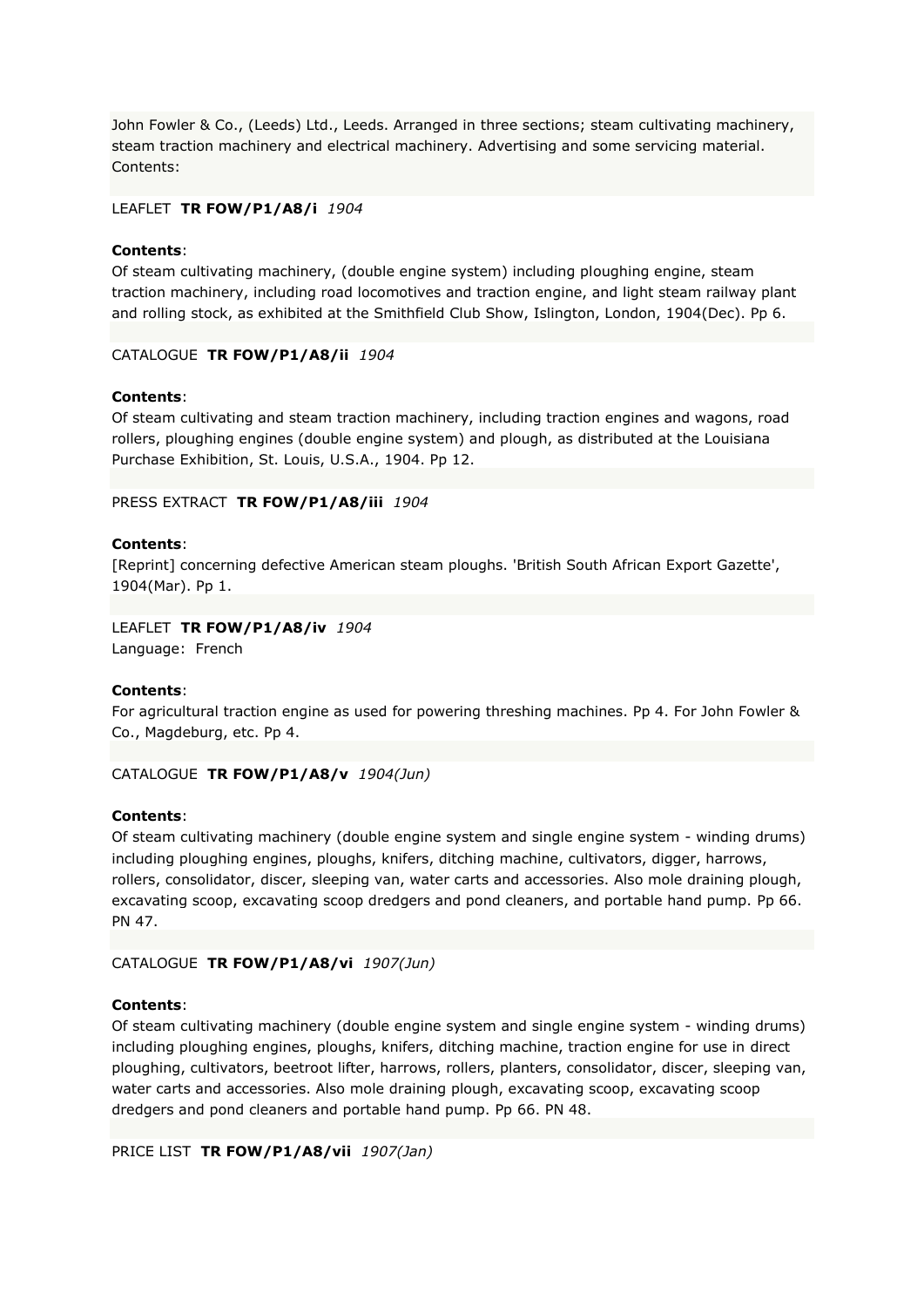For steam cultivating machinery (double engine system and single engine system - winding drums) including ploughing engines, ploughs, knifer, ditching machine, cultivators, harrows, rollers, drill, land pressers and consolidators, water carts, sleeping vans and accessories. Also mole draining plough and excavating scoop. Pp 4. PN 48.

## LEAFLET **TR FOW/P1/A8/viii** *1905*

## **Contents**:

For steam cultivating machinery (double engine system) including ploughing engine and plough, steam traction machinery, including road locomotives, traction engines, wagons, Hogg's patent road-paring machine and light railway plant and rolling stock, as exhibited at the Royal Agricultural Show, London, 1905(Jun). Pp 8.

#### LEAFLET **TR FOW/P1/A8/ix** *1905*

#### **Contents**:

For steam cultivating machinery, (double engine system) including ploughing engine, steam traction machinery, including road locomotives and traction engines, and light steam railway plant and rolling stock, as exhibited at the Smithfield Club Show, Islington, London, 1905(Dec). Pp 6.

## PRESS EXTRACT **TR FOW/P1/A8/x** *1905*

#### **Contents**:

[Reprint] concerning steam cultivation using equipment supplied by J. Fowler & Co. 'Monde Industriel'. Pp 7.

#### INSTRUCTION LEAFLET **TR FOW/P1/A8/xi** *1905*

## **Contents**:

For anti-balance disc ploughs. Pp 2.

#### LEAFLET **TR FOW/P1/A8/xii** *1906*

#### **Contents**:

For steam cultivating machinery (double engine system) including ploughing engine and plough, steam traction machinery, including road locomotives, traction engines and convertible traction engine and road roller, and traction wagon, as exhibited at the Royal Agricultural Show, Derby, 1906(Jun). Pp 8.

# CATALOGUE **TR FOW/P1/A8/xiii** *1907*

#### **Contents**:

Of steam cultivating machinery, (double engine system) including ploughing engine, and steam traction machinery, including road locomotives, tractors and traction engines, as exhibited at the Smithfield Club Show, Islington, London, 1907(Dec). Pp 10.

# CATALOGUE **TR FOW/P1/A8/xiv** *1907*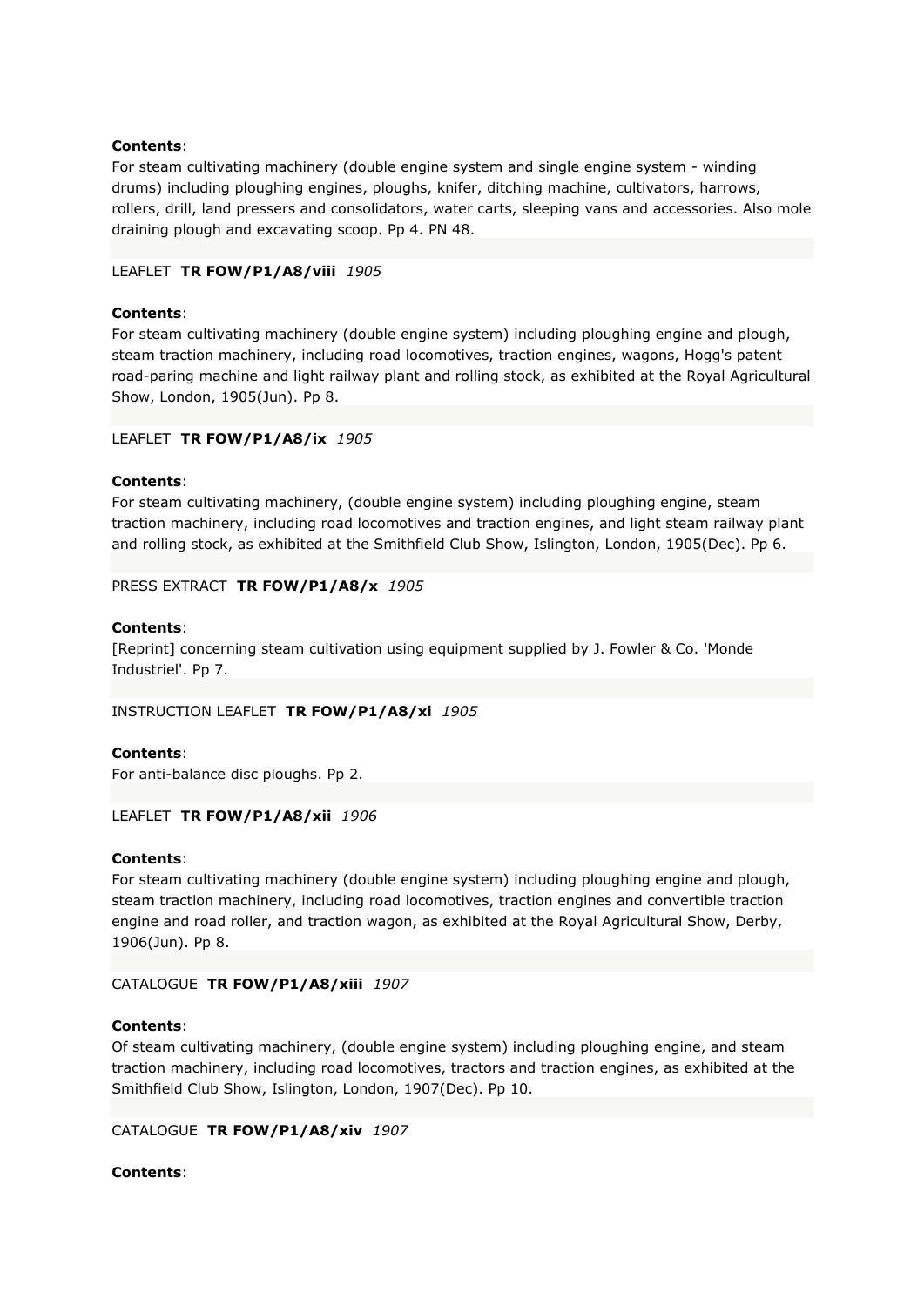Of steam cultivating machinery, including ploughing engines and ploughs. Allen, Alderson & Co., Ltd., Alexandria. In English and French. Pp 16

# CATALOGUE **TR FOW/P1/A8/xv** *1907(Mar)*

#### **Contents**:

Including extract and testimonials, for steam cultivating machinery (double engine system and single engine system) including ploughing engines, ploughs, knifer, roller, cultivator, and ditching plough. Pp 20.

INSTRUCTION BOOKLET **TR FOW/P1/A8/xvi** *1904* Language: French

#### **Contents**:

For traction engines and steam road rollers. Pp 76.

#### CATALOGUE **TR FOW/P1/A8/xvii** *1904(Jun)*

## **Contents**:

Of steam traction machinery, including traction engines, road locomotives and crane engines, road rollers, combined traction and railway locomotive engine, wagons, sleeping and transport vans. Also portable engines and pumping engines and threshing machines. Pp 62. PN. 57. Attached is: a. 1903(Apr). PRICE LIST for the above machinery. Pp 4.

## CATALOGUE **TR FOW/P1/A8/xviii** *1905(Jul)*

#### **Contents**:

Of steam traction machinery, including traction engines, road rollers and locomotives, tractors, road locomotives, crane engines, combined traction engine and road roller, combined traction and railway locomotive engine, traction wagons, transport and sleeping vans. Also pumping engines, portable engines and threshing machines. Pp 70. Pn 58. Attached is: a. 1905 (Jun). PRICE LIST for the above machinery. Pp 4.

#### CATALOGUE **TR FOW/P1/A8/xix** *1907*

#### **Contents**:

Of steam traction machinery, including traction engines, road locomotives, tractors, road locomotive, crane engines, combined traction engine and road roller, road rollers, combined traction and railway locomotive engine, traction wagons, transport and sleeping vans. Also pumping engines, portable engines and threshing machines. Pp 70. PN 59. Attached is: a. 1907(Jun). PRICE LIST for the above machinery. Pp 4.

#### PARTS LIST **TR FOW/P1/A8/xx** *1907(Feb)*

#### **Contents**:

For steam traction engines, road locomotives and rollers, traction wagons and portable engines. Pp 26

INSTRUCTION BOOKLET **TR FOW/P1/A8/xxi** *1904*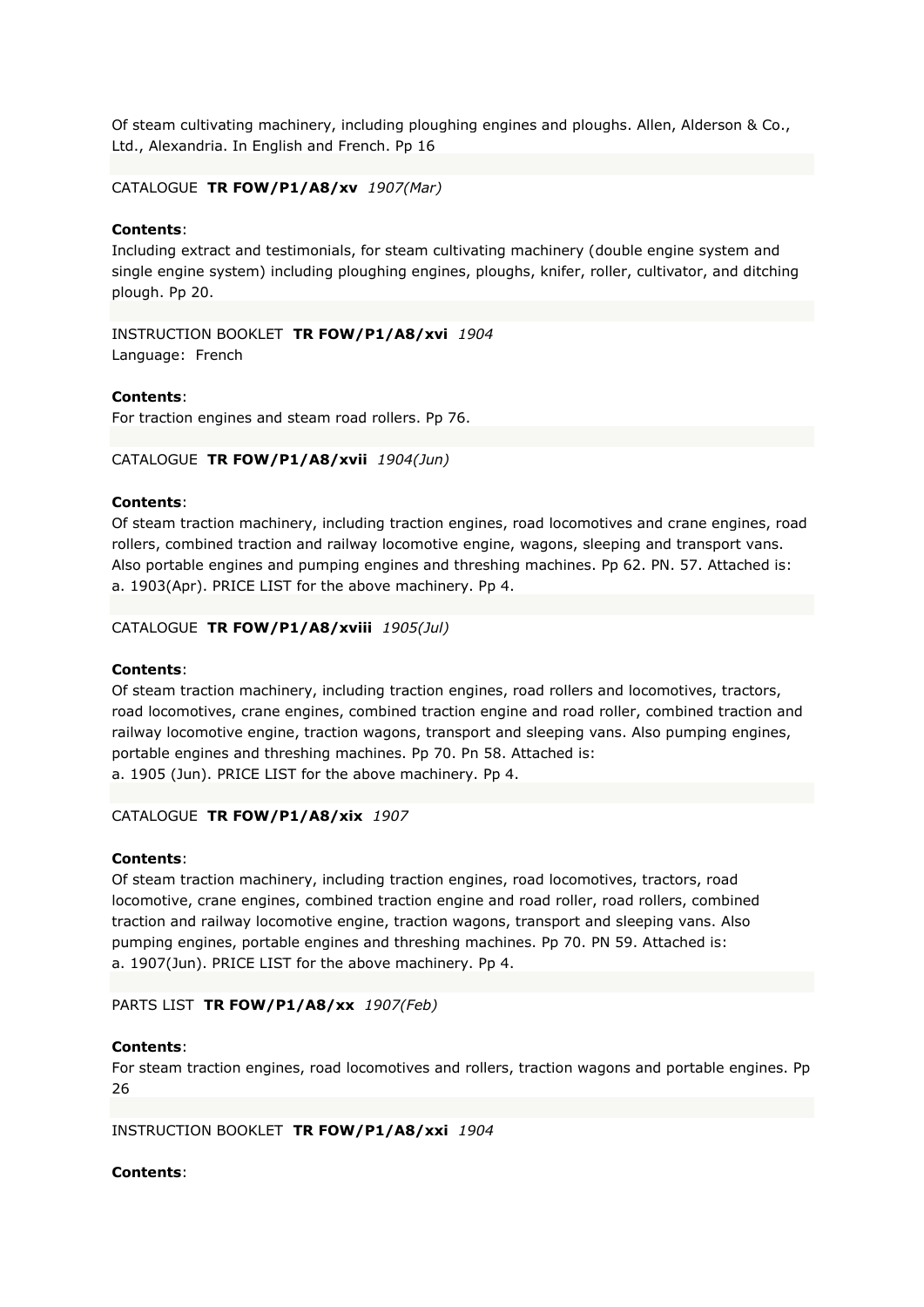Including useful memoranda and data, for traction engines and road rollers. Pp 83.

CATALOGUE **TR FOW/P1/A8/xxii** *1907* Language: French

## **Contents**:

Including testimonials and extracts, of the applications of steam traction engines and wagons, road locomotives and rollers. Pp 24.

CATALOGUE **TR FOW/P1/A8/xxiii** *1907*

#### **Contents**:

Including extracts and testimonials, of the applications of steam traction engines and road locomotives and rollers and traction wagons. Pp 24.

LEAFLET **TR FOW/P1/A8/xxiv** *1904*

**Contents**: For compound engines. Pp 1.

# CATALOGUE **TR FOW/P1/A8/xxv** *1905*

Language: French

## **Contents**:

Of applications of steam traction engines, road locomotives and rollers, and crane engines. Pp 12.

LEAFLET **TR FOW/P1/A8/xxvi** *1905* Language: Spanish

#### **Contents**:

For the 'Anglo-Argentine' straw burning traction engine, specially adapted for work in the Argentine Republic. Pp 4.

LEAFLET **TR FOW/P1/A8/xxvii** *1905*

#### **Contents**:

For the 'Anglo-Argentine' straw burning traction engine, specially adapted for work in the Argentine Republic. Pp 4.

LEAFLET **TR FOW/P1/A8/xxviii** *1906*

#### **Contents**:

Giving the approximate cost of steam haulage, using one road locomotive and six traction wagons, for one year. Pp 1.

#### INSTRUCTION BOOKLET **TR FOW/P1/A8/xxix** *1904(Jul)*

#### **Contents**:

Including useful memoranda and data, and information concerning road-making accessories, for steam road rollers. Pp 60.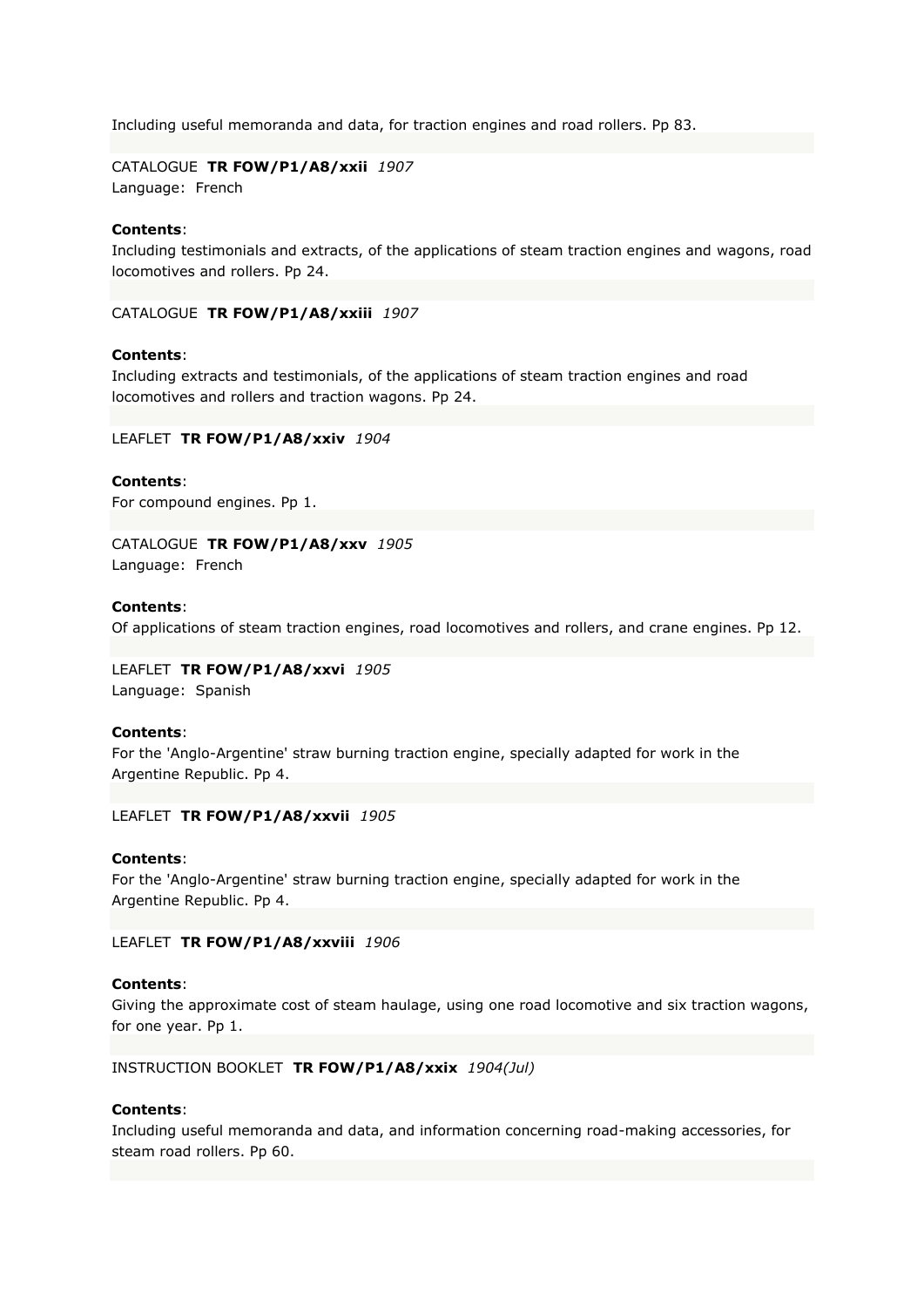# LETTER **TR FOW/P1/A8/xxx** *1905(Apr)*

#### **Contents**:

Concerning steam road rollers and their potential market in Cape Colony, from John Fowler & Co., (Leeds) Ltd., Leeds. Pp 2.

#### CATALOGUE **TR FOW/P1/A8/xxxi** *1905(Jun)*

## **Contents**:

Of steam traction machinery, including road rollers, traction wagons, steam road scarifiers, Hogg's patent road-paring machine, sleeping vans and water carts. Pp 40. Pn 10. Attached is: a. 1905(Jun). PRICE LIST for the above machinery. Pp 1.

## CATALOGUE **TR FOW/P1/A8/xxxii** *1907*

## **Contents**:

Of steam tractors and their applications. Pp 12.

## LEAFLET **TR FOW/P1/A8/xxxiii** *1904*

#### **Contents**:

For Hall and Fuller's patent h.p. and l.p. switch fuses. Pp 4.

## LEAFLET **TR FOW/P1/A8/xxxiv** *1905*

**Contents**: For switchboards. Pp 4.

LEAFLET **TR FOW/P1/A8/xxxv** *1905(Mar)*

#### **Contents**:

For asbestos-sheathed fuse. Pp 1.

VOLUME OF PUBLICATIONS, No. 11. **TR FOW/P1/A9** *1908 - 1912*

Bound volume

#### **Contents**:

John Fowler & Co., (Leeds) Ltd., Leeds. Arranged in two sections; steam cultivating machinery and steam traction machinery. Advertising and some servicing material. Contents:

LEAFLET **TR FOW/P1/A9/i** *1908*

## **Contents**:

For steam cultivating machinery, (double engine system) including ploughing engine and plough, and steam traction machinery, including road locomotives, tractors and traction engines, as exhibited at the Smithfield Club Show, Islington, London, 1908(Dec). Pp 8.

#### CATALOGUE **TR FOW/P1/A9/ii** *1909*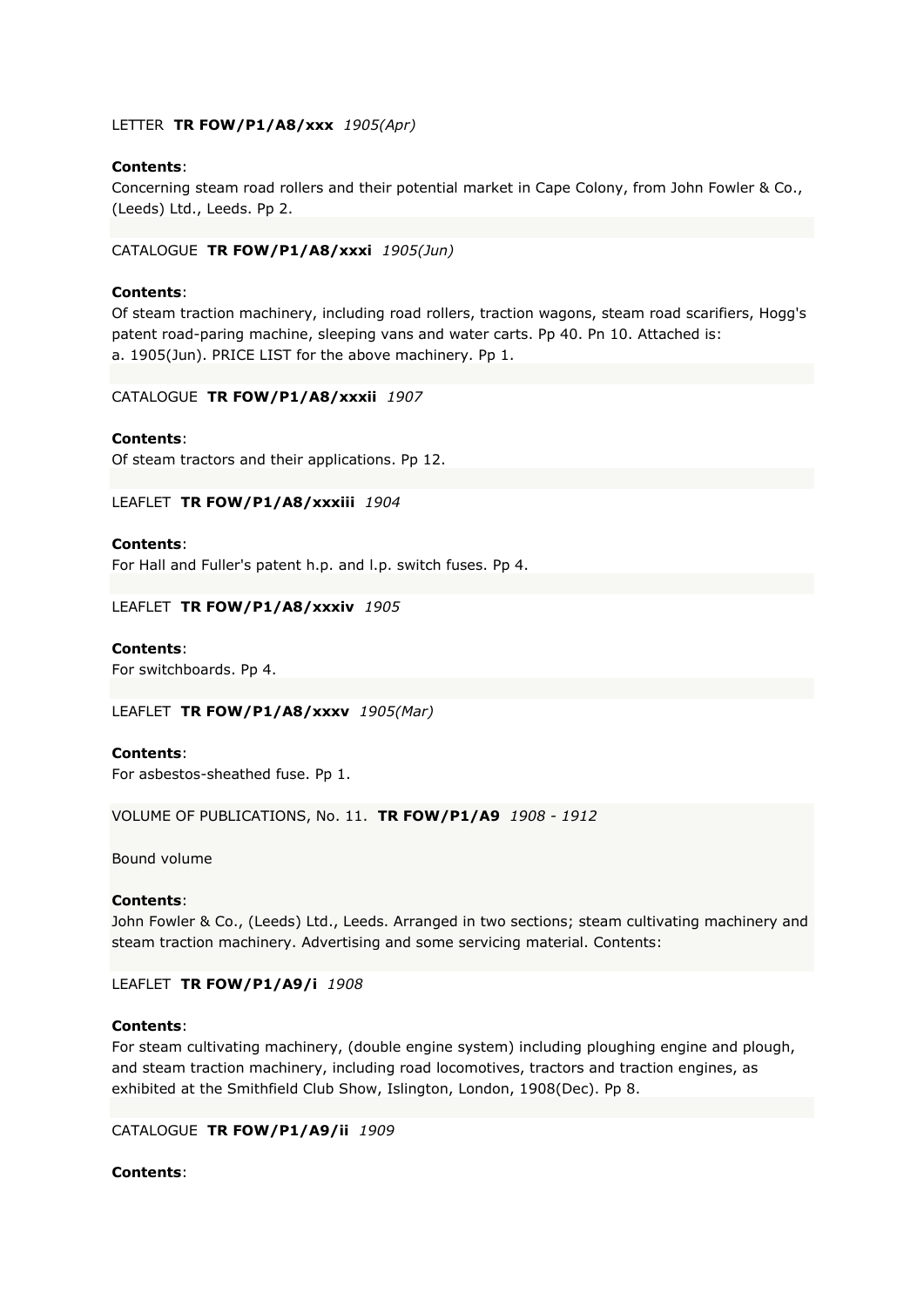Of steam cultivating machinery (double engine system) including ploughing engine and plough, and steam traction machinery including road locomotives, traction engines, tractors and road roller, as exhibited at the Royal Agricultural Show, Gloucester, 1909(Jun). Pp 10.

# LEAFLET **TR FOW/P1/A9/iii** *1909*

#### **Contents**:

For steam cultivating machinery, (double engine system) including ploughing engine and implements, and steam traction machinery, including road locomotives, traction engines and tractor, as exhibited at the Smithfield Club Show, Islington, London, 1909(Dec). Pp 7.

## LEAFLET **TR FOW/P1/A9/iv** *1910(Jun)*

## **Contents**:

For steam cultivating machinery, (double engine system) including ploughing engine and plough, and steam traction machinery, including traction engines, road locomotives, tractor and traction wagon, as exhibited at the Royal Agricultural Show, Liverpool, 1910(Jun). Pp 8.

## CATALOGUE **TR FOW/P1/A9/v** *1910*

## **Contents**:

Of steam cultivating machinery, (double engine system) including ploughing engine and implements, and steam traction machinery, including traction engines, road rollers, road locomotives and tractors, as exhibited at the Yorkshire Agricultural Show, Leeds, 1910(Jul). Pp 10.

## LEAFLET **TR FOW/P1/A9/vi** *1910*

#### **Contents**:

For steam cultivating machinery (double engine system) including ploughing engines and superheaters for ploughing engines and implements, and steam traction machinery, including road locomotives as exhibited at the Smithfield Club Show, Islington, London, 1910(Dec). Pp 7.

# LEAFLET **TR FOW/P1/A9/vii** *1910*

#### **Contents**:

For steam cultivating machinery (double engine system) including ploughing engine, and steam traction machinery, including traction engine, road tractor and road roller, as exhibited at the Brussells Exhibition, 1910. Pp 8.

# CATALOGUE **TR FOW/P1/A9/viii** *1911*

#### **Contents**:

For steam cultivating machinery, (double engine system) including ploughing engine, and superheaters for ploughing engines, and ploughs; and steam traction machinery, including road locomotives, traction engines and wagons, road rollers, and traction internal combustion gasoline or paraffin engine, as exhibited at the Royal Agricultural Show, Norwich, 1911(Jun). Pp 10.

# CATALOGUE **TR FOW/P1/A9/ix** *1912*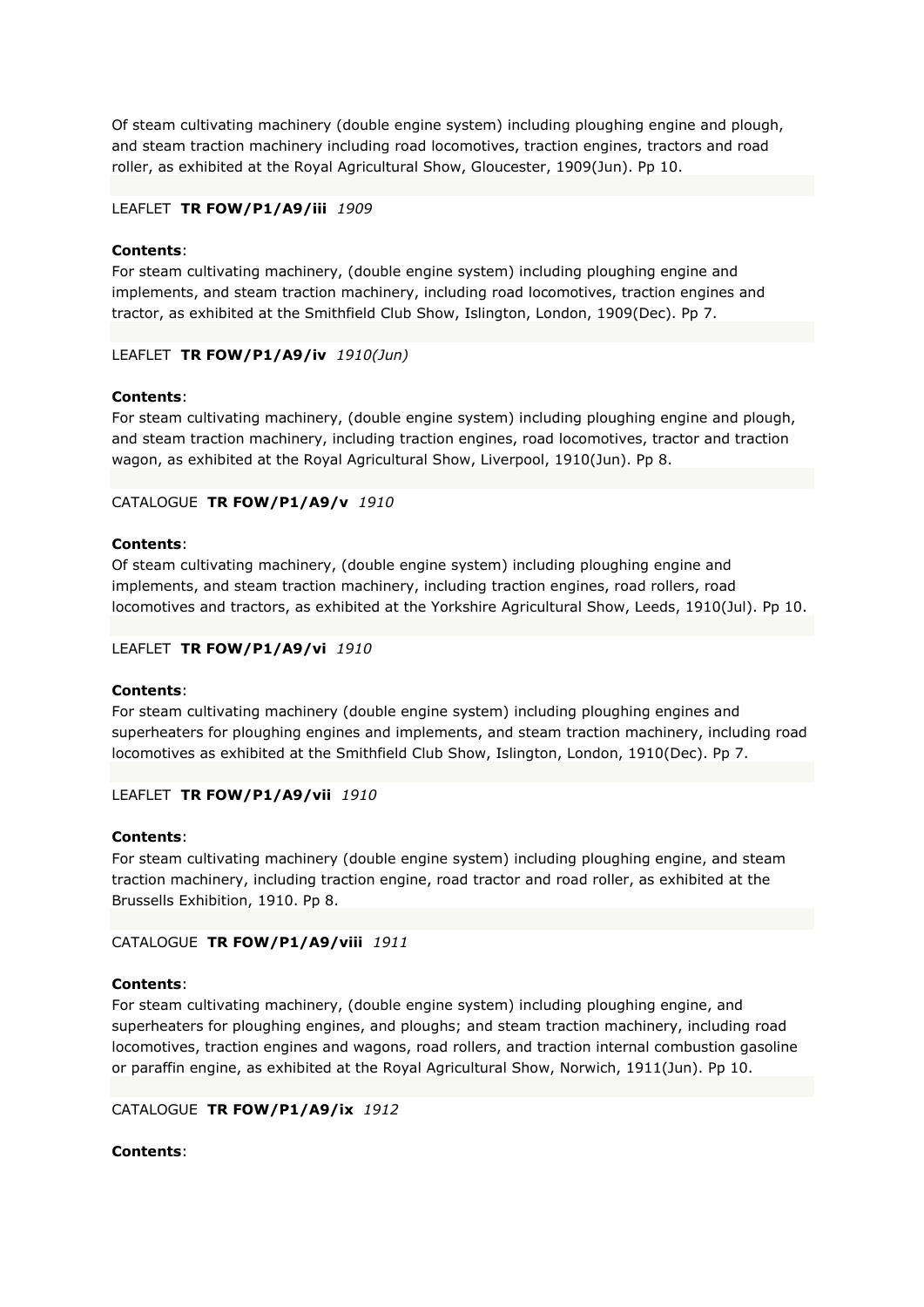Of steam cultivating machinery (double engine system and direct system) including ploughing engines and superheaters for ploughing engines, and plough; steam traction machinery, including road locomotive, traction wagon and road roller; and internal combustion road locomotive, as exhibited at the Royal Agricultural Show, Doncaster, 1912(Jul). Pp 10.

# CATALOGUE **TR FOW/P1/A9/x** *1912*

# **Contents**:

Of steam cultivating machinery (double engine system and direct traction system) including ploughing engine and plough, steam traction machinery, including traction engine and road locomotive, and internal combustion road locomotive, as exhibited at the Smithfield Club Show, Islington, London, 1912(Dec). Pp 12.

CATALOGUE **TR FOW/P1/A9/xi** *1908(Jul)* Language: French

## **Contents**:

Of steam cultivating machinery, (double engine system and single engine system - winding drums) including ploughing engines and ploughs. Pp 12.

PARTS LIST **TR FOW/P1/A9/xii** *1908(May)* Language: German

#### **Contents**:

For steam cultivating machinery, including ploughing engines, ploughs, water carts, cultivators, harrows. Pp 104. Attached is:

a. 1913(Aug). PARTS LIST supplementary to the above parts list, Pp 104-109. For Magdeburg.

# LEAFLET **TR FOW/P1/A9/xiii** *[c.1908]*

#### **Contents**:

Concerning testing of a spring tyne cultivator in Dioszegh. Pp 3.

PRICE LIST **TR FOW/P1/A9/xiv** *1909(Apr)*

#### **Contents**:

For steel wire ploughing ropes. Pp 3.

BOOKLET OF TESTIMONIALS **TR FOW/P1/A9/xv** *1909*

#### **Contents**:

For steam cultivating machinery (double engine system and single engine system - winding drums) including ploughing engines, ploughs, harrows and cultivators. Pp 64.

# CATALOGUE **TR FOW/P1/A9/xvi** *1911(Jan)*

# **Contents**:

Including testimonials, of the applications of steam cultivating machinery (double engine system and single engine system - winding drums) including ploughing engines, ploughs, knifer, roller, harrow and cultivator. Pp 20.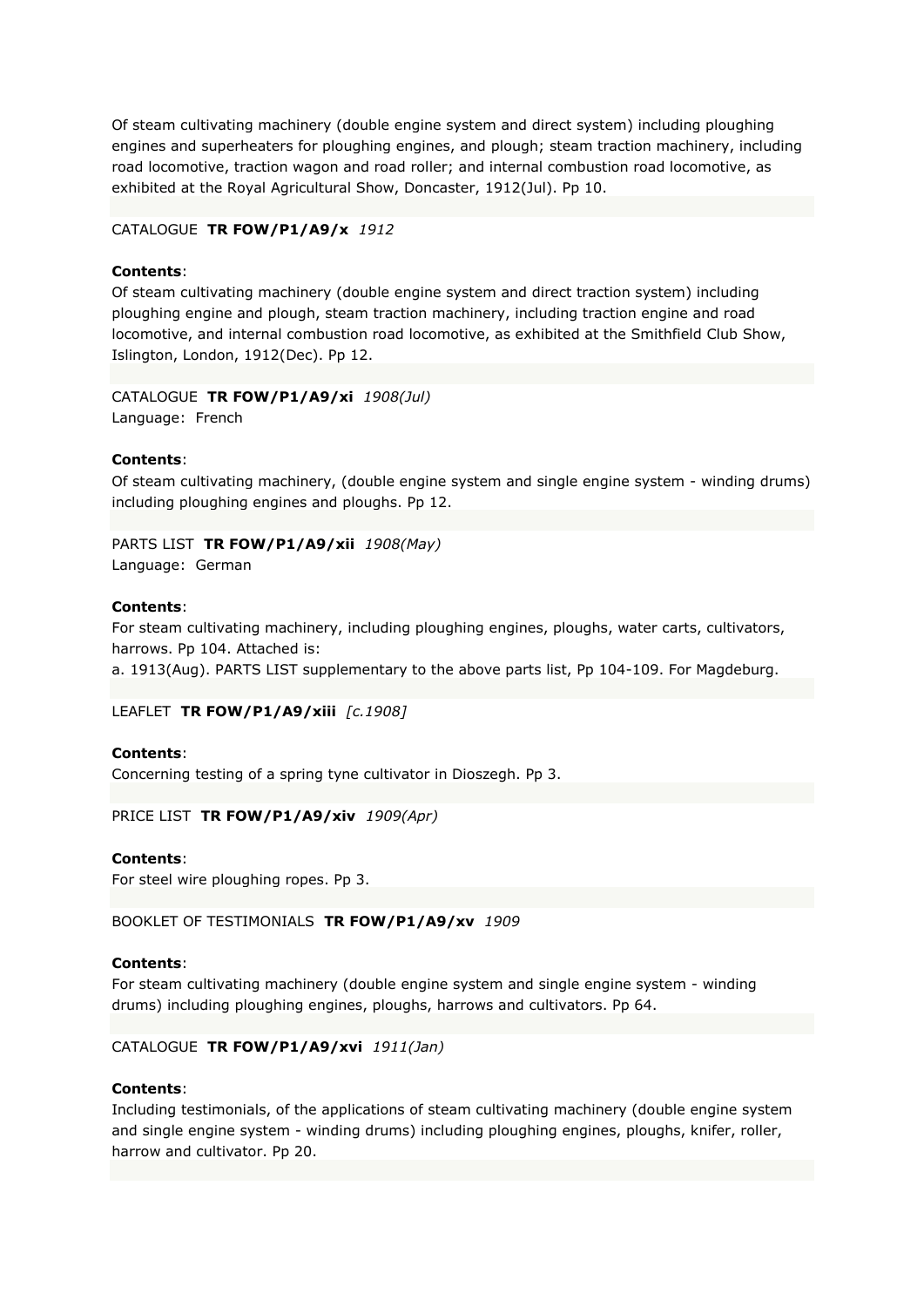INSTRUCTION BOOKLET **TR FOW/P1/A9/xvii** *1912* Language: French

## **Contents**:

For steam cultivating machinery (double engine system) including ploughing engines, ploughs, cultivators and other implements. Pp 63.

## CATALOGUE **TR FOW/P1/A9/xviii** *1911*

## **Contents**:

Of steam cultivating machinery (double engine system, single engine system - winding drums, portable engine system and direct traction system) including ploughing engines, ploughing engines convertible into traction engines, ploughs, grubber, knifers, cultivators, harrows, rollers, drills, beetroot lifters, water carts, sleeping wagons, ploughing punt, and accessories. Also portable engine, plough lamps, mole draining ploughs. For Magdeburg. Pp 98. PN 19.

## CATALOGUE **TR FOW/P1/A9/xix** *1908*

## **Contents**:

Of illustrations of steam road locomotives, road rollers and traction engines, supplementary to principal catalogue. Pp 37. PN 60.

#### CATALOGUE **TR FOW/P1/A9/xx** *1910(Nov)*

#### **Contents**:

Of steam traction machinery, including traction engines, convertible traction engines, road locomotives, tractors, wagons, water carts, and sleeping vans. Also threshing machines. Pp 64. PN 61. Attached are:

a. 1911(Feb). CATALOGUE INSERT for sleeping vans, water carts and traction engines. Pp 2. b. 1910(Nov). PRICE LIST for steam traction machinery, including traction engines, wagons, road locomotives and tractors. Pp 2 [Two copies].

c. 1911(Feb). PRICE LIST for steam traction machinery, including traction engines, road locomotives, tractors and wagons. Pp 2.

CATALOGUE **TR FOW/P1/A9/xxi** *1911*

#### **Contents**:

Of illustrations of steam road locomotives, traction engines and road rollers, supplementary to principal catalogue. Pp 38. PN 61.

## PRICE LIST **TR FOW/P1/A9/xxii** *1912(Dec)*

#### **Contents**:

For steam traction engines, tractors, traction wagons and road locomotives. Pp 2. PN 61.

CATALOGUE **TR FOW/P1/A9/xxiii** *1908(Jul)* Language: French

#### **Contents**:

Of steam traction engines, road rollers and road locomotives. Pp 12.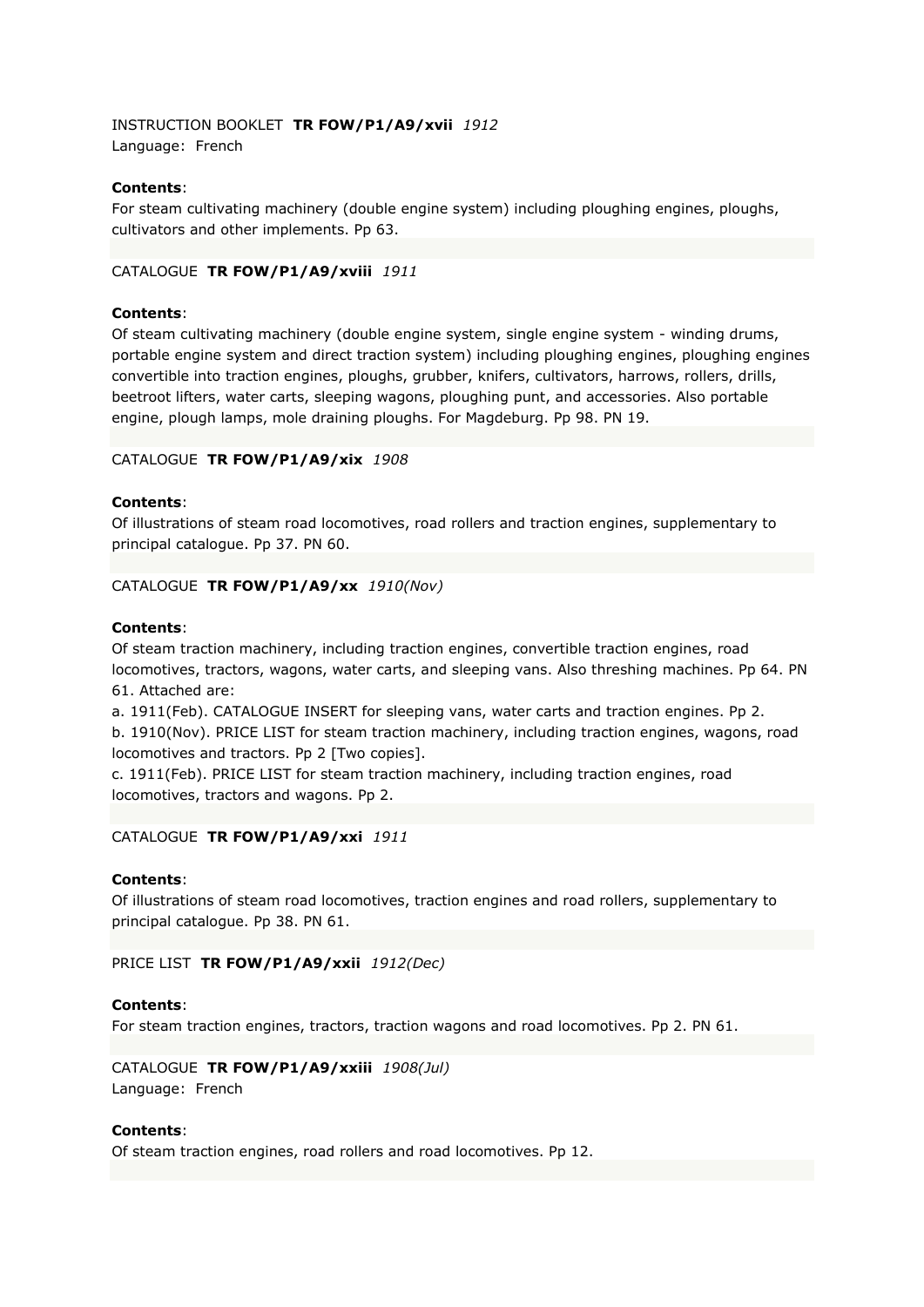# LEAFLET **TR FOW/P1/A9/xxiv** *1911(Jul)*

# **Contents**:

Concerning improvements in steam traction engines and road locomotives. Pp 4.

## CATALOGUE **TR FOW/P1/A9/xxv** *1911*

## **Contents**:

Of light steam railway machinery, including locomotives, rolling stock and railway materials. Pp 44. PN 48.

## CATALOGUE **TR FOW/P1/A9/xxvi** *1908(Mar)*

## **Contents**:

Of steam traction machinery, including road rollers, combined road roller and traction engines, road scarifiers, Hogg's patent road-paring machine, water carts, sleeping vans, traction wagons and tractor. Pp 42. PN 11. [Two copies]. Attached are:

a. 1908()ct). PRICE LIST of revisions to prices for the above machinery. Pp 2. [One copy only]. b. [c.1908]. PRESS EXTRACT [Reprint] concerning the use of the steam road roller. 'The Local Government Officer', 1906(Dec). Pp 1.

c. [c.1908]. LEAFLET OF TESTIMONIALS for combined steam road roller and traction engine. Pp 1.

## CATALOGUE **TR FOW/P1/A9/xxvii** *1909(Jul)*

## **Contents**:

Of steam traction machinery, including road rollers, combined road roller and traction engines, road scarifiers, sleeping vans, traction wagons, water carts. Pp 34. PN 12. Attached is: a. 1912(Dec). PRICE LIST for the above machinery. Pp 1.

# CATALOGUE INSERT **TR FOW/P1/A9/xxviii** *1911(Feb)*

#### **Contents**:

Including price list, for steam traction machinery, including road rollers, road scarifiers, water carts, sleeping vans and traction wagons. Pp 2. PN 12.

# CATALOGUE INSERT **TR FOW/P1/A9/xxix** *1912(Jul)*

#### **Contents**:

Including price list, for steam traction machinery, including road rollers, scarifiers, water carts, sleeping vans and traction wagons. Pp 2.

#### CATALOGUE INSERT **TR FOW/P1/A9/xxx** *1912(Dec)*

#### **Contents**:

Including price list, for steam traction machinery, including road rollers, scarifiers, water carts, sleeping vans and traction wagons. Pp 2. PN 12.

#### INSTRUCTION LEAFLET **TR FOW/P1/A9/xxxi** *1911*

#### **Contents**:

For the Allen patent road scarifier. Pp 4.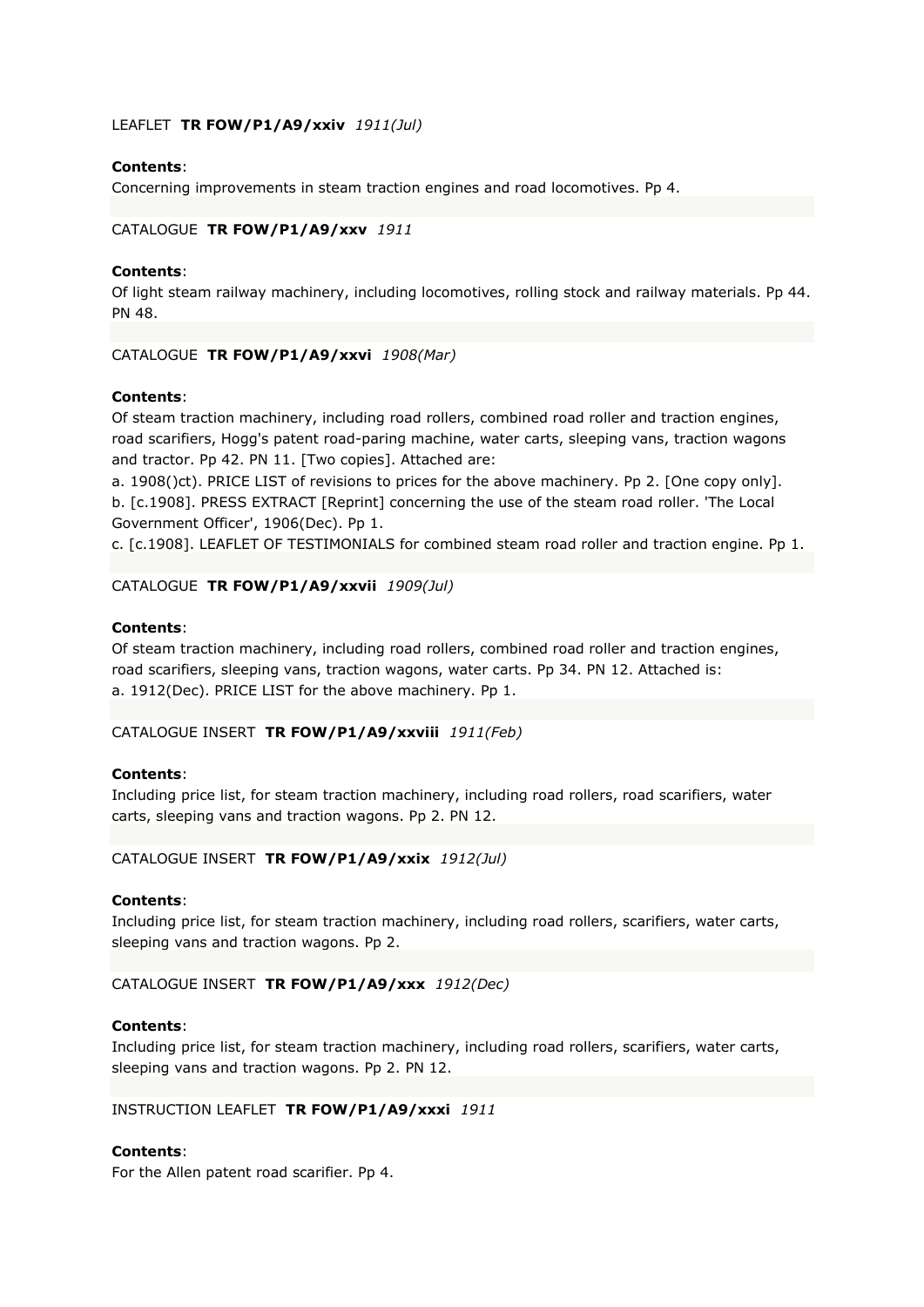## CIRCULAR LETTER **TR FOW/P1/A9/xxxii** *1908*

## **Contents**:

Remitting catalogue of motor tractors. Pp 1.

LEAFLET **TR FOW/P1/A9/xxxiii** *1911(Jun)*

## **Contents**:

For 50 b.h.p. oil traction engine. Pp 4.

CIRCULAR LETTER **TR FOW/P1/A9/xxxiv** *1912(Jul)*

## **Contents**:

[Specimen] concerning internal combustion engine road locomotives, to W.A. McLaren, Esq., John Fowler & Co., (Leeds) Ltd., South Africa. Pp 3.

#### BOOKLET **TR FOW/P1/A9/xxxv** *1912*

Two copies

## **Contents**:

For the 50 b.h.p. internal combustion road locomotive. Pp 12.

# LEAFLET **TR FOW/P1/A9/xxxvi** *1908*

Language: Japanese

## **Contents**:

For steam machinery? Pp 3.

VOLUME OF GENERAL PARTS LISTS, No. 13. **TR FOW/P1/A10** *1909 - 1911*

Bound volume

#### **Contents**:

John Fowler & Co., (Leeds) Ltd., Leeds, and John Fowler & Co., Magdeburg and Budapest. **Contents** 

PARTS LIST for steam cultivating machinery **TR FOW/P1/A10/i** *1909(Mar)*

#### **Contents**:

Including ploughing engines, ploughs, water carts, cultivator, harrows, rollers and accessories. John Fowler & Co., (Leeds) Ltd., Leeds. Pp 22. [Another copy in German, John Fowler & Co., Magdeburg]. Attached is: a. 1911(Dec). PARTS LIST for spring tyne cultivator, supplementary to the above list. Pp 1.

PARTS LIST for steam traction machinery **TR FOW/P1/A10/ii** *1910(Jun)* Language: French, German and Spanish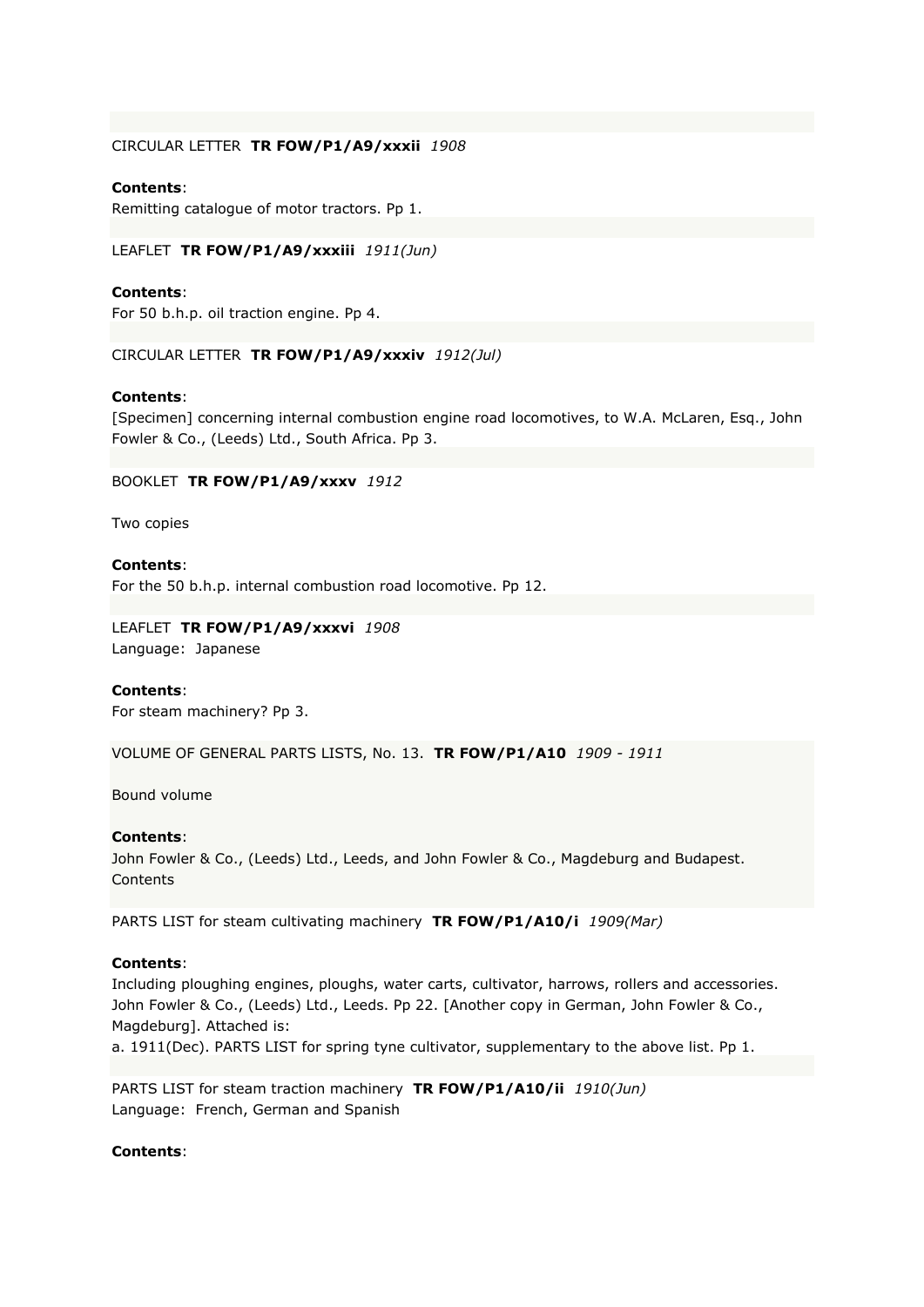Including road rollers, traction engines and wagons, tractors and road locomotives. Pp 31. John Fowler & Co., (Leeds) Ltd., Leeds. Attached is:

a. 1910(Jun). DUPLICATE PAGES, concerning instructions on ordering spare parts. Pp 6.

PARTS LIST for steam cultivating machinery **TR FOW/P1/A10/iii** *1910*

## **Contents**:

Including ploughing engines, ploughs, water carts, cultivator, harrows, rollers and accessories. Pp 23. John Fowler & Co., Budapest-Kelenfold, Hungary.

INDIVIDUAL ADVERTISING AND SERVICING PUBLICATIONS - FOWLERS, INCLUDING ASSOCIATES **TR FOW/P2/A** [n.d.]

**Arrangement**: TR FOW/P2/A1-177 England TR FOW/P2/A1-3 John Fowler Co., Leeds. TR FOW/P2/A4-120 John Fowler & Co., (Leeds) Ltd., Leeds. TR FOW/P2/A121-175 Marshall-Fowler Ltd. TR FOW/P2/A121-154 John Fowler & Co., (Leeds) Ltd., Leeds. TR FOW/P2/A155-156 Marshall Sons & Co., Ltd., Gainsborough and John Fowler & Co., (Leeds) Ltd., Leeds. TR FOW/P2/A157-164 Marshall Sons & Co., Ltd., Gainsborough. TR FOW/P2/A165-175 Marshall Sons & Co., Ltd., Leeds. TR FOW/P2/A176-177 W. E. Bray & Co., Ltd., Feltham. TR FOW/P2/A178-205 Europe TR FOW/P2/A178-193 France TR FOW/P2/A178 Société Anonyme John Fowler, Melun. TR FOW/P2/A179-188 Société des Etablissements John Fowler, Melun. TR FOW/P2/A189-193 Société des Etablissements John Fowler, Paris. TR FOW/P2/A194 Spain TR FOW/P2/A194 John Fowler & Co., (Leeds) Ltd., and Anglo-Spanish Industrial Association, S.A., Madrid. TR FOW/P2/A195-198 Italy TR FOW/P2/A195-196 John Fowler & Co., (Leeds) Ltd., Rome. TR FOW/P2/A197-198 S.A. La Penetrazione, Rome. TR FOW/P2/A199-204 Germany TR FOW/P2/A199-201 John Fowler & Co., Magdeburg. TR FOW/P2/A202-204 John Fowler & Co., G.m.b.H., Magdeburg. TR FOW/P2/A205 Roumania TR FOW/P2/A205 Julius Saxon, Bucharest. TR FOW/P2/A206 Asia TR FOW/P2/A206 Java TR FOW/P2/A206 N.V. Technisch Bureau Vraagen en Aanbod, Soerabaja. TR FOW/P2/A207 America TR FOW/P2/A207 Brazil TR FOW/P2/A207 Henry Rogers, Sons & Co., of Brazil Ltd., Rio de Janeiro and Sao Paulo

PRICE LIST for steam cultivating machinery **TR FOW/P2/A1** *1882(Oct)*

Two copies Language: Spanish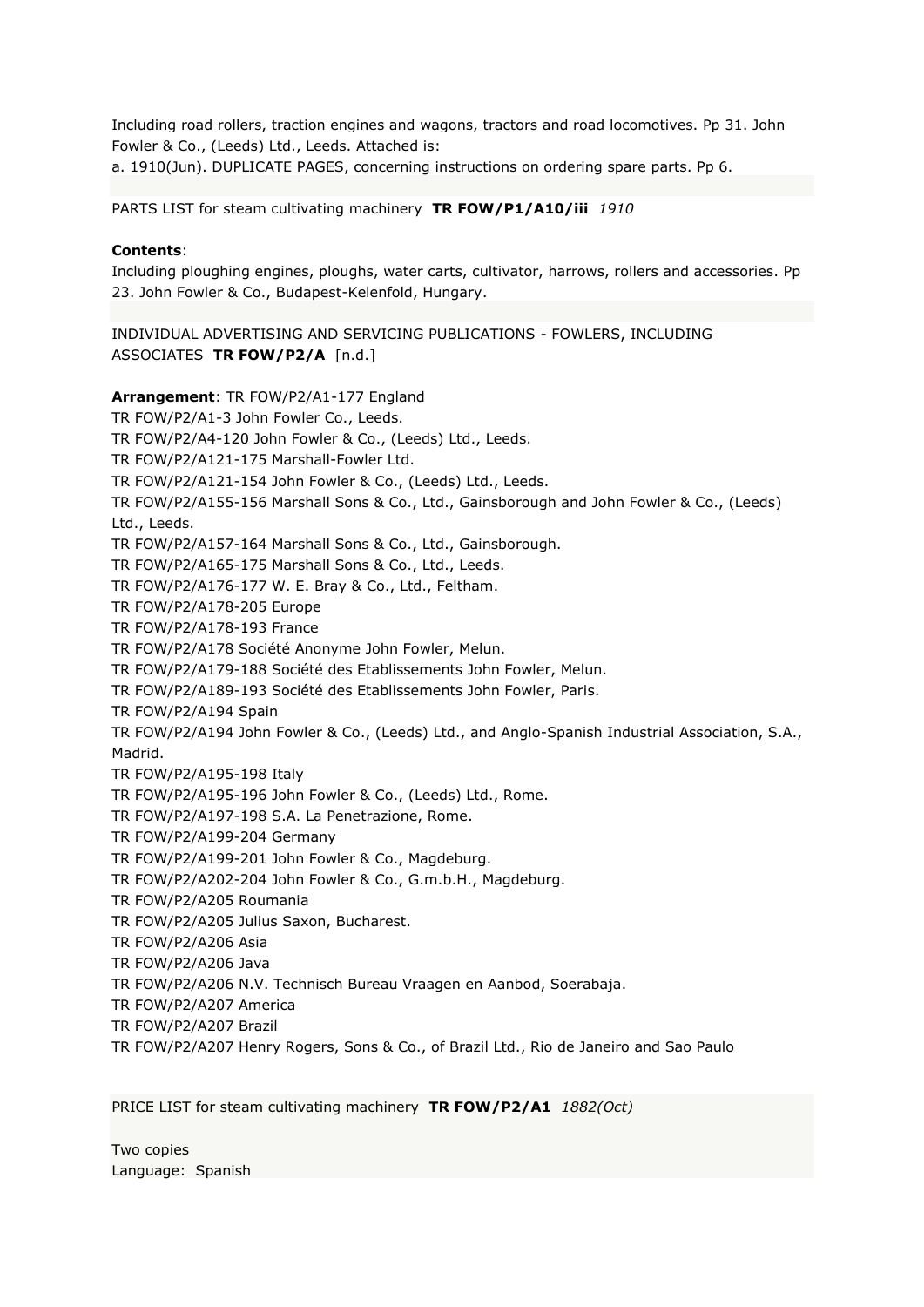Including ploughing engines, ploughs, cultivators, rollers, knifer, water carts, saw bench, harrows, ditching machines and accessories. Also draining ploughs. Pp 7.

CATALOGUE of steam cultivating machinery **TR FOW/P2/A2** *1882(Oct)* Language: Spanish

## **Contents**:

(Double engine system and single engine system - winding drums) including ploughing engines, ploughs, cultivators, harrows, rollers, carts, ditching machine, grubber and knifer, accessories. Also draining plough. Pp 30. PN 37A.

CATALOGUE of portable and semi-portable light steam railway machinery **TR FOW/P2/A3** *1883* Language: Spanish

## **Contents**:

Including rolling stock, railway materials and locomotives. For Havana office. Pp 43. PN 39.

INSTRUCTION BOOKLET for steam road locomotives, traction engines and road rollers. **TR FOW/P2/A4** *1904* Language: French

#### **Contents**:

For France. Pp 76.

INSTRUCTION BOOKLET for steam traction engines and road rollers. **TR FOW/P2/A5** *1904*

#### **Contents**:

Pp 83.

BOOKLET OF TESTIMONIALS for steam cultivating machinery (double engine system and single engine system - winding drums) **TR FOW/P2/A6** *[c.1905]*

#### **Contents**:

Including ploughing engines, ploughs and range of implements. Pp 30.

LEAFLET including reports on the testing of the Fowler spring tyne cultivator in Dioszegh. **TR FOW/P2/A7** *[c.1908]*

#### **Contents**:

Pp 3.

LEAFLET containing press extract [Reprint] concerning Fowlers' steam cultivator. **TR FOW/P2/A7/1** *[c.1908]* Language: German

#### **Contents**:

'Weiner Landwirtschaftlichen Zeitung', no. 72, 1908(Sep). Pp 2.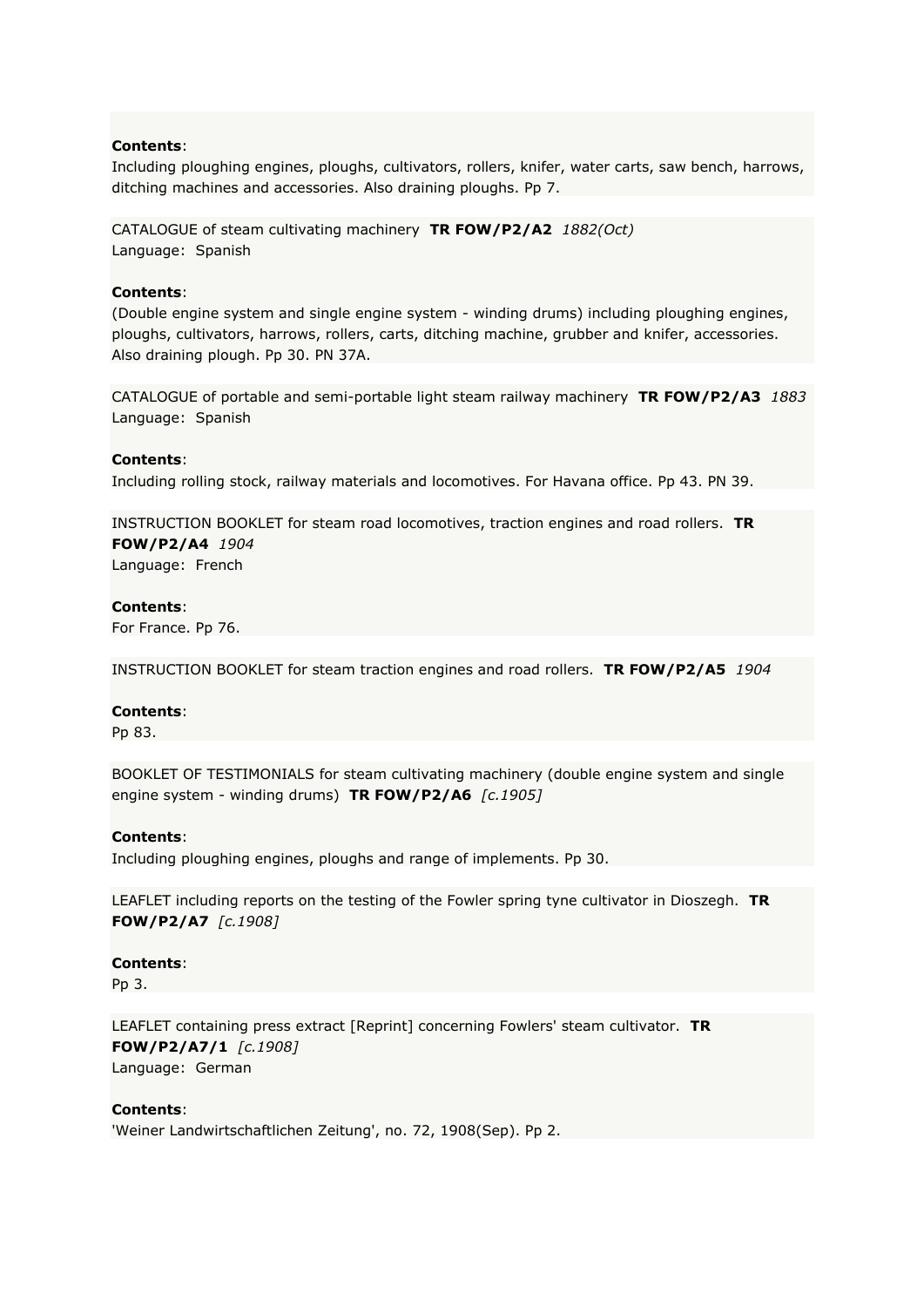INSTRUCTION BOOKLET for steam cultivating machinery (double engine system). **TR FOW/P2/A8** *1910*

## **Contents**:

Pp 44.

CATALOGUE of steam cultivating machinery (double engine system and single engine system winding drums) **TR FOW/P2/A9** *1910* Language: Spanish

## **Contents**:

Including ploughing engines, ploughs, cultivators, harrows, rollers, ditching machines, water carts, sleeping vans and accessories, and excavating scoop. Also draining ploughs. Pp 120. PN 49.

CATALOGUE of steam cultivating machinery (double engine system and single engine system) **TR FOW/P2/A10** *1911(May)*

Language: French

## **Contents**:

Including ploughing engines, ploughs, cultivators, grubbers, knifers, harrows, rollers, ditching machines, scarifiers, sleeping vans, accessories and water carts. Also draining ploughs and excavating scoop. Pp 120. PN 49.

INSTRUCTION BOOKLET for steam cultivating machinery (double engine system) **TR FOW/P2/A11** *1912*

Language: French

## **Contents**:

Including ploughing engines, ploughs and range of implements. For France. Pp 50.

CATALOGUE of steam traction machinery **TR FOW/P2/A12** *[c.1913]*

#### **Contents**:

Including road rollers, traction engines, road scarifiers, traction wagons, sleeping vans, water carts and accessories. Pp 51. Pn 13. Attached is:

i. 1918(Oct). PRICE LIST for the above machinery. Pp 2.

CATALOGUE of steam traction machinery **TR FOW/P2/A13** *[c.1914]*

#### **Contents**:

Including road locomotives and rollers, traction engines, road scarifiers, convertible traction engines and road rollers, tractors, traction wagons, water carts, living vans and accessories. Also steam ploughing engines (double engine cable system), portable steam engines, oil tractors, threshing machines and light railway wagons. Pp 96. PN 62. Attached is: i. 1918(Oct). PRICE LIST for the above machinery. Pp 2.

INSTRUCTION LEAFLET **TR FOW/P2/A14** *[c.1917]*

Two copies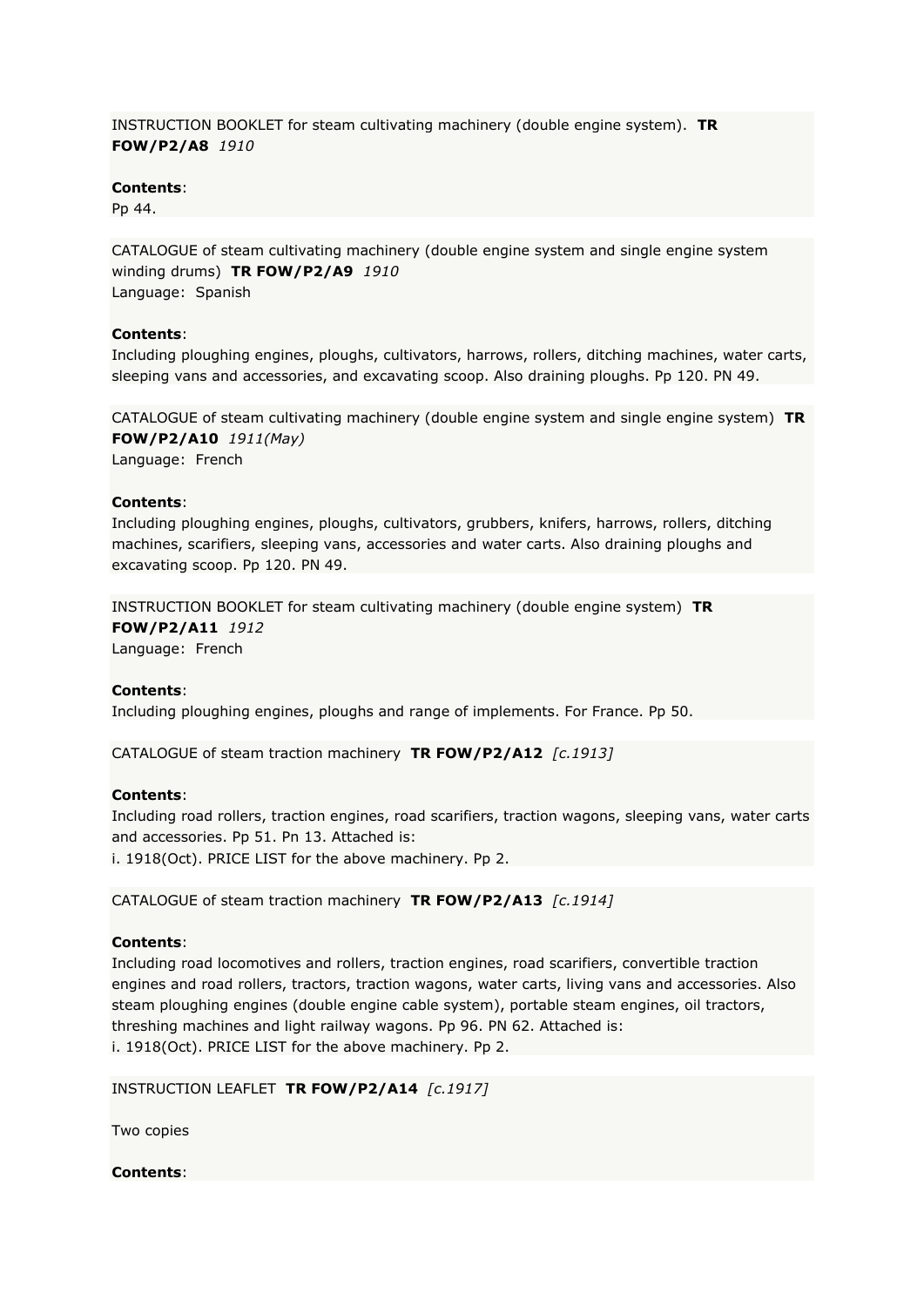For two-cylinder motor plough. Pp 8. PN 8.

CATALOGUE of steam traction machinery **TR FOW/P2/A15** *[c.1921]* Language: French

## **Contents**:

Including road rollers, traction engines and wagons, road scarifiers, sleeping vans, water carts and accessories. For France. Pp 45. PN 14.

CATALOGUE of steam cultivating machinery **TR FOW/P2/A16** *[c.1921]* Language: German

#### **Contents**:

Including ploughing engines, ploughs, harrows, living wagons and water carts; steam traction machinery, including traction engines, tractors, road locomotives and rollers and traction wagons; narrow gauge steam railway machinery, including locomotives, rolling stock and railway materials. Also motor cable ploughing engines and motor plough. Pp 36. PN 3.

CATALOGUE of steam traction machinery **TR FOW/P2/A17** *[c.1921]* Language: German

#### **Contents**:

Including road rollers, road scarifiers, traction wagons, sleeping vans, water carts, convertible road roller and road locomotive. Pp 45. PN 14.

CATALOGUE of steam cultivating machinery **TR FOW/P2/A18** *[c.1921]* Language: Italian

#### **Contents**:

Including ploughing engines, ploughs and harrows; steam traction machinery, including road locomotives, traction engines, road rollers and scarifiers, water carts and living wagons; and light steam railway machinery, including locomotives. Also motor ploughs. For Italy. Pp 32. PN 2.

CATALOGUE of steam cultivating machinery **TR FOW/P2/A19** *[c.1921]* Language: Spanish

#### **Contents**:

Including ploughing engines, ploughs and harrows; steam traction machinery, including road locomotives and rollers, road scarifiers, traction engines, water carts and sleeping vans; light steam railway machinery, including locomotives. Also motor ploughs. Pp 32. PN 2.

CATALOGUE of steam cultivating machinery **TR FOW/P2/A20** *[c.1922]* Language: Spanish

## **Contents**:

Including ploughing engines, ploughs, cultivators and harrows. Pp 16.

CATALOGUE of steam cultivating machinery **TR FOW/P2/A21** *[c.1925]*

Two copies Language: French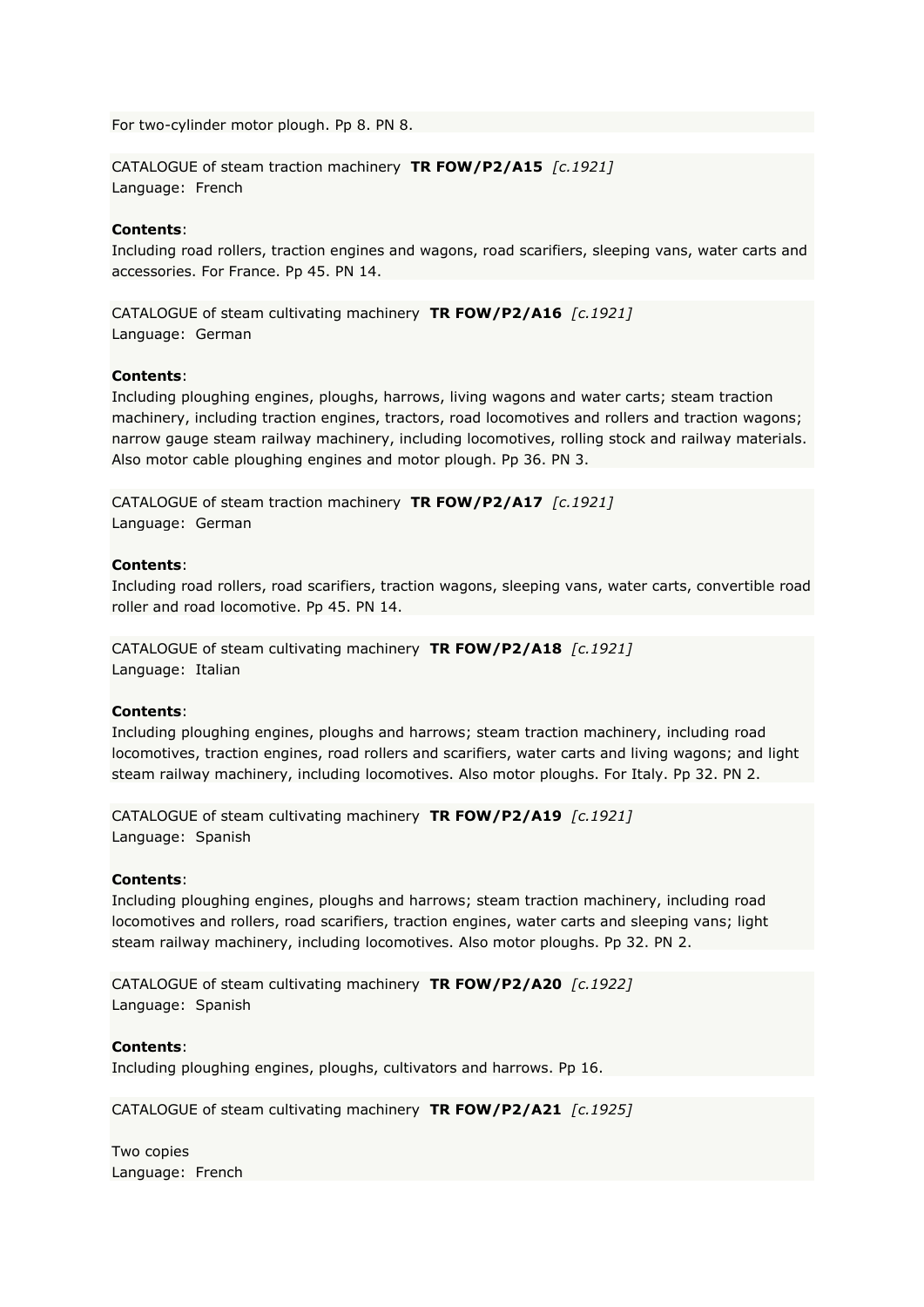Including ploughing engines, ploughs, cultivators and harrows. Pp 16.

LEAFLET including testimonial and extract translated from 'Facts about sugar 1922(22 Jul) by S. F. Morse **TR FOW/P2/A22** *[c.1922]*

Two copies Language: Spanish

#### **Contents**:

Concerning sugar production in Cuba. For Cuba. Pp 4.

CATALOGUE of cultivating machinery **TR FOW/P2/A23** *[c.1922]*

#### **Contents**:

Including 80/100 h.p. motor cable ploughing engines and range of implements. Pp 12. PN 1.

CATALOGUE of cultivating machinery **TR FOW/P2/A24** *[c.1922]*

Two copies Language: Dutch

#### **Contents**:

Including 80/100 h.p. motor cable ploughing engines and range of implements. Pp 12. PN 1.

BOOKLET for concrete mixers. **TR FOW/P2/A25** *[c.1923]*

Two copies Language: German

#### **Contents**:

Pp 16.

LEAFLET for steam cultivating machinery **TR FOW/P2/A26** *[early 1920's]*

Two copies Language: Spanish

#### **Contents**:

For sugar cane production, including ploughing engines, ploughs, harrow, cultivator and ditching machine. Also steam traction engine. Pp 8.

TESTIMONIAL [Reprint] concerning ploughs, from United Sugar Companies, S.A. Mexico to John Fowler & Co., [(Leeds) Ltd.], Leeds. **TR FOW/P2/A27** *1924(Mar)*

Two copies Language: French

#### **Contents**:

Pp 2.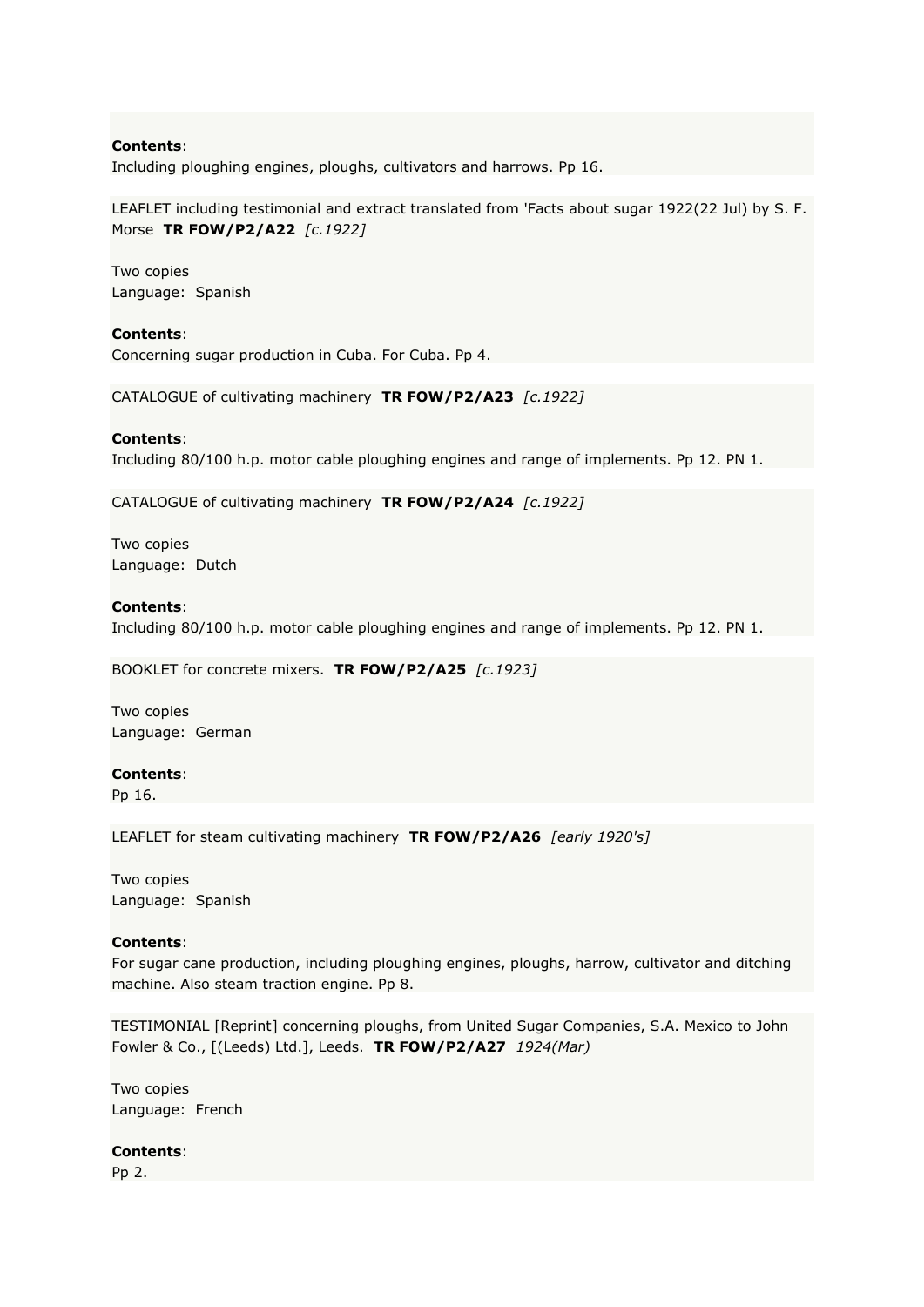BOOKLET for concrete mixers. **TR FOW/P2/A28** *[c.1924]* Language: Spanish

#### **Contents**:

Pp 16.

CATALOGUE of motor cultivating machinery **TR FOW/P2/A29** *1925*

Two copies Language: Dutch

## **Contents**:

Including 100 h.p. cable ploughing engine and 'Reynoso' plough. Pp 14.

BOOKLET for 70 and 100 h.p. diesel cable ploughing engine. **TR FOW/P2/A30** *[c.1925]*

Two copies Language: German

#### **Contents**:

Pp 12.

LEAFLET for 70, 100 and 150 h.p. diesel cable ploughing engines. **TR FOW/P2/A31** *[c.1925]*

Two copies Language: Spanish

#### **Contents**:

Pp 8.

BOOKLET for 150 h.p. diesel cable ploughing engines. **TR FOW/P2/A32** *[c.1925]*

Two copies Language: German

#### **Contents**:

Pp 24.

CATALOGUE of steam road rollers, water carts, sleeping vans, road scarifiers and accessories. **TR FOW/P2/A33** *[c.1925]*

Two copies Language: Spanish

**Contents**: Also motor road rollers and concrete mixers. Pp 20.

INSTRUCTION BOOKLET for steam road rollers. **TR FOW/P2/A34** *[c.1925]*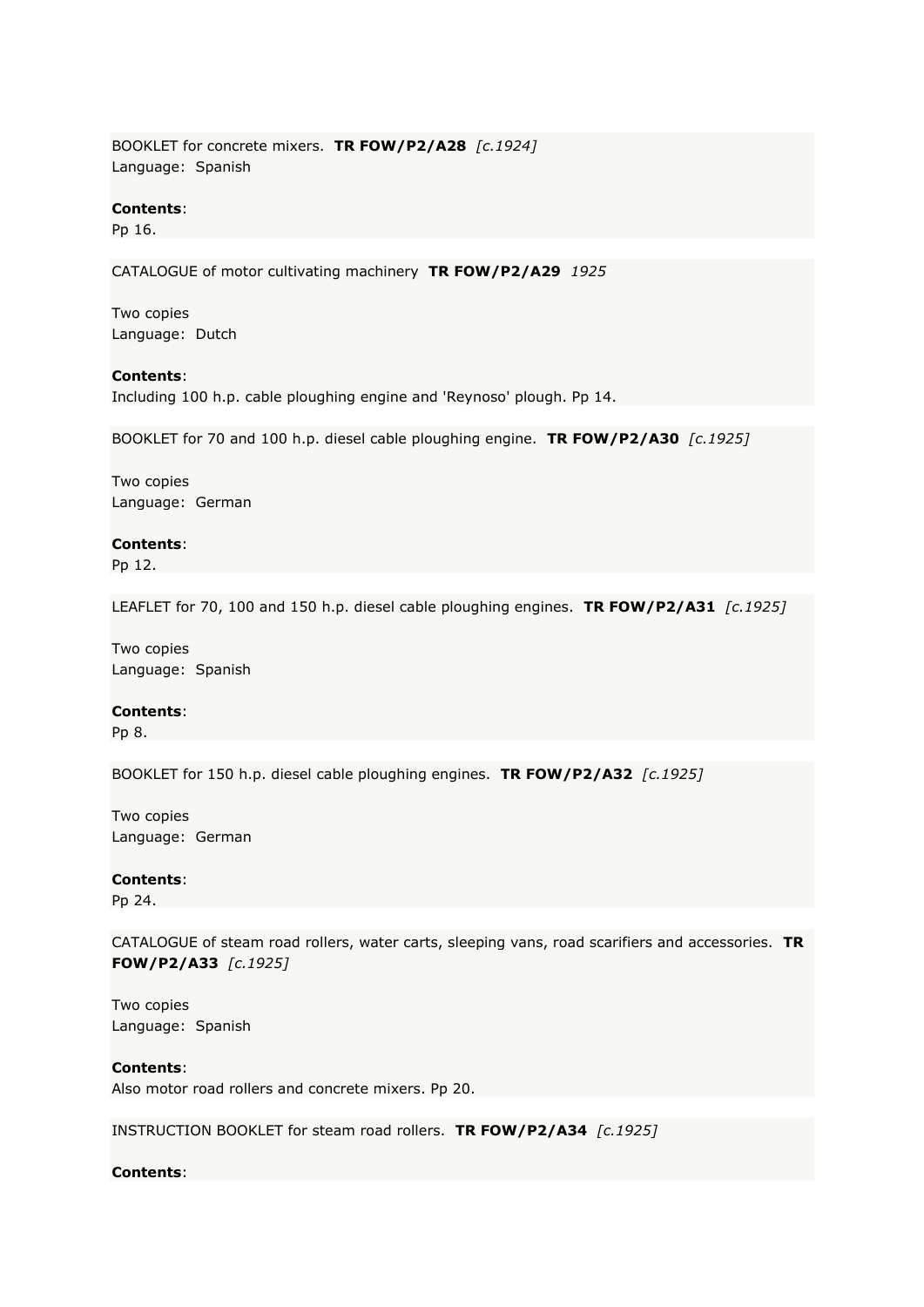Pp 47.

LEAFLET including press extract, for steam wagon. **TR FOW/P2/A35** *[c.1926]*

Two copies Language: Spanish

## **Contents**:

Pp 4.

LEAFLET including testimonials, for steam cultivating machinery, including ploughs. **TR FOW/P2/A36** *[c.1926]*

Two copies Language: French

#### **Contents**:

Pp 4. Allen, Alderson & Co., Ltd., Alexandria and Cairo.

LEAFLET for diesel road roller. **TR FOW/P2/A37** *[c.1926]*

Three copies. Language: German

#### **Contents**:

Pp 4.

LEAFLET for concrete mixers. **TR FOW/P2/A38** *[c.1927]*

Two copies Language: Portuguese

#### **Contents**:

Pp 4.

CATALOGUE of steam road making machinery including road rollers, scarifiers, living vans and water carts. **TR FOW/P2/A39** *[c.1927]*

Two copies Language: German

**Contents**: Also cement mixers. Pp 20.

CATALOGUE of steam cultivating machinery. **TR FOW/P2/A40** *[c.1927]*

Two copies Language: Italian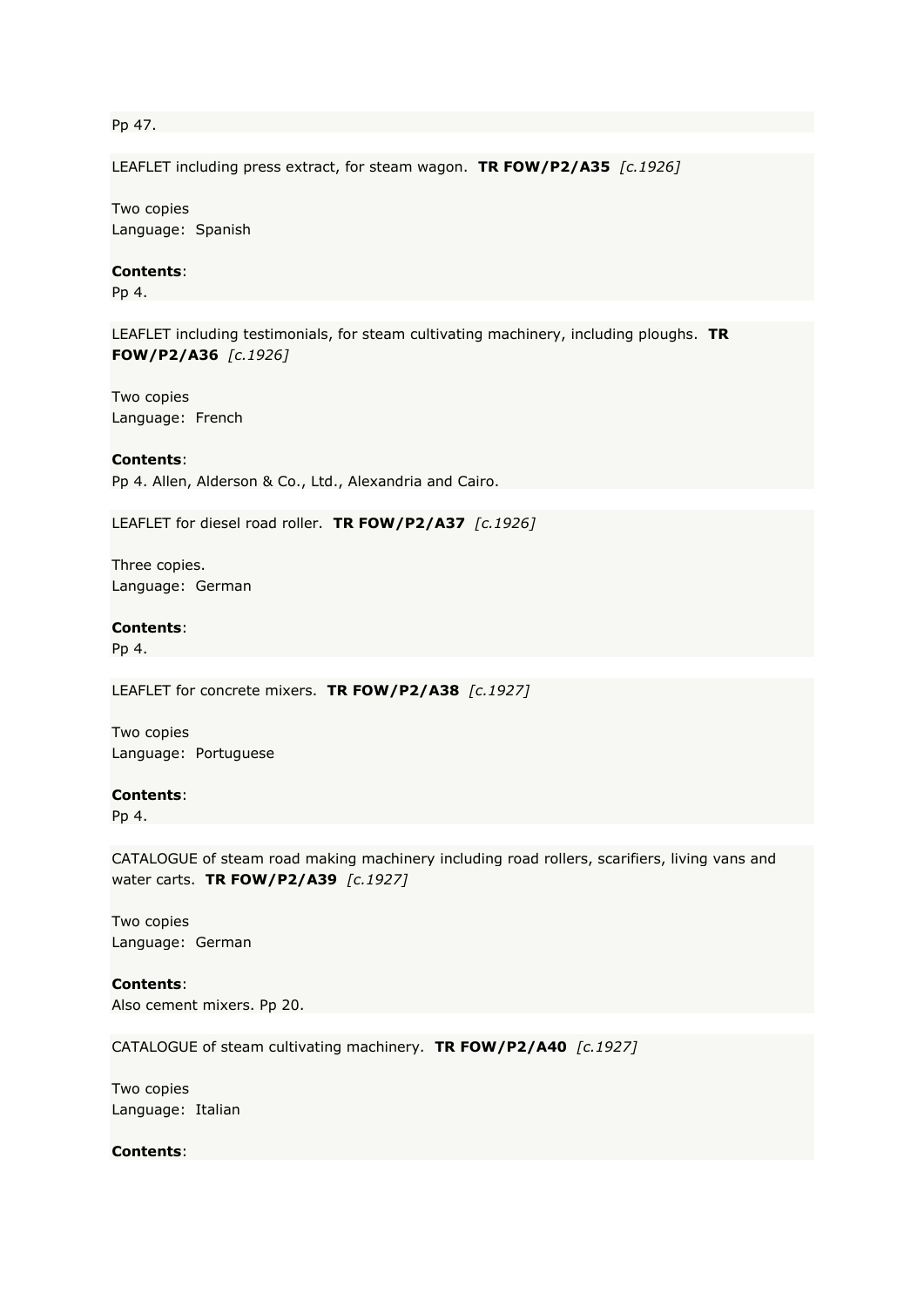Including ploughing engines, ploughs, cultivators, rollers and harrows; 150 b.h.p. internal combustion ploughing engine; steam traction machinery, including road locomotives and rollers, steam wagons and cement mixers; and steam railway locomotives. Pp 28. Agent: G: Bertellini, Rome.

CATALOGUE of steam road rollers and scarifiers. **TR FOW/P2/A41** *[c.1927]*

Two copies Language: Italian

**Contents**: Pp 12. Agent: G. Bertellini, Rome.

LEAFLET, including testimonials, for gyrotiller for land clearance and cultivation. **TR FOW/P2/A42** *[c.1927]*

Two copies Language: Spanish

**Contents**: For Puerto Rico and Cuba. Pp 8.

LEAFLET, including testimonial, for motor cable ploughing engines and 'Reynoso' plough. **TR FOW/P2/A43** *[c.1928]*

Two copies Language: Dutch

#### **Contents**:

Pp 4.

CATALOGUE of steam road making machinery **TR FOW/P2/A44** *[c.1928]* Language: Italian

**Contents**:

Including road rollers and gritters. For Rome. Pp 19.

LEAFLET, including testimonials, for motor powered building contractors' elevator. **TR FOW/P2/A45** *[c.1928]*

Three copies Language: Spanish

**Contents**: Pp 4. PN 524.

CATALOGUE of motor cultivating machinery **TR FOW/P2/A46** *[c.1928]*

Two copies Language: Dutch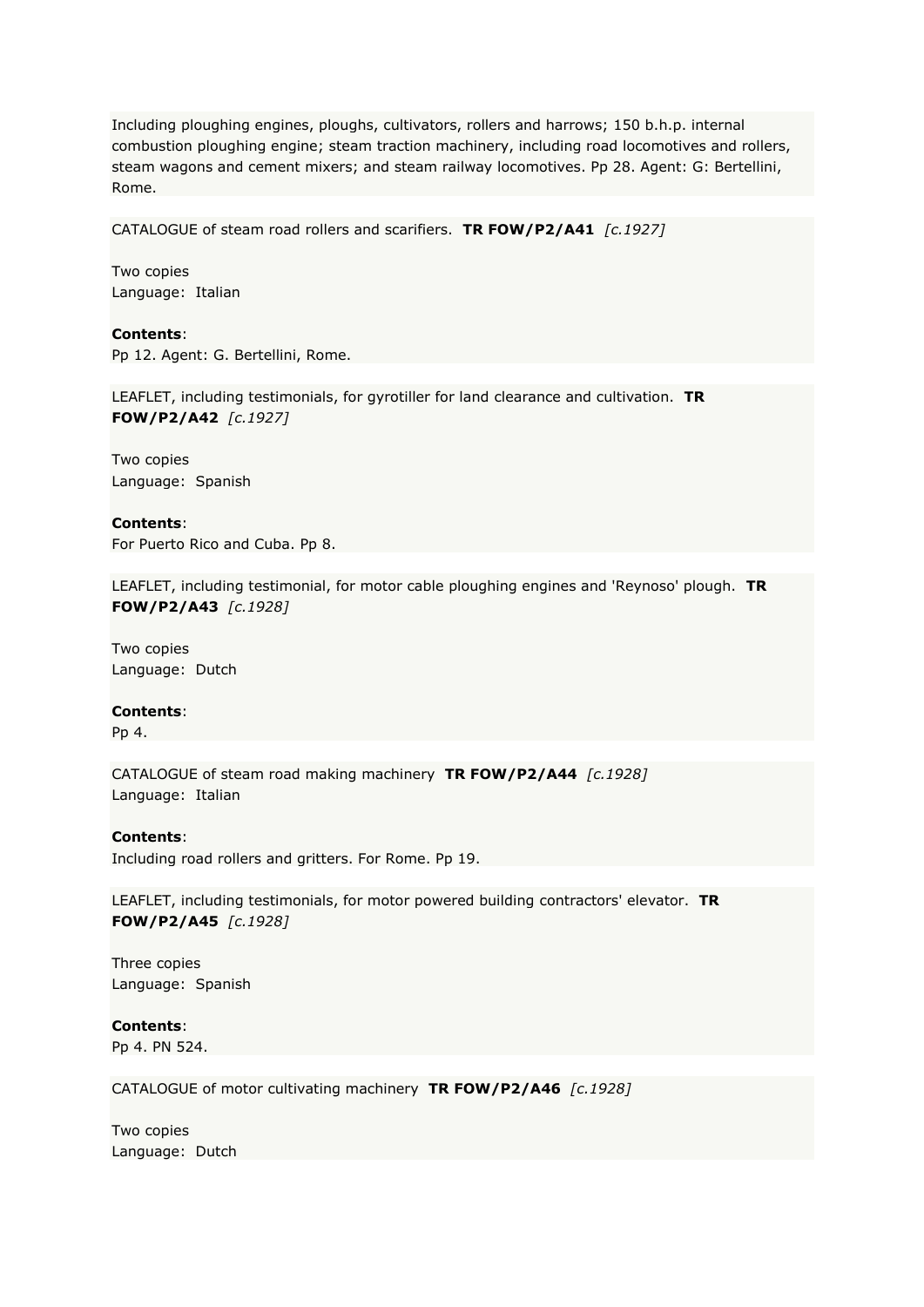Including 100 h.p. motor cable ploughing engines and 'Reynoso' plough. Pp 10.

LEAFLET for concrete mixers. **TR FOW/P2/A47** *[c.1928]*

Two copies Language: Italian

#### **Contents**:

Pp 4. Agent: G. Bertellini, Rome.

LEAFLET, including testimonial, for gyrotiller diesel rotary plough. **TR FOW/P2/A48** *[c.1928]* Language: Spanish

#### **Contents**:

Pp 8.

LEAFLET for gyrotiller diesel rotary plough and its work in Cuba. **TR FOW/P2/A49** *1929*

Two copies Language: Russian

#### **Contents**:

Pp 4.

TESTIMONIAL from Islas del Guadalquivir, S.A., Seville, Spain, to John Fowler & Co., Leeds **TR FOW/P2/A50** *[c.1929]* Language: Spanish

#### **Contents**:

Concerning three sets of steam cable tackle. Pp 1.

LEAFLET for ditching machine. **TR FOW/P2/A51** *[c.1929]*

Two copies Language: French

#### **Contents**:

Pp 1.

LEAFLET for ditching machine. **TR FOW/P2/A52** *[c.1929]*

Two copies Language: German

#### **Contents**:

Pp 1.

LEAFLET of testimonials concerning motor cable cultivating machinery. **TR FOW/P2/A53** *[c.1929]*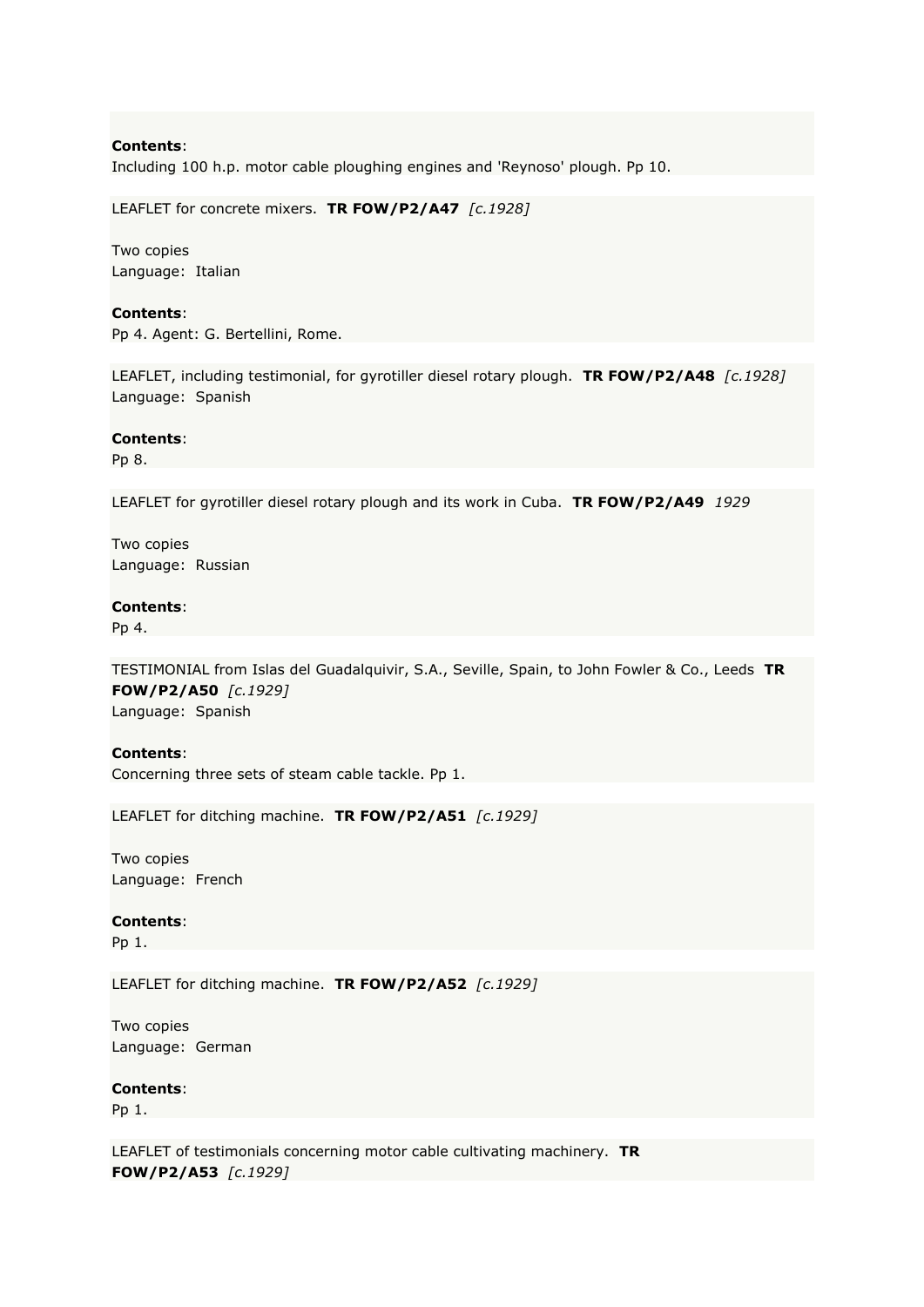Two copies Language: German

#### **Contents**:

Pp 4.

LEAFLET, including testimonials, for mole drainage ploughs. **TR FOW/P2/A54** *[c.1929]*

Two copies Language: German

#### **Contents**:

Pp 9.

LEAFLET for trailer for use with tractor. **TR FOW/P2/A55** *[c.1929]*

Two copies Language: Spanish

#### **Contents**:

Pp 2.

CATALOGUE of steam cultivating machinery, including cable ploughing engines and ploughs. **TR FOW/P2/A56** *[c.1929]*

Two copies. Language: German

**Contents**:

Pp 16.

LEAFLET for concrete mixers. **TR FOW/P2/A57** *[c.1929]* Language: Spanish

**Contents**:

Pp 4. PN 500.

EXTRACT from letter from Cia Civil and Industrial de Atencingo, Mexico, to John Fowler & Co., [(Leeds) Ltd., Leeds **TR FOW/P2/A58** *[c.1929]*

Two copies Language: French

**Contents**: Concerning land clearance plough. Pp. 1.

LEAFLET for gyrotiller diesel rotary plough. **TR FOW/P2/A59** *[c.1929]*

Two copies Language: Russian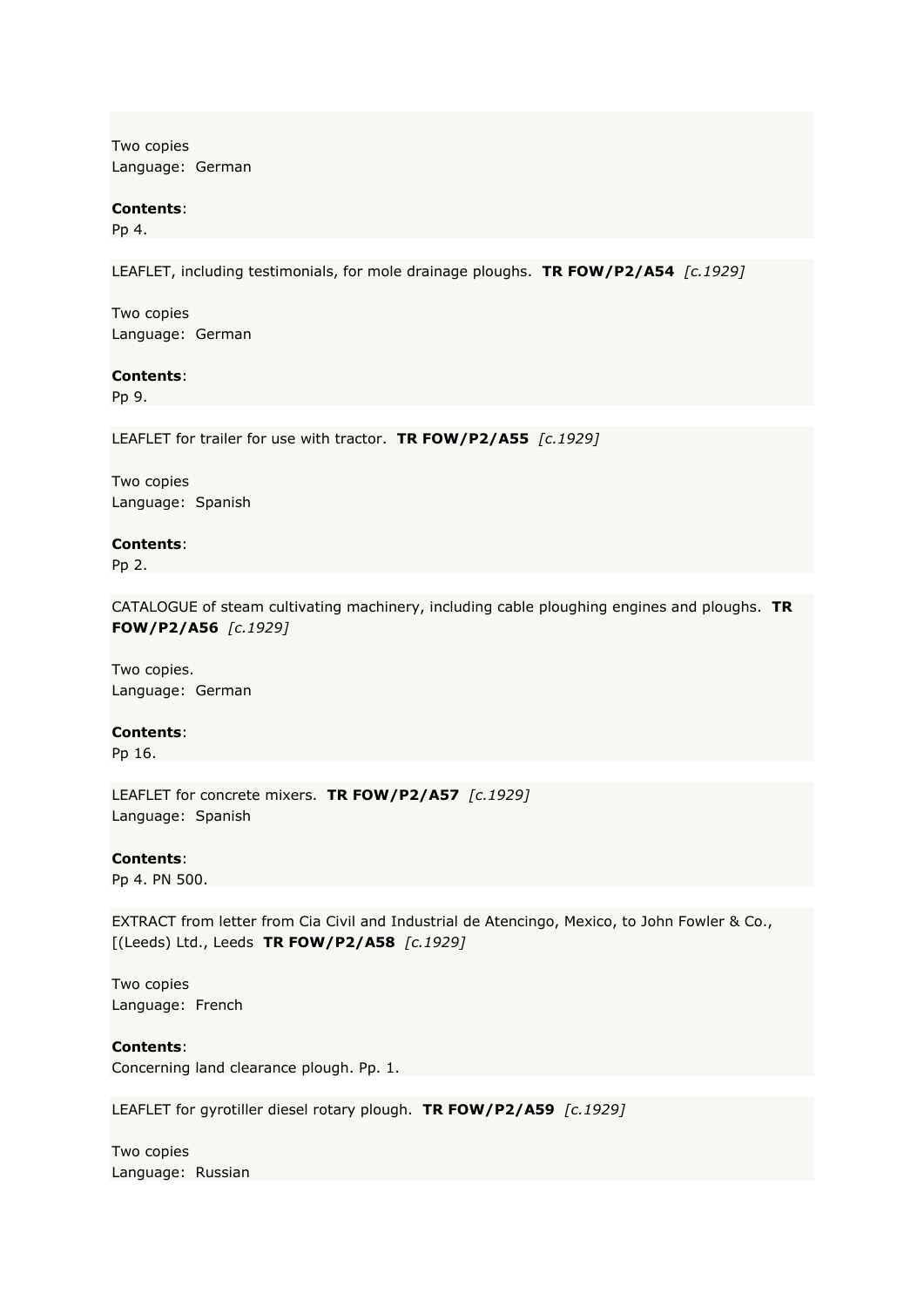Pp 8

BOOKLET for steam ploughing engine model AAS. **TR FOW/P2/A60** *[c.1929]*

Two copies Language: German

#### **Contents**:

Pp 20.

CATALOGUE of steam and motor cultivating machinery **TR FOW/P2/A61** *[1920's]* Language: Polish

## **Contents**:

Including ploughing engines, ploughs, cultivators and harrows; steam traction machinery, including road locomotives, rollers and steam wagons; and steam railway locomotives. Also cement mixers. Pp 28. Agent: Plug Parowy, Poznan ul Grunwaldzka.

ORDER FORM [Blank specimen] for Italian orders **TR FOW/P2/A62** *[1920's]*

Two copies Language: Italian

#### **Contents**:

Including conditions of sale. Pp 2

CIRCULAR LETTER concerning steam cable cultivating machinery using 'Reynoso' trenching plough in Java, from John Fowler & Co., (Leeds) Ltd. **TR FOW/P2/A63** *1930(28 Feb)* Language: Dutch

#### **Contents**:

Pp 3. [Original and draft].

LEAFLET giving comparative details of steam cable ploughing engines and internal combustion ploughing engines. **TR FOW/P2/A64** *1930(Jul)*

Two copies Language: Spanish

#### **Contents**:

Pp 2.

BOOKLET for steam ploughing engine, model ZS. **TR FOW/P2/A65** *[c.1930]*

Two copies Language: German

**Contents**: Pp 20. PN 531.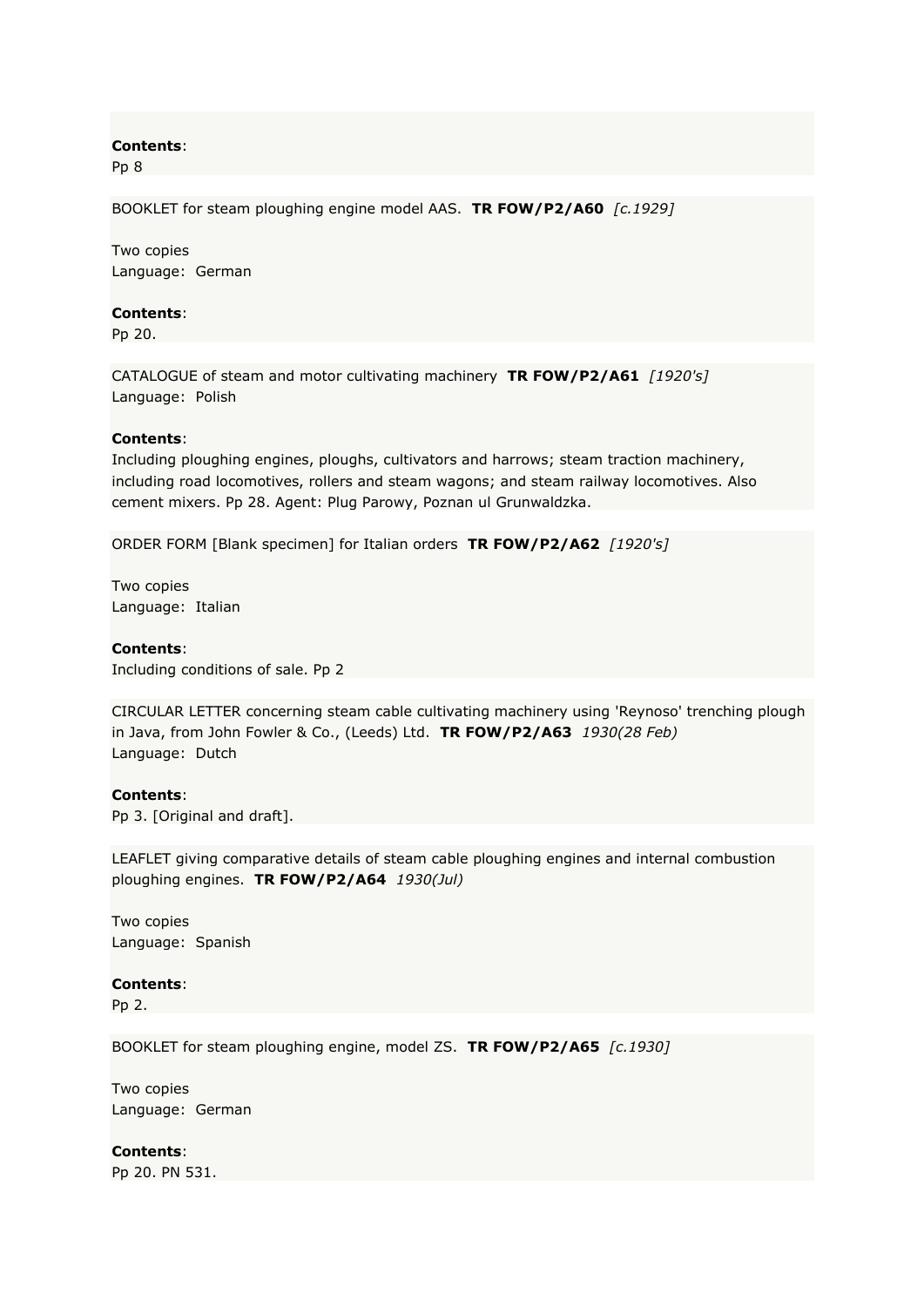BOOKLET for steam ploughing engine, model AZS. **TR FOW/P2/A66** *[c.1930]*

Two copies Language: German

#### **Contents**:

Pp 20. PN 530.

BOOKLET for steam ploughing engine, model K-compound. **TR FOW/P2/A67** *[c.1930]*

Two copies Language: German

**Contents**:

Pp. 19. PN 529.

BOOKLET for steam ploughing engine, model KS. **TR FOW/P2/A68** *[c.1930]*

Two copies Language: German

#### **Contents**:

Pp 19. PN 528.

LEAFLET containing testimonial concerning cultivating machinery **TR FOW/P2/A69** *[c.1930]*

Two copies Language: Spanish

#### **Contents**:

Including 150 h.p. diesel cable ploughing and plough, from Messrs. Wm. Turner, Magdeburg. Pp 4. PN 537.

LEAFLET containing testimonial concerning cultivating machinery **TR FOW/P2/A70** *[c.1930]* Language: French

#### **Contents**:

Including 150 h.p. diesel cable ploughing engine and plough, from Messrs. Wm. Turner, Magdeburg. Pp 4. PN 523.

LEAFLET containing testimonial concerning cultivating machinery **TR FOW/P2/A71** *[c.1930]*

Two copies Language: German

#### **Contents**:

Including 150 h.p. diesel cable ploughing engine and plough, from Messrs. Wm. Turner, Madgeburg. Pp 4. PN 520.

BOOKLET for steam ploughing engine, model AAS. **TR FOW/P2/A72** *[c.1930]*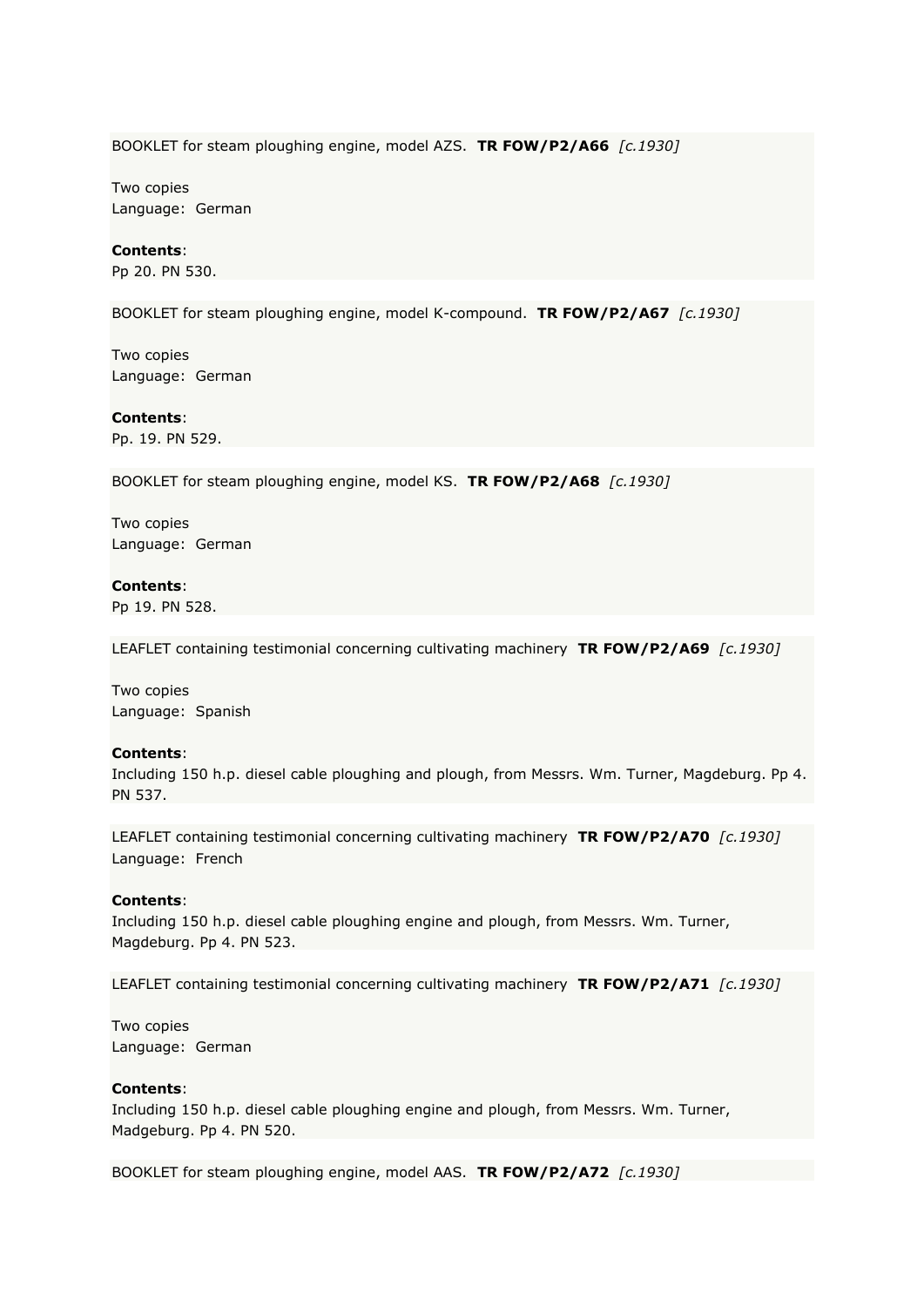Two copies Language: Polish

**Contents**: Pp 20. PN 508.

LEAFLET for motor road roller. **TR FOW/P2/A73** *[c.1930]*

Foldout. Language: Dutch

#### **Contents**:

PN 527. Agent: N.V. Het Technisch Burueau, Vraag and Aanbod, Soerabaja and N.V. Maweb, Bandoeng, Netherlands East Indies.

LEAFLET for motor road roller. **TR FOW/P2/A74** *[c.1930]*

Two copies

Foldout. Language: Spanish

# **Contents**:

PN 541.

LEAFLET for diesel road roller. **TR FOW/P2/A75** *[c.1930]*

Foldout. Language: French

#### **Contents**:

PN 540.

LEAFLET for diesel road roller. **TR FOW/P2/A76** *[c.1930]*

Two copies

Foldout. Language: German

# **Contents**:

PN 539.

LEAFLET for diesel road roller. **TR FOW/P2/A77** *[c.1930]*

Two copies

Foldout. Language: Spanish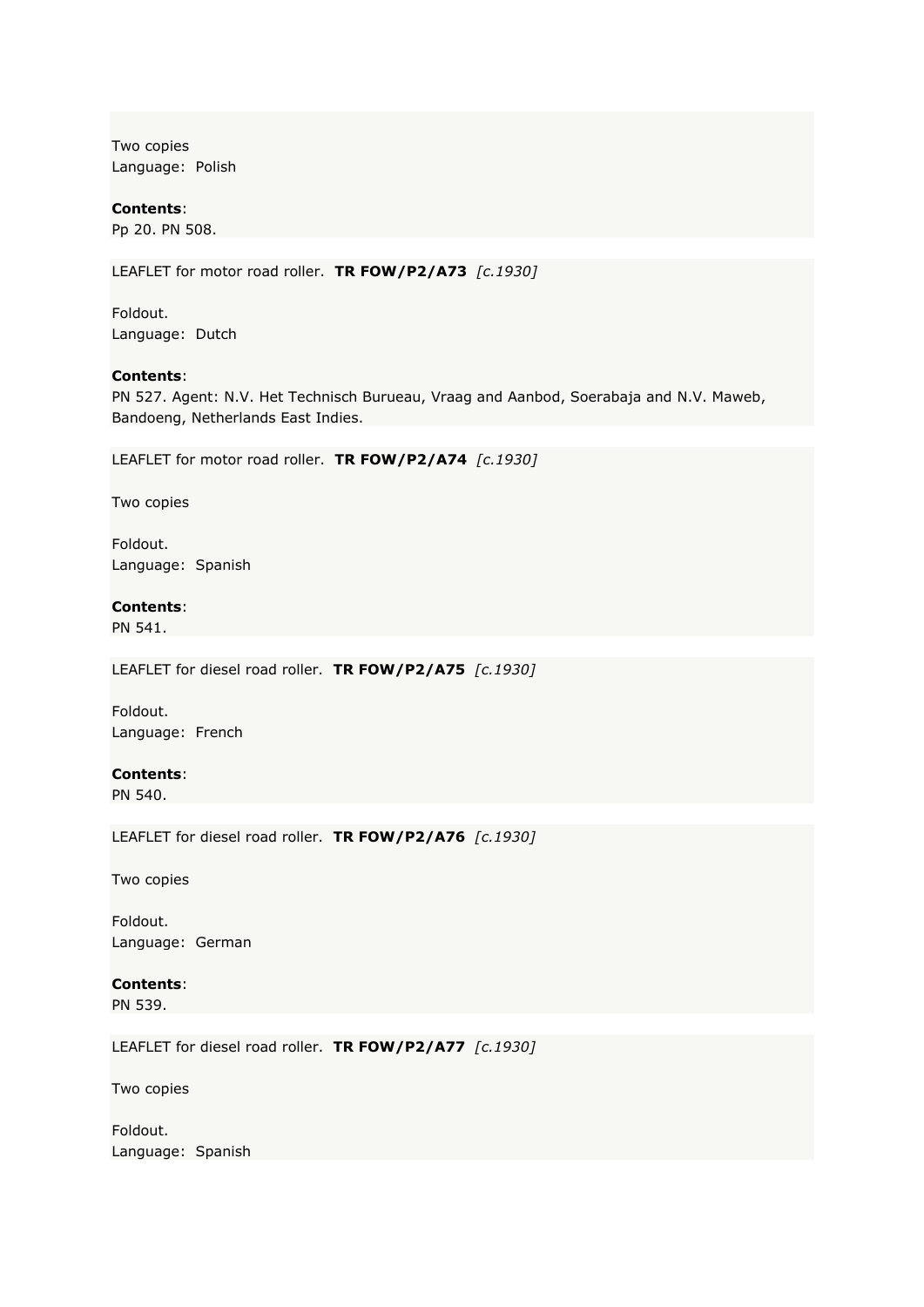PN 538.

LEAFLET for diesel road roller. **TR FOW/P2/A78** *[c.1930]*

Foldout. Language: Dutch

#### **Contents**:

PN 526. Agent: N.V. Het Technisch Bureau, Vraag and Aanbod, Soerabaja and N.V. Maweb, Bandoeng, Netherlands East Indies.

BOOKLET for steam gully emptier. **TR FOW/P2/A79** *[c.1930]*

Two copies Language: German

**Contents**: Pp 16. PN 533.

INSTRUCTION BOOKLET for motor road roller. **TR FOW/P2/A80** *[c.1930]*

Two copies Language: Spanish

#### **Contents**:

Pp 12. PN 522.

LEAFLET for 'Little Samson' contractors' internal combustion railway locomotive. **TR FOW/P2/A81** *[c.1930]*

Three copies Language: Spanish

**Contents**: Pp 4. PN 521.

SPECIFICATION for internal combustion steam road roller. **TR FOW/P2/A82** *[c.1930]*

Two copies Language: French

**Contents**:

Pp 2.

SPECIFICATION for compound cylinder steam road roller. **TR FOW/P2/A83** *[c.1930]*

Two copies Language: French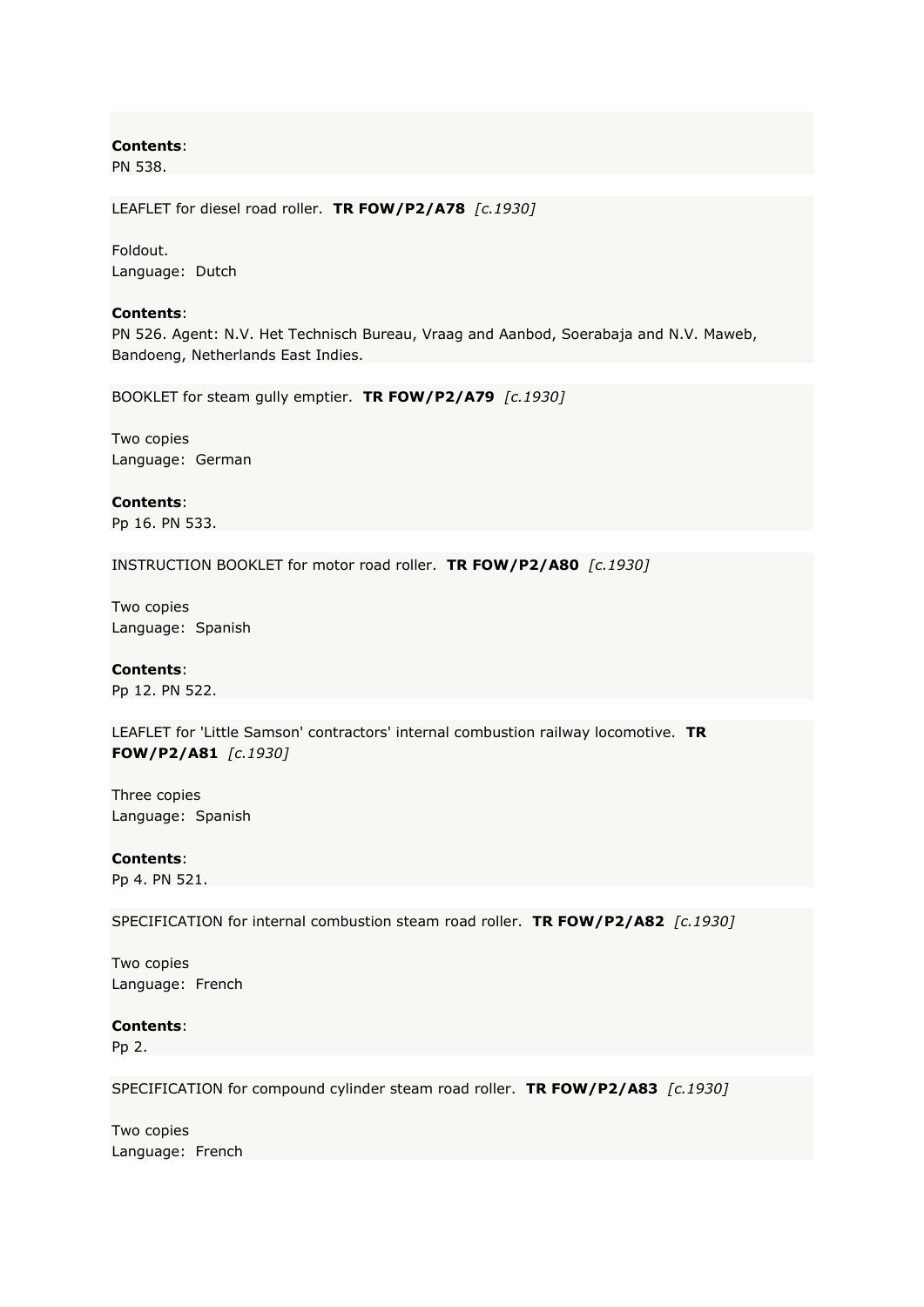Pp 4.

SPECIFICATION for single cylinder steam road roller. **TR FOW/P2/A84** *[c.1930]*

Two copies Language: French

#### **Contents**:

Pp 4.

SPECIFICATION for diesel road roller. **TR FOW/P2/A85** *[c.1930]*

Two copies Language: French

**Contents**:

Pp 2.

LEAFLET for steam road making machinery, including road roller and gritter. **TR FOW/P2/A86** *[c.1930]*

Two copies Language: Spanish

#### **Contents**:

Pp 4. PN 517.

CATALOGUE of steam traction (machinery) **TR FOW/P2/A87** *[c.1930]* Language: Dutch

#### **Contents**:

Including road rollers, scarifiers and road locomotive. Pp 36. PN 516. Agent: N.V. Het Technisch Bureau, Vraag and Aanbod, The Netherlands East Indies.

INSTRUCTION BOOKLET for steam wagons. **TR FOW/P2/A88** *[c.1930]* Language: Spanish

**Contents**: Pp 28. PN 510.

LEAFLET for tractor cultivator. **TR FOW/P2/A89** *[c.1930]* Language: Spanish

**Contents**:

Pp 4.

CATALOGUE of steam and diesel road making machinery, including road rollers, gravel and tar spreading equipment and their applications. **TR FOW/P2/A90** *[c.1930]* Language: French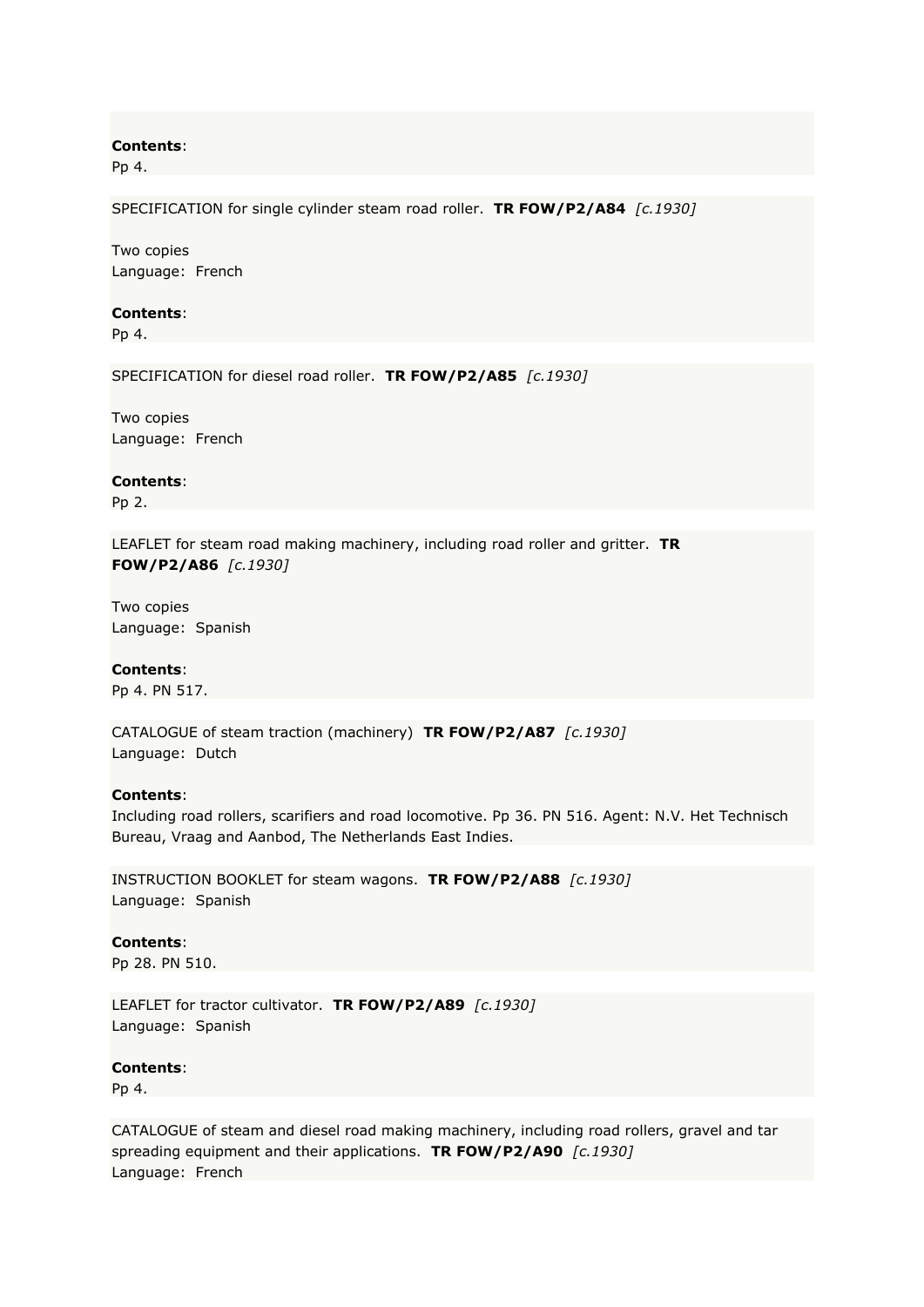Pp 24. PN 565.

LEAFLET for corrugated iron fire box. **TR FOW/P2/A91** *[c.1930]* Language: French

#### **Contents**:

Pp 4. PN 562.

LEAFLET for steam road rollers. **TR FOW/P2/A92** *[c.1930]*

Foldout. Language: French

## **Contents**:

Pp. PN 560.

LEAFLET for motor road roller. **TR FOW/P2/A93** *[c.1930]*

Two copies

Foldout. Language: German

#### **Contents**:

PN 542.

LEAFLET for motor road roller. **TR FOW/P2/A94** *[c.1930]*

Foldout. Language: French

# **Contents**:

PN 543.

LEAFLET for motor road roller. **TR FOW/P2/A94** *[c.1930]*

Foldout. Language: French

# **Contents**:

PN 543.

CATALOGUE of steam cultivating machinery **TR FOW/P2/A95** *[c.1931]* Language: Dutch

#### **Contents**:

Including cable ploughing engines and 'Reynoso' plough. Pp 12. PN 572.

LEAFLET for gyrotiller diesel rotary plough. **TR FOW/P2/A96** *[c.1931]*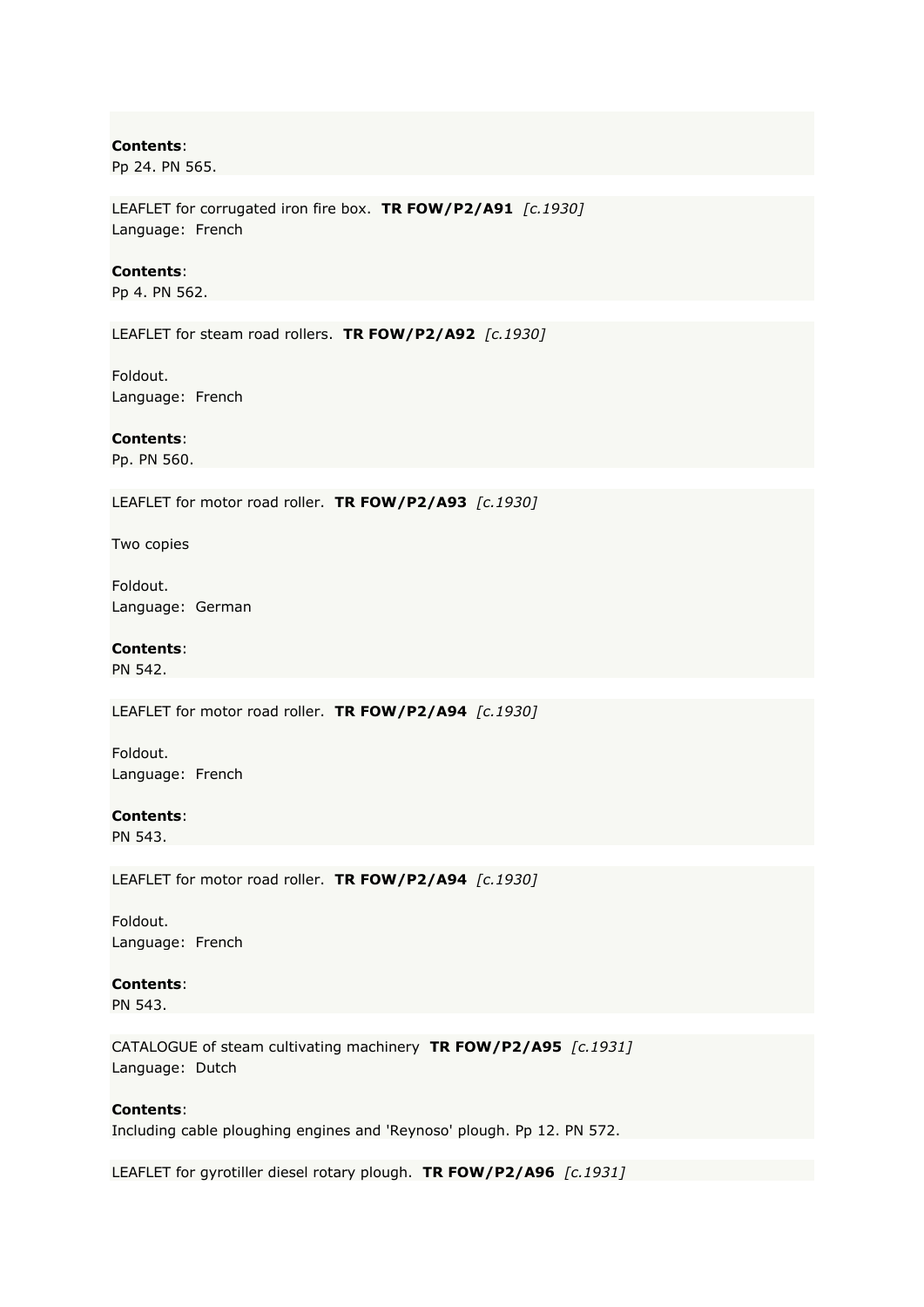Two copies Language: Spanish

**Contents**:

PN 570.

LEAFLET containing testimonial, for gyrotiller, from S.W.H. Jones, Havana, Cuba. **TR FOW/P2/A97** *[c.1931]* Language: Spanish

## **Contents**:

Pp 1.

LEAFLET for concrete mixers. **TR FOW/P2/A98** *[c.1932]* Language: Spanish

**Contents**: Pp 4. PN 595.

BOOKLET containing report on Kubelety Experimental Station [Russia] by Mr. H. Royston, concerning gyrotiller. **TR FOW/P2/A99** *[c.1932]* Language: Russian

## **Contents**:

Pp 12. PN 592.

BOOKLET for motor guilty emptier and its applications. **TR FOW/P2/A100** *[early 1930's]*

# **Contents**:

Pp 12. PN 576.

LEAFLET for 'Precision' diesel road roller. **TR FOW/P2/A101** *[c.1935]*

Two copies Language: Spanish

## **Contents**:

Pp 4. PN 6575.

LEAFLET for 'Ten-Seventy' diesel crawler tractor. **TR FOW/P2/A102** *[c.1935]* Language: French

## **Contents**:

Pp 2. PN 652F.

LEAFLET for 30 h.p. gyrotiller diesel rotary plough. **TR FOW/P2/A103** *[c.1935]* Language: Italian

## **Contents**:

Pp 2. PN 650-1. Agent: S.A. A.M.A. Imsa-Roma, Italy.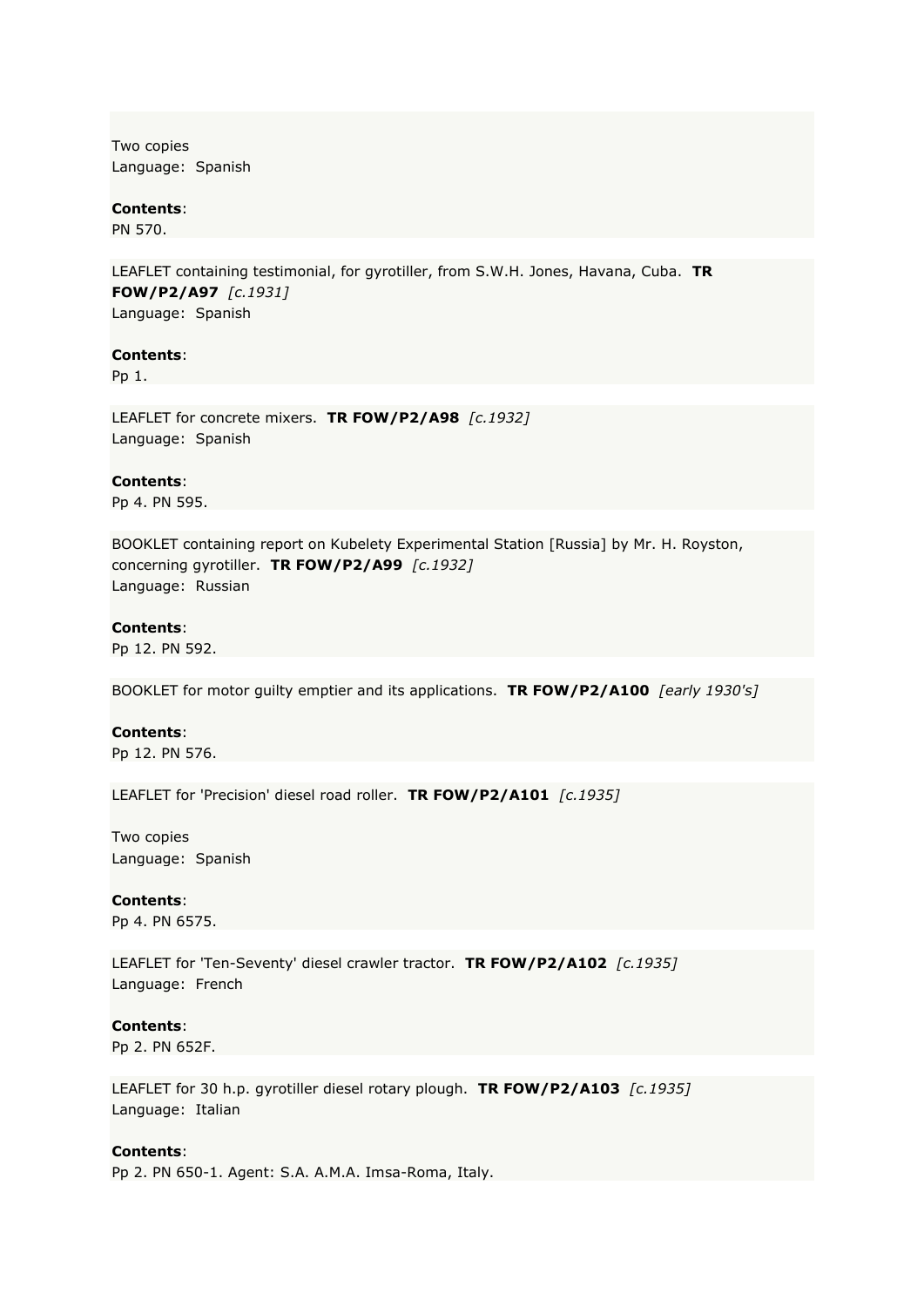LEAFLET for '4-30' diesel crawler tractor. **TR FOW/P2/A104** *[c.1935]*

Two copies Language: French

## **Contents**:

Pp 2. PN 651F.

LEAFLET for gyrotiller 30 h.p. diesel rotary plough. **TR FOW/P2/A105** *[c.1935]*

Two copies Language: French

**Contents**:

Pp 2. PN 634F.

LEAFLET for 30 h.p., 80 h.p. and 170 h.p. gyrotiller diesel rotary ploughs. **TR FOW/P2/A106** *[mid 1930's]* Language: Spanish

## **Contents**:

Pp 8. PN 649S.

BOOKLET OF TESTIMONIALS for gyrotiller diesel rotary ploughs. **TR FOW/P2/A107** *[mid 1930's]*

## **Contents**:

Pp 19. PN 628.

LEAFLET for 30 h.p., 80 h.p. and 170 h.p. gyrotiller diesel rotary ploughs. **TR FOW/P2/A108** *[mid 1930's]*

### **Contents**:

Pp 8. PN 649.

INSTRUCTION BOOKLET for '4-30' and '4-40' diesel crawler tractors. **TR FOW/P2/A109** *[c.1936]* Language: French

**Contents**:

Pp 20. PN 639F.

BOOKLET for 30 h.p., 40 h.p., 80 h.p. and 170 h.p. gyrotiller diesel rotary ploughs. **TR FOW/P2/A110** *[c.1936]*

**Contents**:

Pp 23. PN 665.

LEAFLET for 40 h.p. diesel crawler tractor - gyrotiller. **TR FOW/P2/A111** *[c.1936]*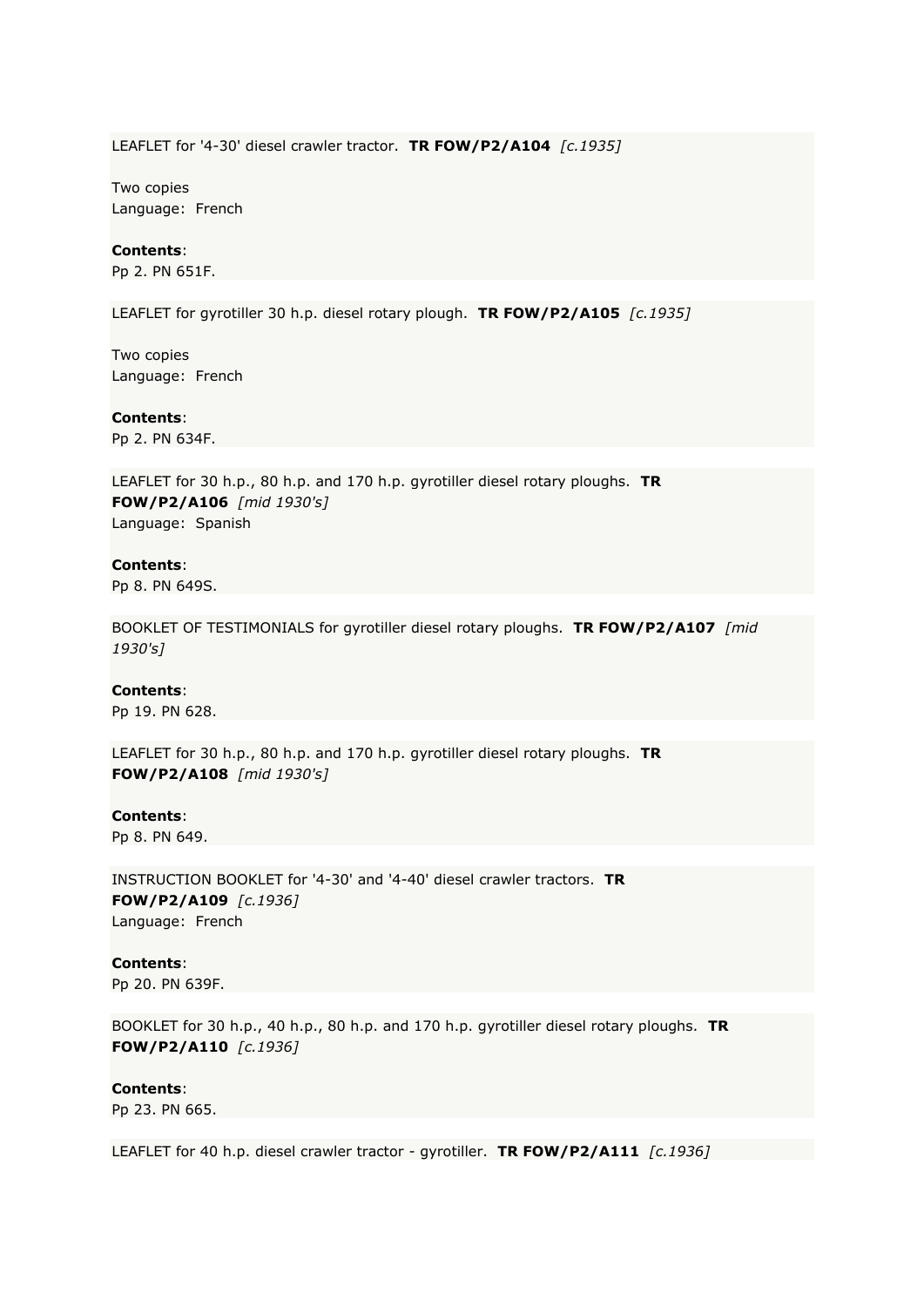Pp 2. PN 712.

LEAFLET for concrete hand cart. **TR FOW/P2/A112** *[1930's]*

## **Contents**:

Pp 1.

LEAFLET including testimonials, for concrete making machinery, including concrete mixers and winches. **TR FOW/P2/A113** *[1930's]*

Two copies

Foldout. Language: Spanish

LEAFLET for concrete making machinery, including concrete mixers and winches. **TR FOW/P2/A114** *[1930's]*

Two copies

Foldout. Language: Spanish

LEAFLET for '35' diesel crawler tractor. **TR FOW/P2/A115** *[1930's]*

### **Contents**:

Pp 2. PN 741.

LEAFLET for 180 h.p. gyrotiller diesel rotary plough. **TR FOW/P2/A116** *[1930's]*

### **Contents**:

Pp 2. PN 696.

LEAFLET for 'Three-Thirty' diesel crawler tractors. **TR FOW/P2/A117** *[1930's]*

### **Contents**:

Pp 2. PN 687.

LEAFLET for '75' diesel crawler tractor. Pp 4. **TR FOW/P2/A118** *[1930's]*

Two copies Language: French

## **Contents**:

PN 646.

LEAFLET for '25' diesel crawler tractor. **TR FOW/P2/A119** *[1930's]*

Two copies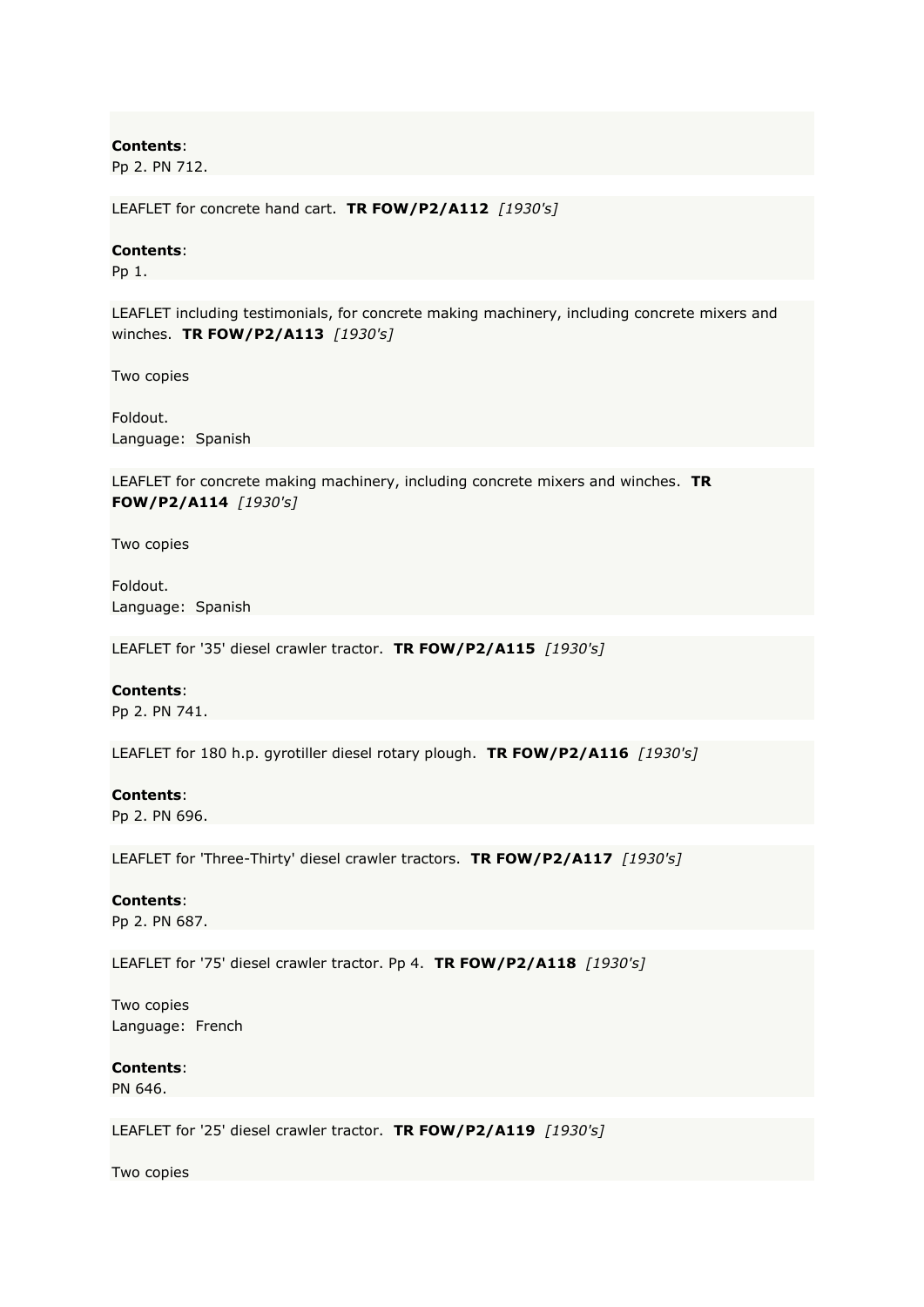Language: French

## **Contents**:

Pp 4. PN 645.

LEAFLET for gyrotiller diesel rotary ploughs. **TR FOW/P2/A120** *[1930's]*

Foldout.

## **Contents**:

PN 621.

PARTS LIST for Challenger Mark IIA diesel crawler tractor. **TR FOW/P2/A121** *1950(Dec)*

## **Contents**:

Pp 159. PN 2666. Affixed is: i. [c.1950]. SET of pages from parts list for Challenger Mark III diesel crawler tractor, showing street plate. Pp 2.

PARTS LIST for diesel crawler tractor, Mark VF. **TR FOW/P2/A122** *[c.1950]*

## **Contents**:

Pp 64. PN 2643.

PARTS LIST for Challenger III diesel crawler tractor, powered by Meadows type C DC 630 diesel engine. **TR FOW/P2/A123** *1951(Oct)*

Two copies

### **Contents**:

Pp 97. PN 2699.

PARTS LIST for diesel crawler tractor Mark VF. **TR FOW/P2/A124** *[c.1951]*

### **Contents**:

Pp 76. PN 2678.

PARTS LIST, including instructions, for winch attachment for Mark VF diesel crawler tractor. **TR FOW/P2/A125** *[c.1951]*

## **Contents**:

Pp 17. PN 2697.

PARTS LIST for Challenger III crawler tractor, powered by Leyland type AU600/9A diesel engine. **TR FOW/P2/A126** *[c.1951]*

Two copies

### **Contents**:

Pp 98. PN 2699L.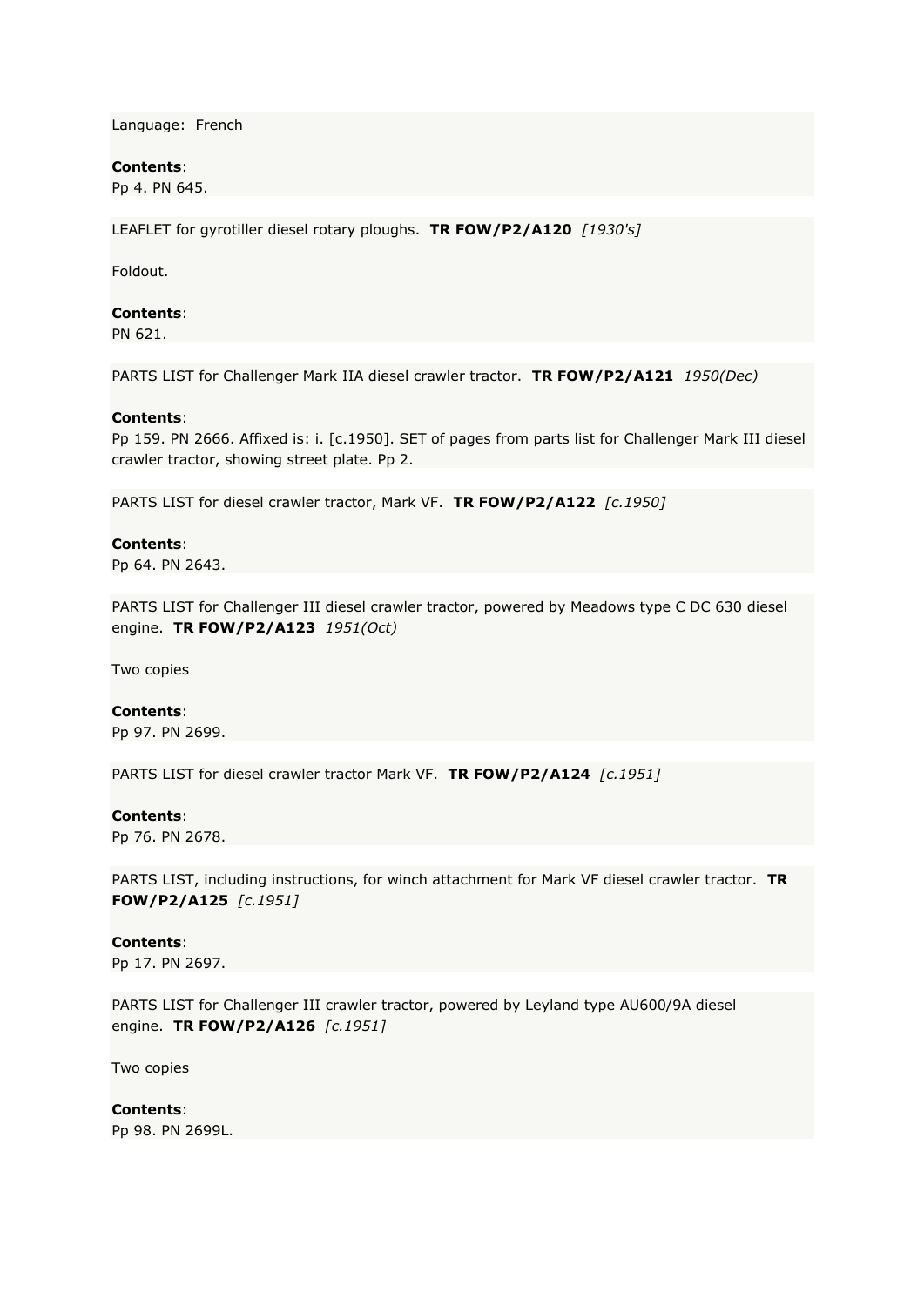PARTS LIST for Challenger I crawler tractor, powered by Marshall vertical twin cylinder diesel engine. **TR FOW/P2/A127** *1952(Jul)*

Two copies

## **Contents**:

Pp 146. PN 2712.

PARTS LIST for Challenger III crawler tractor, powered by Meadows type 6 DC 630 diesel engine. **TR FOW/P2/A128** *[c.1953]*

### **Contents**:

Pp 116. PN 2757.

INSTRUCTION BOOKLET for Challenger III crawler tractor, powered by Meadows type 6DC 630. **TR FOW/P2/A129** *[early 1950's]*

#### **Contents**:

Pp 139. PN 2762.

INSTRUCTION BOOKLET for Challenger III diesel crawler tractor, powered by Leyland AU600/9A. engine. **TR FOW/P2/A130** *[early 1950's]*

## **Contents**:

Pp 113. PN 2763.

PARTS LIST for Challenger IV diesel crawler tractor, powered by Meadows type 6 DJ970 engine. **TR FOW/P2/A131** *[early 1950's]*

Two copies

### **Contents**:

Pp 82. PN 2781.

PARTS LIST for Mark VFA diesel crawler tractor. **TR FOW/P2/A132** *[early 1950's]*

#### **Contents**:

Pp 100. PN 2796.

INSTRUCTION LEAFLET for Challenger I diesel crawler tractor, powered by Marshall E.D.S. engine. **TR FOW/P2/A133** *[early 1950's]*

### **Contents**:

Pp 117. PN 2816.

PARTS LIST for Challenger III diesel crawler tractor, powered by Meadows type 6DC 630 engine. **TR FOW/P2/A134** *[early 1950's]*

## **Contents**:

Pp 139. PN 2827.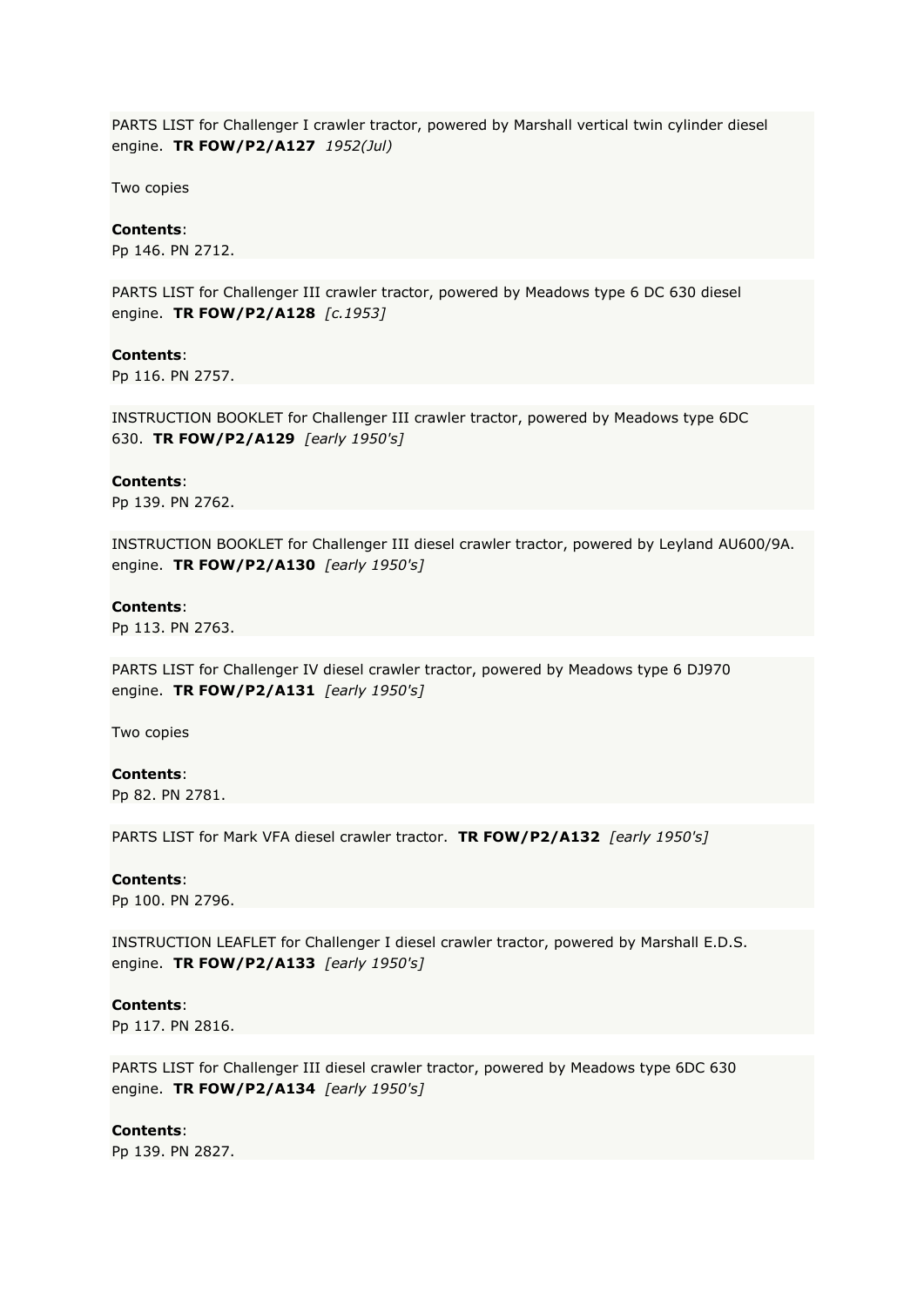PARTS LIST for Challenger III (M2 series) diesel crawler tractor, powered by Meadows type 6DC 630 engine. **TR FOW/P2/A135** *[early 1950's]*

## **Contents**:

Pp 76. PN 2833.

INSTRUCTION BOOKLET for Challenger IV diesel crawler tractor, powered by Meadows 6DJ 970 engine. **TR FOW/P2/A136** *[early 1950's]*

### **Contents**:

Pp 107. PN 2868.

PARTS LIST for Challenger I diesel crawler tractor, powered by Marshall vertical twin cylinder engine. **TR FOW/P2/A137** *[c.1955]*

Two copies

#### **Contents**:

Pp 154. PN 2916.

PARTS LIST for Challenger III (M2 series) diesel crawler tractor, powered by Meadows type 6DC 630 diesel engine. **TR FOW/P2/A138** *[c.1955]*

## **Contents**:

Pp 117. PN 2920

PARTS LIST for Challenger IV diesel crawler tractor, powered by Meadows type 6DJ 970 engine. **TR FOW/P2/A139** *[mid 1950's]*

### **Contents**:

Pp 89. PN 2891.

PARTS LIST for Challenger III (M2 series) diesel crawler tractor, powered by Leyland type AU600/9A engine. **TR FOW/P2/A140** *[mid 1950's]*

### **Contents**:

Pp 109. PN 2897.

INSTRUCTION BOOKLET for Challenger I diesel crawler tractor, powered by Marshall engine. **TR FOW/P2/A141** *[mid 1950's]*

**Contents**:

Pp 126. PN 2899.

INSTRUCTION BOOKLET for Challenger I diesel crawler tractor, powered by Marshall engine. **TR FOW/P2/A142** *[mid 1950's]*

#### **Contents**:

Pp 126. PN 2899/L.T.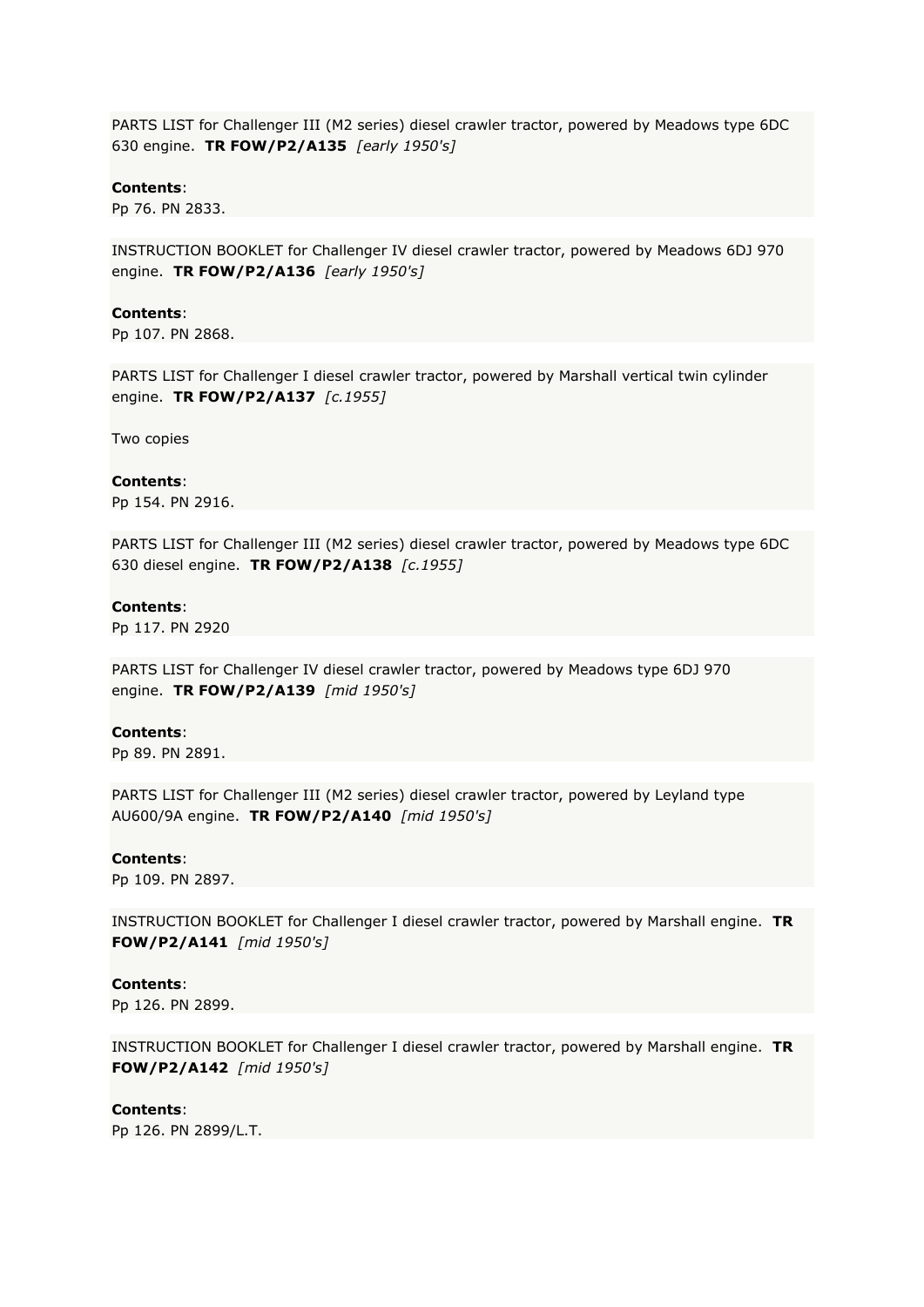PARTS LIST for Challenger IV (P series) diesel crawler tractor, powered by Meadows type 6DJ 970 engine. **TR FOW/P2/A143** *[mid 1950's]*

Two copies

## **Contents**:

Pp 91. PN 2901.

INSTRUCTION BOOKLET for Challenger IV diesel crawler tractor, powered by Meadows 6DJ 970 engine. **TR FOW/P2/A144** *[c.1956]*

### **Contents**:

Pp 118. PN 2939.

PARTS LIST for Marshall side boom crane for the Fowler Challenger III diesel crawler tractor. **TR FOW/P2/A145** *[c.1957]*

# **Contents**:

Pp 101. PN 2954.

PARTS LIST for Challenger II diesel crawler tractor, with Leyland engine. **TR FOW/P2/A146** *[c.1957]*

Three copies

## **Contents**:

Pp 46. PN 2997.

PARTS LIST for Challenger II diesel crawler tractor. **TR FOW/P2/A147** *[c.1957]*

# **Contents**:

Pp 164. PN 2997.

INSTRUCTION BOOKLET for Challenger II diesel crawler tractor. **TR FOW/P2/A148** *[c.1957]*

## **Contents**:

Pp 131. PN 3024.

PARTS LIST, including instructions, for Marshall hydraulic angledozer for use with Challenger 22 diesel crawler tractor. **TR FOW/P2/A149** *[c.1958]*

### **Contents**:

Pp 37.

SPECIFICATION for Marshall hydraulic angledozer for use with Challenger 22 diesel crawler tractor. **TR FOW/P2/A149/1** *1958(May)*

#### **Contents**:

Pp 2. PN 3054.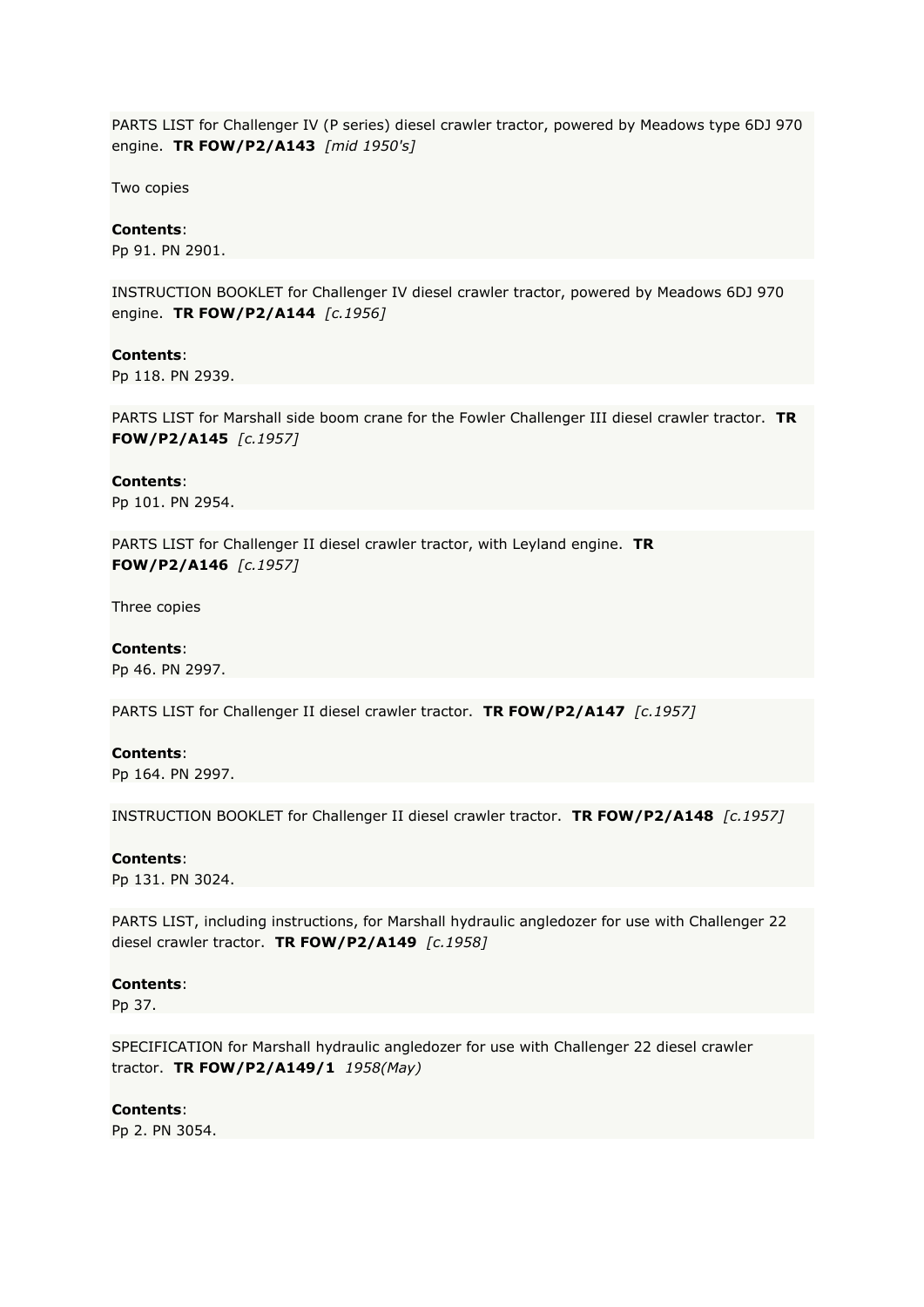INSTRUCTION BOOKLET for Challenger 33 diesel crawler tractor. **TR FOW/P2/A150** *[late 1950's]*

## **Contents**:

Pp 48. PN 3163.

PARTS LIST for Challenger IV diesel crawler tractor, powered by Meadows type 6DJ 970 engine. **TR FOW/P2/A151** *[1950's]*

## **Contents**:

Pp 42.

PARTS LIST for Challenger 22, Mark 2 diesel crawler tractor. **TR FOW/P2/A152** *[c.1963]*

## **Contents**:

Pp 103. PN 3299.

INSTRUCTION BOOKLET for Challenger 33 diesel crawler tractor. **TR FOW/P2/A153** *[early 1960's]*

## **Contents**:

Pp 70. PN. 3491.

SPECIFICATION for Challenger 33 diesel crawler tractor with Leyland engine. **TR FOW/P2/A153/1** *1964(Aug)*

#### **Contents**:

Pp 2. PN 3373.

INSTRUCTION BOOKLET for Fowler diesel locomotive, 150 b.h.p. fitted with Paxman 4 r.p.h. engine and Borg and Beck 18T clutch. **TR FOW/P2/A154** *[1960's]*

#### **Contents**:

Pp 32. Affixed is: i. 1967(Jun) - 1968(Oct). BUNDLE OF SERVICE BULLETINS concerning the Paxman engine for the above locomotive. Pp 32. Firm: Davey, Paxman & Co., Ltd., Colchester, Essex.

FOLDER of servicing literature **TR FOW/P2/A155** *[late 1950's]*

## **Contents**:

Including:

i. PARTS LIST, including instructions for hydraulic angledozer and hydraulic bulldozer for use with the Track-Marshall crawler tractor.

ii. PARTS LIST, including instructions, for hydraulic angledozer and hydraulic bulldozer, for use with the Challenger 22 crawler tractor. Marshall Sons & Co., Ltd., Gainsborough, Lincolnshire and John Fowler & Co., (Leeds) Ltd., Leeds.

Pp 69; 38. PN 3022B, 3022A and 3064.

SPECIFICATION for Fowler Challenger 22 diesel crawler tractor with Marshall hydraulic angledozer. **TR FOW/P2/A155/1** *1958(May)*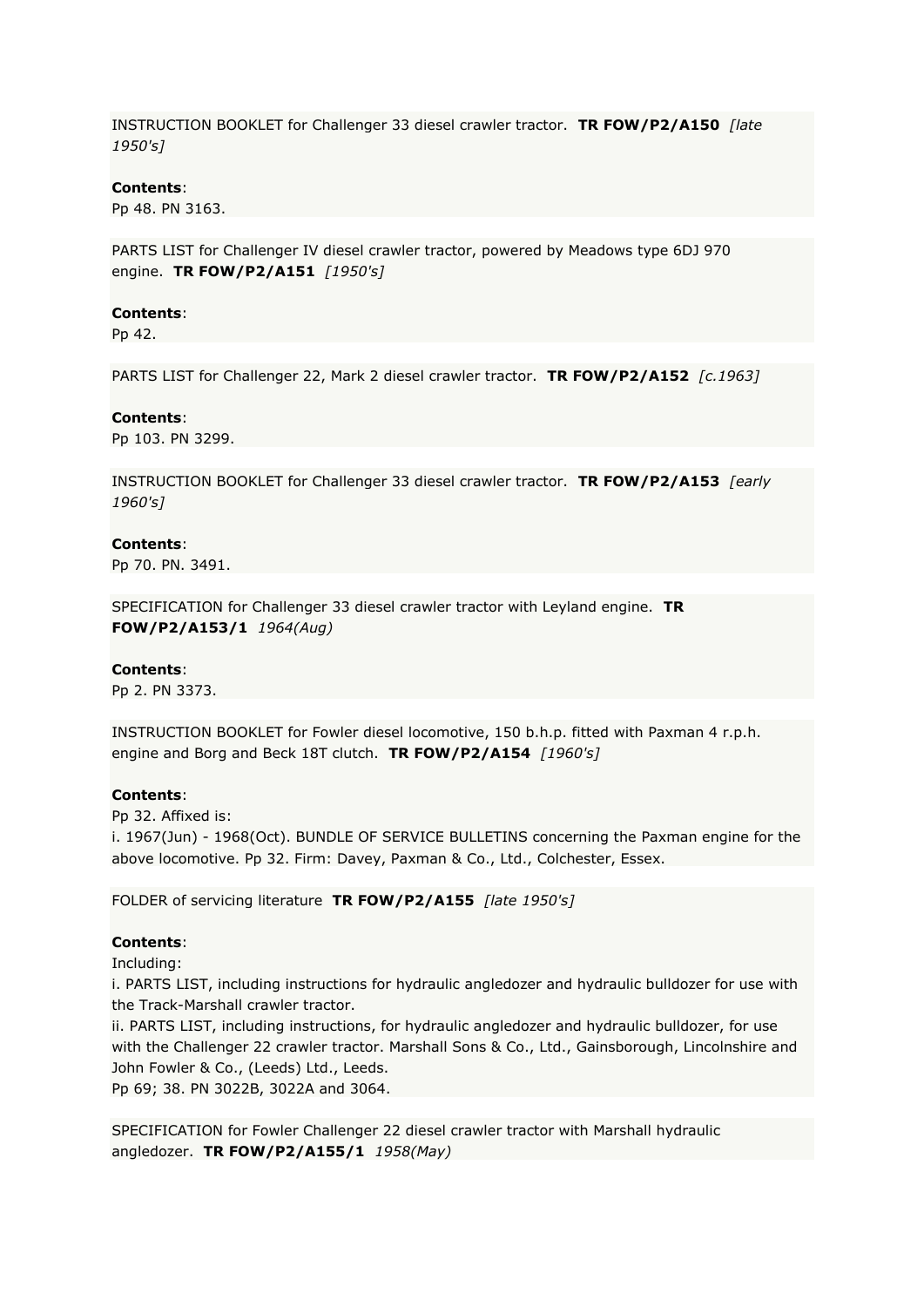Pp 2. PN 3054.

SPECIFICATION for Track-Marshall diesel crawler tractor with Marshall hydraulic angledozer. **TR FOW/P2/A155/2** *1957(Jun)*

### **Contents**:

Pp 2. PN 3019.

SPECIFICATION for Track-Marshall diesel crawler tractor with Marshall hydraulic bulldozer. **TR FOW/P2/A155/3** *1957(Nov)*

### **Contents**:

Pp 2. PN 3020.

PARTS LIST, including instructions, for Marshall Fowler TM.2 cable control unit. **TR FOW/P2/A156** *[late 1950's]*

## **Contents**:

Pp 19. PN 3002.

INSTRUCTION BOOKLET for Track-Marshall diesel crawler tractor, powered by Perkins L4 four cylinder engine. **TR FOW/P2/A157** *[c.1957]*

Two copies

## **Contents**:

Pp 77. PN 2926A.

SPECIFICATION for Track-Marshall diesel crawler tractor with 50 b.h.p. diesel engine. **TR FOW/P2/A157/1** *1957(Aug)*

### **Contents**:

Pp 2. PN 3015.

SPECIFICATION for Track-Marshall diesel crawler tractor, industrial model. **TR FOW/P2/A157/2** *1957(Apr)*

# **Contents**:

Pp 2. PN 3003.

INSTRUCTION BOOKLET for Track-Marshall diesel crawler tractor, 737 series and 738 series, powered by Perkins four 270D industrial engine. **TR FOW/P2/A158** *[c.1959]*

## **Contents**:

Pp 94. PN 3117.

SPECIFICATION for Track-Marshall diesel crawler tractor with 55 b.h.p. diesel engine. **TR FOW/P2/A158/1** *1959(Jun)*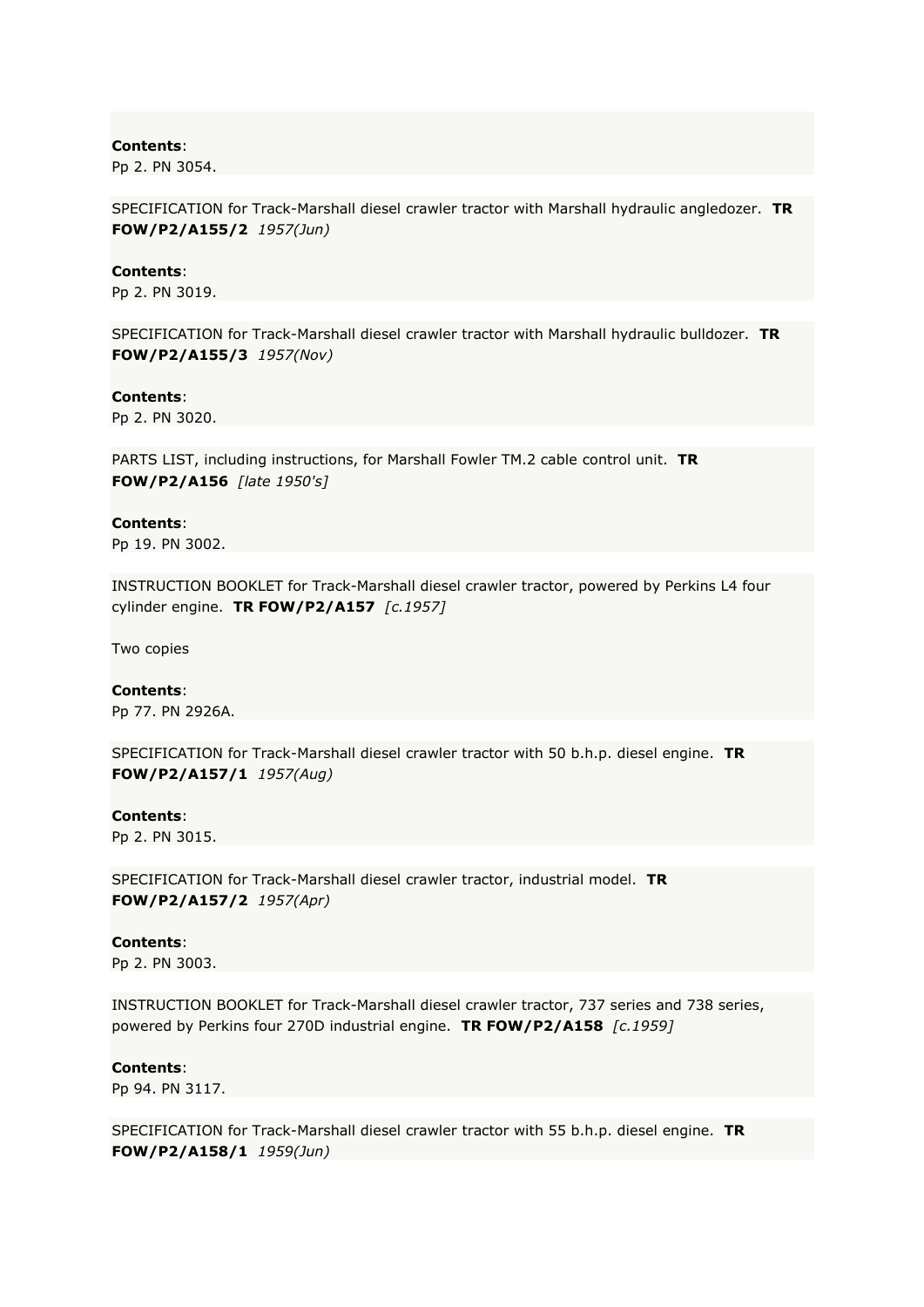Pp 2. PN 3016.

SPECIFICATION for Track-Marshall diesel crawler tractor, industrial model. **TR FOW/P2/A158/2** *1959(Apr)*

### **Contents**:

Pp 2. PN 3107.

INSTRUCTION BOOKLET for Track-Marshall diesel crawler tractor, powered by Perkins L4 four cylinder engine. **TR FOW/P2/A159** *[late 1950's]*

### **Contents**:

Pp 66. PN 2926.

PARTS LIST for Track-Marshall diesel crawler tractor. **TR FOW/P2/A160** *[late 1950's]*

Four copies

**Contents**: Pp124. PN 2965.

PARTS LIST for Track-Marshall diesel crawler tractor. **TR FOW/P2/A161** *[late 1950's]*

### **Contents**:

Pp 195. PN 3007.

PARTS LIST, including instructions, for hydraulic angledozer and hydraulic bulldozer, for use with Track-Marshall diesel crawler tractor. **TR FOW/P2/A162** *[late 1950's]*

### **Contents**:

Pp 23. PN 3022.

PARTS LIST for Track-Marshall 70 diesel crawler tractor. **TR FOW/P2/A163** *[1950's]*

### **Contents**:

Pp 52.

PARTS LIST for Track-Marshall 70 diesel crawler tractor. **TR FOW/P2/A164** *[c.1960]*

### **Contents**:

Pp 29. PN 3199.

PARTS LIST for Track-Marshall diesel crawler tractor, 737 series and 738 series. **TR FOW/P2/A165** *[c.1960]*

### **Contents**:

Pp 77.

PARTS LIST for Track-Marshall diesel crawler tractors. **TR FOW/P2/A166** *[c.1960]*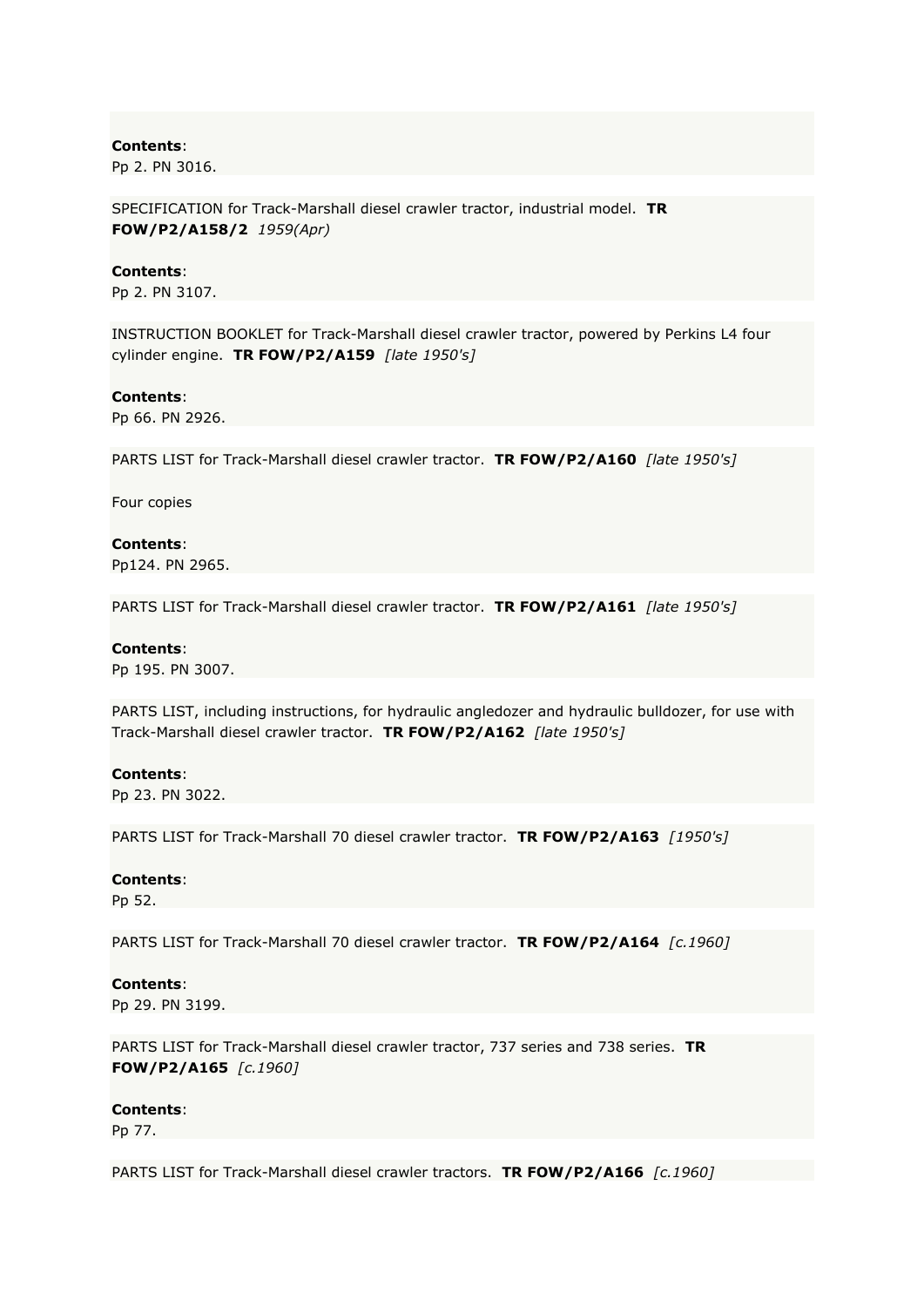Pp 63.

INSTRUCTION BOOKLET for the Track-Marshall 70 diesel crawler tractor. **TR FOW/P2/A167** *[c.1961]*

## **Contents**:

Pp 82. PN 3241.

SPECIFICATION for Track-Marshall 70, type C, diesel crawler tractor. **TR FOW/P2/A167/1** *1961(Dec)*

## **Contents**:

Pp 2. PN 3207.

INSTRUCTION BOOKLET for Track-Marshall 55 diesel crawler tractor, 930-1 series. **TR FOW/P2/A168** *[c.1962]*

## **Contents**:

Pp 96. PN 3325.

SPECIFICATION for Track-Marshall 55 diesel crawler tractor with four track rollers. **TR FOW/P2/A168/1** *1962(Nov)*

## **Contents**:

Pp 2. PN 3263.

SPECIFICATION for Track-Marshall 55 diesel crawler tractor with five track rollers. **TR FOW/P2/A168/2** *1962(Nov)*

### **Contents**:

Pp 2. PN 3262.

INSTRUCTION BOOKLET for the Track-Marshall 70 diesel crawler tractor, 921 series. **TR FOW/P2/A169** *[c.1963]*

### **Contents**:

Pp 85. PN 3322.

SPECIFICATION for Track-Marshall 70 type H diesel crawler tractor. **TR FOW/P2/A169/1** *1963(Jun)*

## **Contents**:

Pp 2. PN 3322.

INSTRUCTION BOOKLET for [Trackmaster diesel crawler] tractor. **TR FOW/P2/A170** *[early 1960's]*

[Front cover missing].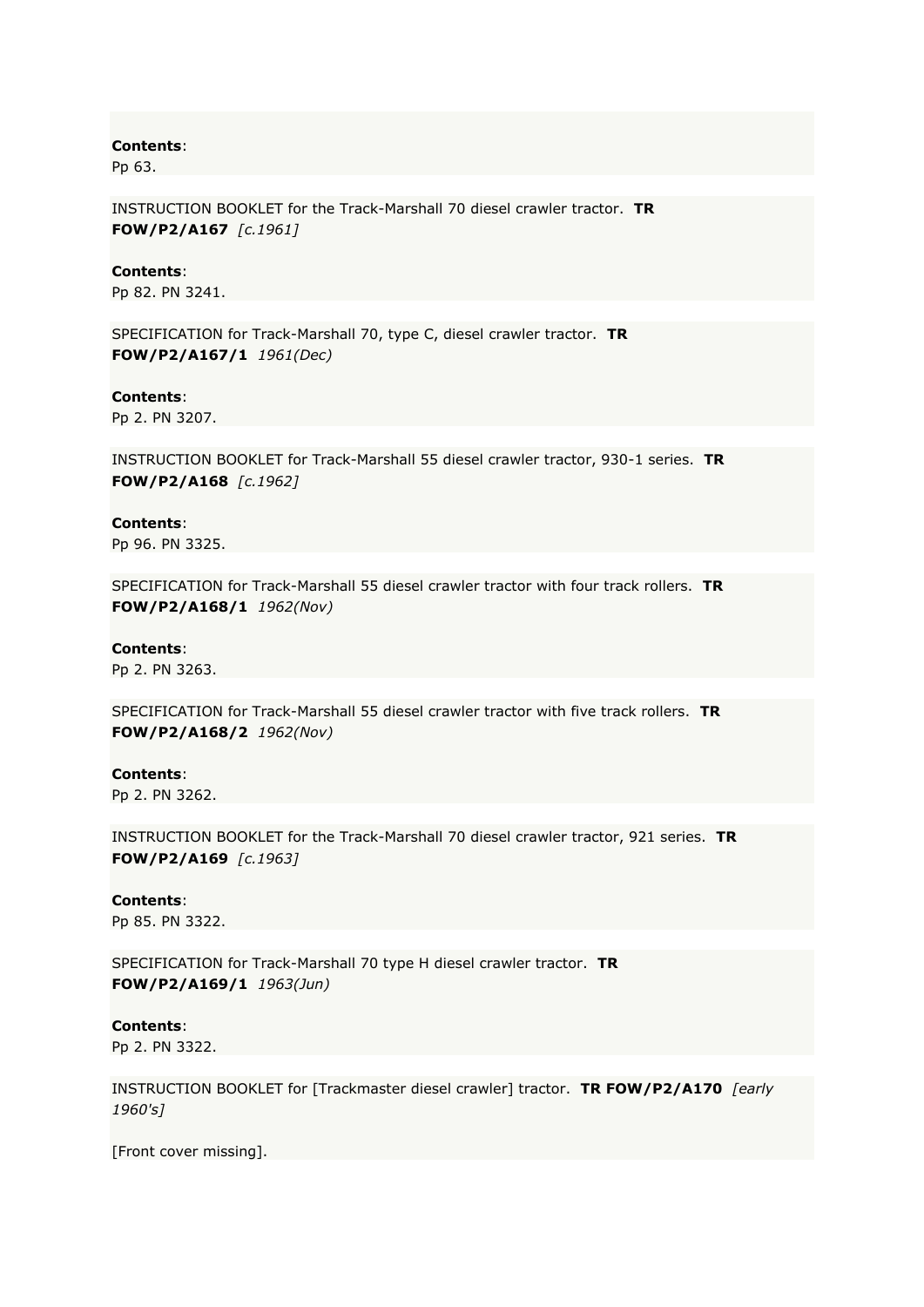Pp 37. PN 3261.

INSTRUCTION BOOKLET for Track-Marshall 70 diesel crawler tractor, 921 series. **TR FOW/P2/A171** *[early 1960's]*

Two copies

### **Contents**:

Pp 37. PN 3282.

INSTRUCTION BOOKLET for Track-Marshall 70 diesel crawler tractor, 922 series. **TR FOW/P2/A172** *[early 1960's]*

#### **Contents**:

Pp 85. PN 3284.

PARTS LIST, including instructions, for hydraulic equipment, angledozer and bulldozer for use with Track-Marshall diesel crawler tractor. **TR FOW/P2/A173** *[early 1960's]*

#### **Contents**:

Pp 21. PN 3341.

INSTRUCTION BOOKLET for Track-Marshall 60 diesel crawler tractor. **TR FOW/P2/A174** *[early 1960's]*

## **Contents**:

Pp 92. PN 3387.

INSTRUCTION BOOKLET for Track-Marshall 70 diesel crawler tractor, 927 series. **TR FOW/P2/A175** *[mid 1960's]*

### **Contents**:

Pp 90. PN 3422.

SPECIFICATION for Track-Marshall 70, type C, diesel crawler tractor. **TR FOW/P2/A175/1** *1965(Jan)*

### **Contents**:

Pp 2. PN 3409.

PARTS LIST, including instructions, for hydraulic Braydozer Mk II fitted to the Fowler Challenger III tractor. **TR FOW/P2/A176** *[1950's]*

## **Contents**:

Pp 18.

PARTS LIST, including instructions, for hydraulic Braydozer fitted to the Fowler Challenger II tractor. **TR FOW/P2/A177** *[1950's]*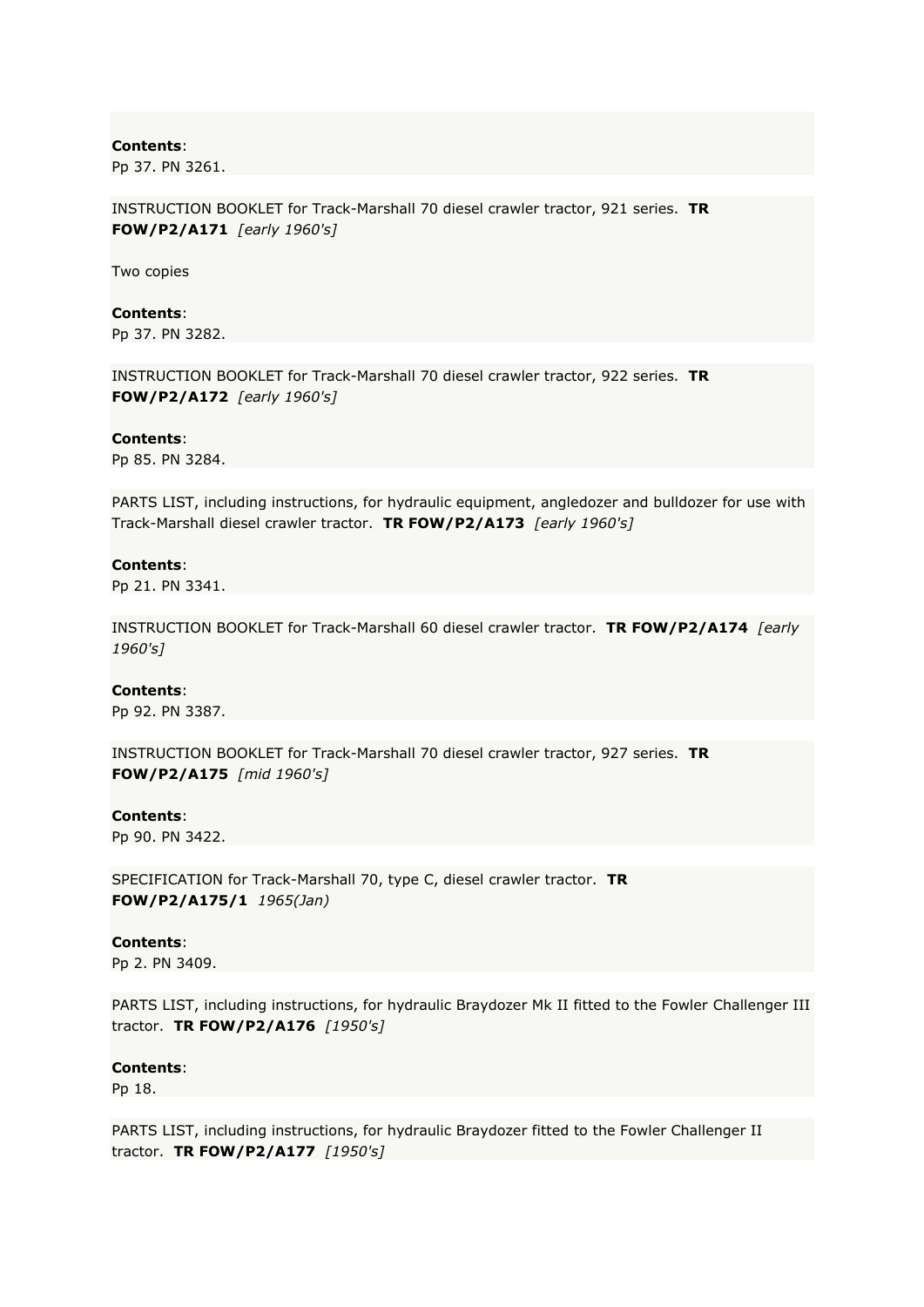Pp 23.

CATALOGUE of steam cultivating machinery **TR FOW/P2/A178** *[c.1921]* Language: French

# **Contents**:

Including ploughing engines, ploughs, harrows, living wagons and watercarts; steam traction machinery, including traction engines, tractors, road locomotives and rollers, and traction wagons; narrow gauge steam railway machinery, including locomotives, rolling stock and railway materials. Also motor cable ploughing engines and motor plough. Pp 36. PN 3.

CATALOGUE of steam and motor draining and cultivating machinery **TR FOW/P2/A179** *[c.1927]*

Two copies Language: French

## **Contents**:

Including ploughing engines, draining ploughs, ditching machine, ploughs and harrows. Pp 16.

CATALOGUE of steam and motor cable cultivating machinery **TR FOW/P2/A180** *[c.1927]*

Two copies Language: French

## **Contents**:

Including ploughing engines, ploughs, harrows, ditching machine; steam traction machinery, including road rollers and locomotives and steam wagons; and steam railway machinery, including locomotives and rolling stock. Pp 16.

LEAFLET for steam cable ploughing engine (single engine system) and ploughs. **TR FOW/P2/A181** *[c.1929]*

Two copies Language: French

## **Contents**:

Pp 4.

BOOKLET for steam gully emptier. **TR FOW/P2/A182** *[c.1930]* Language: French

**Contents**:

Pp 16. PN 545.

CATALOGUE of steam and motor cultivating machinery (double engine, single engine and direct traction systems) **TR FOW/P2/A183** *[c.1930]*

Two copies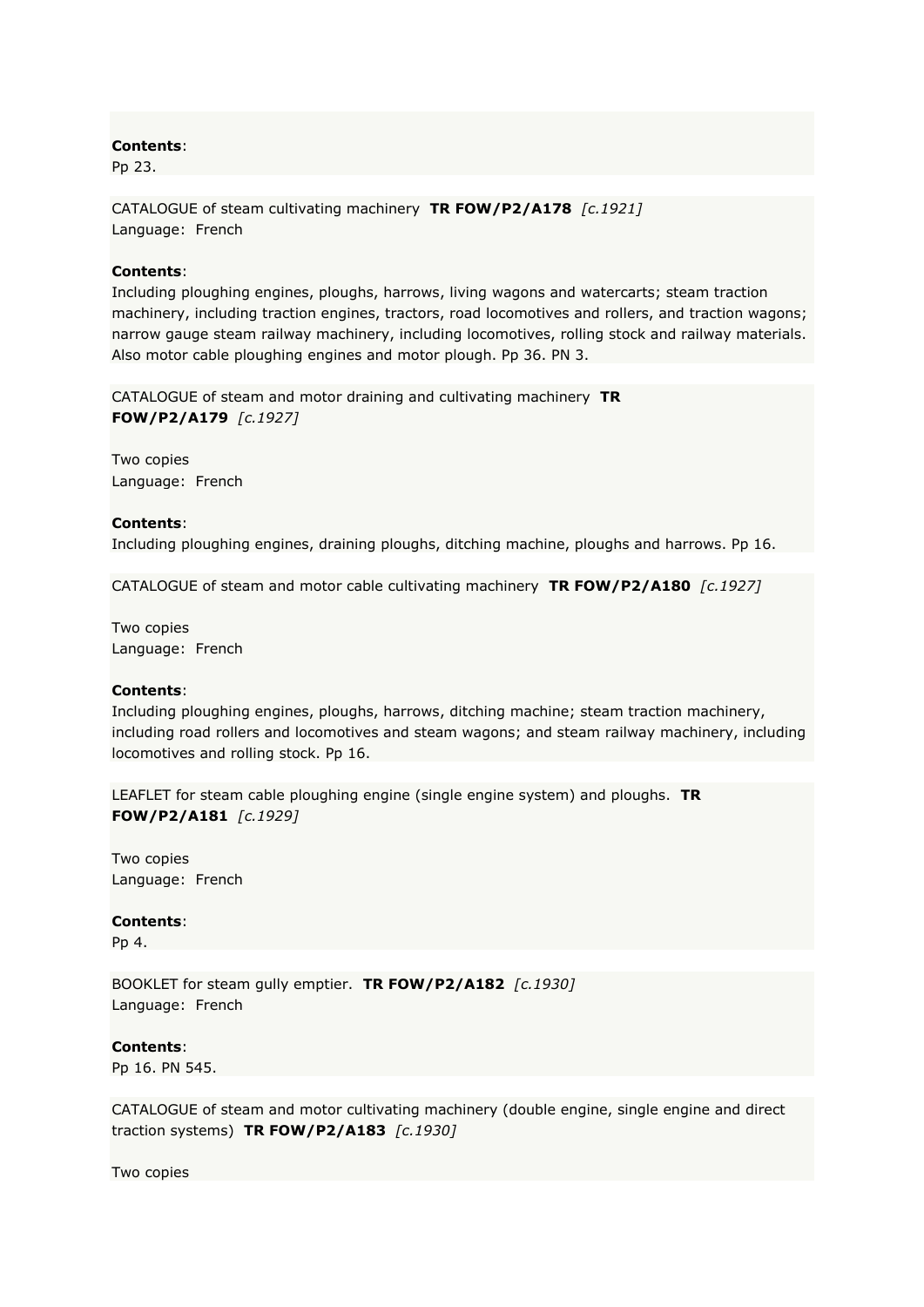Language: French

# **Contents**:

Including ploughing engines, ploughs, harrows, cultivators, roller, ploughing punt, and ditching machine. Also draining ploughs and gyrotiller. Pp 64.

LEAFLET containing testimonial concerning cultivating machinery **TR FOW/P2/A184** *[c.1931]* Language: French

## **Contents**:

Including 150 h.p. diesel cable ploughing engine and plough, from Messrs. Wm. Turner, Magdeburg. Pp 4. PN 579.

LEAFLET containing reports on cultivating machinery (double engine system) **TR FOW/P2/A185** *[c.1931]* Language: French

## **Contents**:

Including 150 h.p. diesel cable ploughing engine and plough, from Mr. Th. Botella à Blida, Algeria. Pp 4. PN 580.

LEAFLET containing testimonial concerning cultivating machinery **TR FOW/P2/A186** *[c.1932]* Language: French

## **Contents**:

Including 100 h.p. diesel cable ploughing engine, cultivator and plough, from Cable Cultivating Contractors Ltd., Lincolnshire. Pp 4. PN 594.

LEAFLET for gyrotiller diesel rotary plough. **TR FOW/P2/A187** *[1930's]*

Two copies Language: French

# **Contents**:

Pp 8. PN 615.

BOOKLET for gyrotiller diesel rotary plough and its applications. **TR FOW/P2/A188** *[1930's]*

Two copies Language: French

**Contents**:

Pp 16. PN 618.

LEAFLET for the 'Three-Thirty' diesel crawler tractor. **TR FOW/P2/A189** *[c.1936]*

Two copies Language: French

**Contents**: Pp 2. PN 709F.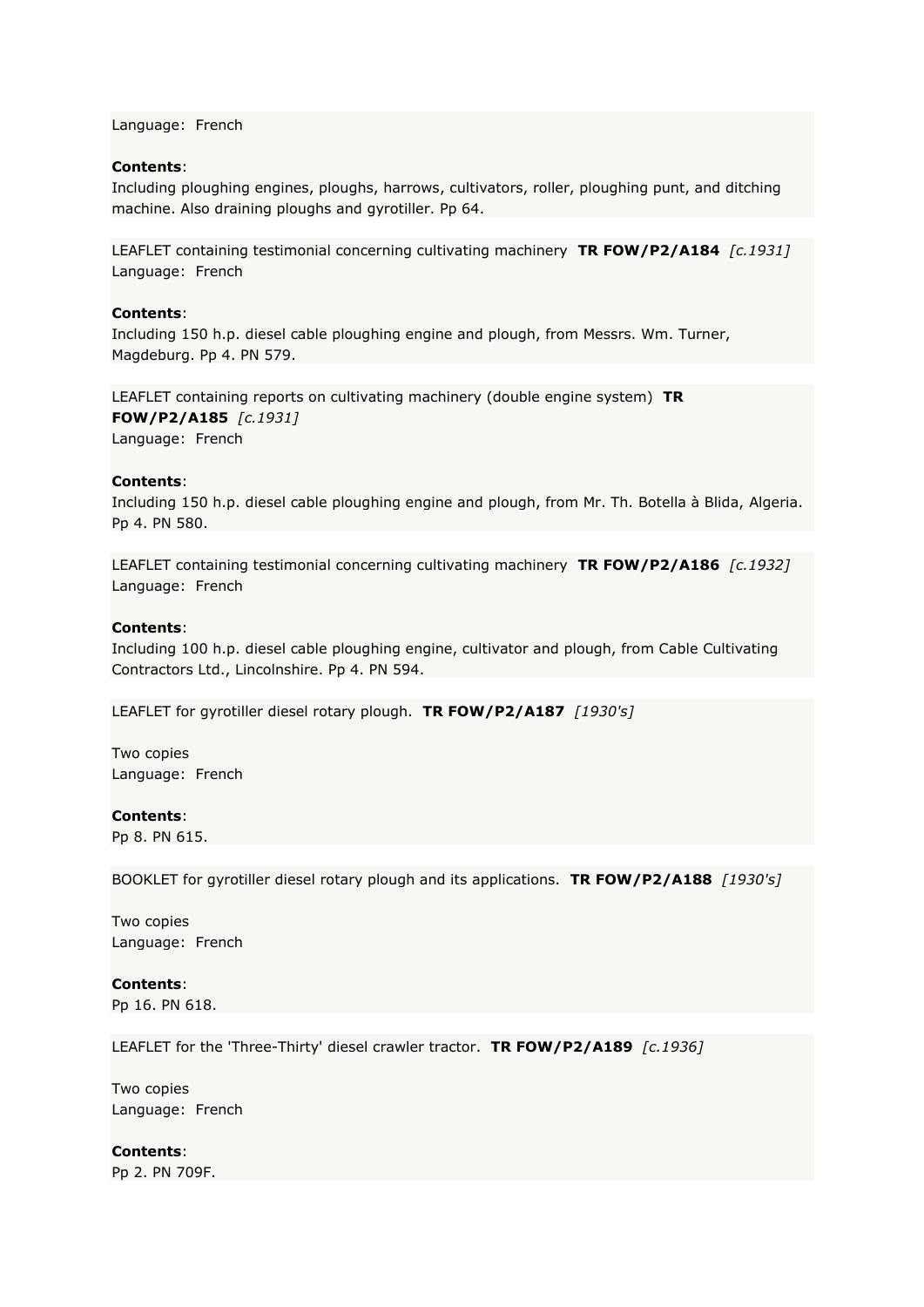LEAFLET for 'Four-Forty' diesel crawler tractor. **TR FOW/P2/A190** *[c.1936]*

Two copies Language: French

## **Contents**:

Pp 2. PN 710F.

LEAFLET for Fowler-Sanders 20 h.p. diesel railway locomotive 'Resilient'. **TR FOW/P2/A191** *[1930's]*

Two copies Language: French

**Contents**: Pp 2. PN 699F.

LEAFLET for Fowler-Sanders 30 h.p. diesel railway locomotive 'Resilient' **TR** 

**FOW/P2/A192** *[1930's]*

Two copies Language: French

**Contents**:

Pp 2. PN 700F.

LEAFLET for Fowler-Sanders 40 h.p. diesel railway locomotive 'Resilient'. **TR FOW/P2/A193** *[1930's]*

Two copies Language: French

**Contents**: Pp 2. PN 701F.

LEAFLET for internal combustion railway locomotive. **TR FOW/P2/A194** *[c.1925]*

Two copies Language: Spanish

**Contents**:

Pp 8.

TESTIMONIAL from Umberto Girola, Genoa, for John Fowler & Co., Rome, concerning Fowler motor road roller. **TR FOW/P2/A195** *[c.1929]*

Two copies Language: Italian

**Contents**: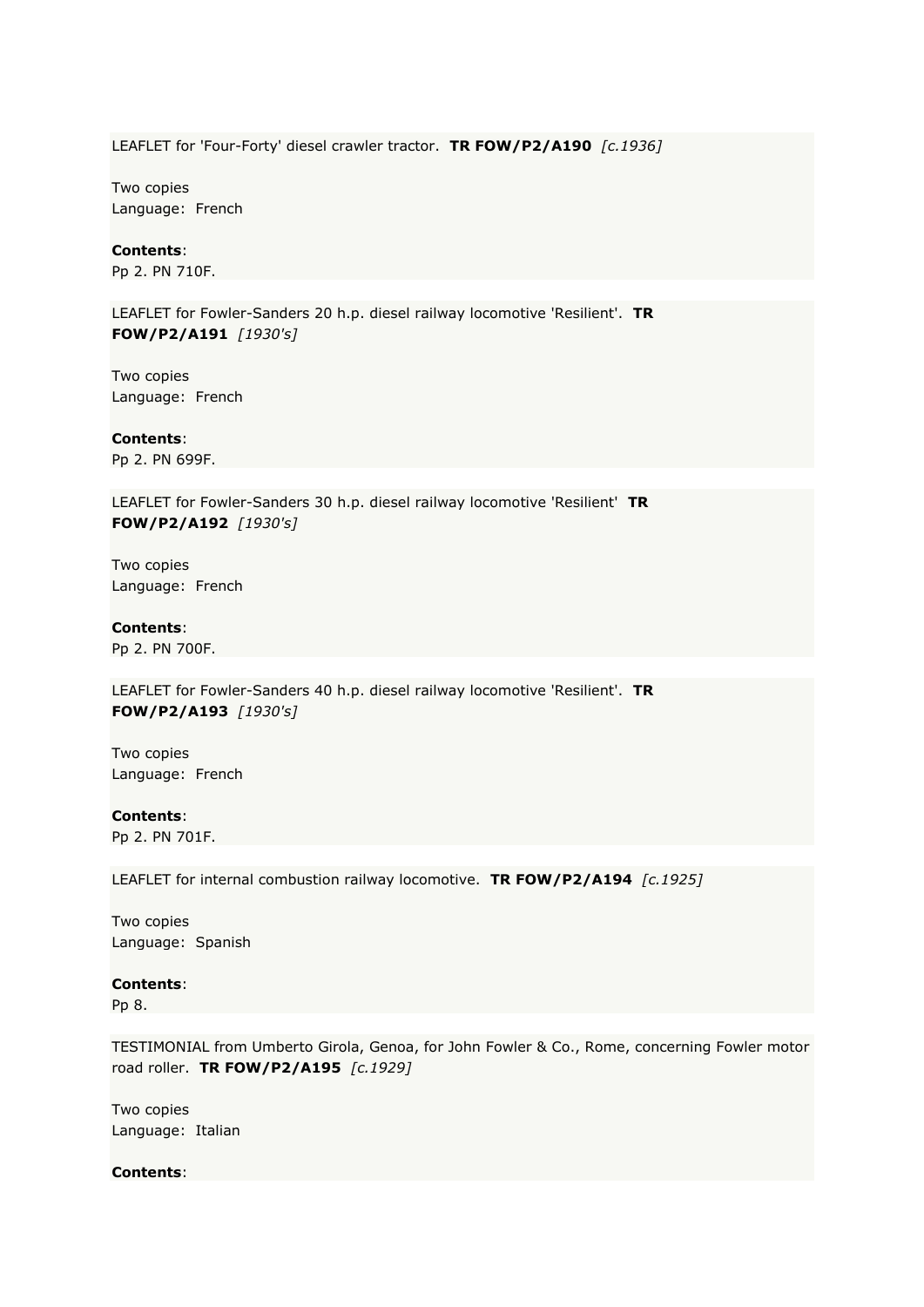## Pp 1.

LEAFLET, including price list, for steel ploughing cables. **TR FOW/P2/A196** *[1920's]*

Eight copies Language: Italian

## **Contents**:

Pp 2.

LEAFLET for Fowler steam road making machinery. **TR FOW/P2/A197** *[c.1925]*

Six copies Language: Italian

#### **Contents**:

Pp 7.

BOOKLET of Fowler steam road making machinery **TR FOW/P2/A198** *1929* Language: Italian

#### **Contents**:

Including road rollers and gritters. Pp 12.

BOOKLET of various press extracts and reports concerning Fowler steam cultivation machinery. **TR FOW/P2/A199** *[c.1900]* Language: Italian

# **Contents**:

PP48. [Back cover missing]. Affixed are:

i. [c.1900]. TESTIMONIAL [Reprint] concerning Fowler steam traction engine, from Cirillo Fusaro, agent for Nob. Eredi, Gatterburg-Morosini, to E. Bergmann, agent for John Fowler and Co., [(Leeds) Ltd., Leeds] in Vienna. In Italian. Pp 1. ii. [c.1898]. TESTIMONIAL [Reprint] concerning Fowler steam traction engine, from Prof. P. L.

Biankini to John Fowler & Co., Magdeburg. Pp 1. In Italian.

BOOKLET of various press extracts and reports concerning Fowler steam cultivation machinery. **TR FOW/P2/A200** *1905(Jul)* Language: German

## **Contents**:

Pp 81.

CATALOGUE of steam cultivating machinery (double engine, single engine and portable engine systems) **TR FOW/P2/A201** *[c.1911]* Language: German

#### **Contents**:

Including ploughing engines, ploughs, cultivators, harrows, ditching machine, grubber, rollers, water carts, sleeping vans and accessories. Also draining ploughs and portable engine. Pp 108. PN 20.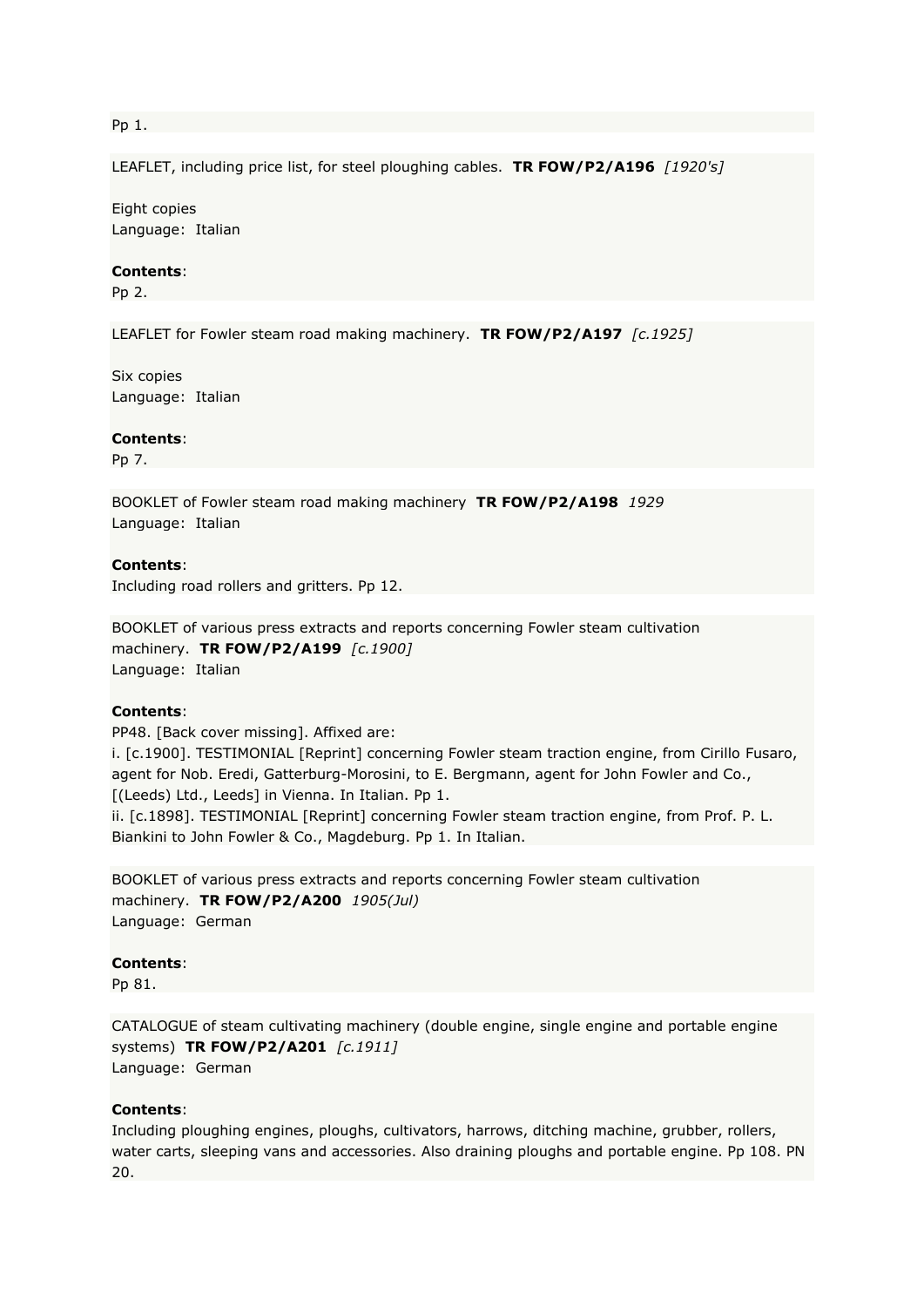INSTRUCTION BOOKLET for steam ploughing engines. **TR FOW/P2/A202** *[c.1929]* Language: German

## **Contents**:

Pp 55.

INSTRUCTION BOOKLET for balance and anti-balance ploughs. **TR FOW/P2/A203** *[c.1929]* Language: German

## **Contents**:

Pp 16.

INSTRUCTION LEAFLET for 4/5/6 furrow sloping frame anti-balance plough. **TR FOW/P2/A203/1** *1930(Mar)* Language: German

## **Contents**:

Pp 2.

INSTRUCTION BOOKLET for steam road rollers. **TR FOW/P2/A204** *[c.1932]* Language: German

## **Contents**:

Pp 32.

CATALOGUE of steam cultivating machinery (double engine system and single engine system winding drums) **TR FOW/P2/A205** *[c.1910]* Language: French and Romanian

## **Contents**:

Including ploughing engines, ploughs, harrows, rollers, water carts, sleeping vans and accessories. Also traction engine. Pp 22.

PRESS EXTRACT [Reprint] concerning Fowler steam cultivating machinery **TR FOW/P2/A206** *[1930]*

Two copies Language: Dutch

# **Contents**:

Including cable ploughing engines and ploughs. 'Archief voor de Suikerindustrie in Ned.-Indie', 1930, No. 38. Pp 10.

NOTICE for Fowler concrete mixers. **TR FOW/P2/A207** *[c.1928]*

Two copies Language: Portuguese

### **Contents**:

Pp 1.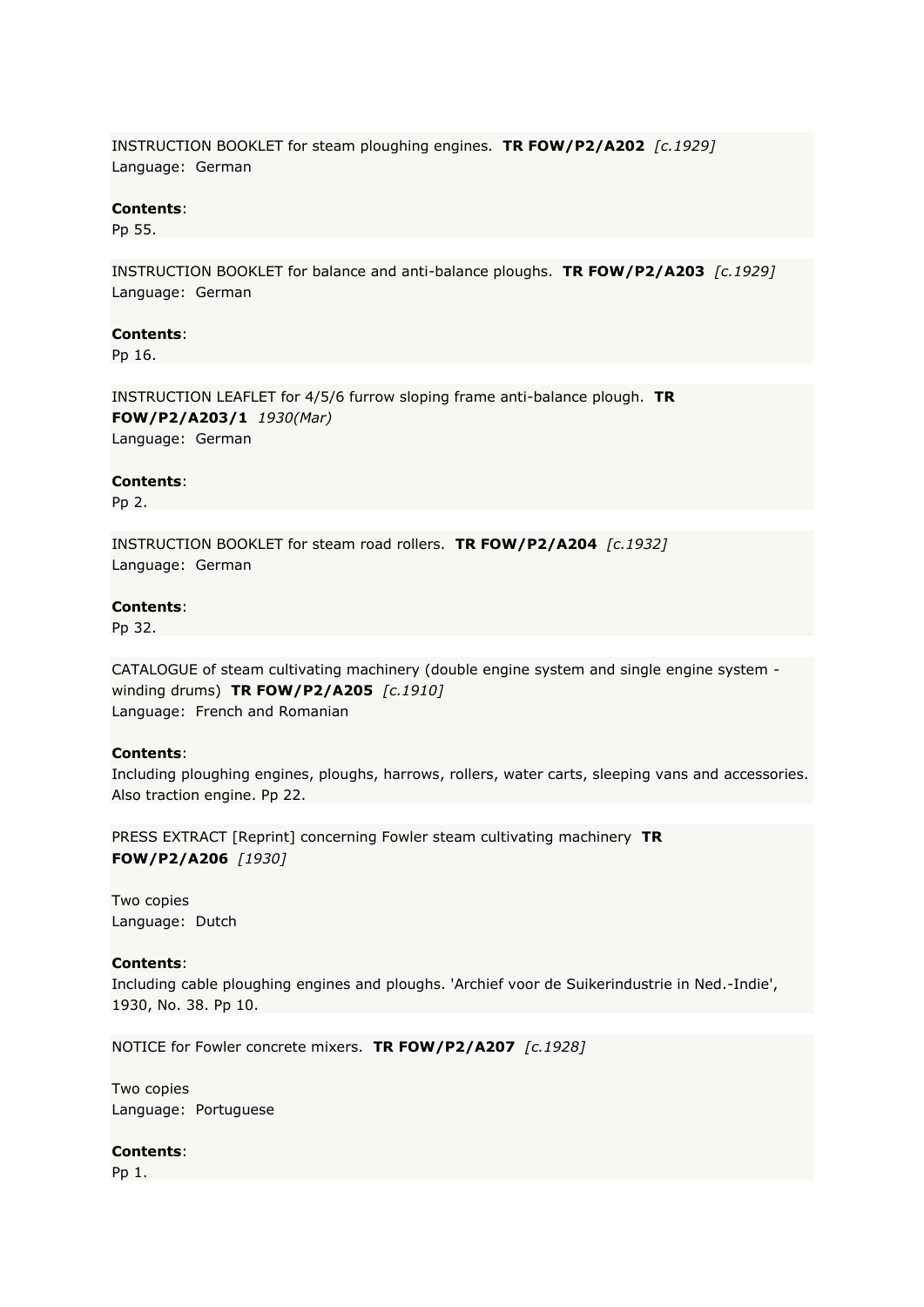# HOUSE JOURNALS **TR FOW/P4** [n.d.]

**Arrangement**: TR FOW/P4/1-2 'Group' and 'Mettle' TR FOW/P4/3 'Marshall Fowler News'

'Group', house journal of the Marshall Organisation **TR FOW/P4/1/1** *March 1948* 'Group', house journal of the Marshall Organisation **TR FOW/P4/1/2** *July 1948* 'Group', house journal of the Marshall Organisation **TR FOW/P4/1/3** *November 1948* 'Group', house journal of the Marshall Organisation **TR FOW/P4/1/4** *March 1949* 'Group', house journal of the Marshall Organisation **TR FOW/P4/1/5** *January 1950* 'Group', house journal of the Marshall Organisation **TR FOW/P4/1/6** *Autumn 1950* 'Mettle', house journal of the Marshall Organisation **TR FOW/P4/2/1** *Summer 1951* 'Mettle', house journal of the Marshall Organisation **TR FOW/P4/2/2** *Winter 1951* 'Mettle', house journal of the Marshall Organisation **TR FOW/P4/2/3** *Spring 1952* 2 copies

'Mettle', house journal of the Marshall Organisation **TR FOW/P4/2/4** *Autumn 1952* 'Mettle', house journal of the Marshall Organisation **TR FOW/P4/2/5** *Summer 1953* 'Mettle', house journal of the Marshall Organisation **TR FOW/P4/2/6** *Summer 1954* 'Mettle', house journal of the Marshall Organisation **TR FOW/P4/2/7** *Summer 1955* 'Mettle', house journal of the Marshall Organisation **TR FOW/P4/2/8** *Winter 1955* 'Mettle', house journal of the Marshall Organisation **TR FOW/P4/2/9** *Summer 1956* 'Mettle', house journal of the Marshall Organisation **TR FOW/P4/2/10** *January 1957* 'Mettle', house journal of the Marshall Organisation **TR FOW/P4/2/11** *Spring 1958* 'Mettle', house journal of the Marshall Organisation **TR FOW/P4/2/12** *Spring 1959* 'Mettle', house journal of the Marshall Organisation **TR FOW/P4/2/13** *Autumn 1959* 'Mettle', house journal of the Marshall Organisation **TR FOW/P4/2/14** *Vol X, no 1 (1960)* 'Mettle', house journal of the Marshall Organisation **TR FOW/P4/2/15** *Vol XI, no 1 (1961)*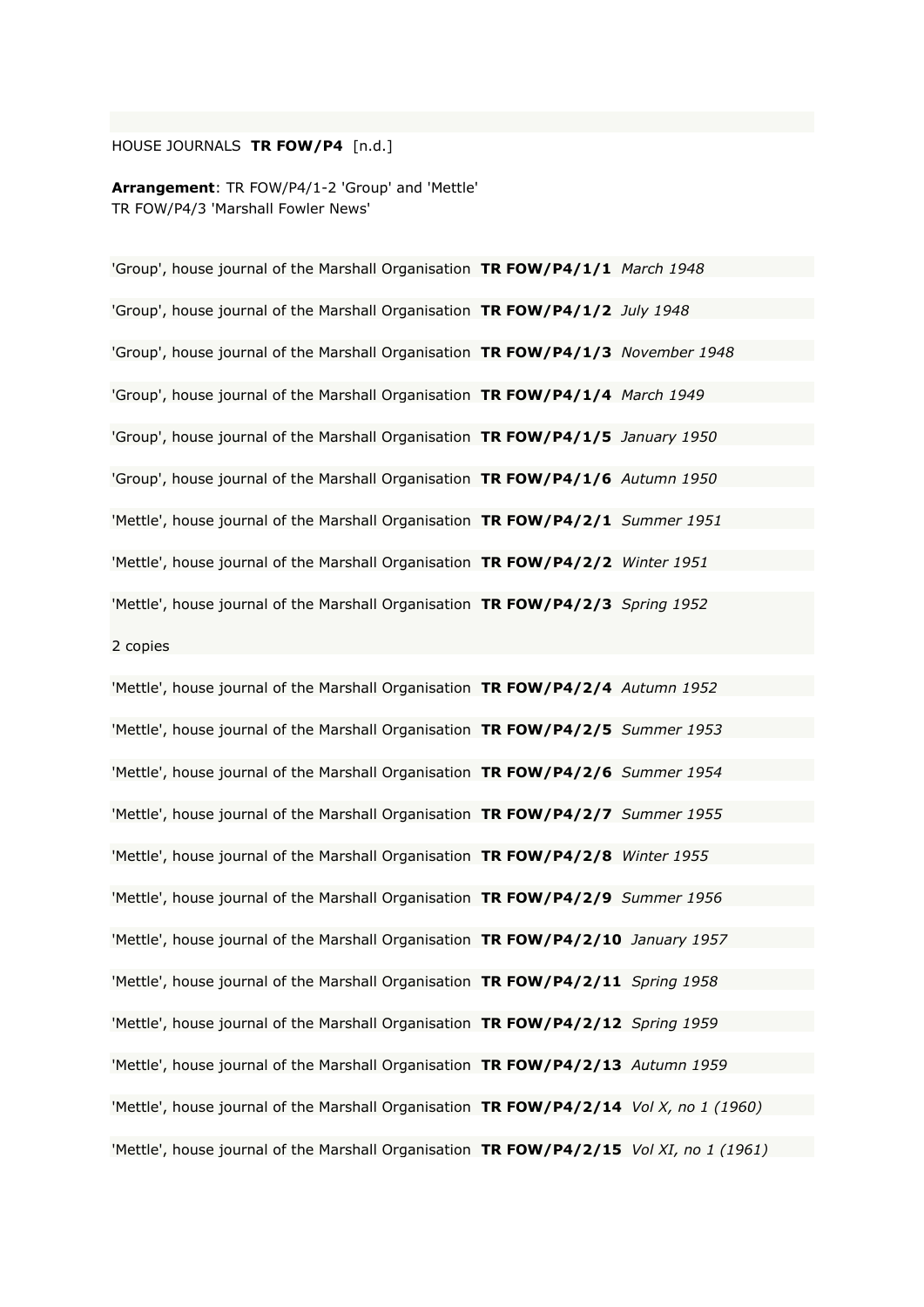HOUSE JOURNAL. 'Marshall Fowler News'. **TR FOW/P4/3** *1971(Jun)*

# **Contents**:

A journal for the personnel of Britannia Works, Gainsborough; John Fowler Works, Leeds and Sprotborough Works, Doncaster. vol I, nos. 11-18; vol II, nos. 1-13. The journal is still being received, issue vol II, no. 13 being for 1975(Apr).

RECORDS OF SPECIAL ADVERTISING AND PROMOTING **TR FOW/P7** [n.d.]

**Arrangement**: Publicity Photograph Albums TR FOW/P7/1 John Fowler & Co. TR FOW/P7/2 The Marshall Organisation

PUBLICITY PHOTOGRAPH ALBUM. **TR FOW/P7/1** *c.1881*

Bound volume

# **Contents**:

John Fowler & Co., products. 'For the firm's private use at shows'. 'W' series photographs with printed captions and text, arranged in the following subject sections

i. Steam cultivating machinery. PhN W 46, 236, 168, 118, 401, 357, 381, 253, 252, 239, 380, 326, 77, 56, 136, 385, 41, 102, 226, 240, 254, 104, 48, 181, 81, 257, 334, 281, 235, 234, 79, 376, 158-162, 332, 333.

ii. Traction machinery. PhN W 276, 284, 309, 229, 179, 180, 68, 133, 292, 339, 187.

iii. Stationary steam engines for mining and general purposes. PhN W 294, 300, 316, 366, 298, 299, 320, 321, 362, 374, 382, 343, 233, 261, 260, 259, 282, 100, 122, 128, 341, 144, 318, 98, 127, 103, 139, 154, 37, 33, 146, 231, 178, 397, 315.

iv. Permanent line steam locomotives. PhN W 40, 69, 27, 25, 75, 17, 16, 94, 131, 361, 84, 348, 175.

v. Portable railway plant. PhN W 352, 353, 340, 364, 365, 272, 305, 304, 396, 346, 351, 345, 400, 394, 290, 350, 331, 372, 310, 328, 393, 317, 296, 360, 395, 368. vi. Narrow gauge steam locomotives. PhN W 377, 370, 369, 303, 307, 322, 323.

PUBLICITY PHOTOGRAPH ALBUM. **TR FOW/P7/2** *1948*

Bound volume

## **Contents**:

The Marshall Organisation - Marshall Sons & Co., Ltd.; Marshall's Tea Machinery Co., Ltd.; John Fowler & Co., (Leeds) Ltd.; Marshall Richards Machine Co., Ltd. Twenty eight captioned prints including views of the various works, the different products manufactured (tractors, combine harvesters, road rollers, boilers, steam engines, tea machinery, diesel locomotives, wire machinery) and the organisation's display stand at the Royal Agricultural Society of England's show, York, 1948. J. C. Wood's copy.

PRINTING PROOFS AND ARTWORKS **TR FOW/P8** [n.d.]

**Arrangement**: TR FOW/P8/1-6 Albums of Printing Block Proofs TR FOW/P8/1 Woodcuts - John Fowler & Co. TR FOW/P8/2-6 Reference Albums of Numbered Block Proofs, Nos. 2-5, 7.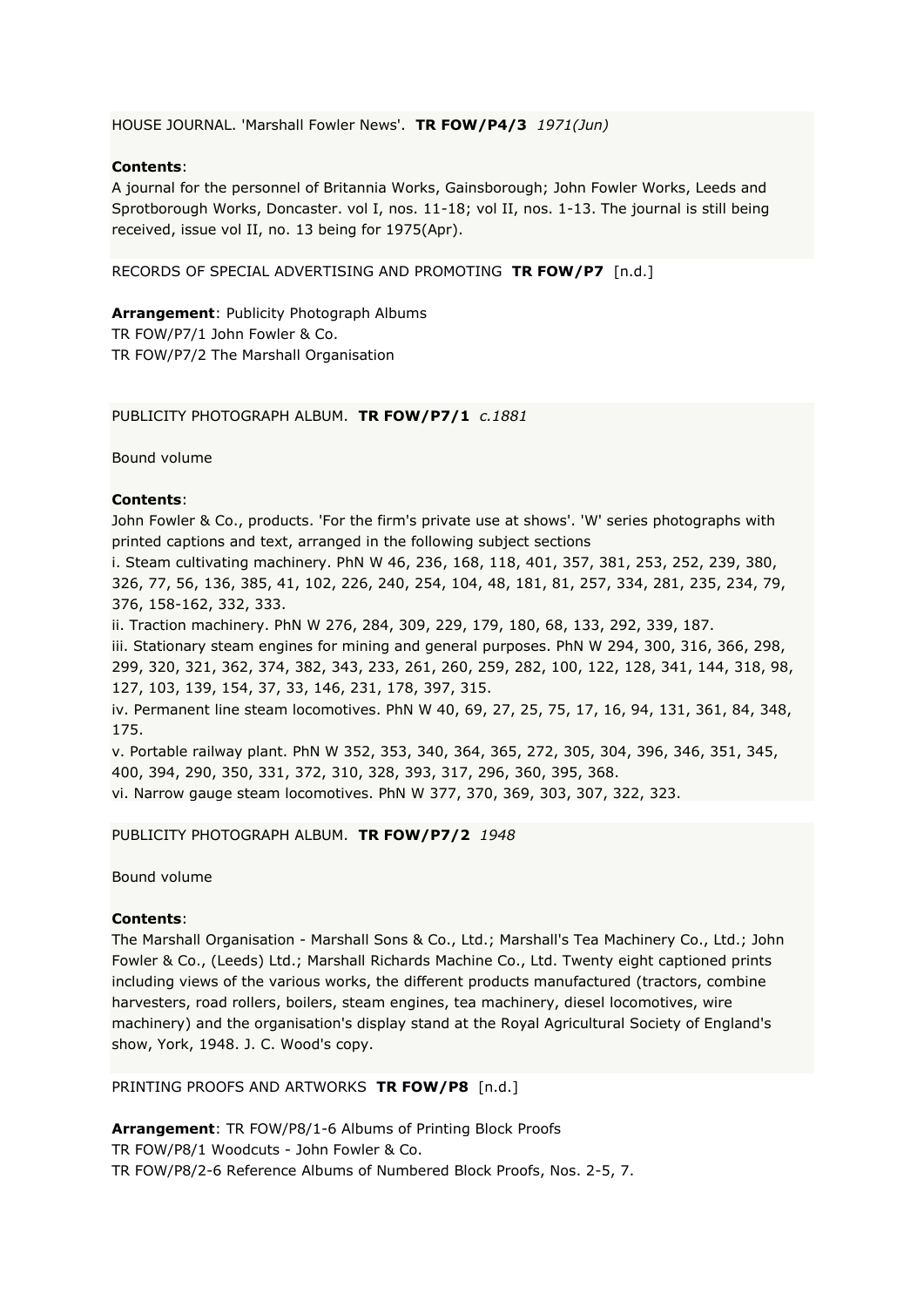ALBUM OF PRINTING BLOCK PROOFS. **TR FOW/P8/1** *[1860's and 1870's]*

Bound volume

# **Contents**:

John Fowler & Co. Woodcuts. Un-numbered block proofs, several of which are missing, for the firm's general range of products. All are uncaptioned. Also includes some non-Fowler manufactured items, including threshing (Clayton, Shuttleworth & Co.), seed drills (Smyth), horse rakes and dressing machines (Ransomes & Sims), grain separator (Childs), mowers, small winding engines (B. Fowler & Co.).

ALBUM OF PRINTING BLOCK PROOFS, No. 2. **TR FOW/P8/2** *1901 - 1908*

Bound volume

# **Contents**:

Block Nos. 874-1149. In order of block numbers. The proofs are uncaptioned but details will be found in the block register, TR FOW/P9/1. The following proofs are missing: Nos. 874, 875, 897- 908, 925-935, 973-977, 997-1000, 1013-1015, 1047, 1048, 1050, 1051, 1062-1067, 1091-1095, 1123, 1124, 1146.

ALBUM OF PRINTING BLOCK PROOFS, No. 3. **TR FOW/P8/3** *1908 - 1913*

Bound volume

## **Contents**:

Block Nos. 1150-1391. In order of block numbers. The proofs are uncaptioned but details will be found in the block register, TR FOW/P9/1. The following proofs are missing: Nos. 1282, 1283, 1285, 1342-1350.

ALBUM OF PRINTING BLOCK PROOFS, No. 4. **TR FOW/P8/4** *1913 - 1920*

Bound volume

## **Contents**:

Block Nos. 1392-1700. In order of block numbers. The proofs are uncaptioned but details will be found in the block register, TR FOW/P9/1. The following proofs are missing: Nos. 1412-1419, 1448, 1462, 1463, 1466-69, 1472-1474, 1502-1507, 1518-1520, 1527-1532, 1545, 1556, 1559- 1562, 1566-1569, 1622, 1624-1626, 1685, 1697.

ALBUM OF PRINTING BLOCK PROOFS, No. 5. **TR FOW/P8/5** *1920 - [late 1920's]*

Bound volume

# **Contents**:

Block Nos. 1701-2275. In order of block numbers. The proofs are uncaptioned. Details for those up to No. 2049 will be found in the block register, TR FOW/P9/1 and it is intended to compile a further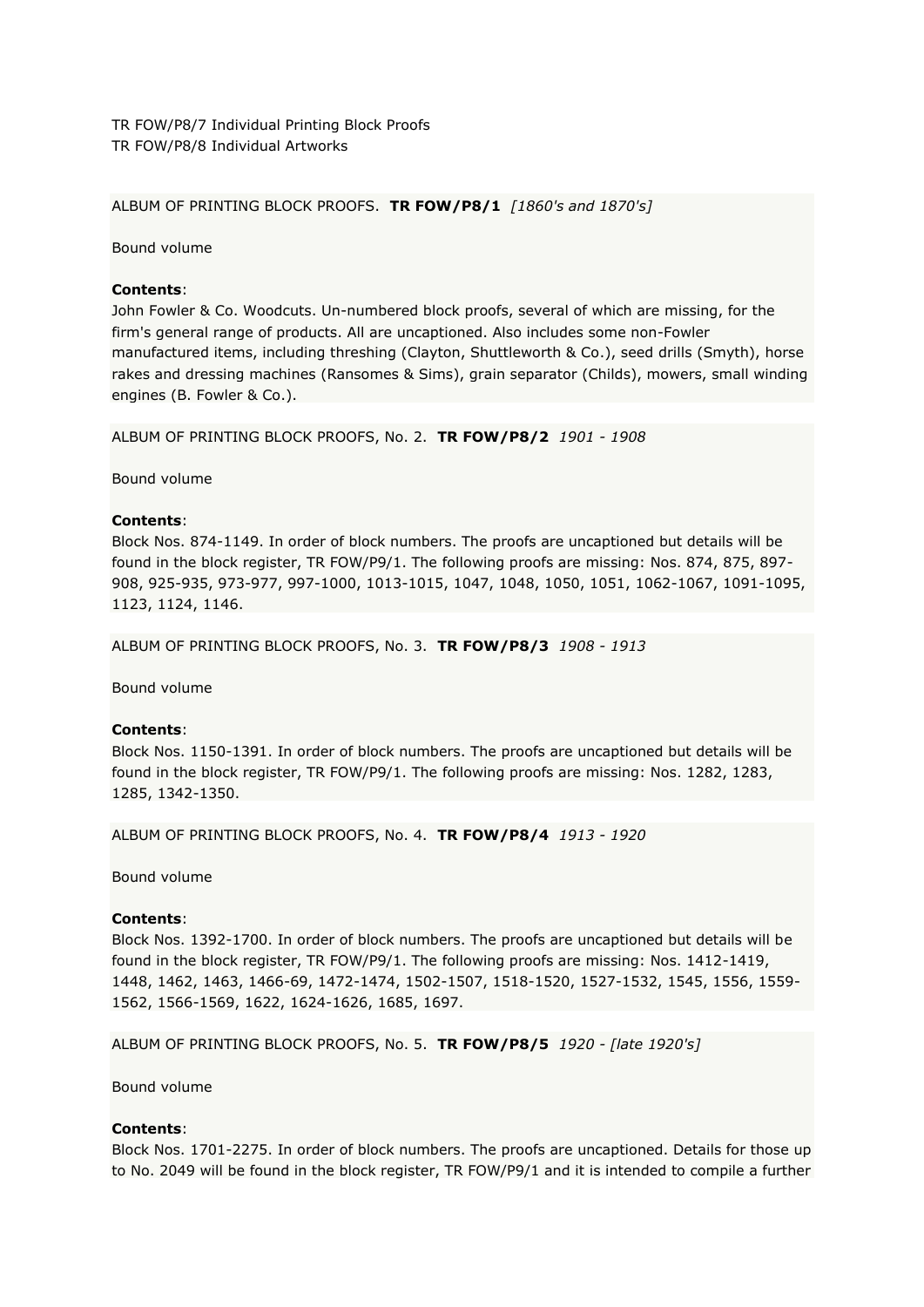block register following on from TR FOW/P9/1 to include details of the proofs omitted. The following proofs are missing: Nos. 1714, 1748-1750, 1832, 2131, 2132, 2183, 2203-2208, 2233, 2243, 2254.

ALBUM OF PRINTING BLOCK PROOFS, No. 7. **TR FOW/P8/6** *[1930's]*

Bound volume

## **Contents**:

Block Nos. 2870-3620. In order of block numbers. The proofs are uncaptioned but it is intended to compile a further block register following on from TR FOW/P9/1 to include details of the proofs omitted. The following proofs are missing: Nos. 2916, 2917, 2937, 2938, 2941, 2971, 2972, 2987, 3004, 3005, 3009, 3035, 3037, 3075, 3086, 3091, 3158, 3170, 3172, 3178, 3194, 3233, 3262, 3267, 3270, 3290, 3292-3296, 3304, 3363, 3396, 3406, 3418, 3423, 3451, 3475, 3477, 3502- 3517, 3519, 3520, 3521, 3524, 3543, 3550, 3556-3560, 3564, 3566-3569, 3574, 3592-3595, 3597, 3601-3604, 3610, 3611.

INDIVIDUAL PRINTING BLOCK PROOFS **TR FOW/P8/7** *1890's - 1930's*

### **Contents**:

C.300 numbered proofs, all duplicates of items in above series of albums, TR FOW/P8/2-6. Details for those pre No.2050 are in the block register, TR FOW/P9/1.

INDIVIDUAL PRINTING BLOCK ARTWORKS. **TR FOW/P8/8** *1930's and 1940's*

### **Contents**:

Block Nos. 2641-4190. This series of artworks is virtually complete. The individual artworks are often captioned, including source details if from a numbered Fowler photograph. It is intended to compile a block register, following on from TR FOW/P9/1 to include details of these artworks.

REGISTERS AND INDEXES **TR FOW/P9** [n.d.]

### PRINTING BLOCK REGISTER. **TR FOW/P9/1** *c.1886 - 1924*

Bound volume

## **Contents**:

Block Nos. 1-2049. In order of block numbers. Format per entry is: block number; description, including Fowler PhN if source; drawer location number; cost; printer and date; subsequent reprintings with dates. Pre 650 numbers have very little information, as the register was first compiled in 1895 but the block numbers started c.1885, about the time of the re-styling of the firm as John Fowler & Co., (Leeds) Ltd.

### PHOTOGRAPH ALBUMS **TR FOW/PH2** [n.d.]

**Arrangement**: TR FOW/PH2/1-56 Reference Albums to Numbered Photograph Series TR FOW/PH2/1-2 W Series, Nos. 1 and 2 - General Range of Products TR FOW/PH2/3-5 A Series, Nos. 1-3 - General Range of Products TR FOW/PH2/6-32 B Series, Nos. 1-27 - General Range of Products TR FOW/PH2/33-42 C Series, Nos. 1-10 - Cultivating Machinery TR FOW/PH2/43-45 E Series, Nos. 1, 2 and 4 - Diesel Engines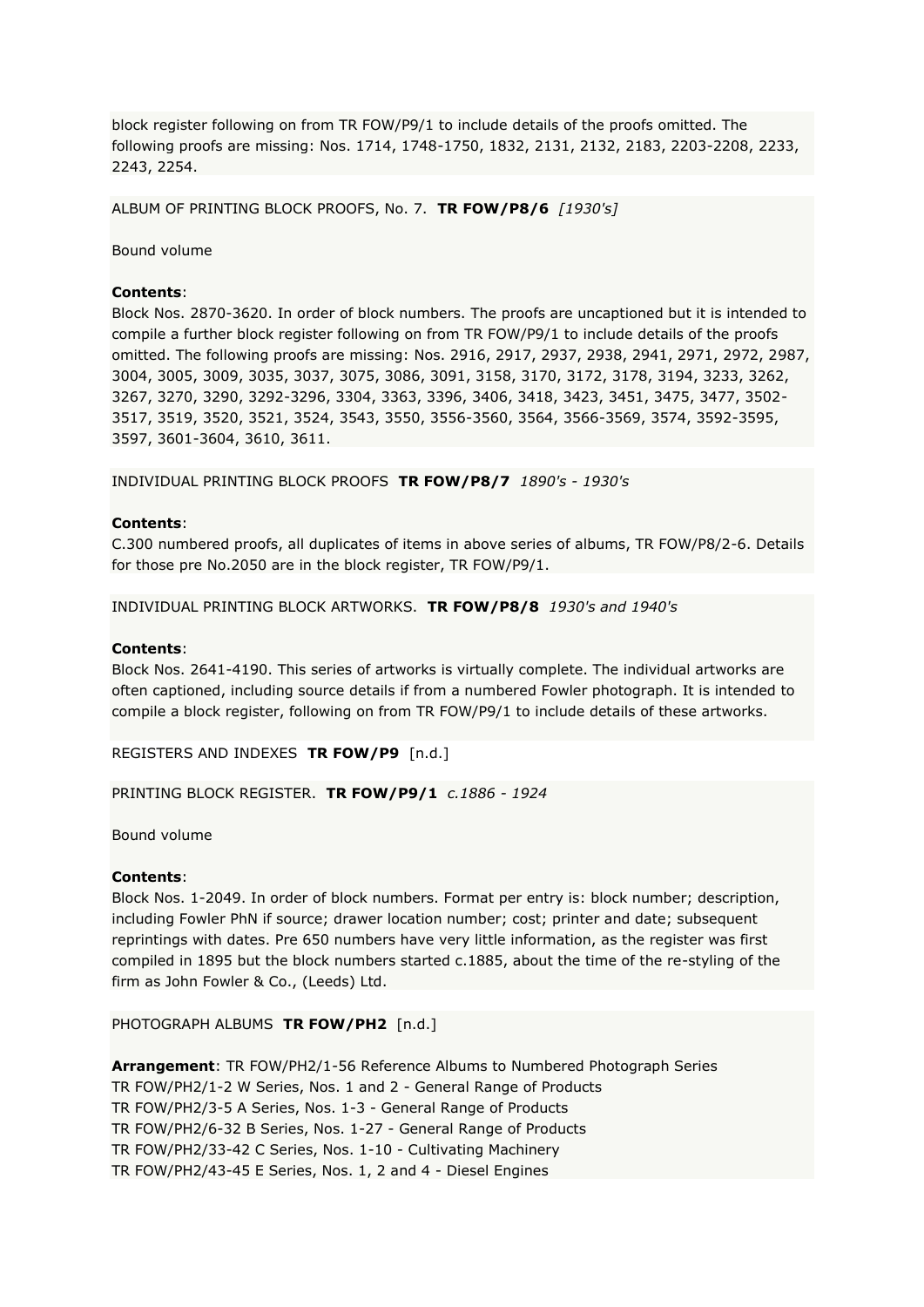TR FOW/PH2/46 G Series, No. 1 - General TR FOW/PH2/47-50 L Series, Nos. 1-4 - Railway Locomotives and Rolling Stock TR FOW/PH2/51-52 R Series, Nos. 1-2 - Road Making Machinery TR FOW/PH2/53-56 T Series, Nos. 1-4 - Transport Machinery TR FOW/PH2/57-74 Albums Variously Compiled from Numbered Photograph Series TR FOW/PH2/57-70 General Range of Products TR FOW/PH2/57-66 Subsidiary Reference, W and B Series, Nos. 2, 3, 5, 8, 9, 10, 11, 14 and 15 TR FOW/PH2/67 W Series TR FOW/PH2/68-69 A Series TR FOW/PH2/70 B and A Series TR FOW/PH2/71 Concrete Mixing Machinery, CN Series TR FOW/PH2/72 Diesel Engines, E Series TR FOW/PH2/73 Railway Locomotives and Rolling Stock, L Series TR FOW/PH2/74 Traction Engines, Road Locomotives and Road Rollers, W, B and A Series TR FOW/PH2/75-79 Albums Compiled of Un-numbered Photographs TR FOW/PH2/75 South African Farm TR FOW/PH2/76 Gyrotillers TR FOW/PH2/77 Railway Locomotives and Rolling Stock TR FOW/PH2/78-79 Tractors

PHOTOGRAPH ALBUM W1. **TR FOW/PH2/1** *c.1862 - 1880*

# **Contents**:

PhN W 266, 10, 270, 267, 15-27, 30-33, 37-65, 67-70, 268, 269, 73-84, 86-146, 154-156, 158- 174, 176-188, 191-193, 226-250, 264, 252-263, 271-276, 279-341, 343-370.

General range of products, photographs taken by E. Wormald, Leeds. Uncaptioned and undated prints. The album in its present form is a rebinding of 1933(17 Feb), as TR FOW/PH2/2, presumably due to the disintegration of the original binding(s). In the course of rebinding several prints were lost and hence the gaps in the series. W103 and 366-370 were not included in the rebinding but were subsequently discovered and have now been inserted.

The following un-numbered print was inserted into the sequence

i. [W283A]. Stationary mill engine.

Individual print details are entered in the subsidiary photograph register to this catalogue.

PHOTOGRAPH ALBUM W2. **TR FOW/PH2/2** *1880 - 1888(Nov)*

Bound volume

# **Contents**:

PhN W 371-448, 450-596. B1, 2, 4, 9-16, 18-38, 40-43, 45-47, 49-58, 60-70.

General range of products, W prints were taken by E. Wormald, Leeds; B prints were taken by Fowlers. The W prints cease 1885/6 and B prints commence 1887. Uncaptioned and undated prints. The album in its present form is a rebinding of 1933(17 Feb), as TR FOW/PH2/1, presumably due to the disintegration of the original binding(s). In the course of rebinding a selection from the start of the B series prints was added. The following six un-numbered prints were inserted into the numerical sequence

i. [W444A]. 1883 0-4-0 locomotive built by Sharp, Stewart & Co., Ltd., Manchester, in India.

ii. [W455A]. [1880's] Wynyard Square, Sydney, New South Wales.

iii. [W515A]. 1883 2-4-0 Fowler narrow gauge locomotive with passenger train in India.

iv. [W515B]. 1883 Fowlers' display stand at Calcutta Exhibition, with crane traction engine visible.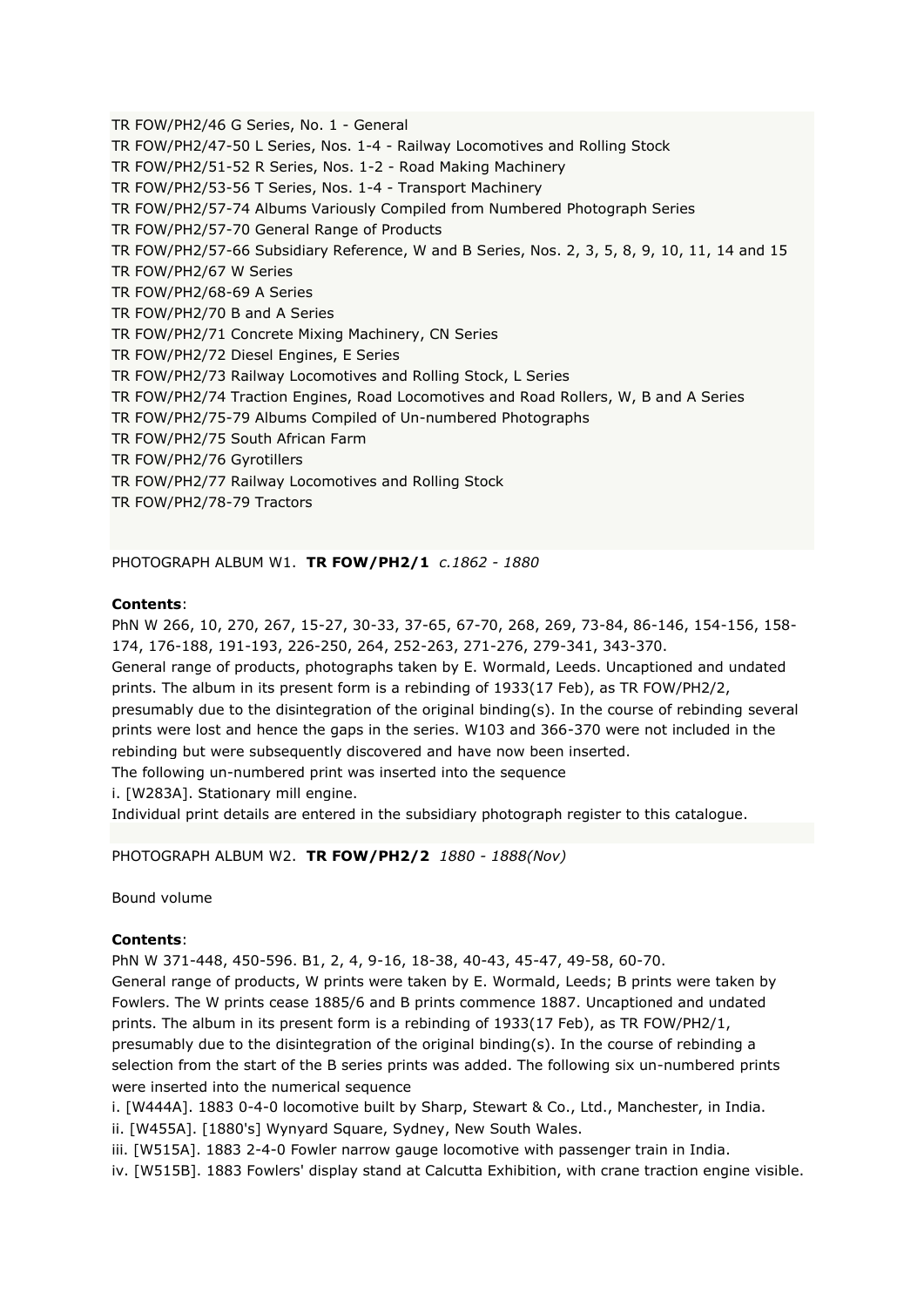v. [W523A and B]. [1884] Fowler narrow gauge locomotive at work near Darjeeling, India. Individual print details are entered in the subsidiary photograph register to this catalogue.

PHOTOGRAPH ALBUM A1. **TR FOW/PH2/3** *1885(Jun) - 1897(Dec)*

Bound volume

## **Contents**:

PhN A 1-304. General range of products. A series prints (14 plate) commenced simultaneously with B series prints (full plate), both succeeding the W series. Captioned and dated prints. Individual print details are entered in the subsidiary photograph register to this catalogue.

PHOTOGRAPH ALBUM A2. **TR FOW/PH2/4** *1894 - [1910's]*

Bound volume

## **Contents**:

PhN A305-594. General range of products. Captioned prior to A460, spasmodically thereafter and uncaptioned after A523. Dated only to 1904(Dec) and not thereafter. Individual print details are entered in the subsidiary photograph register to this catalogue.

PHOTOGRAPH ALBUM A3. **TR FOW/PH2/5** *[1910's - c.1924]*

Bound volume

## **Contents**:

PhN A594-643, 647-652, 659-699. General range of products. Only A659-699 are captioned and none are dated. Individual print details are entered in the subsidiary photograph register to this catalogue.

PHOTOGRAPH ALBUM B1. **TR FOW/PH2/6** *1887(Jan) - 1889(Apr)*

Bound volume

### **Contents**:

PhN B1-100. General range of products. B series prints (full plate) commenced simultaneously with A series prints (14 plate), both succeeding the W series. Captioned and dated prints. Individual print details are entered in the subsidiary photograph register to this catalogue.

PHOTOGRAPH ALBUM B2. **TR FOW/PH2/7** *1889(Apr) - 1891(Sep)*

Bound volume

## **Contents**:

PhN B101-200. General range of products. Format and print registration as for TR FOW/PH2/6.

PHOTOGRAPH ALBUM B3. **TR FOW/PH2/8** *1891(Sep) - 1894(May)*

Bound volume

**Contents**: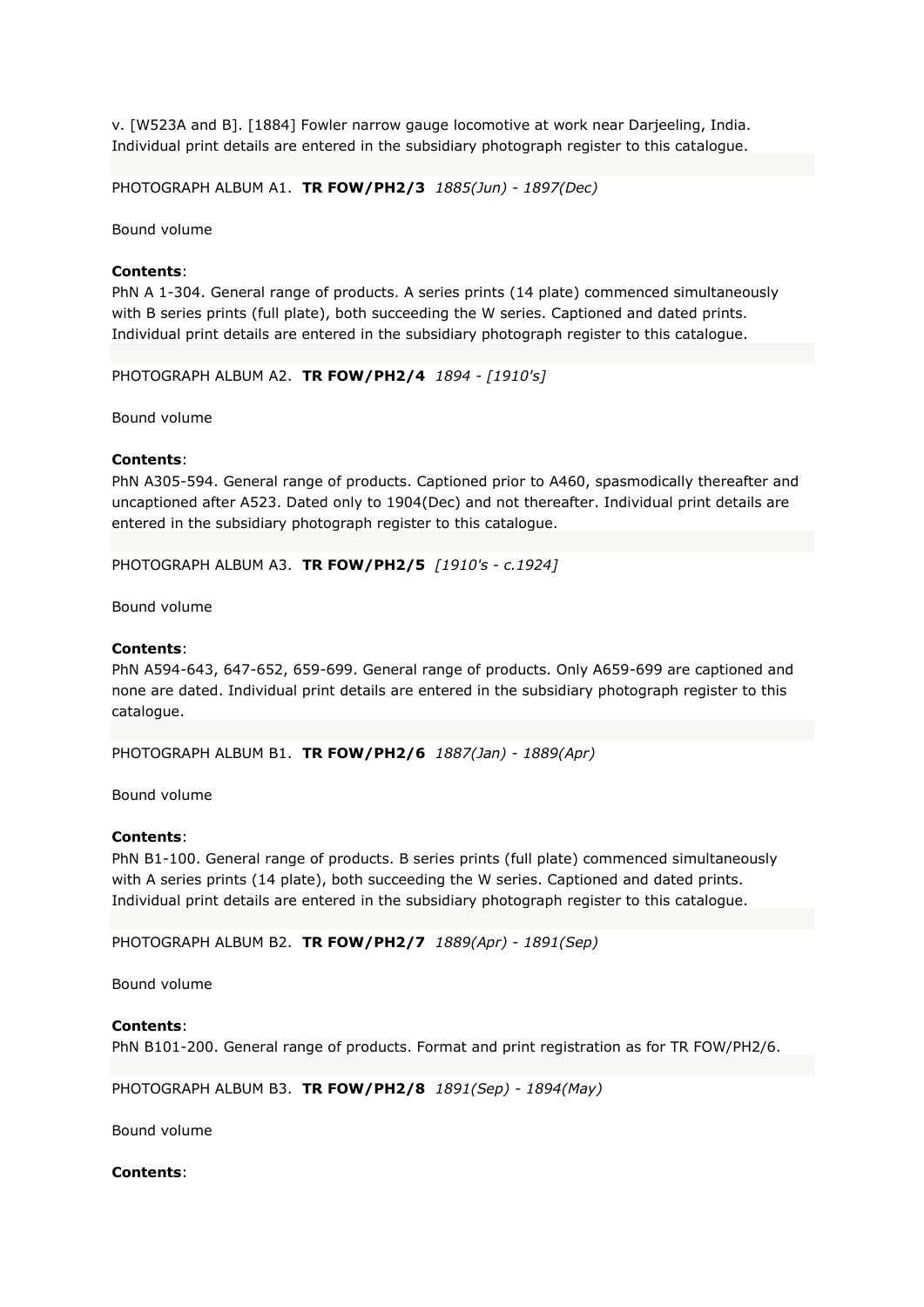PhN B201-300. General range of products. Format and print registration as for TR FOW/PH2/6.

PHOTOGRAPH ALBUM B4. **TR FOW/PH2/9** *1894(May) - 1896(Oct)*

Bound volume

## **Contents**:

PhN B301-400. General range of products. Format and print registration as for TR FOW/PH2/6.

PHOTOGRAPH ALBUM B5. **TR FOW/PH2/10** *1896(Oct) - 1898(Mar)*

Bound volume

### **Contents**:

PhN B401-500. General range of products. Format and print registration as for TR FOW/PH2/6.

PHOTOGRAPH ALBUM B6. **TR FOW/PH2/11** *1898(Mar) - 1901(Dec)*

Bound volume

### **Contents**:

PhN B501-600. General range of products. Format and print registration as for TR FOW/PH2/6.

PHOTOGRAPH ALBUM B7. **TR FOW/PH2/12** *1901(Dec) - 1902(Dec)*

Bound volume

### **Contents**:

PhN B601-700. General range of products. Format and print registration as for TR FOW/PH2/6.

PHOTOGRAPH ALBUM B8. **TR FOW/PH2/13** *1902(Dec) - 1903(Dec)*

Bound volume

### **Contents**:

PhN B701-800. General range of products. Format and print registration as for TR FOW/PH2/6.

PHOTOGRAPH ALBUM B9. **TR FOW/PH2/14** *1904(Jan) - 1905(Oct)*

Bound volume

#### **Contents**:

PhN B801-900. General range of products. Format and print registration as for TR FOW/PH2/6.

PHOTOGRAPH ALBUM B10. **TR FOW/PH2/15** *1905(Oct) - 1907(Jun)*

Bound volume

#### **Contents**:

PhN B901-1000. General range of products. Format and print registration as for TR FOW/PH2/6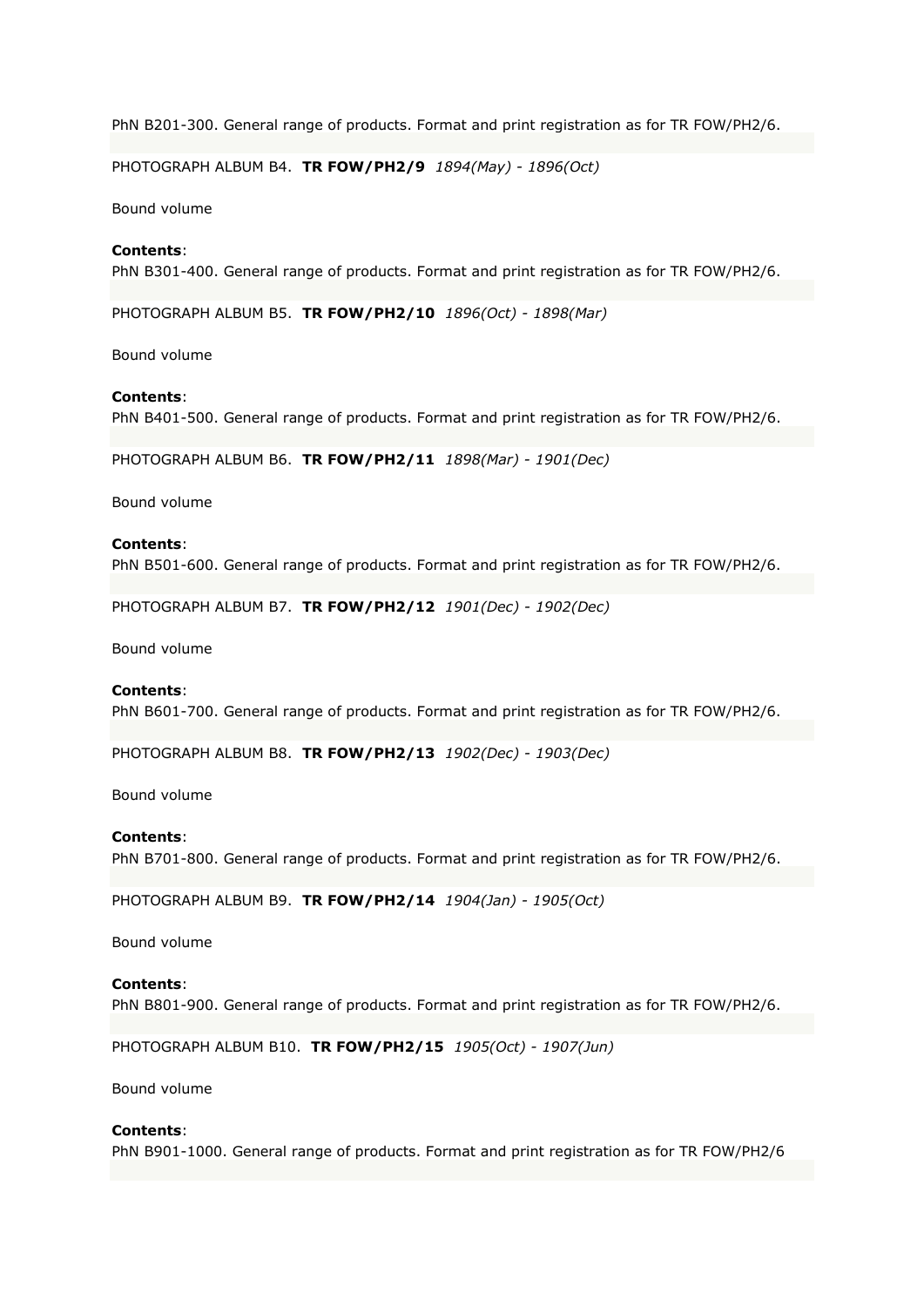## PHOTOGRAPH ALBUM B11. **TR FOW/PH2/16** *1907(Jun) - 1908(May)*

Bound volume

### **Contents**:

PhN B1001-1100. General range of products. Format and print registration as for TR FOW/PH2/6

PHOTOGRAPH ALBUM B12. **TR FOW/PH2/17** *1908(May) - 1909(Apr)*

Bound volume

## **Contents**:

PhN B1101-1200. General range of products. Format and print registration as for TR FOW/PH2/6

PHOTOGRAPH ALBUM B13. **TR FOW/PH2/18** *1909(May) - 1910(Oct)*

Bound volume

## **Contents**:

PhN B1201-1300. General range of products. Format and print registration as for TR FOW/PH2/6

PHOTOGRAPH ALBUM B14. **TR FOW/PH2/19** *1910(Oct) - 1911(Nov)*

Bound volume

### **Contents**:

PhN B1301-1400. General range of products. Format and print registration as for TR FOW/PH2/6

PHOTOGRAPH ALBUM B15. **TR FOW/PH2/20** *1911 (Nov) - 1912(Sep)*

Bound volume

### **Contents**:

PhN, B1401-1500. General range of products. Format and print registration as for TR FOW/PH2/6

PHOTOGRAPH ALBUM B16. **TR FOW/PH2/21** *1912(Sep) - 1913(Jun)*

Bound volume

## **Contents**:

PhN B1501-1600. General range of products. Format and print registration as for TR FOW/PH2/6

PHOTOGRAPH ALBUM B17. **TR FOW/PH2/22** *1913(Jun) - 1914(Jun)*

Bound volume

### **Contents**:

PhN B1601-1700. General range of products. Format and print registration as for TR FOW/PH2/6

PHOTOGRAPH ALBUM B18. **TR FOW/PH2/23** *1914(Jun) - 1915(Sep)*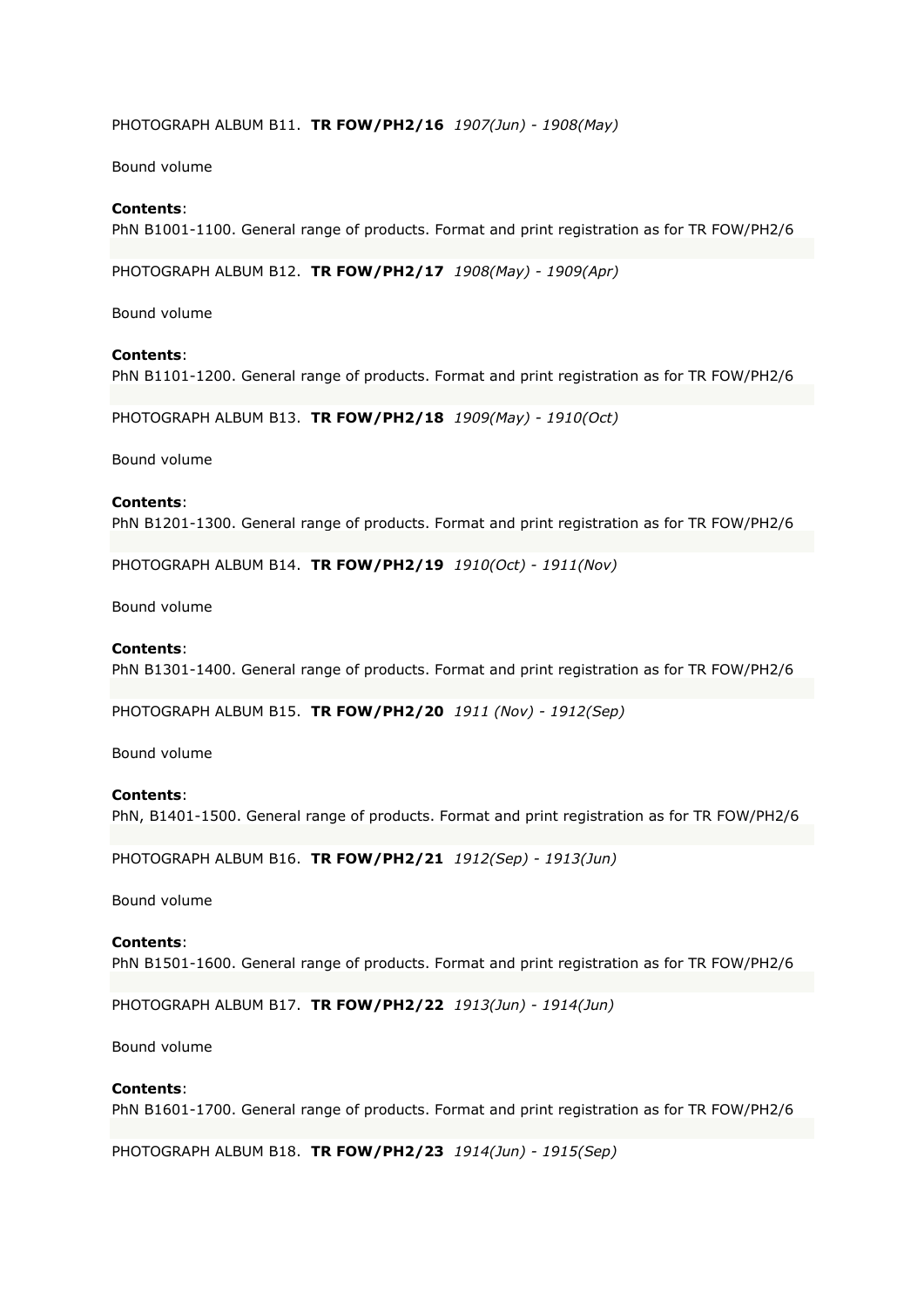Bound volume

## **Contents**:

PhN B1701-1800. General range of products. Format and print registration as for TR FOW/PH2/6

PHOTOGRAPH ALBUM B19. **TR FOW/PH2/24** *1915(Oct) - 1917(Dec)*

Bound volume

## **Contents**:

PhN B1801-1900. General range of products. Format and print registration as for TR FOW/PH2/6

PHOTOGRAPH ALBUM B20. **TR FOW/PH2/25** *1918(Jan) - 1919(Dec)*

Bound volume

#### **Contents**:

PhN B1901-2000. General range of products. Format and print registration as for TR FOW/PH2/6

PHOTOGRAPH ALBUM B21. **TR FOW/PH2/26** *1919(Dec) - 1920(Nov)*

Bound volume

## **Contents**:

PhN B2001-2100. General range of products. Format and print registration as for TR FOW/PH2/6

PHOTOGRAPH ALBUM B22. **TR FOW/PH2/27** *1920(Nov) - 1921(Sep)*

Bound volume

### **Contents**:

PhN B2101-2200. General range of products. Format and print registration as for TR FOW/PH2/6

PHOTOGRAPH ALBUM B23. **TR FOW/PH2/28** *1921(Sep) - 1922(Mar)*

Bound volume

## **Contents**:

PhN B2201-2300. General range of products. Format and print registration as for TR FOW/PH2/6

PHOTOGRAPH ALBUM B24. **TR FOW/PH2/29** *1922(Mar-Dec)*

Bound volume

## **Contents**:

PhN B2301-2400. General range of products. Format and print registration as for TR FOW/PH2/6

PHOTOGRAPH ALBUM B25. **TR FOW/PH2/30** *1923(Jan-Aug)*

Bound volume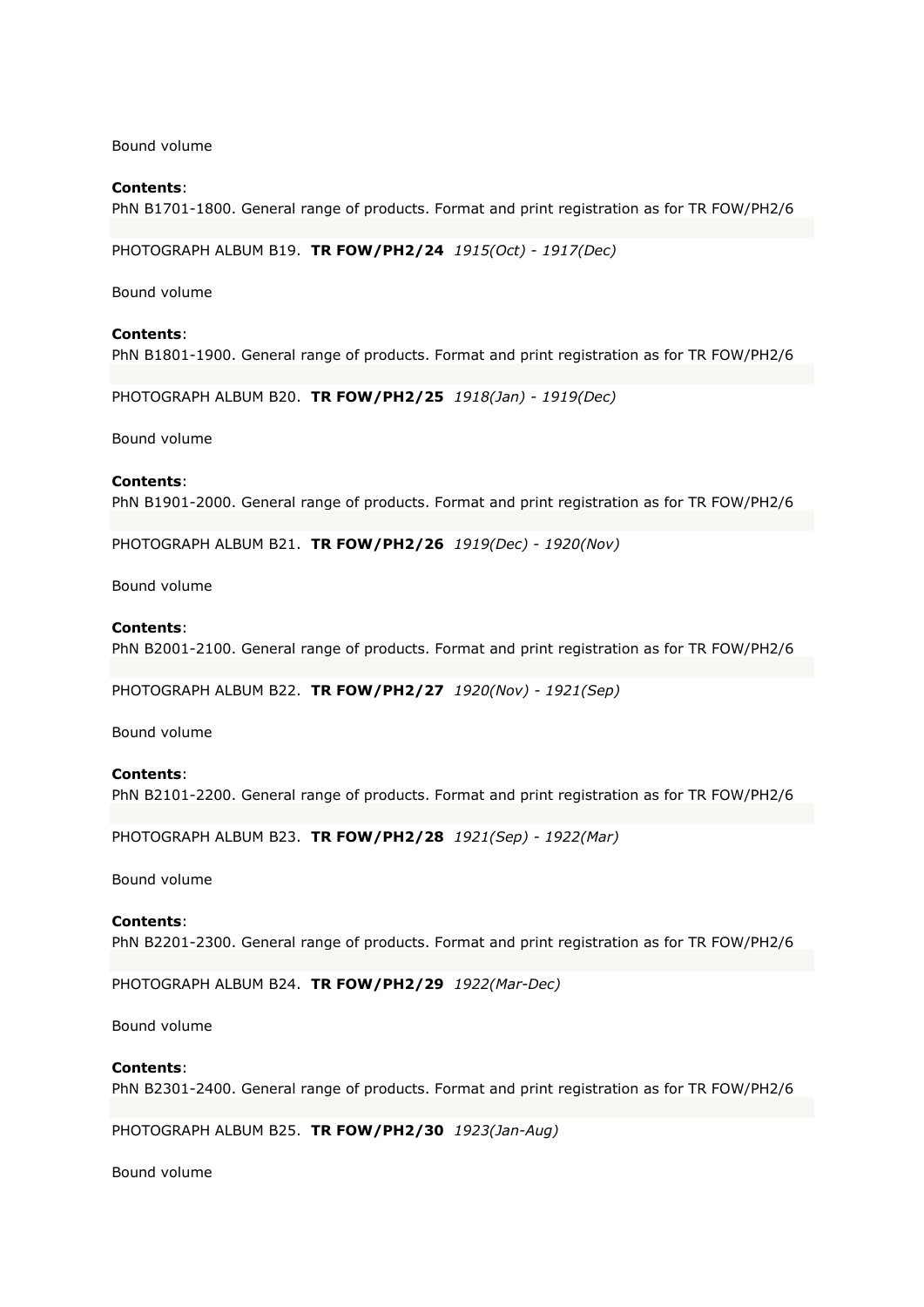PhN B2401-2500. General range of products. Format and print registration as for TR FOW/PH2/6

PHOTOGRAPH ALBUM B26. **TR FOW/PH2/31** *1923(Aug) - 1924(Jan)*

Bound volume

**Contents**: PhN B2501-2600. General range of products. Format and print registration as for TR FOW/PH2/6

PHOTOGRAPH ALBUM B27. **TR FOW/PH2/32** *1924(Jan-Jul)*

Bound volume

### **Contents**:

PhN B2601-2700. General range of products. Format and print registration as for TR FOW/PH2/6

PHOTOGRAPH ALBUM C1. **TR FOW/PH2/33** *1924(Aug) - 1925(Dec)*

Bound volume

### **Contents**:

PhN C1-100. Cultivating machinery - general. A continuation of cultivation machinery prints from the A and B series, now formed into a new separate series. Captioned and dated prints. Individual print details are entered in the subsidiary photograph register to this catalogue.

PHOTOGRAPH ALBUM C2. **TR FOW/PH2/34** *1925(Dec) - 1927(Aug)*

Bound volume

### **Contents**:

PhN C101-200. Cultivating machinery - general. Format and print registration as for TR FOW/PH2/33

PHOTOGRAPH ALBUM C3. **TR FOW/PH2/35** *1927(Aug) - 1929(Dec)*

Bound volume

## **Contents**:

PhN C201-300. Cultivating machinery - general. Format and print registration as for TR FOW/PH2/33

PHOTOGRAPH ALBUM C4. **TR FOW/PH2/36** *1929(Dec) - 1932(Mar)*

Bound volume

### **Contents**:

PhN C301-400. Cultivating machinery - general. Format and print registration as for TR FOW/PH2/33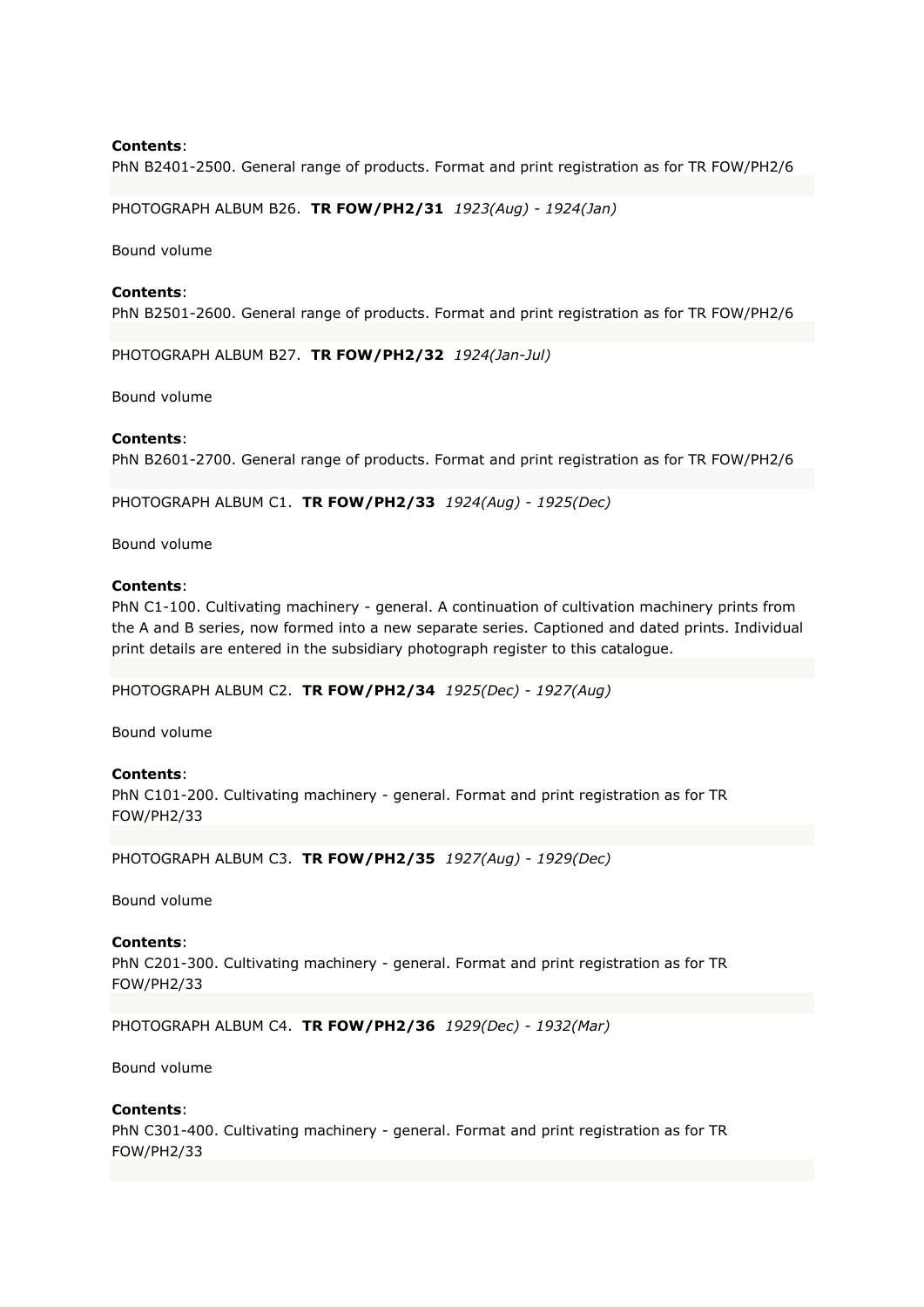PHOTOGRAPH ALBUM C5. **TR FOW/PH2/37** *1932(Mar) - 1933(Jan)*

# **Contents**:

PhN C401-500. Cultivating machinery - general. Format and print registration as for TR FOW/PH2/33

PHOTOGRAPH ALBUM C6. **TR FOW/PH2/38** *1933(Jan) - 1934(Feb)*

Bound volume

## **Contents**:

PhN C501-600. Cultivating machinery - general. Format and print registration as for TR FOW/PH2/33

PHOTOGRAPH ALBUM C7. **TR FOW/PH2/39** *1934(Feb) - 1936(Oct)*

Bound volume

## **Contents**:

PhN C601-689. Cultivating machinery - general. After C676 (i.e. 1935 onwards) prints of tractors and gyrotillers were assigned to specific 100 blocks of C numbers, the tractors being allocated C701-800, 901-1100 and the gyrotillers C801-900. Thereafter C numbers in this album were used for implements only. Captioned and dated prints. Individual print details are entered in the subsidiary photograph register to this catalogue.

PHOTOGRAPH ALBUM C8. **TR FOW/PH2/40** *1935(Jan) - 1936(Aug)*

Bound volume

## **Contents**:

PhN C701-800. Cultivating machinery - tractors. Format and print registration as TR FOW/PH2/33

PHOTOGRAPH ALBUM C9. **TR FOW/PH2/41** *1935(Feb) - 1937(Apr)*

Bound volume

### **Contents**:

PhN C801-859. Cultivating machinery - gyrotillers. Format and print registration as TR FOW/PH2/33

PHOTOGRAPH ALBUM C10. **TR FOW/PH2/42** *1936(Oct) - 1946(Jan)*

Bound volume

## **Contents**:

PhN C901-1000. Cultivating machinery - tractors. Format and print registration as TR FOW/PH2/33 above. A further album C11 was compiled for tractor prints covering PhN C1001-1078, 1946(Jan) - 1947(Jan), but it is not now extant.

PHOTOGRAPH ALBUM E1. **TR FOW/PH2/43** *1936(Feb) - 1938(Mar)*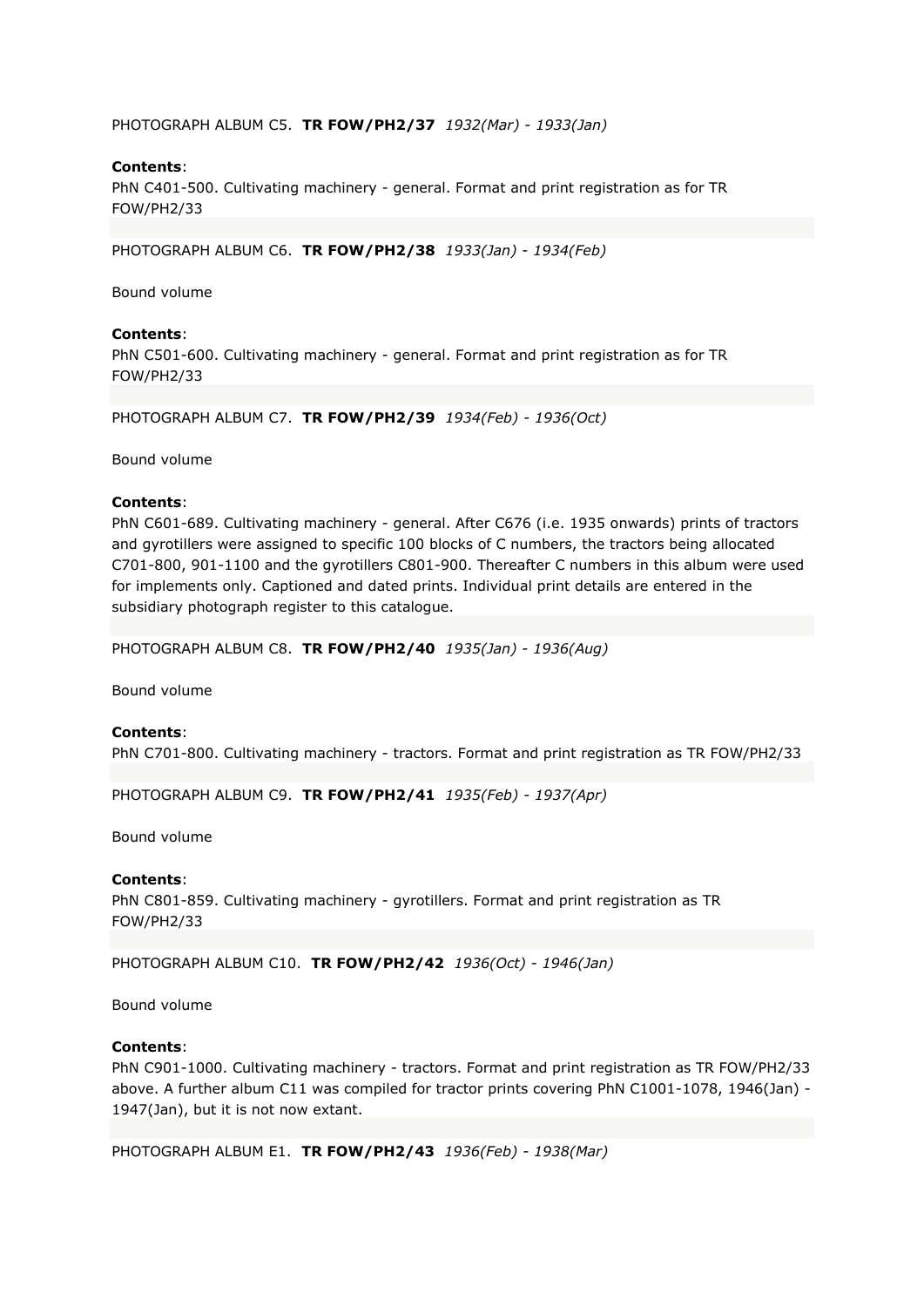Bound volume

## **Contents**:

PhN E1-100. Diesel engines. A continuation of the diesel engine prints in the G series after their termination at G81. Captioned and dated prints. Individual print details are entered in the subsidiary photograph register to this catalogue.

PHOTOGRAPH ALBUM E3. **TR FOW/PH2/44** *[Early 1940's]*

Bound volume

### **Contents**:

PhN E201-300. Diesel engines. Captioned except for E211, 212, 233-252 and undated. Print registration as TR FOW/PH2/43

PHOTOGRAPH ALBUM E4. **TR FOW/PH2/45** *[Early/Mid 1940's]*

Bound volume

### **Contents**:

PhN E301-400. Diesel engines. Captioned except for E356-361, 369-400 and undated. Print registration as TR FOW/PH2/43

PHOTOGRAPH ALBUM G1. **TR FOW/PH2/46** *1924(Oct) - 1945(Dec)*

Bound volume

### **Contents**:

PhN G1-100. General. PhN G7-81 are all diesel engine prints for 1931-1936, after which the E series was introduced for engines, TR FOW/PH2/43-45 above. Remaining prints concern exhibitions, works views, second world war tanks and a 1945 parade of Fowler products in Leeds. Captioned and dated. Individual print details are entered in the subsidiary photograph register to this catalogue.

PHOTOGRAPH ALBUM L1. **TR FOW/PH2/47** *1924(Oct) - 1931(Sep)*

Bound volume

## **Contents**:

PhN L1-100. Railway locomotives and rolling stock. A continuation of locomotive prints from the A and B series, now formed into a new separate series. Captioned and dated prints. Individual print details are entered in the subsidiary photograph register to this catalogue.

PHOTOGRAPH ALBUM L2. **TR FOW/PH2/48** *1931(Sep) - 1935(Dec)*

Bound volume

### **Contents**:

PhN L101-200. Railway locomotives and rolling stock. Format and print registration as TR FOW/PH2/47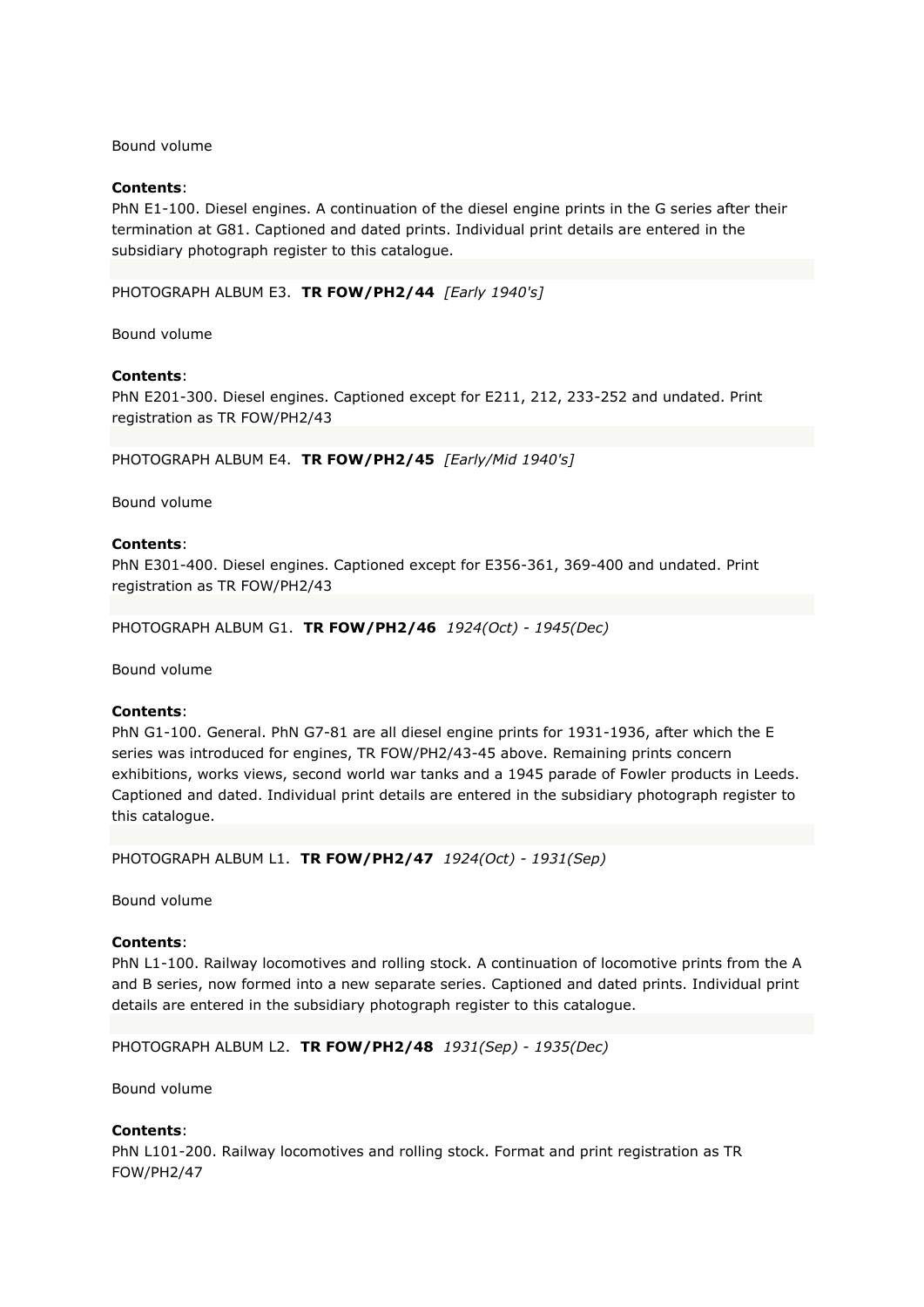## PHOTOGRAPH ALBUM L3. **TR FOW/PH2/49** *1935(Dec) - 1938(Aug)*

## Bound volume

## **Contents**:

PhN L201-300. Railway locomotives and rolling stock. Format and print registration as TR FOW/PH2/47

PHOTOGRAPH ALBUM L4. **TR FOW/PH2/50** *1938(Aug) - 1948(Mar)*

Bound volume

## **Contents**:

PhN L301-399. Railway locomotives and rolling stock. Format and print registration as TR FOW/PH2/47

PHOTOGRAPH ALBUM R1. **TR FOW/PH2/51** *1924(Sep) - 1929(Dec)*

Bound volume

#### **Contents**:

PhN R1-100. Road making machinery. A continuation of road making machinery prints from the A and B series, now formed into a new separate series. Captioned and dated. Individual print details are entered in the subsidiary photograph register to this catalogue.

PHOTOGRAPH ALBUM R2. **TR FOW/PH2/52** *1929(Dec) - 1937(Jul)*

Bound volume

### **Contents**:

PhN R102-196. Road making machinery. Format and print registration as TR FOW/PH2/51

PHOTOGRAPH ALBUM T1. **TR FOW/PH2/53** *1924(Oct) - 1928(Jul)*

Bound volume

#### **Contents**:

PhN T1-100. Transport machinery. A continuation of transport machinery prints from the A and B series now formed into a separate new series. Captioned and dated. Individual print details are entered in the subsidiary photograph register to this catalogue.

PHOTOGRAPH ALBUM T2. **TR FOW/PH2/54** *1928(Aug) - 1932(Apr)*

Bound volume

## **Contents**:

PhN T101-200. Transport machinery. Format and print registration as TR FOW/PH2/53

PHOTOGRAPH ALBUM T3. **TR FOW/PH2/55** *1932(Apr) - 1935(Jun)*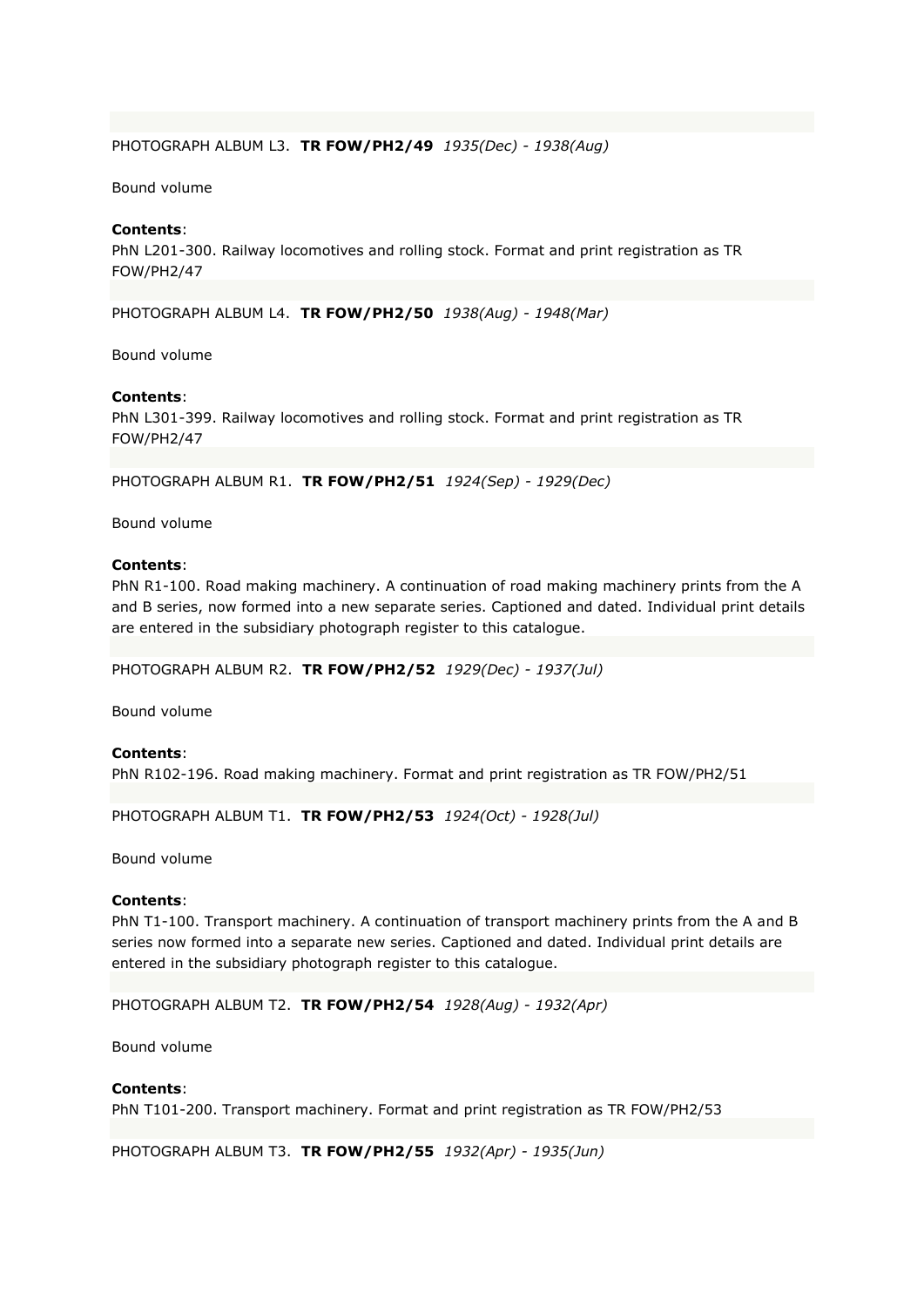Bound volume

## **Contents**:

PhN T201-300. Transport machinery. Format and print registration as TR FOW/PH2/53

PHOTOGRAPH ALBUM T4. **TR FOW/PH2/56** *1935(Jul) - 1937(Mar)*

Bound volume

#### **Contents**:

PhNT301-317. Transport machinery. Format and print registration as TR FOW/PH2/53

PHOTOGRAPH ALBUM. **TR FOW/PH2/57** *1883 - 1895*

Bound volume

### **Contents**:

Subsidiary reference series, No. 2. General range of products. W and B series prints. PhN W514- 594; B16-321.

i. PhN W514, 516, 517, 521, 524, 538, 539, 540, 541, 551, 562, 567, 568, 570, 571, 575, 576, 577, 590, 591, 594.

ii. PhN B16, 23, 31, 33, 36, 37, 41, 48, 50, 54, 56, 58, 60, 62, 68, 69, 76, 81, 82, 95, 113, 114, 118, 121, 122, 125, 126, 127, 128, 130, 132, 133, 134, 135, 136, 139, 142, 151, 152, 155, 165, 172, 173, 178, 179, 180, 184, 192, 193, 194, 199, 202, 203, 207, 213, 214, 217, 218, 232, 237, 252, 254, 258, 259, 265, 268, 276, 282, 286, 291, 292, 297, 303, 304, 305, 312, 321. Uncaptioned and undated prints. Individual print details are entered in the subsidiary photograph register to this catalogue.

PHOTOGRAPH ALBUM. **TR FOW/PH2/58** *1895 - 1899*

Bound volume

## **Contents**:

Subsidiary reference series, No. [3]. General range of products. B series prints PhN B323-511; B323, 333-336, 338, 340, 343-347, 350, 354, 356, 358-366, 369-374, 376-386, 390-395, 398- 400, 404-406, 410, 412-415, 417-423, 425, 426, 429, 433, 434, 436, 438, 441, 450, 452, 456, 460-462, 464, 466, 468, 476, 478, 480, 483, 485-487, 489, 491, 494, 495, 497, 502, 503, 505, 508, 509, 511. Format and print registration as for TR FOW/PH2/57 above.

PHOTOGRAPH ALBUM. **TR FOW/PH2/59** *1902 - 1903*

Bound volume

## **Contents**:

Subsidiary reference series No. [5]. General range of products. PhN B687-700; minus 700-709. Format and print registration as for TR FOW/PH2/57

PHOTOGRAPH ALBUM. **TR FOW/PH2/60** *1907 - 1908*

Bound volume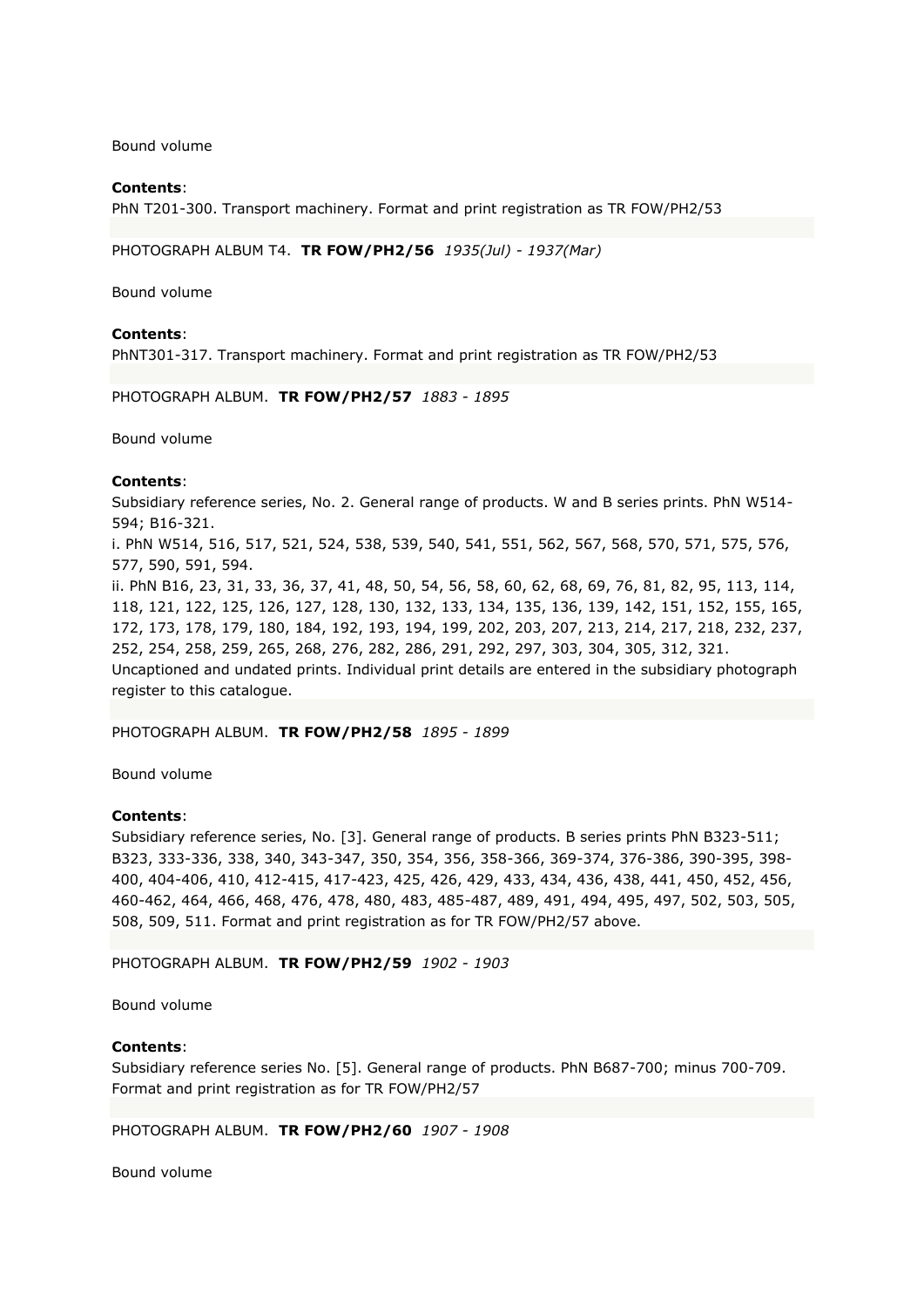Subsidiary reference series No. 8. General range of products. PhN B980-1079, minus 1038. Format and print registration as for TR FOW/PH2/57

PHOTOGRAPH ALBUM. **TR FOW/PH2/61** *1908 - 1909*

Bound volume

## **Contents**:

Subsidiary reference series No. 9. General range of products. PhN B1080-1188, minus 1125, 1126, 1133, 1137, 1143, 1148, 1149, 1155 and 1156. Format and print registration as for TR FOW/PH2/57

PHOTOGRAPH ALBUM. **TR FOW/PH2/62** *1909 - 1910*

Bound volume

## **Contents**:

Subsidiary reference series No. 10. General range of products. PhN B1189-1292. Format and print registration as TR FOW/PH2/57

PHOTOGRAPH ALBUM. **TR FOW/PH2/63** *1910 - 1911*

Bound volume

## **Contents**:

Subsidiary reference series No. 11. General range of products. PhN B1294-1396. Format and print registration as for TR FOW/PH2/57

PHOTOGRAPH ALBUM. **TR FOW/PH2/64** *1913 - 1914*

Bound volume

### **Contents**:

Subsidiary reference series No. 14. General range of products. PhN B1593-1693. Format and print registration as for TR FOW/PH2/57

PHOTOGRAPH ALBUM. **TR FOW/PH2/65** *1914 - 1915*

Bound volume

## **Contents**:

Subsidiary reference series No. 15. General range of products. PhN B1694-1793. Format and print registration as for TR FOW/PH2/57 above.

PHOTOGRAPH ALBUM FRAGMENTS **TR FOW/PH2/66** *1912 - 1920*

## **Contents**: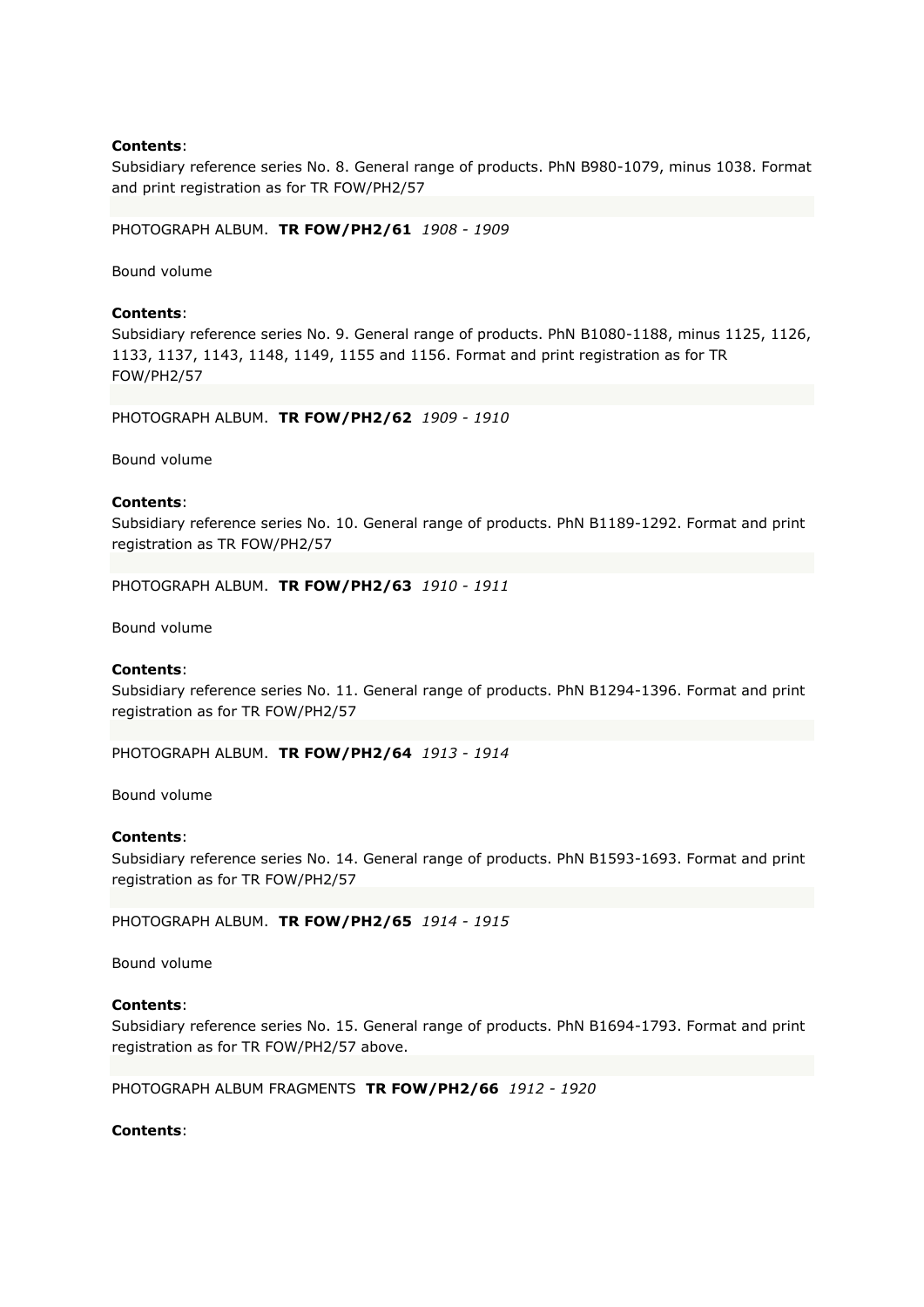Comprising the following B series prints, Nos. 1528, 1992, 1938, 1963, 1985, 1830, 1999, 1928, 1907, 1732, 1763, 1808, 2001, 2127, 2080, 2084 and 2076. Their origin was possibly from missing volumes in the above subsidiary reference series of albums.

PHOTOGRAPH ALBUM. **TR FOW/PH2/67** *c.1862 - 1875*

Bound volume

## **Contents**:

General range of products. Compilation of eighty seven W series prints. PhN W 15, 17, 19, 21, 23, 24, 51, 22, 26, 27, 58, 54-57, 41, 30, 48, 53, 20, 50, 31-33, 38, 39, 41, 10, 37, 25, 42, 44, 45, 49, 52, 60, 47, 61, 62, 64, 65, 73, 74, 76-78, 80, 81, 83-87, 89, 92-96, 67, 79, 69, 91, 16, 75, 97-99, 101, 105, 168, 193, 192, 136, 134, 143, 176, 191, 173, 124, 46, 193, 181, 190. Photographs taken by E. Wormald, Leeds. Uncaptioned and undated prints. Individual print details are entered in the subsidiary photograph register to this catalogue.

PHOTOGRAPH ALBUM. **TR FOW/PH2/68** *1886 - 1902*

Bound volume

## **Contents**:

General range of products. Compilation of ninety two A series prints. PhN A8, 9, 11, 17, 22, 30, 27, 28, 31, 33, 34, 36, 37, 40, 49, 50, 54, 56, 57, 58, 74, 78, 72, 60, 82, 83, 93, 94, 95, 98, 100, 101, 106, 113, 134-137, 142, 145, 163, 173-180, 240, 195, 196, 245, 246, 248-250, 262, 259, 260, 263, 266, 282, 281, 283, 284, 289, 290, 292, 294, 295, 312, 314, 316-318, 320, 323, 334, 335, 354, 355, 367-369, 386, 387, 390, 397, 396, 391, 359. Uncaptioned and undated prints. Individual print details are entered in the subsidiary photograph register to this catalogue.

PHOTOGRAPH ALBUM. **TR FOW/PH2/69** *1886-1889*

Bound volume

## **Contents**:

Compilation of sixty two A series prints. General range of products. The album is compiled according to product sections, namely:

- i. Locomotives, PhN A4, 20.
- ii. Stationary steam engines, PhN A43, 44, 70, 71, 13, 12, 8.
- iii. Traction engines, PhN A6, 15, 16, 14, 41, 46, 42, 45, 5.
- iv. Road rollers, PhN, A66, 65, 29.
- v. Cooper's steam digger. Photograph by F. Lawton, Southend.
- vi. Railway rolling stock, PhN A9, 10, 69, 11, 3, 2, 57, 58, 67, 68, 52, 60, 21, 28, 26, 27, 64, 63. vii. Traction Wagons, PhN A49, 50.
- viii. Ploughs, PhN A51, 52, 32, 25, 35, 38, 22, 23.

ix. Implements, PhN A54, 34, 53, 55, 37, 33, 31, 40, 39, 17, 34, 7, 24.

Uncaptioned and undated prints. Individual print details are entered in the subsidiary photograph register to this catalogue.

PHOTOGRAPH ALBUM. **TR FOW/PH2/70** *1893 - 1900*

Bound volume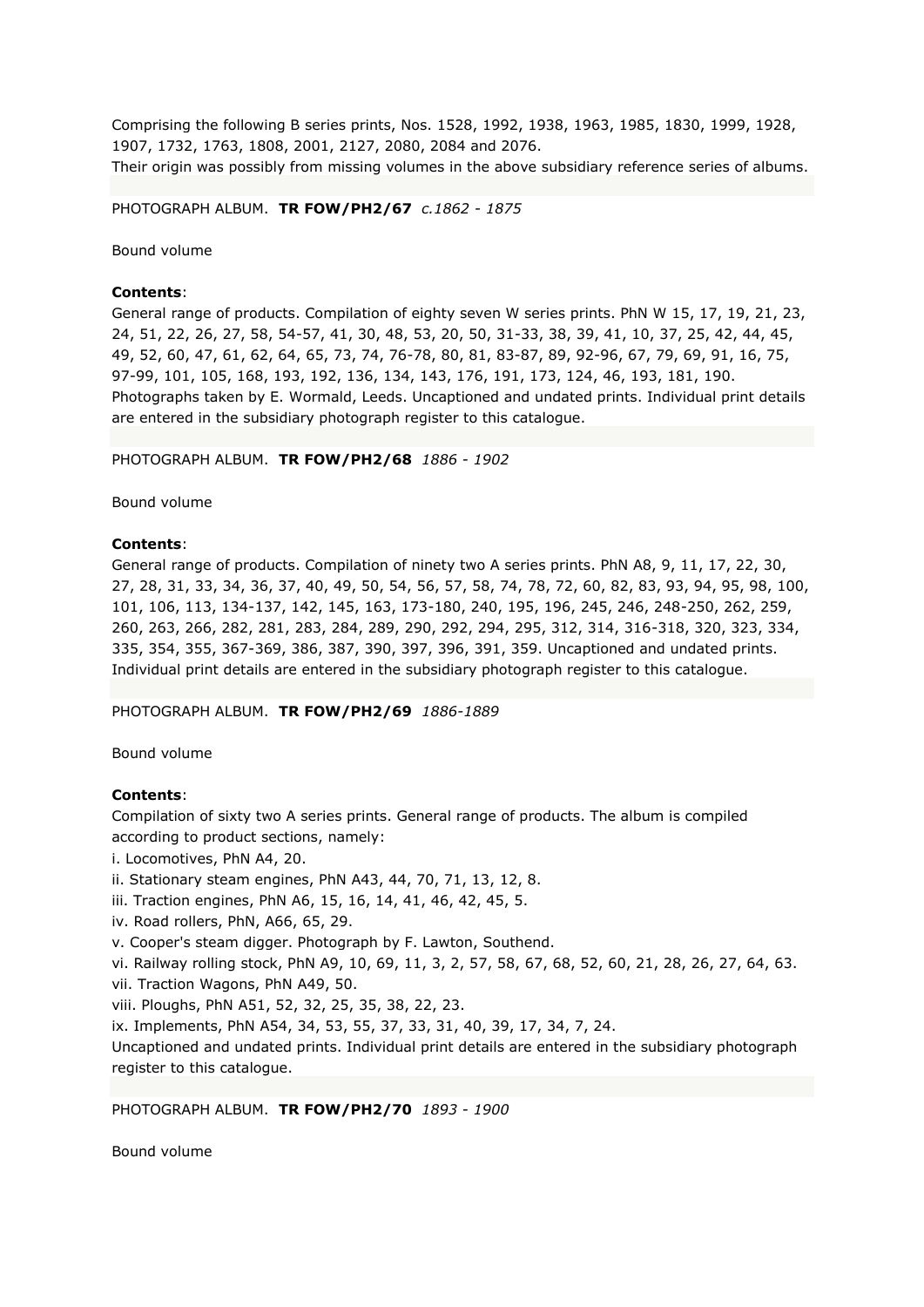General range of Products. Compilation of thirty nine B and A series prints. The album is compiled according to product sections, namely:

i. Ploughing engines, PhN B323, 290, 433, 293, 312, 259.

ii. Steam digger, PhN B365.

iii. Ploughs and implements, PhN A308, 311, 312, 313, 494, 454, 466.

iv. Traction engines, PhN B486, 516, 469, 470, 405, 361.

v. Road locomotives, PhN B520, 408, 483, 485, 508, 509, 514, 463, 335, 465, 526.

vi. Sleeping vans and wagons, PhN A321, 319, 317, 314, B496.

vii. Road rollers, PhN B518, 498, 503.

Captioned, undated and interleaved with tissue. Individual print details are entered in the subsidiary photograph register to this catalogue.

PHOTOGRAPH ALBUM. **TR FOW/PH2/71** *1924 - [c.1930]*

Bound volume

# **Contents**:

Concrete mixing machinery. Compilation of thirty two CN series prints. PhN CN31, 1, 20, 4, 21, 45, 8, 9, 22, 41, 42, 44, 37, 7, 6, 32, 46, 26, 30, 47, 27, 38, 56, 57, 50, 51, 54, 33, 35, 59, 60, 52. Uncaptioned and undated prints. The CN series print reference albums are not extant. Apart from the present album, thirteen loose CN prints, C79-205, are all that is left of the series. The series commenced simultaneously with the C, G, L, R and T series. Individual print details, where known, are entered in the subsidiary photograph register to this catalogue.

PHOTOGRAPH ALBUM. **TR FOW/PH2/72** *1936 - [Early 1940's]*

Bound volume

## **Contents**:

Diesel engines. Compilation of fifty seven E series prints. PhN E17, 102A, 165A, 155A, 179, 178, 57, 39A, 24A, 41B, 231A, 99B, 42B, 10 [G72], 8[G70], 42A, 21A, 22B, 43B, 43A, 93, 267, 79, 54, 55, 25B, 58A, 83, 166, 184, 60A, 59A, 59B, 138A, 157A, 173A, 45A, 45B, 45C, 75A, 75B, 276, 49, 160, 175, 212, 234, 238, 239, 240, 242, 243, 244, 245, 248, 250. Captioned prior to E212 in the sequence of contents and undated. Individual print details are entered in the subsidiary photograph register to this catalogue.

PHOTOGRAPH ALBUM. **TR FOW/PH2/73** *1931 - 1945*

Bound volume

## **Contents**:

Railway locomotives and rolling stock. Compilation of fifty three L series prints. PhN L208, 224, 219, 222, 105, 101, 94, 95, 221, 223, 102, 103, 96, 181, 288, 291, 286, 287, 267, 268, 266, 225, 367, 293, 302, 296, 297, 305, 250, 264, 217, 149, 246, 152, 274, 276, 311, 312, 377, 378, 371, 379, 116, 119, 279, 304, 326, 327, 347, 125, 126, 294, 308A. Uncaptioned and undated prints. The print details are entered in the subsidiary photograph register to this catalogue.

PHOTOGRAPH ALBUM. **TR FOW/PH2/74** *1867 - 1903*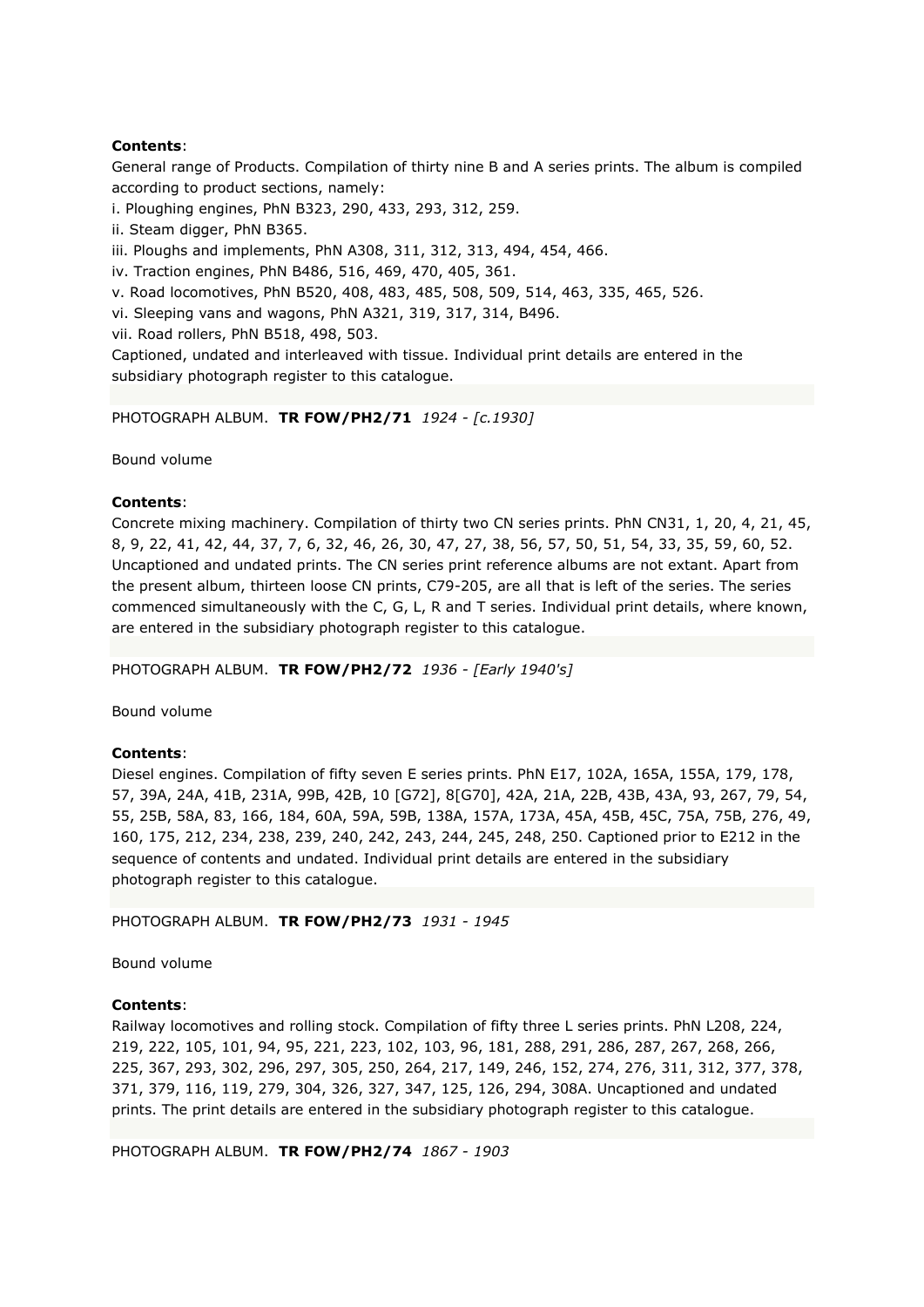Bound volume

# **Contents**:

Traction engines, road locomotives and road rollers. Compilation of forty seven W, B and A series prints:

i. PhN W51, 174, 292, 324, 325, 567, 568, 577, 594.

ii. PhN B36, 207, 433, 480, 503, 514, 531, 535, 537, 540, 542, 544, 547, 555, 563, 565, 572, 592, 602, 601, 603, 614, 627, 631, 669, 676, 689, 690, 691, 692, 693, 694, 704, 706, 710, 734. iii. PhN A6, 391.

Uncaptioned and undated prints, interleaved with tissue. There is also one ploughing engine print. Individual print details are entered in the subsidiary photograph register to this catalogue.

PHOTOGRAPH ALBUM. **TR FOW/PH2/75** *[c.1904 - 1913]*

Bound volume

## **Contents**:

Steam cultivation, harvesting, grain transportation and stock rearing by John Fowler & Co., (Leeds) Ltd., at their farm at Vereeniging, South Africa. Fifty nine captioned prints, including B719 and 883. Undated.

PHOTOGRAPH ALBUM. **TR FOW/PH2/76** *1930 - 1935*

Bound volume

## **Contents**:

Gyrotiller at work. Arranged in the following order of countries; Antigua, Cuba, Porto Rico, Santo Domingo, Haiti, Russia, Trinidad, Philippines, Jamaica, Portuguese East Africa, England (divided into Lincolnshire, Huntingdon, Essex), South Africa, Demerera, Italy, Scotland. Two hundred and seventy one prints, variously captioned and dated. A few prints are from the C series; C435-439, 441-444, 458-460, 464-468, 481, 486, 487, 551-554, 557, 484.

PHOTOGRAPH ALBUM. **TR FOW/PH2/77** *1891*

Bound volume

## **Contents**:

Railway steam locomotives, plant and rolling stock as supplied by John Fowler & Co., (Leeds) Ltd., at work for the Powyan Steam Tramway Co., India. Fourteen uncaptioned prints. The photographs were taken by Fry and Rahn and have the following numbers assigned by the photographs; 269, 215, 210, -, 212, 266, -, -, -, 213, 211, 214, 268.

PHOTOGRAPH ALBUM **TR FOW/PH2/78** *[1920's]*

### **Contents**:

Of a Fowler (?) rein drive tractor at work with a binder, a seed drill, a broadcast distributor and a plough, hauling transport wagons and powering woodworking machinery in Australia. The tractor is minus its bodywork. Eight prints.

PHOTOGRAPH ALBUM. **TR FOW/PH2/79** *[1950's, 1960's]*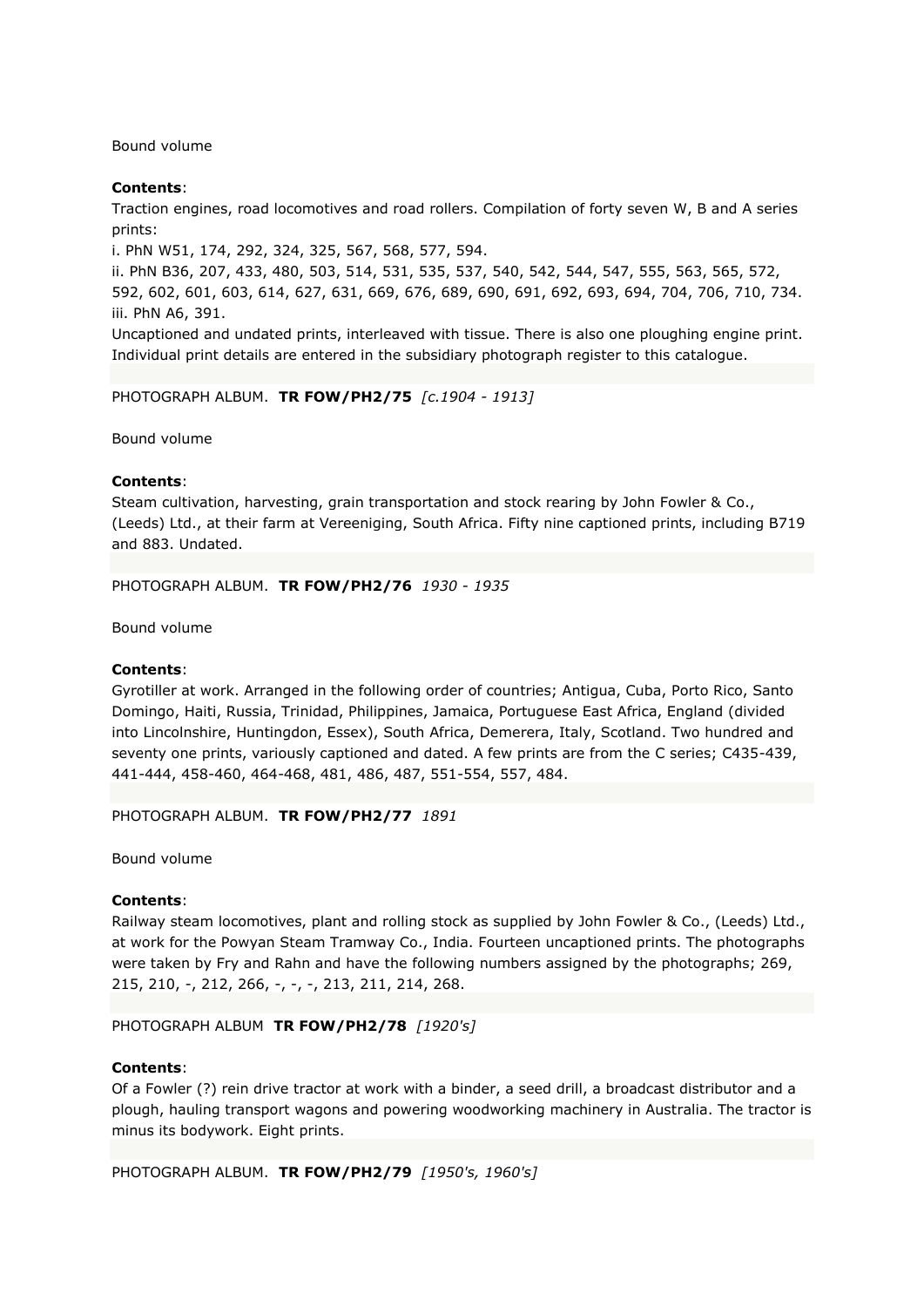Bound volume

# **Contents**:

Marshall-Fowler Ltd., products, namely: i. Fowler. Challenger 2, 3 and 4 diesel crawler tractors. ii. Marshall. Track-Marshall diesel crawler tractor and TR FOW/MP6 diesel tractor. Twenty three captioned prints. Undated.

# INDIVIDUAL PHOTOGRAPH PRINTS **TR FOW/PH3** [n.d.]

**Arrangement**: TR FOW/PH3/1-33 Cultivating Machinery TR FOW/PH3/1-8 steam Cable Cultivation, including Ploughing Engines TR FOW/PH3/9-14 Motor Cable Cultivation, including Ploughing Engines TR FOW/PH3/15-19 Gyrotillers TR FOW/PH3/20-21 Motor Ploughs TR FOW/PH3/22-30 Traction Ploughs TR FOW/PH3/31-33 Implements TR FOW/PH3/34-40 Traction Machinery TR FOW/PH3/34-35 Steam Traction Engines TR FOW/PH3/36-40 Motor and Diesel Tractors TR FOW/PH3/41-55 Railway Locomotives and Rolling Stock TR FOW/PH3/41-49 Steam Locomotives TR FOW/PH3/50-55 Diesel Locomotives TR FOW/PH3/56 Concrete Mixing Machinery TR FOW/PH3/57-58 Road Making Machinery TR FOW/PH3/59-61 Tanks

EIGHT PHOTOGRAPHS of steam cultivation, living vans and transportation on Fowlers' farm at Vereeniging, South Africa. **TR FOW/PH3/1** *[c.1910]*

PHOTOGRAPH of a Fowler steam ploughing engine at Central Cortada, Porto Rico. **TR FOW/PH3/2** *1921(Sep)*

Two copies

## **Contents**:

Captioned

TWO PHOTOGRAPHS of Fowler K6 steam ploughing engines, Engine Nos. 13420/1 in the Philippine Islands, belonging to the Roman Catholic Archbishop of Manila, just after erection by J. J. Newcombe, manager of John Fowler & Co., (Manila) Ltd. **TR FOW/PH3/3** *1921*

[Mounted on one sheet. A third print originally sent by Newcombe is no longer extant].

## **Contents**:

Captioned

TWELVE PHOTOGRAPHS of the construction, using hand and animal power, of the Sarda irrigation canals in India. **TR FOW/PH3/4** *1921*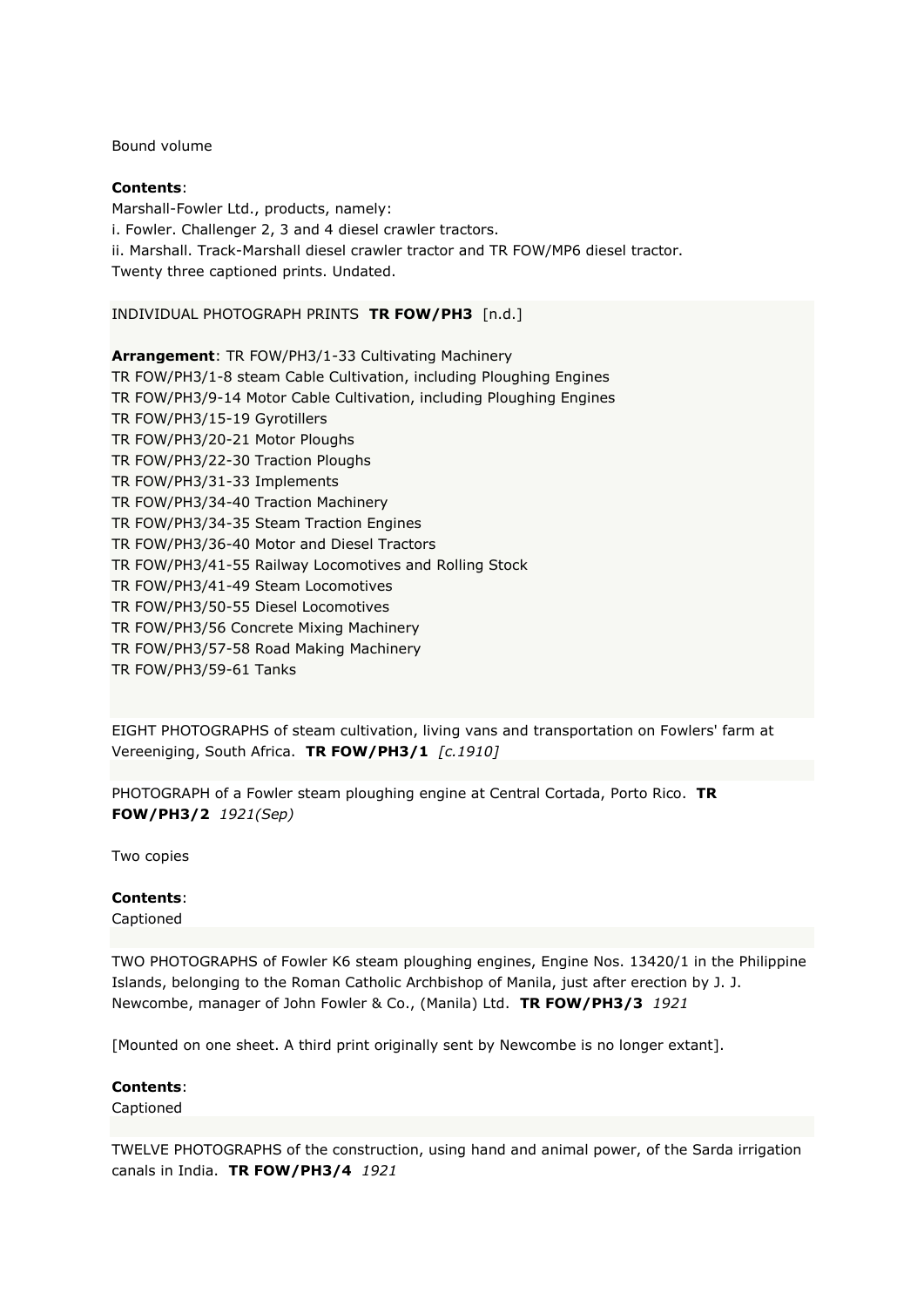Mounted, four prints per sheet

### **Contents**:

The land irrigated included 'full jungle' which was to be then cultivated by Fowler steam (?) machinery. Captioned

NINE PHOTOGRAPHS of Fowler steam cultivating machinery at work on the Calamba and Pampanga estates, Philippine Islands. **TR FOW/PH3/5** *1922*

Mounted on three sheets

### **Contents**:

Remitted by Denis E. Pelly. Captioned

FOUR PHOTOGRAPHS of land to be cultivated and being cultivated, by Fowler steam machinery in Peru. **TR FOW/PH3/6** *1920's*

Mounted

PHOTOGRAPH of land being cultivated by steam with Fowler (?) machinery, near Marrakech, Morocco. **TR FOW/PH3/7** *[1920's]*

TWO PHOTOGRAPHS of land to be cleared by Fowler steam (?) machinery at Incomati, British East Africa. **TR FOW/PH3/8** *[1920's]*

THIRTY TWO PHOTOGRAPHS of cultivating machinery at work in Java. **TR FOW/PH3/9** *1922*

Mounted on ten sheets

### **Contents**:

Includes a Fowler ridging implement with motor cable engine; a Deer Kopp-Pohl 4 cylinder motor tractor, and a Dutch made ridging machine. Also photographs of native hand cultivation. Remitted by J. C. Wood, A. MacNeill and P. R. Hasson. Captioned

FIVE PHOTOGRAPHS of land cultivated by Fowler motor cable tackle for sugar cane cultivation at Tuin Kebalongan, Tuin Somatoewa and Tuin Kendal, Java(?) Captioned **TR FOW/PH3/10** *[1923]*

There are fifteen prints in all, there being several duplicates.

All are mounted and most have tissue covers. Language: Dutch

SIX PHOTOGRAPHS of land being cultivated as a demonstration by 100 h.p. Fowler motor cable tackle at The High School of Agriculture, Giza, Egypt. **TR FOW/PH3/11** *[1924]*

### **Contents**:

Among those present are D. E. Pelly (Fowlers' representative), N. G. Alderson and J. Mancantelli (Allen, Alderson & Co., Ltd., Fowlers' Egyptian agents), G. Smith (Allen's engineer) and R. P.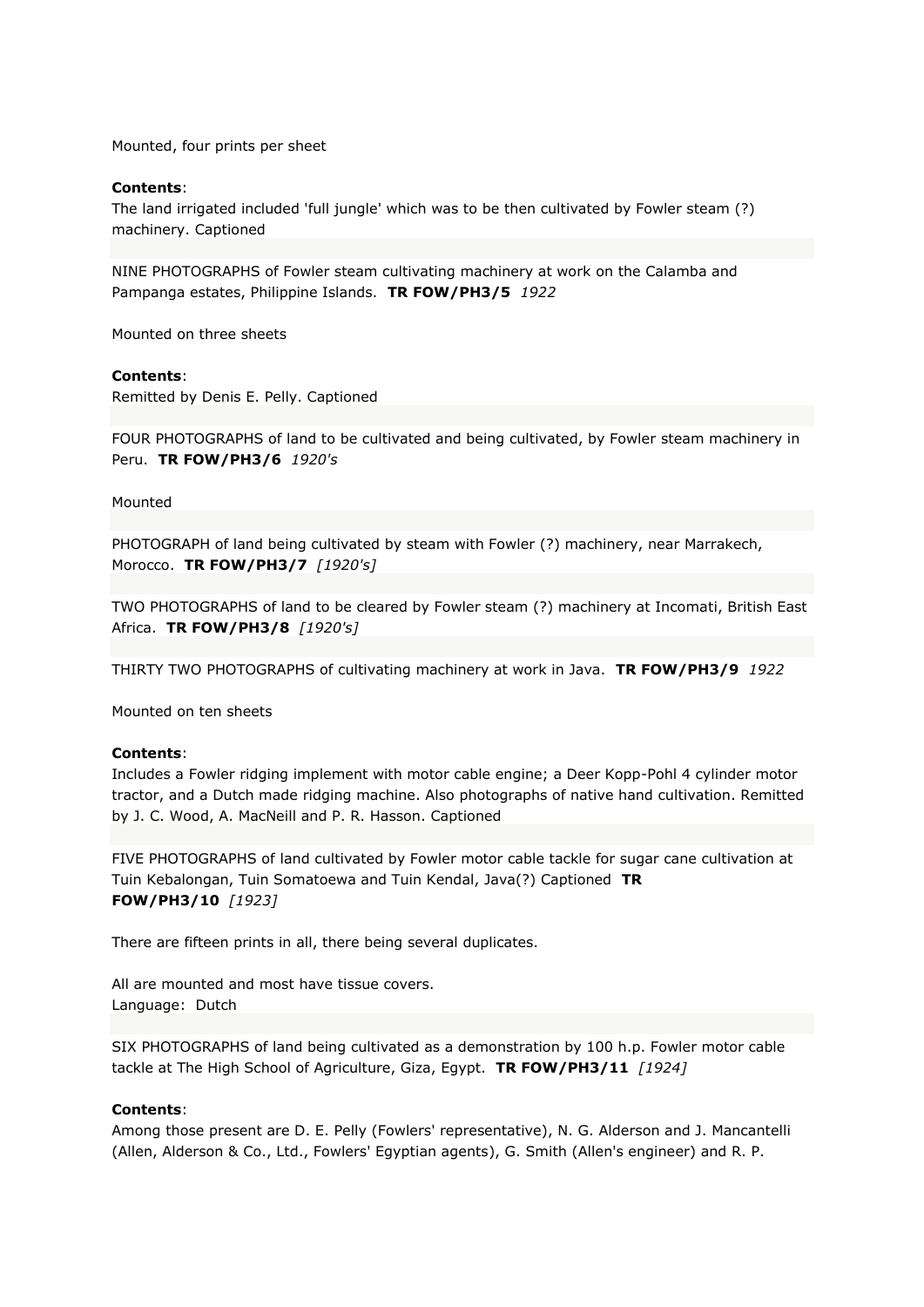Craigie (The Vacuum Oil Co.). The implements include a cultivator with an experimental scarifier. Captioned.

TWO PHOTOGRAPHS of Fowler diesel oil cable tackle at tractor trials near Aisthorpe, Lincs. **TR FOW/PH3/12** *[early 1920's]*

### **Contents**:

Captioned.

PHOTOGRAPH of a Fowler balance cultivator and motor cable ploughing engine at work in Italy. **TR FOW/PH3/13** *[1920's]*

SIX PHOTOGRAPHS of land cultivated by Fowler motor cable machinery in Egypt (?). **TR FOW/PH3/14** *[1920's]*

#### **Contents**:

Variably captioned.

TEN PHOTOGRAPHS of Fowler gyrotillers at work with various attachments at Antigua and Aguine in the Leeward Islands. **TR FOW/PH3/15** *1931(Aug-Sep)*

## **Contents**:

Amongst those present is Sir Reginald St. Johnston, Governor of the Leeward Islands. Captioned.

FIFTY EIGHT PHOTOGRAPHS of Fowler gyrotillers at work in the Carribean. **TR FOW/PH3/16** *[1930's]*

#### **Contents**:

Some are captioned, being from Trinidad and Santo Domingo.

SEVEN PHOTOGRAPHS of Fowler gyrotiller at work in British East Africa (?) **TR FOW/PH3/17** *[1930's]*

THREE PHOTOGRAPHS of a Fowler gyrotiller at work in Northern England. **TR FOW/PH3/18** *[1930's]*

FIVE PHOTOGRAPHS of a Fowler gyrotiller at work, possibly in the Carribean. **TR FOW/PH3/19** *[1930's]*

PHOTOGRAPH of a Fowler motor plough in operation in the Philippine Islands. **TR FOW/PH3/20** *1921*

Mounted

### **Contents**:

Remitted to the firm by J. J. Newcombe, manager of John Fowler & Co., (Manila) Ltd. Captioned

THREE PHOTOGRAPHS of a demonstration of a Fowler motor plough on light land and on heavy land and of diesel cable tackle, at the International Tractor Trials, Shrawardine, near Shrewsbury, Salop. **TR FOW/PH3/21** *[early 1920's]*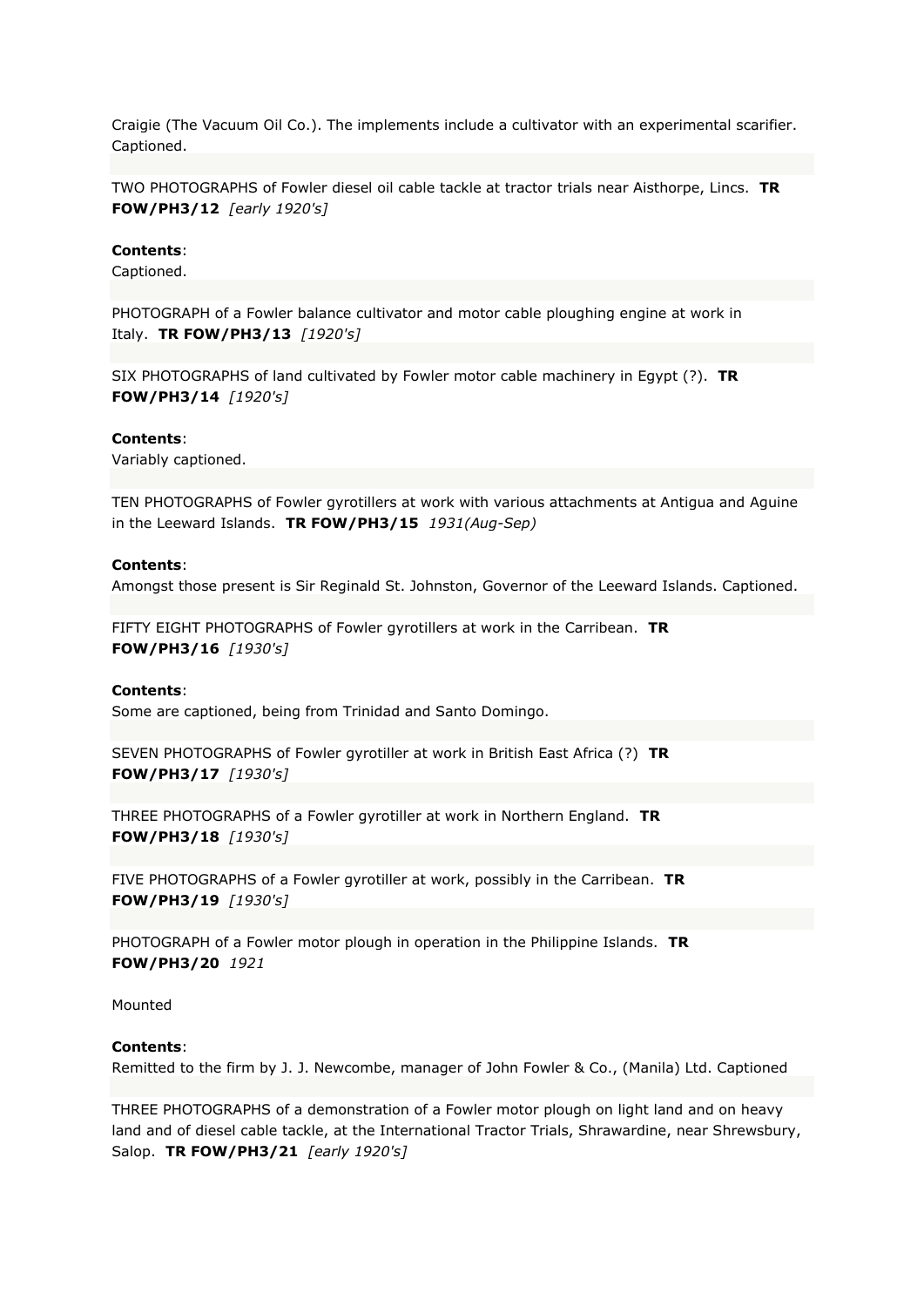Captioned.

THREE PHOTOGRAPHS of a Fowler 5 furrow balance plough at work in Essex. **TR FOW/PH3/22** *[c.1910]*

### Mounted

THREE PHOTOGRAPHS of Fowler disc plough, Implement No. 13886 at work at Lautoka, Fiji. **TR FOW/PH3/23** *1921(19 Jan)*

All three prints mounted on a single sheet

### **Contents**:

Sent to the firm by their representative, W. A. McLaren. Captioned

PHOTOGRAPH of a special Fowler 1/2/3 furrow zig zag plough, Implement No. 9563, with double skifes as made for Herbert Hailey of Stevenage, Herts. **TR FOW/PH3/24** *1922*

Mounted

### **Contents**:

Captioned

TWO PHOTOGRAPHS of rice ploughing with animal traction in the Philippine Islands. **TR FOW/PH3/25** *1922*

Mounted on one sheet

## **Contents**:

Remitted by Denis E. Pelly to Fowlers, if anyone should wish to design a rice plough. Captioned

TWO PHOTOGRAPHS of a Fowler single furrow balance plough, Implement No. 14431 and a 4 furrow balance subsoil plough in Italy. **TR FOW/PH3/26** *1924*

FIFTEEN PHOTOGRAPHS of a Fowler 3 furrow balance disc plough at Uitrlugt, Demerara, and a Holt 'Caterpillar' cable tractor and knifer, fitted with home-made half banking bodies at Port Mowant, Berbice. **TR FOW/PH3/27** *1925 (Dec)*

## **Contents**:

Captioned.

PHOTOGRAPH of a Fowler special 3 furrow Honolulu type anti-blance plough, built for the Honolulu Ironworks Co., and on display in the Hawaiian Islands. **TR FOW/PH3/28** *1926*

### **Contents**:

Captioned.

PHOTOGRAPH of a Fowler 3 furrow balance disc plough being unloaded after rail delivery in the Carribean (?). **TR FOW/PH3/29** *[1920's]*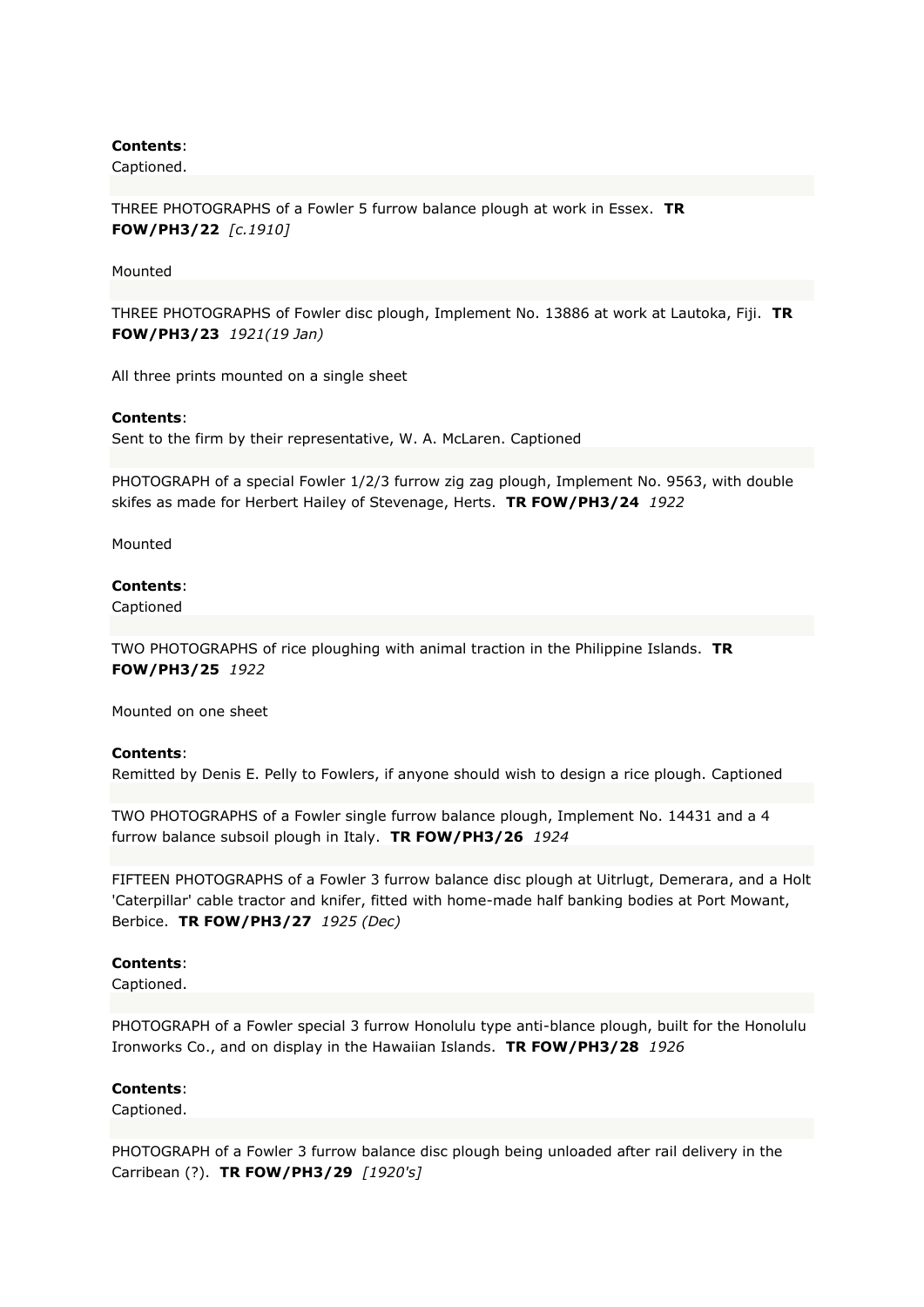PHOTOGRAPH of the plough share in operation on a Fowler Kemna heavy duty cable plough. **TR FOW/PH3/30** *[1920's]*

PHOTOGRAPH of an earlier Fowler experimental trash roller fitted up in 1913 in the Philippine Islands with a Fowler high frame harrow frame, together with ploughing engine. **TR FOW/PH3/31** *1913*

[Mounted]

## **Contents**:

Print remitted by J. J. Newcombe, manager of John Fowler & Co., (Manila) Ltd. Captioned. Affixed to the rear of the mount is:

i. 1913. Photograph of stump pulling in Morocco.

TWELVE PHOTOGRAPHS of Constable's patent combined cultivating seed and fertiliser drill at work at Penshurst Kent, including crops grown as a result of such cultivation. **TR FOW/PH3/32** *1923(Mar)*

Mounted on four sheets

## **Contents**:

Captioned. Affixed is a copy of the patent specification drawing.

THREE PHOTOGRAPHS of Wiltshire County Council mole draining demonstrations, including tree blasting, organised by the Agricultural Education Sub-Committee of the County Agricultural Committee, assisted by the Ministry of Agriculture and Fisheries at Spittleborough, Wootton Bassett, Wiltshire. **TR FOW/PH3/33** *[1920's]*

## **Contents**:

Two prints are of tree blasting and the third of mole draining. Captioned.

TWO PHOTOGRAPHS of an accident with a Fowler traction engine near Blenheim, Oxfordshire. Remitted by W. G. Wigram. **TR FOW/PH3/34** *1914(May)*

Mounted

#### **Contents**:

Captioned. Affixed to the rear of the mount are two photographs of a Bomford & Evershed excavating scoop in the discharging position and in the empty position. Captioned.

THREE PHOTOGRAPHS of land being dredged using two Fowler steam traction engines, in England. **TR FOW/PH3/35** *[1920's]*

EIGHT PHOTOGRAPHS of tractor trials at Nagpur, India. **TR FOW/PH3/36** *1920(Feb)*

Mounted four prints per sheet.

# **Contents**:

Makes are Cletrack, Austin, Fiat and Fordson. Captioned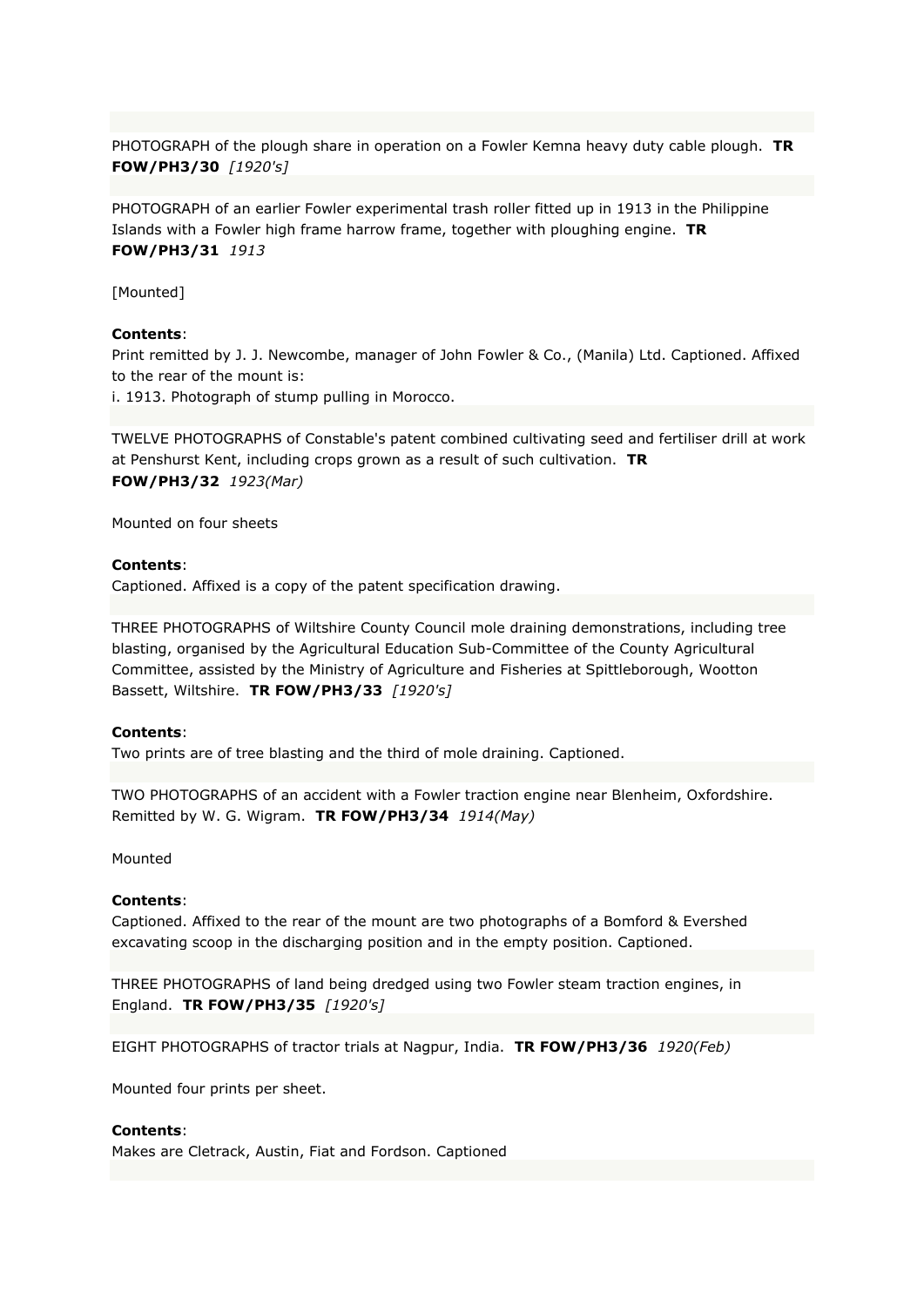PHOTOGRAPH of a Fowler rein drive tractor in England (?). **TR FOW/PH3/37** *1920's*

Mounted

FIFTEEN PHOTOGRAPHS of a Fowler diesel crawler tractor at work pulling an excavating scoop and extracting a Caterpillar diesel crawler tractor, sunk into the mud, in England (?). **TR FOW/PH3/38** *[1930's]*

### **Contents**:

Some are captioned.

THREE PHOTOGRAPHS of a Fowler diesel crawler tractor at work earth moving in Kent. **TR FOW/PH3/39** *[1940's]*

PHOTOGRAPH of a Fowler Challenger diesel crawler tractor at work moving coal in Northern England. **TR FOW/PH3/40** *[c.1960]*

### **Contents**:

Colour.

PHOTOGRAPH of a Fowler narrow gauge steam locomotive with two passenger cars. **TR FOW/PH3/41** *[c.1920]*

PHOTOGRAPH of a Fowler steam locomotive pulling a sugar cane (?) train across a river bridge in Australia. **TR FOW/PH3/42** *1919*

PHOTOGRAPH of a Fowler steam locomotive pulling a sugar cane train for Goondi Sugar Mill, Queensland, Australia. **TR FOW/PH3/43** *[1920's]*

## **Contents**:

Captioned.

PHOTOGRAPH of 51/2" x 10", 24" gauge, 0-4-0 Fowler steam locomotive, Engine No. 16373, built 1924, at work in India. **TR FOW/PH3/44** *[1928]*

### **Contents**:

Remitted by Nicholas Geldard. Captioned.

PHOTOGRAPH of a Fowler (?) 0-6-2 steam locomotive pulling a sugar cane train in S.E. Asia (?). **TR FOW/PH3/45** *[1920's]*

PHOTOGRAPH of a Fowler (?) steam locomotive, pulling a tube carrying train in Egypt(?). **TR FOW/PH3/46** *[1920's]*

PHOTOGRAPH of an Avonside Engine Co., steam locomotive for Chesterfield Tube Co., Ltd., Captioned. **TR FOW/PH3/47** *[1920's]*

TWO PHOTOGRAPHS of a Kerr Stuart steam locomotive on the Pueto Colombia to Baranquilla Railway. **TR FOW/PH3/48** *[1920's]*

## **Contents**: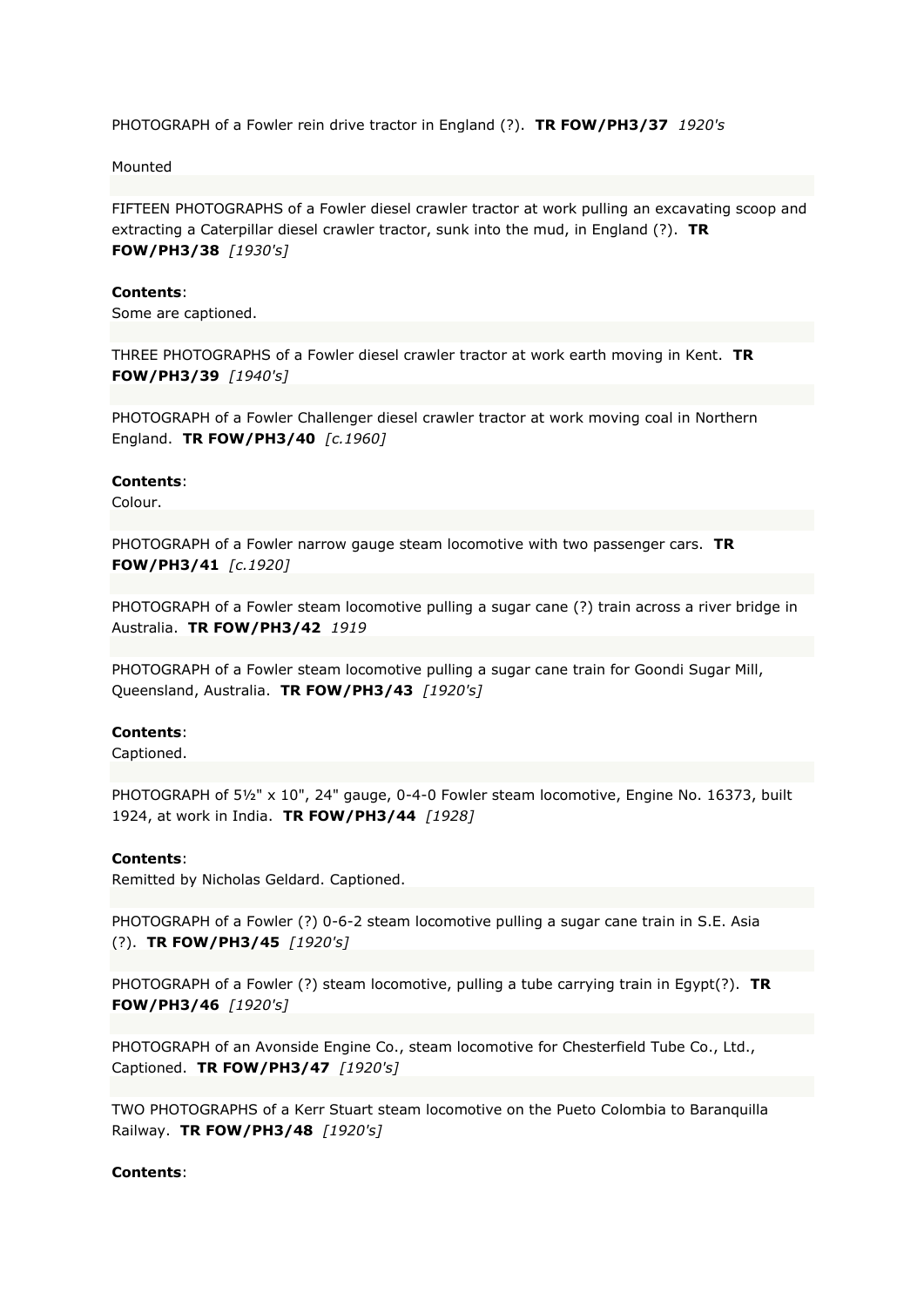Captioned.

PHOTOGRAPH of a 'Home Made' steam locomotive pulling a log train near Newmarket, New Zealand for the Tamaki Sawmill Co., Ltd. **TR FOW/PH3/49** *[1920's]*

PHOTOGRAPH of a Drury Car & Foundry Co., paraffin locomotive in the West Indies (?). **TR FOW/PH3/50** *1925*

#### **Contents**:

Remitted by P. R. Hasson.

PHOTOGRAPH of a Plymouth motor locomotive at work for Pampagna Sugar Mills, Philippine Islands. **TR FOW/PH3/51** *1927*

PHOTOGRAPH of a Fowler diesel locomotive pulling a passenger car in the West Indies (?). **TR FOW/PH3/52** *[1920's]*

Two copies

TWO PHOTOGRAPHS of a Fowler diesel locomotive pulling a small goods train in India. **TR FOW/PH3/53** *[1920's]*

PHOTOGRAPH of a Fowler diesel locomotive pulling a goods train for Portland Cement in England. **TR FOW/PH3/54** *[1930's]*

TWO PHOTOGRAPHS of a Fowler diesel locomotive pulling tankers and goods wagons for Esso in England. **TR FOW/PH3/55** *[1930's]*

SIX PHOTOGRAPHS of a Fowler concrete mixing and laying plant powered by a small crawler tractor at Shill Mer, Egypt. **TR FOW/PH3/56** *[1930's]*

Thirteen prints, there being several duplicates.

SIX PHOTOGRAPHS of road making using Fowler machinery by The Fowler Tar Spraying Co., Ltd., in South Africa. **TR FOW/PH3/57** *[c.1930]*

SIX PHOTOGRAPHS of road making using Fowler machinery in Java (?). **TR FOW/PH3/58** *[c.1930]*

THREE PHOTOGRAPHS of Fowler built Matilda tanks. Two prints are of exercises in England, the third an action shot from the Western Desert after the British advance in 1940(Dec). **TR FOW/PH3/59** *[c.1940]*

## **Contents**:

Two prints are captioned.

TWO PHOTOGRAPHS of Fowler (?) built Mark VI tanks, one shot being of tanks in action in the Western Desert. **TR FOW/PH3/60** *[early 1940's]*

PHOTOGRAPH of a Fowler (?) built Cromwell tank being tested in England. **TR FOW/PH3/61** *1944*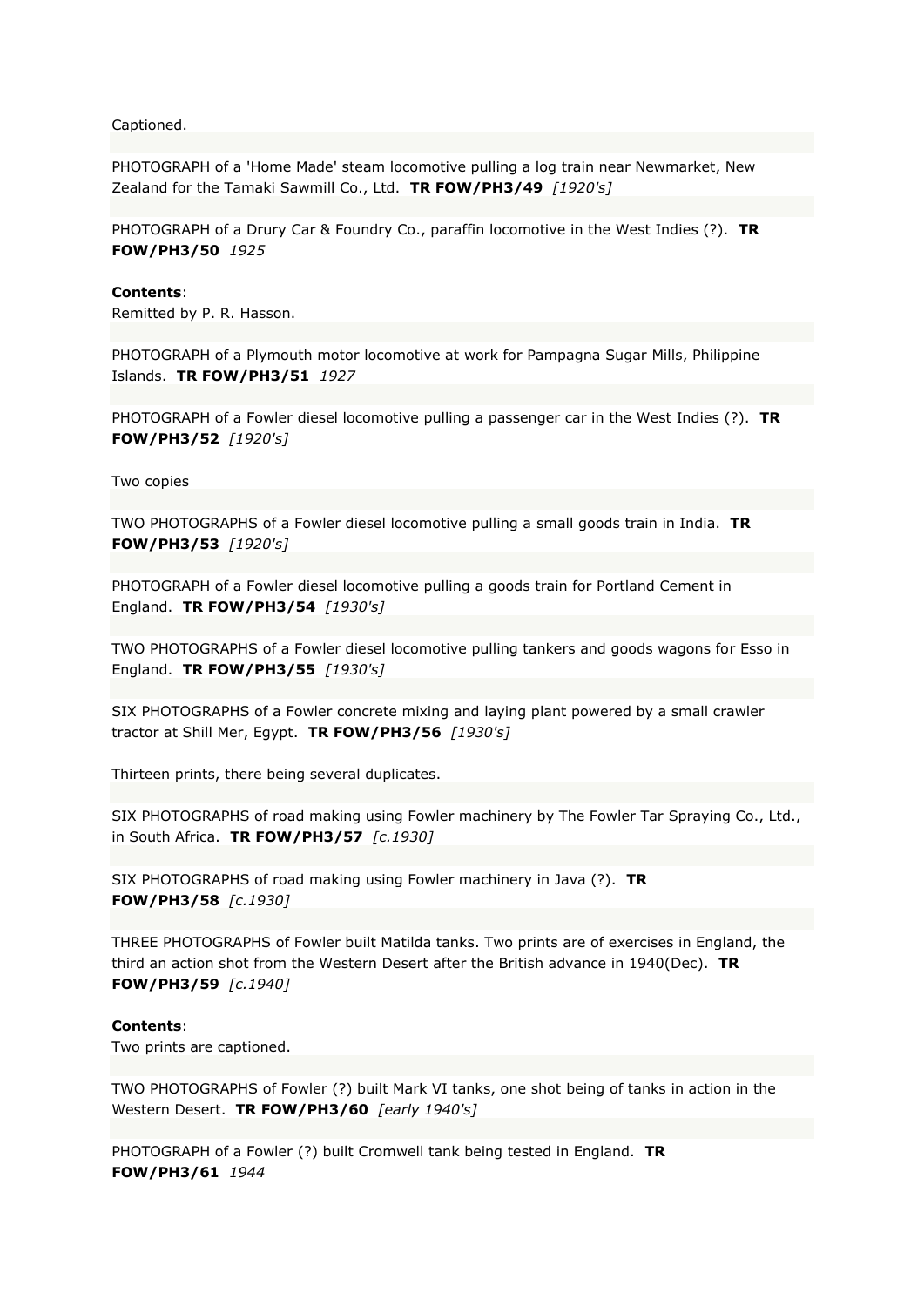Captioned.

## SOCIAL AND PERSONAL RECORDS **TR FOW/SP** [n.d.]

**Arrangement**: TR FOW/SP1 General Records, Including Firm Histories TR FOW/SP2 Records of Works Events TR FOW/SP3 Records of Products TR FOW/SP4 Personal Records

## GENERAL RECORDS, INCLUDING FIRM HISTORIES **TR FOW/SP1** [n.d.]

**Arrangement**: TR FOW/SP1/1-10 Material Amassed by Theo.Davis for his History of the Firm TR FOW/SP1/1 Patent Specification Abstracts TR FOW/SP1/2-3 Employees and Associates Contributions TR FOW/SP1/4-10 Illustrations TR FOW/SP1/4-7 Early Steam Ploughing Systems TR FOW/SP1/8-9 Max Eyth's Publications TR FOW/SP1/10 Plan of Leeds TR FOW/SP1/11 Press Cuttings Album

## FILE OF PATENT SPECIFICATION ABSTRACTS **TR FOW/SP1/1** *1850 - 1877*

## **Contents**:

Relative to John Fowler, John Fowler & Co., and especially inventions relative to steam cultivation. Compiled by Theo. Davis during the late 1940's, probably in connection with his history of the firm. Davis' source was presumably the firm's four reference volumes of specifications, of which only Nos. 2-4 now survive [TR FOW/CO5/31-33]. The abstracts are in chronological order, as are the volumes' contents and only those from the missing volume are listed below [for the others see TR FOW/CO5/31-33]. The abstracts vary in detail and in a few instances include photo copies of the printed specification drawings. All are United Kingdom apart from i. Contents: i. No. 12989, 1850 England, Wales and Berwick on Tweed. [John Fowler] ii. No. 13285, 1850 [John Fowler] iii. No. 480, 1852 [John Fowler] iv. No. 481, 1852 [John Fowler] v. No. 482, 1852 [John Fowler] vi. No. 483, 1852 [John Fowler] vii. No. 1570, 1854 John Fowler viii. No. 1629, 1855 David Fisken and Thomas Robert Hay Fisken ix. No. 27, 1856 John Fowler x. No. 120, 1856 John Fowler xi. No. 512, 1856 John Fowler xii. No. 592, 1856 John Fowler xiii. No. 1635, 1856 John Fowler and William Worby xiv. No. 2089, 1856 John Fowler xv. No. 2855, 1856 John Fowler xvi. No. 12, 1857 John Fowler xvii. No. 285, 1857 John Allen Williams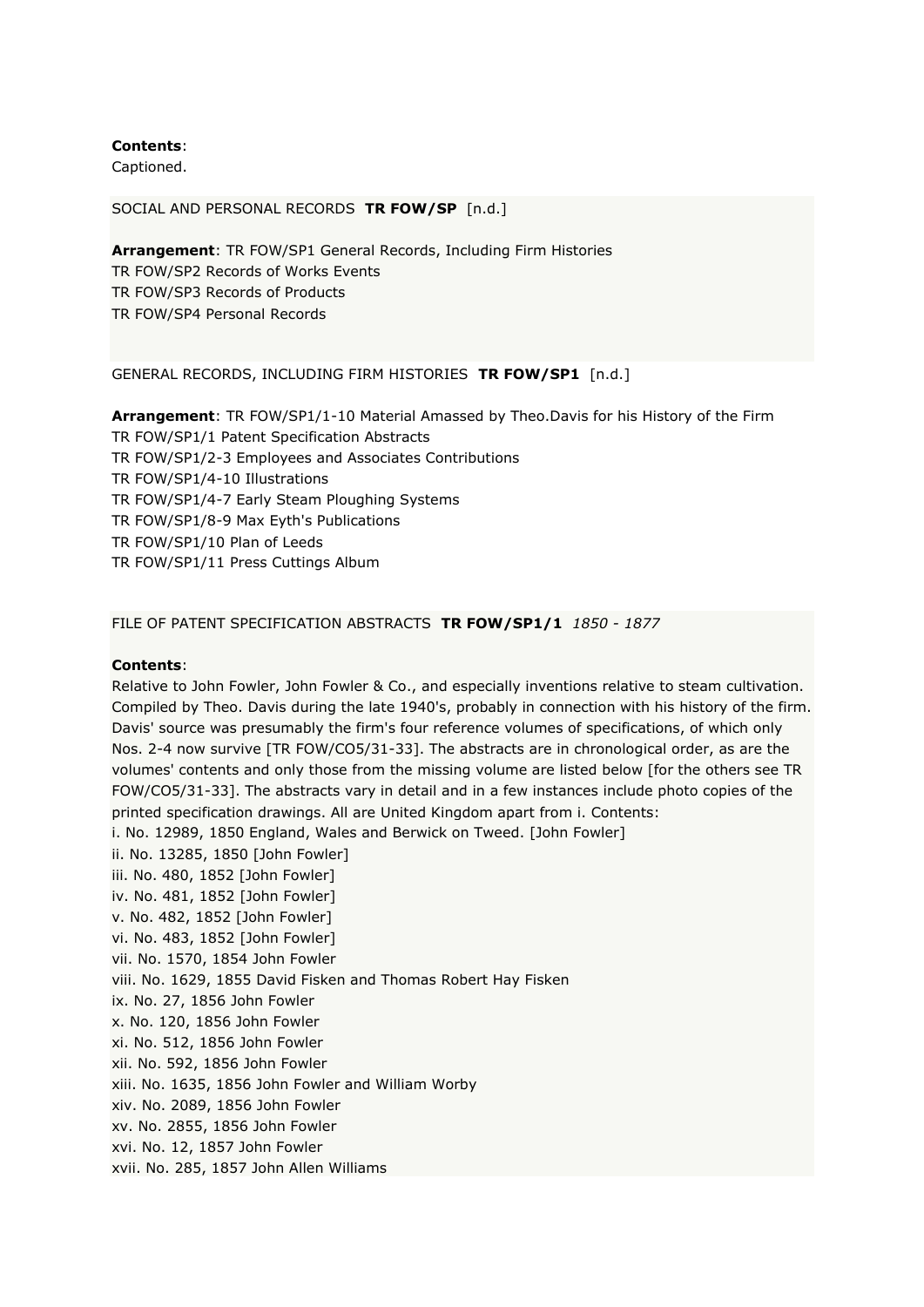xviii. No. 1682, 1857 John Fowler and William Worby xix. No. 1684, 1857 John Fowler, Robert Burton and Thomas Clarke xx. No. 2568, 1857 Robert Romaine xxi. No. 2994, 1857 John Fowler and William Worby

SUBJECT INDEX to TR FOW SP1/1 patent specifications abstracts. **TR FOW/SP1/1/1** [n.d.]

# **Contents**:

Arranged by subject types thus:

i. Fixed engines, 1850 - 1862.

ii. Locomotive engines, 1852 - 1864

iii. Engine components and accessories, 1850 - 1864. Divided into windlass, anchors, slack, rope porters, rope manufacture, clip drum, self laying track.

iv. Implements, 1856 - 1864. Divided into turning plough, balance plough, ploughing drums, ridging plough, cable implements, reversible plough, self adjusting plough and miscellaneous. v. Engines and components, 1865 - 1877. Divided into semi-portable steam engines, winding drums, clip drums, railway locomotives, rope porters and manufacture, street cars, air compressors, platform lifts, wheels, portable steam engines, military traction engines, traction engines and miscellaneous.

vi. Implements, 1865 - 1877. Divided into ploughs, balance ploughs, harrows, cultivators, turning implements, scoops, raising implements, carriage and wagons, anchoring pulleys, mowers and reapers, Duke of Sutherland's machinery and miscellaneous.

BUNDLE OF EMPLOYEES NOTES AND CORRESPONDENCE concerning John Fowler & Co., (Leeds) Ltd., its products and personnel. **TR FOW/SP1/2** *late 1940's*

## **Contents**:

Amassed by Theo. Davis for possible use in his history of the firm.

Historical notes concerning the firm during 1895 - 1918. **TR FOW/SP1/2/i** *[late 1940's]*

## **Contents**:

Compiled by W. Robinson.

Historical notes concerning 'welfare work', 1895 onwards **TR FOW/SP1/2/ii** *[late 1940's]*

## **Contents**:

Compiled by Harry Oldfield.

Letter to Davis from Harry Oldfield **TR FOW/SP1/2/iii** *1946(Jul)*

## **Contents**:

Recounting various works instances.

Letter to Davis from J. C. Thwaite, Leeds City Transport Department **TR FOW/SP1/2/iv** *1948(10 Nov)*

## **Contents**:

Concerning Fowler machinery installed there and remitting two photographs of the same.

Letters to Davis from R. W. Cotton **TR FOW/SP1/2/v** *1946(6-7 Jun)*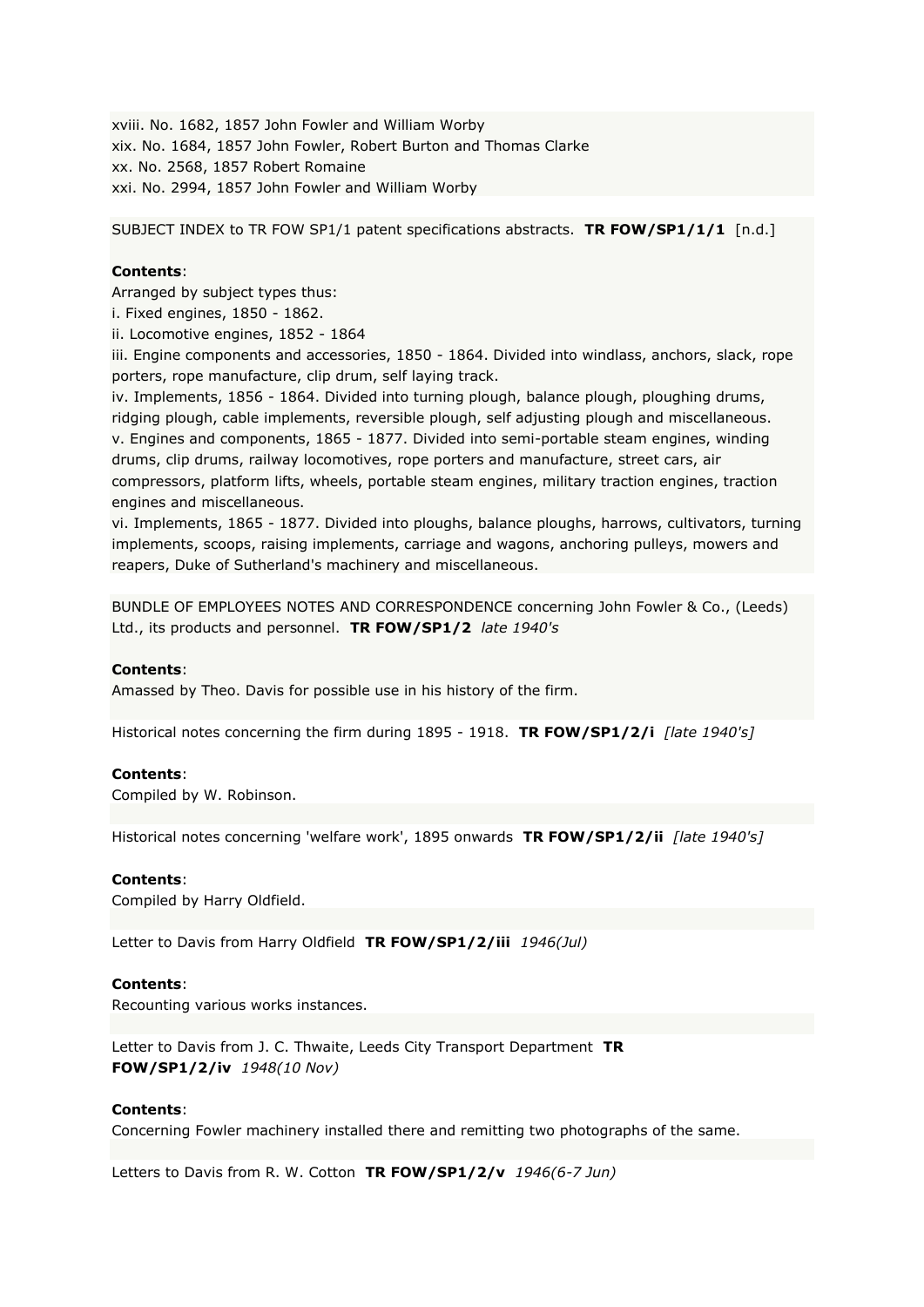Concerning the foreman and officials inviting directors to their annual dinner in 1900, orders for Russian artillery traction engines during 1914 - 1918, and the manufacture of an experimental motor vehicle in 1899.

Letter [Copy] to E. K. Scott, Bury St. Edmunds from P. Robinson **TR FOW/SP1/2/vi** *1939(16 Jul)*

### **Contents**:

Concerning Fowlers manufacture of 100 clip drum ploughing engine sets for Egypt in the 1860's.

Six letters to Davis from Emmanuel Broadbent **TR FOW/SP1/2/vii** *1946(Jun)*

### **Contents**:

Mainly of anecdotes concerning staff and also traction engines, showmans' engines and road rollers.

Letter to Davis from Christopher Hebden **TR FOW/SP1/2/viii** *1946(Jul)*

## **Contents**:

Concerning showman engine No. 8725.

Letter to Davis from G. H. Smithers **TR FOW/SP1/2/ix** *1948(31 Oct)*

### **Contents**:

Who worked for Fowlers 1901 - 1939, in the electrical drawing office, upper fitting shop, tool room and after the war as a traveller.

Historical notes by G. H. Airy **TR FOW/SP1/2/x** *1946(Jul)*

## **Contents**:

Concerning his experiences with the firm as a foreman boilermaker, from when he joined in 1919, providing a history of the boiler shop 1889 onwards and remitting two photographs.

Historical notes by Alf Pepper **TR FOW/SP1/2/xi** *1948(13 Jan)*

#### **Contents**:

Concerning his fifty years with the firm, in the office, erection shop, out work department, overseas work in Trinidad, repairs department, experimental work in Ireland, the North Riding and Scotland, final tester and inspector of all Fowler products and foreman erector.

Historical notes by Alf Pepper **TR FOW/SP1/2/xii** *1948(12 Jan)*

### **Contents**:

Concerning compound cylinder steam engines, traction engines on India rubber tyres, steam motor cars, electrical lighting for Leeds, lead covered electric cable, Fowler & Waring cross compound corliss engines, traction engines for South Africa and crude oil engines.

Historical notes by T. A. Smith **TR FOW/SP1/2/xiii** *1948(Aug)*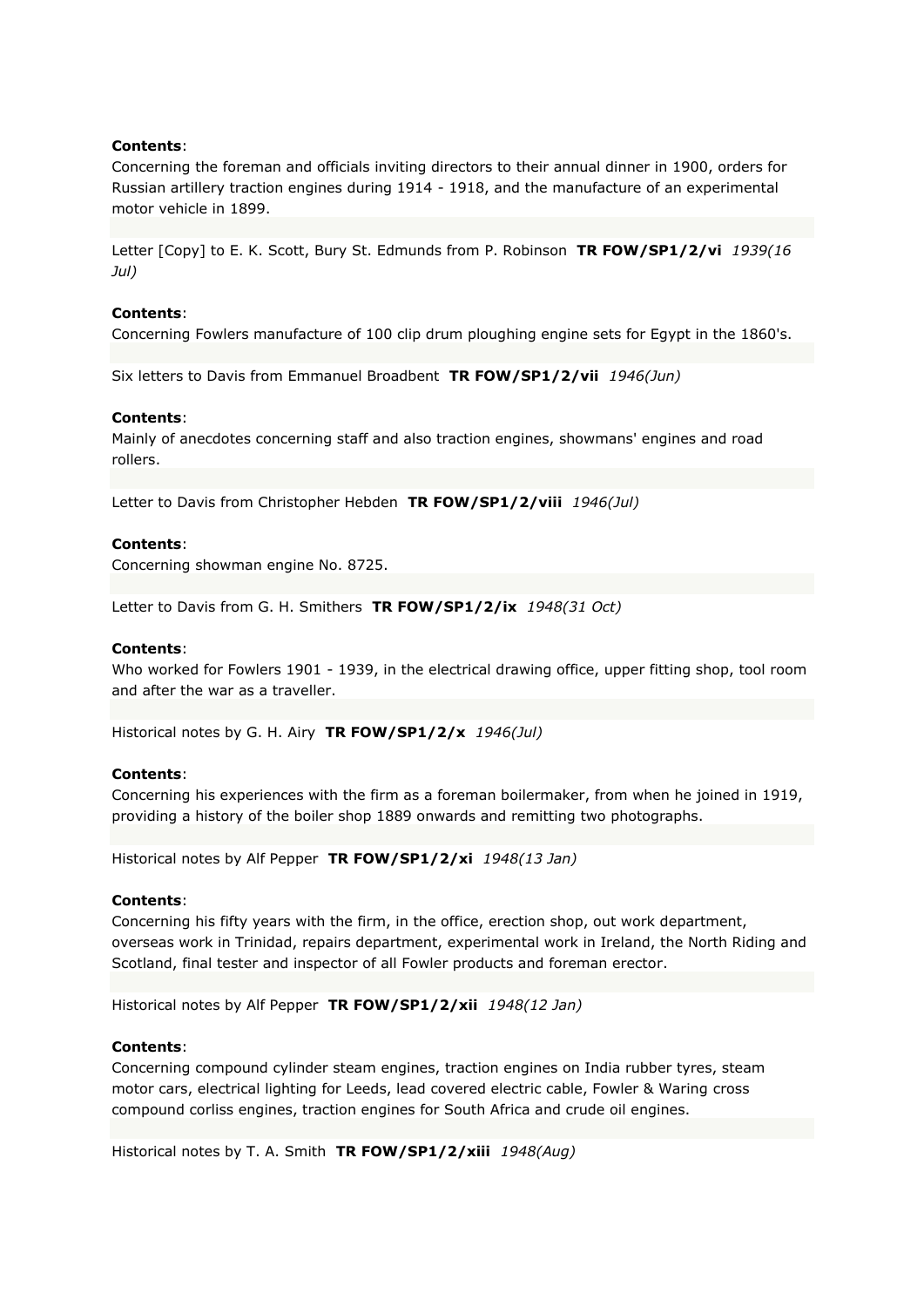Concerning Fowlers business in Germany, 1870 onwards and Italy and Mussolini.

Letter to Davis from M. H. Royston **TR FOW/SP1/2/xiv** *1945(12 Nov)*

### **Contents**:

Providing four anecdotes by himself, H. Cooper, H. Hodgson and W. Harmston.

Historical notes **TR FOW/SP1/2/xv** *[1940's]*

### **Contents**:

On Fowlers interest in road transport during the 1870's and 1880's. Compiler not indicated.

Notes by Theo. Davis **TR FOW/SP1/2/xvi** *[late 1940's]*

### **Contents**:

Made from above items.

CORRESPONDENCE FILE between Theo. Davis and Isabel Pelly **TR FOW/SP1/3** *1945(19-30 Jun)*

### **Contents**:

Concerning material for inclusion in Davis' history of Fowlers.

#### FOUR ILLUSTRATIONS **TR FOW/SP1/4** *1857*

#### **Contents**:

[Photographic negatives] from John Fowler 'Steam Cultivation' in 'Proceedings of the Institute of Mechanical Engineers', 1857, Pp Copied for Theo. Davis as possible illustrations for his history of Fowlers. The numbers are those of the plates in the original article.

- 107. Horse windlass and anchor carriage.
- 108. Draining plough including anchorage.
- 109. Four furrow balance plough.
- 110. Different arrangement of draining plough tackle.

## ILLUSTRATION **TR FOW/SP1/5** *[1850's]*

#### **Contents**:

[Photographic negative] of the Tweedale steam plough with engine as designed and built for the Marquis of Tweedale. Plate VII from an unindicated source.

## THIRTEEN ILLUSTRATIONS **TR FOW/SP1/6** *1865*

### **Contents**:

[Photographic negatives] from John Fowler 'Steam Cultivation' in 'Proceedings of the Institute of Mechanical Engineers', 1865. Copied for Theo. Davis as possible illustrations for his history of Fowlers. The numbers are those of the plates in the original article

- 1. Steam cultivating system stationary engine, windlass and rectangular arrangement of rope.
- 2. Steam cultivating system stationary engine, windlass and triangular arrangement of rope.
- 3. Steam cultivating system travelling engine, moveable anchor and direct pull upon implement.
- 4. Steam cultivating system two travelling engines working in conjunction with direct pull upon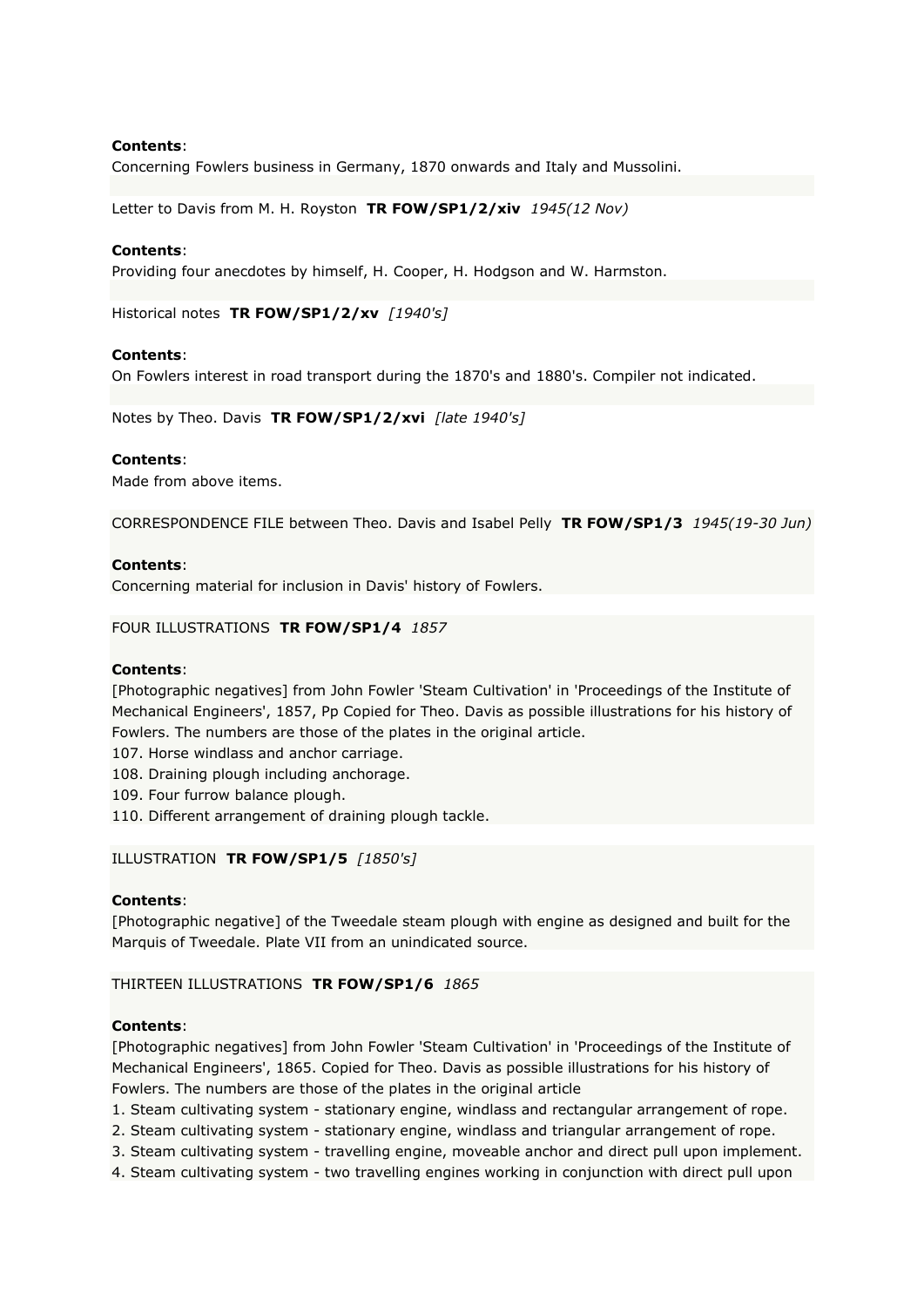implement.

- 5. Large and small rope porters.
- 6. Moveable anchor.
- 7. Driving drums.
- 8. Clip drum.
- 9. Clip drum.
- 10. Compensating break
- 11. Slack gear as on 3 furrow balance plough.
- 12. Broad rim driving wheels.
- 13. Coiling gear.

## NINE ILLUSTRATIONS **TR FOW/SP1/7** *1868*

## **Contents**:

[Photographic negatives] of steam ploughing systems and machinery from Baldwin Latham 'On the application of steam to the cultivation of the soil', in 'Transactions of the Society of Engineers', read 1868(7 Dec). Copied for Theo. Davis as possible illustrations for his history of Fowlers. The numbers are those of the plates in the original article.

1. Dumbell; Pratt; Tindall; Sir J. C. Anderson; Pinkus; Heathcoat; Bonser and Pettitt; Boydell; Lillie. [Two copies]

- 2. Barrat; Usher; Bethel; Romaine; Haskyns; Rickett; Aveling.
- 3. Clarke; Freeman and Varley; Osborn; Lord Willoughby de Eresby; Halkett.
- 4. Stace and Vallance; Williams; Fisken; Chandler and Oliver; Lacey; Smith; Fowler.
- 5. Howard.
- 6. Haye; Howard; Fowler.
- 7. McRae; Fowler.
- 8. Savory; Fowler; Coleman and Morton.
- 9. Fowler; Howard; Coleman and Morton.

# TWO SKETCHES **TR FOW/SP1/8** *1881 - 1882*

# **Contents**:

[Photographic negatives] by Max Eyth from a copy of his book, 'Der Scheider van Ulm'? held by Leeds reference library. Copied for Theo. Davis as possible illustrations for his history of Fowlers. i. 1881. Max Eyth's workshop in Fowler's premises. [Three copies]

ii. 1882(Apr). Max Eyth's crown point bridge.

## NINE ILLUSTRATIONS **TR FOW/SP1/9** *1868 - 1901*

# **Contents**:

[Photographic negatives] from a copy of 'Hinter Pflug und Schraubstock'? by Max Eyth, held by Leeds reference library. Copied for Theo. Davis as possible illustrations for his history of Fowlers. [Captions in German] The numbers are those of the plates in the original book.

1. [c.1870]. Cable navigation on the Rhine near St. Goar. [Two copies]

- 2. 1868(Sep). Canal tunnel near Godurville [Belgium], with cable navigation.
- 6. 1877(Jun). Sheepscar, Leeds.
- 7. [1870's]. Steam ploughing in action.
- 8. 1872(Sep). Machine shop during a strike. [Two copies]
- 11. 1894. The opening of the touring exhibition of D.L.G., at Berlin. [Two copies]
- 14. 1866(Jan). Eyth's house in Schubra [Egypt].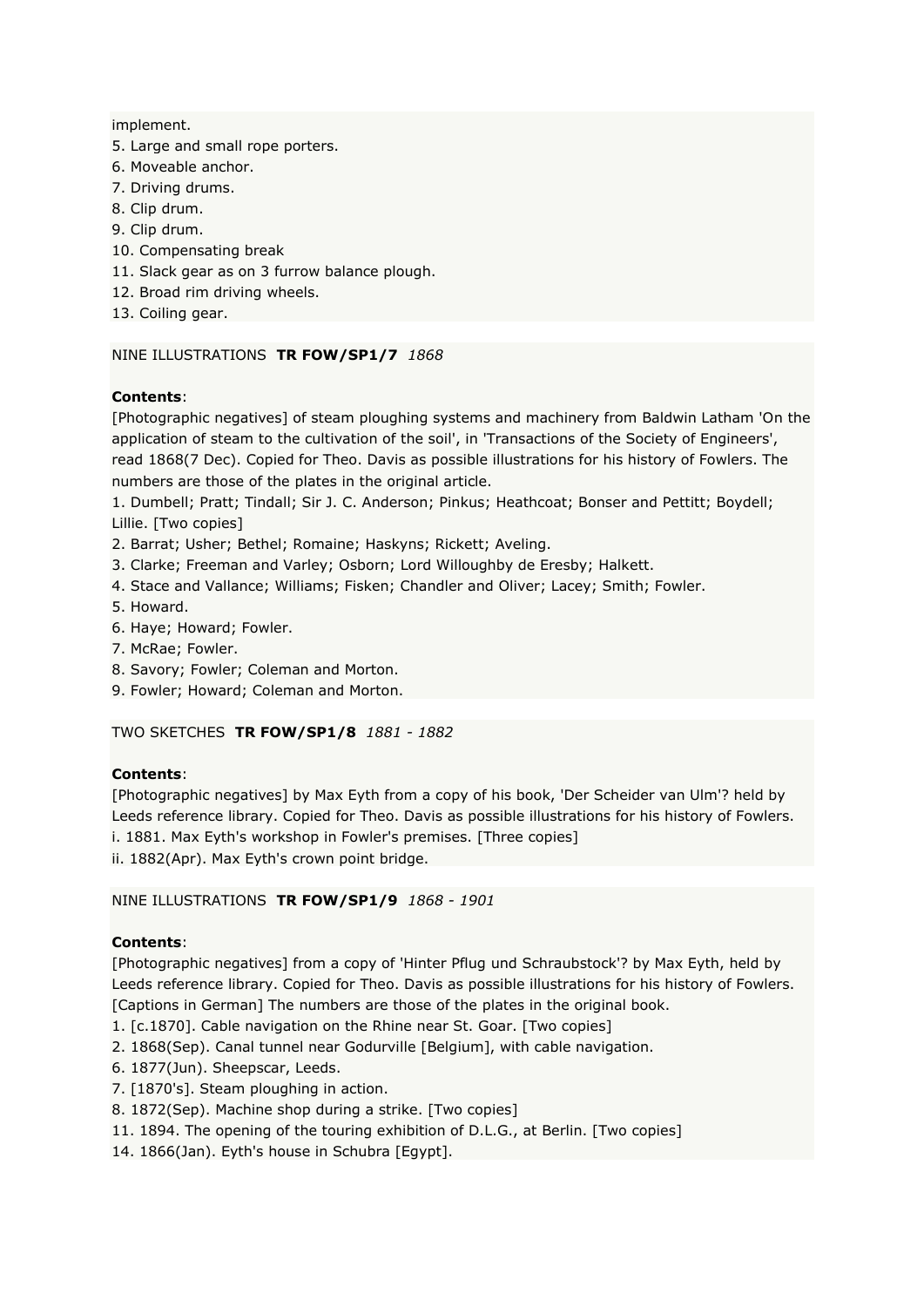15. 1876(Sep). Steam ploughing at Timaschwo, Russia. 28. 1901(May). Steam ploughing on heathland at Logau.

## PLAN **TR FOW/SP1/10** *1847*

## **Contents**:

[Photographic negative] of area around Leathley Road, Hunslet, Leeds, as reproduced from the 1847 Ordnance Survey map, the future site of the Steam Plough Works. Copied for Theo. Davis as a possible illustration for his history of Fowlers.

GENERAL PRESS CUTTINGS ALBUM **TR FOW/SP1/11** *1883 - 1947*

Bound volume

## **Contents**:

Concerning John Fowler & Co., and John Fowler & Co., (Leeds) Ltd., its partners, directors, employees, associates, competitors, premises, products and events. Many of the items are loose and unaffixed. A random compilation.

RECORDS OF WORKS EVENTS **TR FOW/SP2** [n.d.]

BOOKLET **TR FOW/SP2/1** *1887*

## **Contents**:

For Field Day and Steam Ploughing Exhibition by John Fowler & Co., (Leeds) Ltd., at the Steam Plough Works, Leeds and at Scholes, near Leeds. The exhibits at Scholes included ploughing engines, traction engines, road locomotives, ploughs, cultivators, rollers and harrows. Exhibits at Leeds were various items around the works, including a railway locomotive with rolling stock. There is also a long description of the Steam Plough Works. Pp 28

RECORDS OF PRODUCTS **TR FOW/SP3** [n.d.]

**Arrangement**: TR FOW/SP3/1 Steam Ploughing Machinery TR FOW/SP3/2 Diesel Engines TR FOW/SP3/3 Electrical Machinery

LETTER [Copy] to F. S. Courteney, M. Inst.C.E., M.I.Mech.E., London from John Fowler & Co., (Leeds) Ltd. **TR FOW/SP3/1** *1921(27 Mar)*

# **Contents**:

Providing a summarized outline of the history and progress of steam ploughing, with regard to Fowlers. References are made to Fowler photographs and there are extracts from the 1862 catalogue.

TWENTY THREE PHOTOGRAPHS **TR FOW/SP3/2** *1945 - 1946*

# **Contents**:

Of second world war Fowler diesel engines, photograph numbers; E376, 384, 317, 292, 293, 398- 400, 395, 396, 342, 344, 339, 304, 305, 328A, 328B, 371A, 308, 309, 300, 301 and 385. The photographs were required by the central library, Leeds, in providing a pictorial record of goods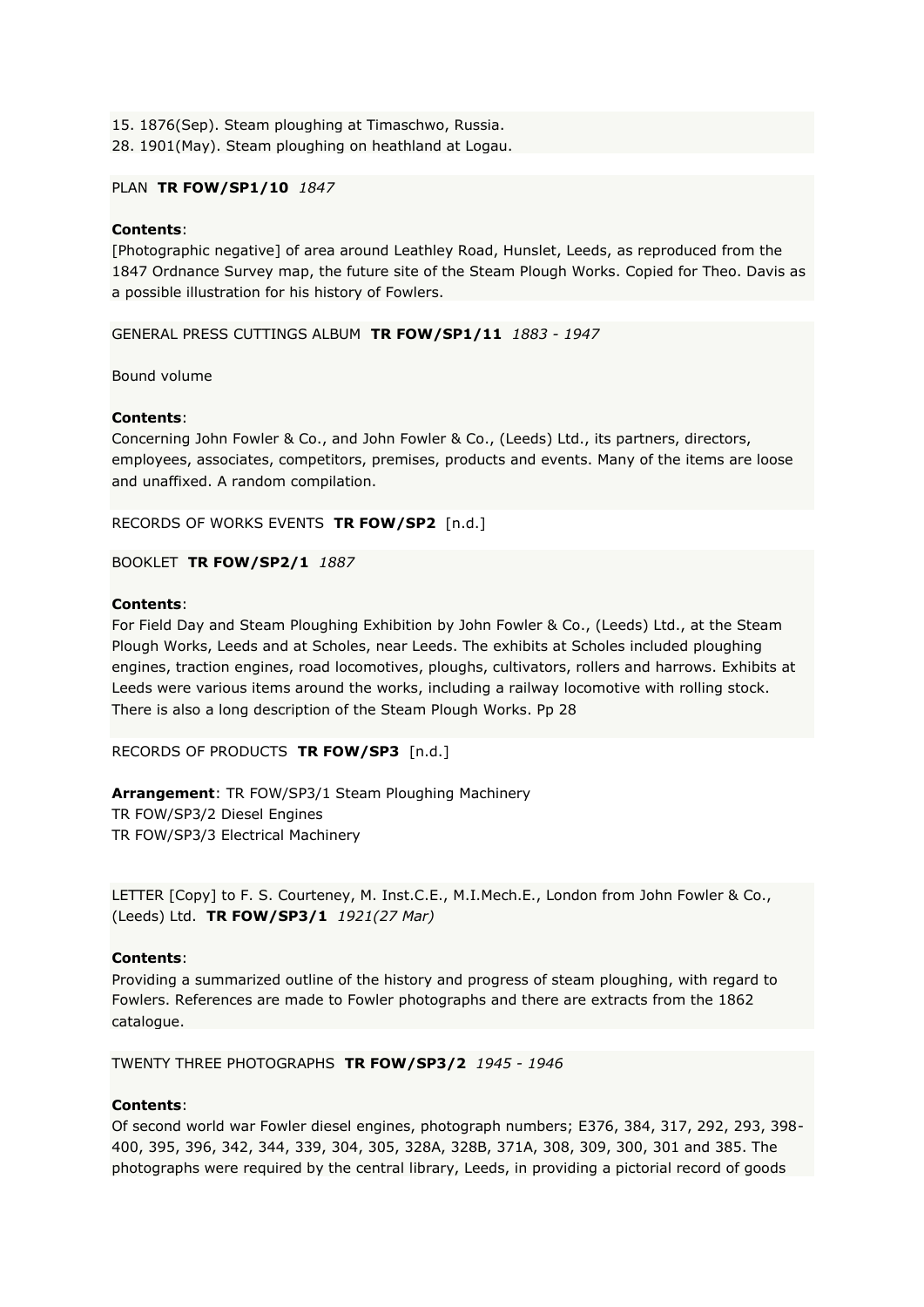manufactured in Leeds during the second world war. The relevant correspondence is attached as well as two copies of a detailed list of the photographs.

PRESS EXTRACT **TR FOW/SP3/3** *1948(16 Jan)*

### **Contents**:

[Transcript] concerning The Yorkshire House-to-House Co., Ltd., registered 1889, and its supply of electricity to Yorkshire, including its association with John Fowler & Co., (Leeds) Ltd. 'Yorkshire Evening Post', 1925(6 Mar).

PERSONAL RECORDS **TR FOW/SP4** [n.d.]

**Arrangement**: TR FOW/SP4/1-12 Partners and Directors TR FOW/SP4/1 A. Fowler TR FOW/SP4/2-4 J. Fowler TR FOW/SP4/5-8 R. Fowler TR FOW/SP4/9-10 R. H. Fowler TR FOW/SP4/11 E. G. Pelly TR FOW/SP4/12 W. Sheldon TR FOW/SP4/13-15 Associates TR FOW/SP4/13 J. G. Fowler TR FOW/SP4/14 A. C. D. Greig TR FOW/SP4/15 F. N. Yarwood

#### LETTER **TR FOW/SP4/1** *1933(Aug)*

#### **Contents**:

Notifying decease and funeral of Alfred Fowler, died 1933(12 Aug). Pp 1 Attached is a press cutting of the notification of his death in a local Leeds (?) newspaper.

PHOTOGRAPH of John Fowler. **TR FOW/SP4/2** *[early 1860's]*

BILL OF EXCHANGE **TR FOW/SP4/3** *1856(1 Aug)*

### **Contents**:

To John Fowler, jnr., Havening, nr. Romford, from Ransomes & Sims for £500. Payment to be made within three months. Acceptance effected

LETTER of sympathy to Mrs. John Fowler from the foremen and workmen of the Steam Plough Works **TR FOW/SP4/4** *1864(29 Dec)*

#### **Contents**:

Concerning the death of John Fowler. [Original and photographic negative] Affixed is: i. 1900(29 May). Letter to W. McIntosh from R. Wigram remitting the above which was found amonst Eddison's papers. 'I doubt if there are a dozen men here who ever saw Mr. Fowler'.

PHOTOGRAPH CARD **TR FOW/SP4/5** *[1860's]*

#### **Contents**:

Containing four oval portraits of Robert Fowler.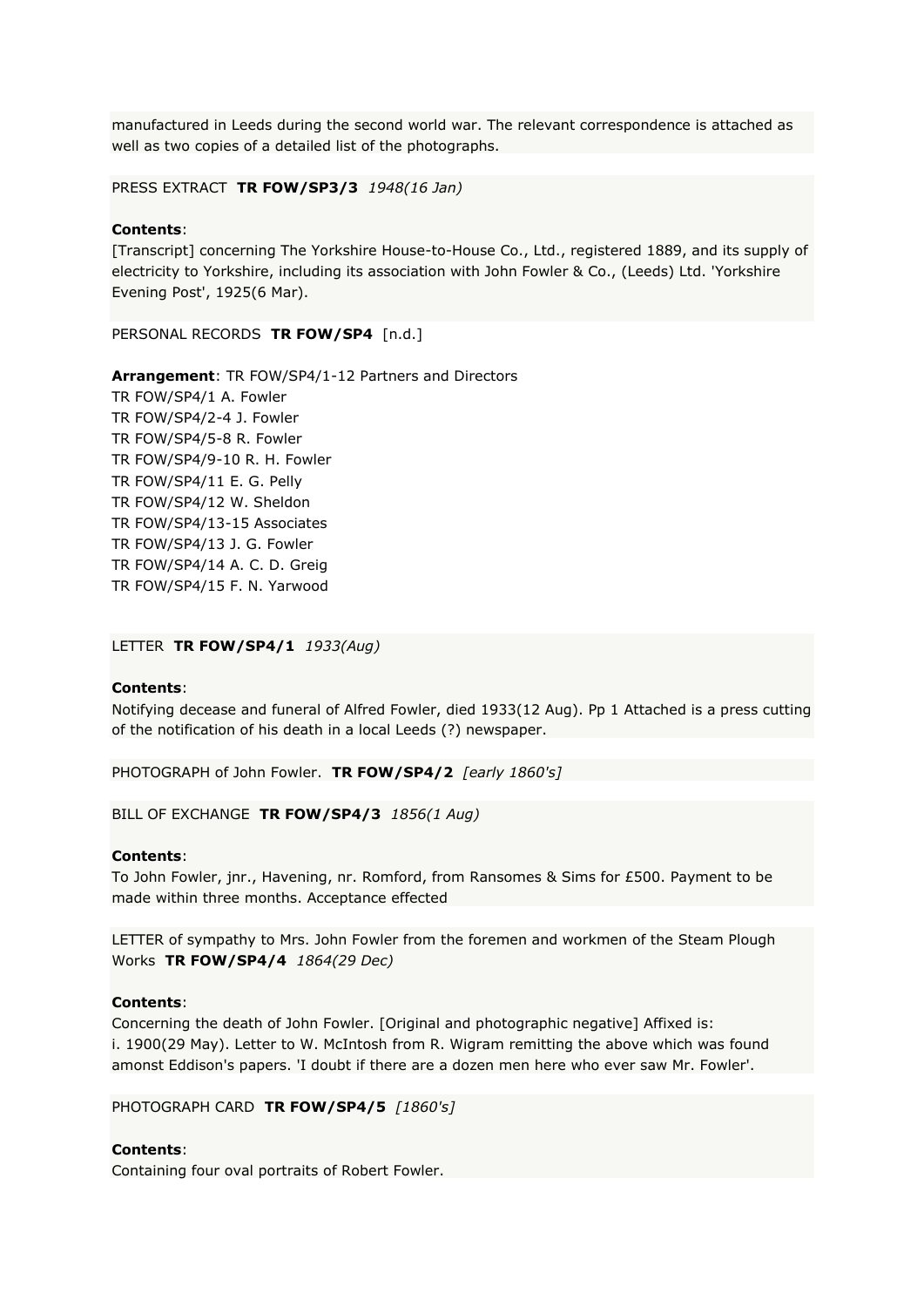## PHOTOGRAPH **TR FOW/SP4/6** *[1880's]*

Oval print mounted

# **Contents**:

Of Robert Fowler.

PHOTOGRAPH **TR FOW/SP4/7** *[1880's]*

Two copies

# **Contents**:

Of portrait painting of Robert Fowler.

STATEMENT **TR FOW/SP4/8** *1865(7 Jan - May)*

## **Contents**:

Of account for money owing by Robert Fowler to J. W. Snowdon & Sons, upholsterers, cabinet makers and interior decorators, 8 The Pavement, Moorgate St., London E.C., for improvements and alterations to the fabric and contents of his house at St. James St., [London]. Includes detailed information on work done.

PHOTOGRAPH **TR FOW/SP4/9** *[1890's]*

Mounted

# **Contents**:

Of R. H. Fowler (?) seated on a turning combined 9 tyne cultivator, harrow and roller.

BOOKLET **TR FOW/SP4/10** *1919(Dec)*

# **Contents**:

'Memoirs' [of sixteen members] being excerpt minutes of proceedings of The Institution of Mechanical Engineers. The members were William Armstrong, Sgt. G. S. Dennis, R.F., Mephan Ferguson, Robert H. Fowler, Mjr. T. E. Goodeve, O.B.E., R.E., Alfred H. Mitchell, R. A. Needham, H. H. P. Powles, B. A. Raworth, Frederick H. Reed, Charles T. Roberts, Col. William Shanks, V.D., W. J. Stephenson-Peach, Ernest S. Strong, R. F. S. Thompson, Thomas Wright. Pp 909 - 918.

PHOTOGRAPH **TR FOW/SP4/11** *[c.1930]*

Two copies

**Contents**: Of Edmund Godfrey Pelly.

CIRCULAR LETTER from John Fowler & Co., (Leeds) Ltd. **TR FOW/SP4/12** *1920(21 May)*

# **Contents**:

Notifying the decease of their director, William Sheldon, died 20 May at Leeds. Pp 1